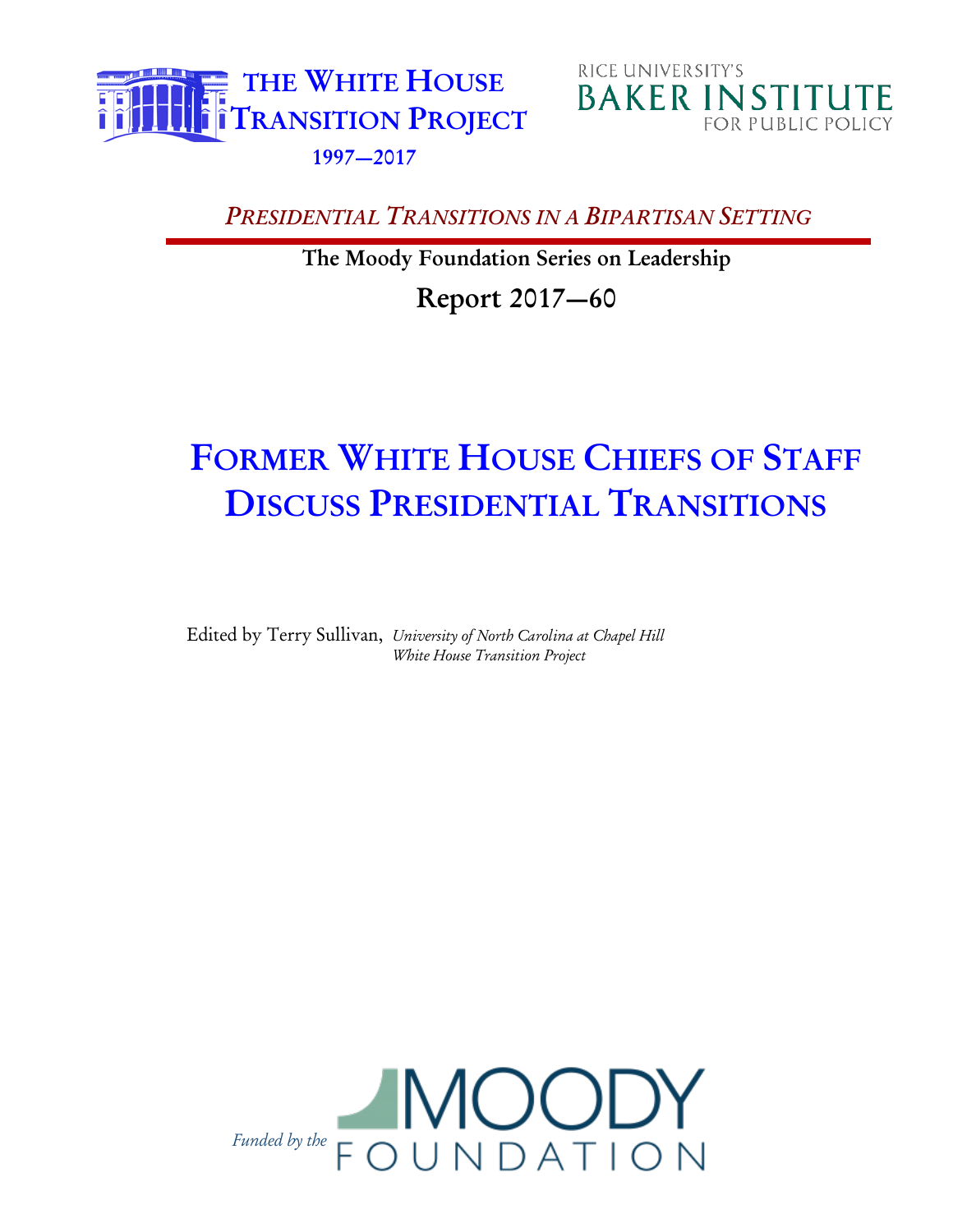# Who We Are *&* What We Do

<span id="page-1-0"></span>The White House Transition Project. Established in 1999 to provide information to incoming White House staff members so that they can hit the ground running, The White House Transition Project includes a group of presidency scholars from across the country who participate in writing essays about past transitions and the inner workings of key White House offices. Since its creation, it has participated in the 2001, 2009 and now the 2017 presidential transitions with the primary goal of streamlining the process and enhancing the understanding of White House operations. WHTP maintains an important, international dimension by consulting with foreign governments and organizations interested in improving governmental transitions.

Rice University's James A. Baker, III Institute for Public Policy. Founded in 1993 on the campus of Rice University, the Baker Institute has twenty programs that focus on a broad range of issues including energy, health, conflict resolution, science and technology, tax and expenditure policy and Latin America and China studies. With an eye toward educating and engaging the next generation of leaders, the Baker Institute collaborates with experts from academia, government, the media, business, and nongovernmental and private organizations.

The Moody Foundation. Chartered in 1942 by William Lewis Moody, Jr., a successful businessman from Galveston, Texas, the Moody Foundation makes a difference for the people of Texas. The Foundation makes grants for projects focusing on the arts, humanities, religion, education, social services, community development, and health. In addition, the Moody Foundation has contributed to the building of many universities, hospitals, museums, and libraries across Texas.

© The White House Transition Project, 2001- 2017

whitehousetransitionproject.org BakerInstitute.org BakerInstitute.org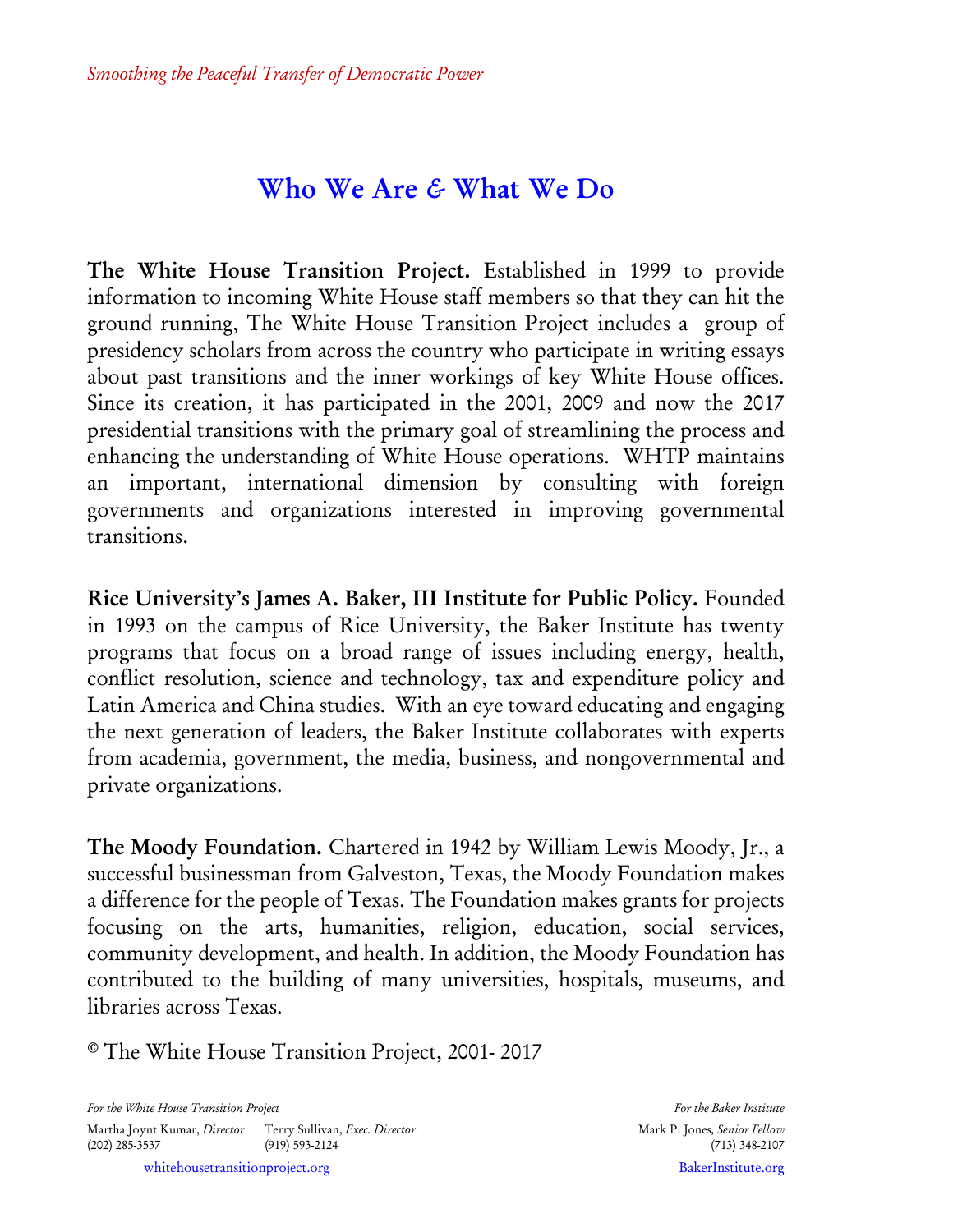# **Table of Contents**

| CAMPAIGNING, ROUTINE, & CLOSING OUT 65 |  |
|----------------------------------------|--|
|                                        |  |
|                                        |  |
|                                        |  |
|                                        |  |
|                                        |  |
|                                        |  |
|                                        |  |
|                                        |  |
|                                        |  |
|                                        |  |
|                                        |  |
|                                        |  |
|                                        |  |
|                                        |  |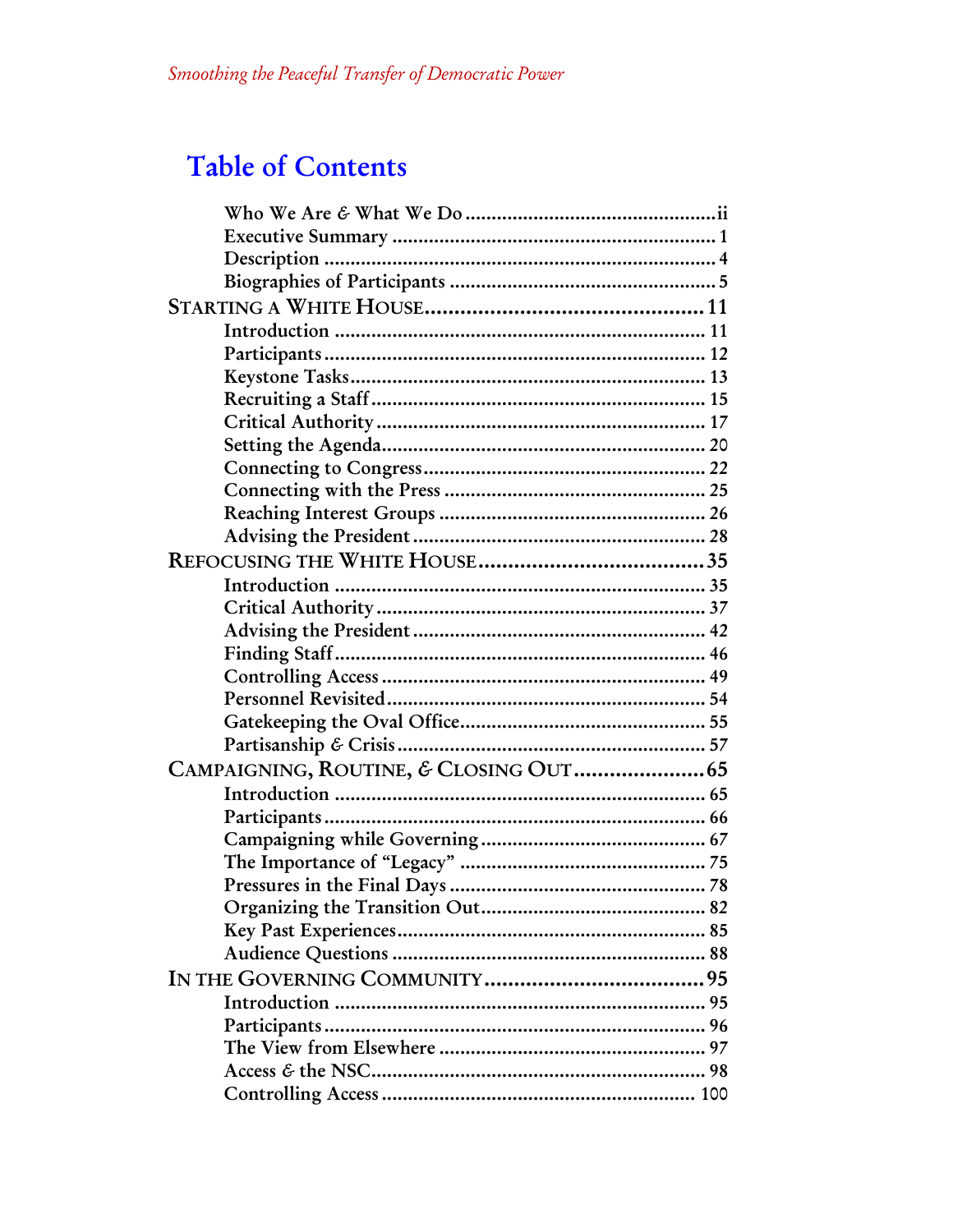### *Smoothing the Peaceful Transfer of Democratic Power*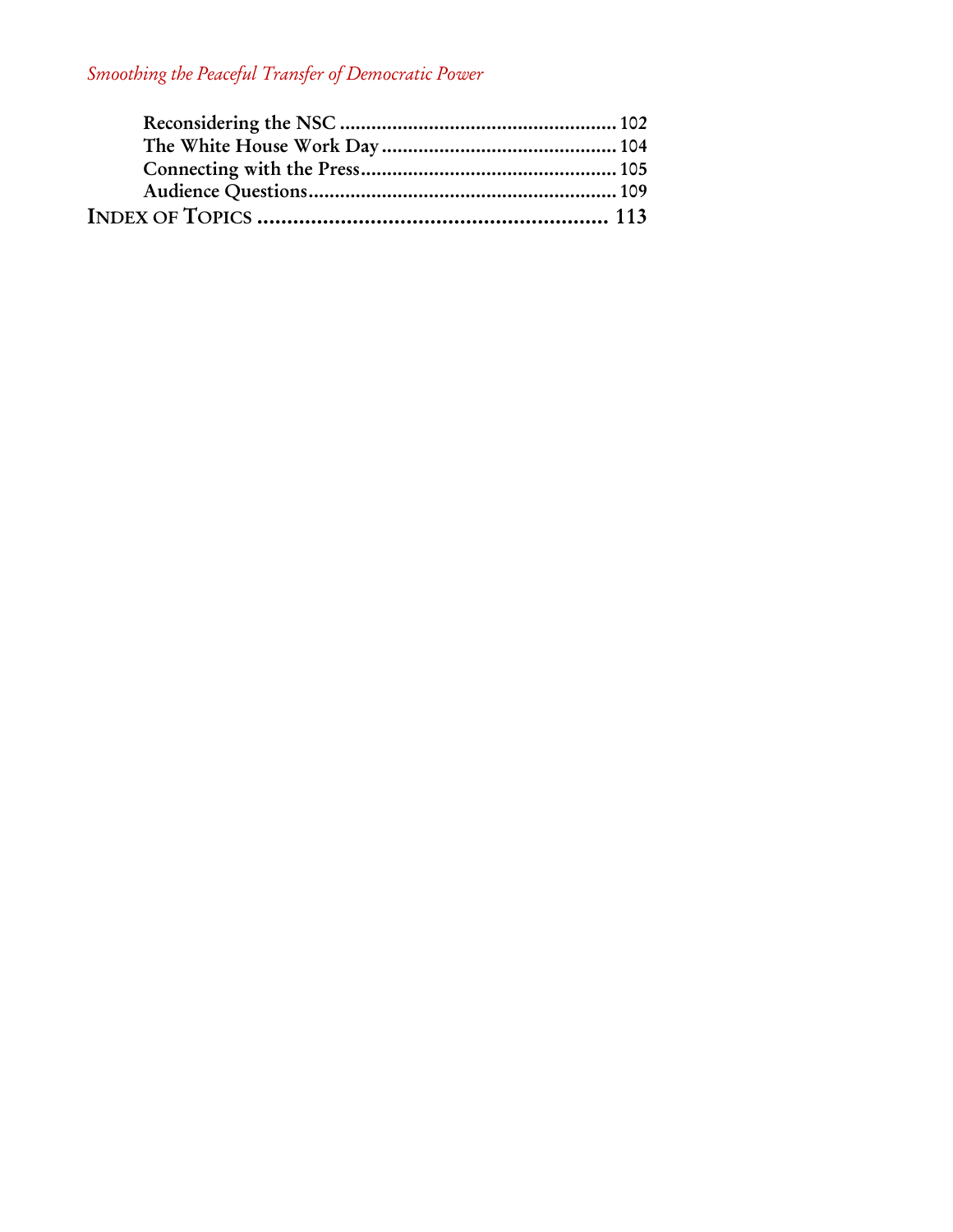THE WHITE HOUSE **TRANSITION PROJECT** 

RICE UNIVERSITY'S **BAKER INSTITU** FOR PUBLIC POLICY

1997—2017

*PRESIDENTIAL TRANSITIONS IN A BIPARTISAN SETTING*

### The Moody Foundation Series on Leadership

### Report 2017—60

# FORMER WHITE HOUSE CHIEFS OF STAFF DISCUSS PRESIDENTIAL TRANSITIONS<sup>®</sup>

Edited by Terry Sullivan, *University of North Carolina at Chapel Hill White House Transition Project*

# Executive Summary

#### <span id="page-4-0"></span>*Starting a White House*

 $\overline{a}$ 

Shaping a successful transition depends upon understanding the governing to follow. And while the governing that follows inauguration transforms the transition's structure as a White House progresses, that transformation only gradually reduces the influence of those critical choices made early on. Presidential transition, therefore, have less to do with the mere passage of time as the creation and then maturing of a governing operation.

- Transitions begin well before the election, with advice taking and planning.
- The critical jobs facing the Chiefs of Staff meld the process of decision-making and the personnel the President draws on into a workable and effective advisory apparatus.
- It's important that a Chief understands what the President expects because there are any number of ways to structure the job.
- Administrations need both campaign staff and those with Washington experience.
- Start immediately to appoint White House staff. Settling the internal workings of the White House process first makes everything else you do easier.
- Do not replace the professionals in the White House. They are a valuable asset.

<span id="page-4-1"></span><sup>∗</sup> Editorial assistance from Ms. Robbie DeVries, *Baker Institute Round Table.*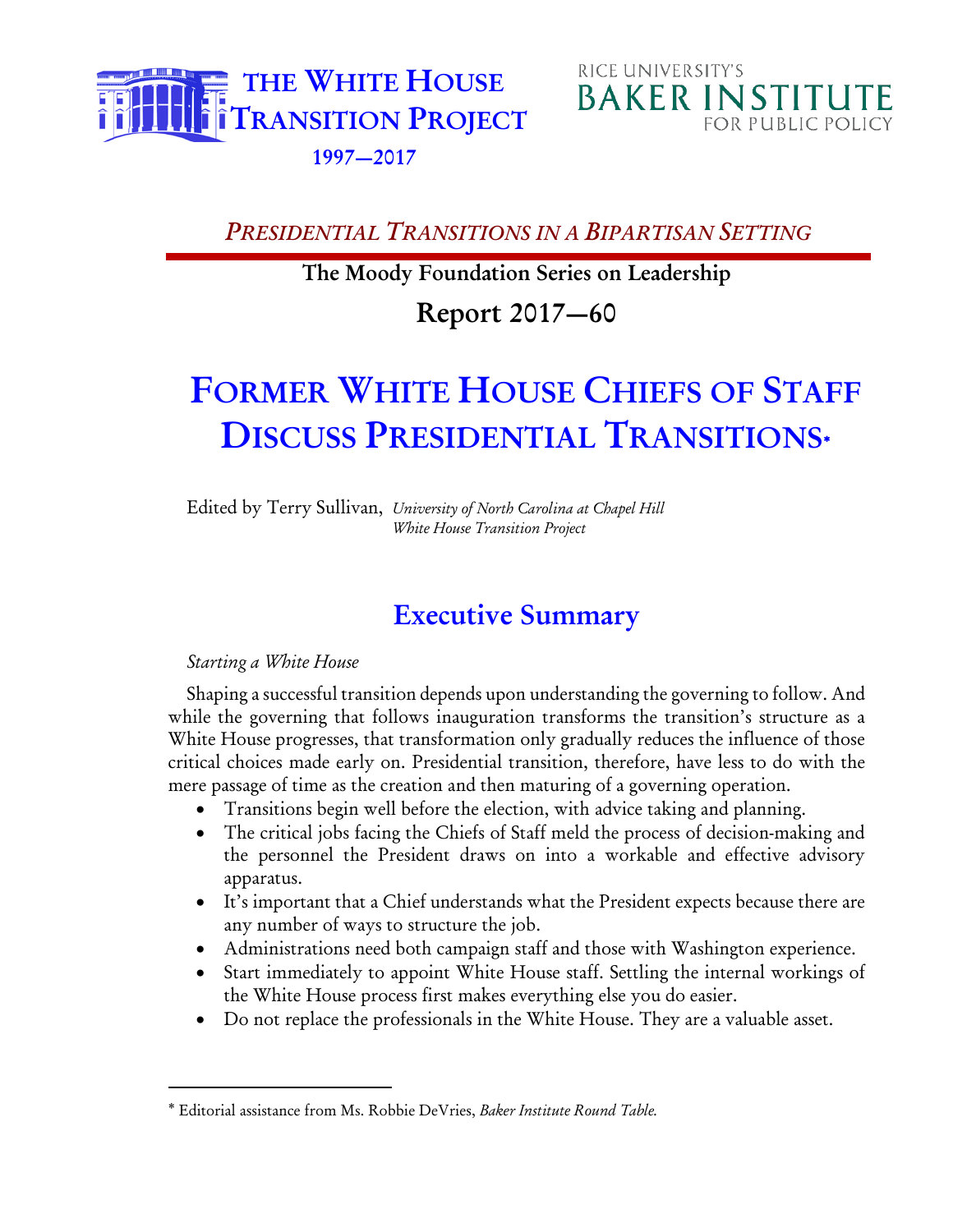#### *Refocusing the White House*

The nature of demands placed on the President's staff, the character of the nerve center itself, makes staff turnover inevitable. Often that change begins with the Chief of Staff.

- In restructuring a new White House operation, do not "clean house," as you will need institutional memory and some experienced hands.
- With the Cabinet agencies, reassert the critical role of the White House in the policy process.
- A refocused White House operation takes its cue from the President's schedule. So, reassert the Chief's role in setting the president's schedule and in limiting what the Chiefs call, "oh, by the way" decisions.
- Because of the rate at which one expends capital, a Chief's time in office is inherently limited to around two years.

### *Campaigning, Routine, and Closing Out*

In its simplest measure, every successful presidency begins with winning another term. And the combination of forces at work in the renewing an administration presents a special challenge for a Chief in continuing to assert the President's duties in governing. And inevitably, the limits of tenure close in on every administration.

- Rarely do Presidents consider their "legacy" as a guiding factor in their governing.
- The President must govern while campaigning and that balance in the schedule inevitably falls on the Chief.
- The Chief of Staff must control the activities of the Cabinet in supporting the campaign.
- The Chief has to control the mounting pressures for pardons and commutations to sidestep the process already established and the mounting pressure from outsiders to focus the remaining agenda on their issues. And most of that control comes from managing the President's schedule.
- Walling off the President is not the answer, maintaining a regular process is.

#### *In the Governing Community*

Washington constitutes a specialized community; one in which the common meaning of relationships carries a particular and not entirely well-understood meaning. And where the measure of presidential power rises or falls with the special judgments of these watchful and savvy observers. The Chief of Staff often represents the President to that Washington community, as negotiator and as scheduler.

- An important task for a Chief is to carve out time in the schedule so that the President has an opportunity to sit and think things through.
- In many aspects, budgeting and legislative affairs, for example, the Chief becomes the President's primary representative with other Washington institutional actors.
- For a Chief of Staff, a critical difference between the White House and other parts of the Washington community is its unrelenting pace of operations.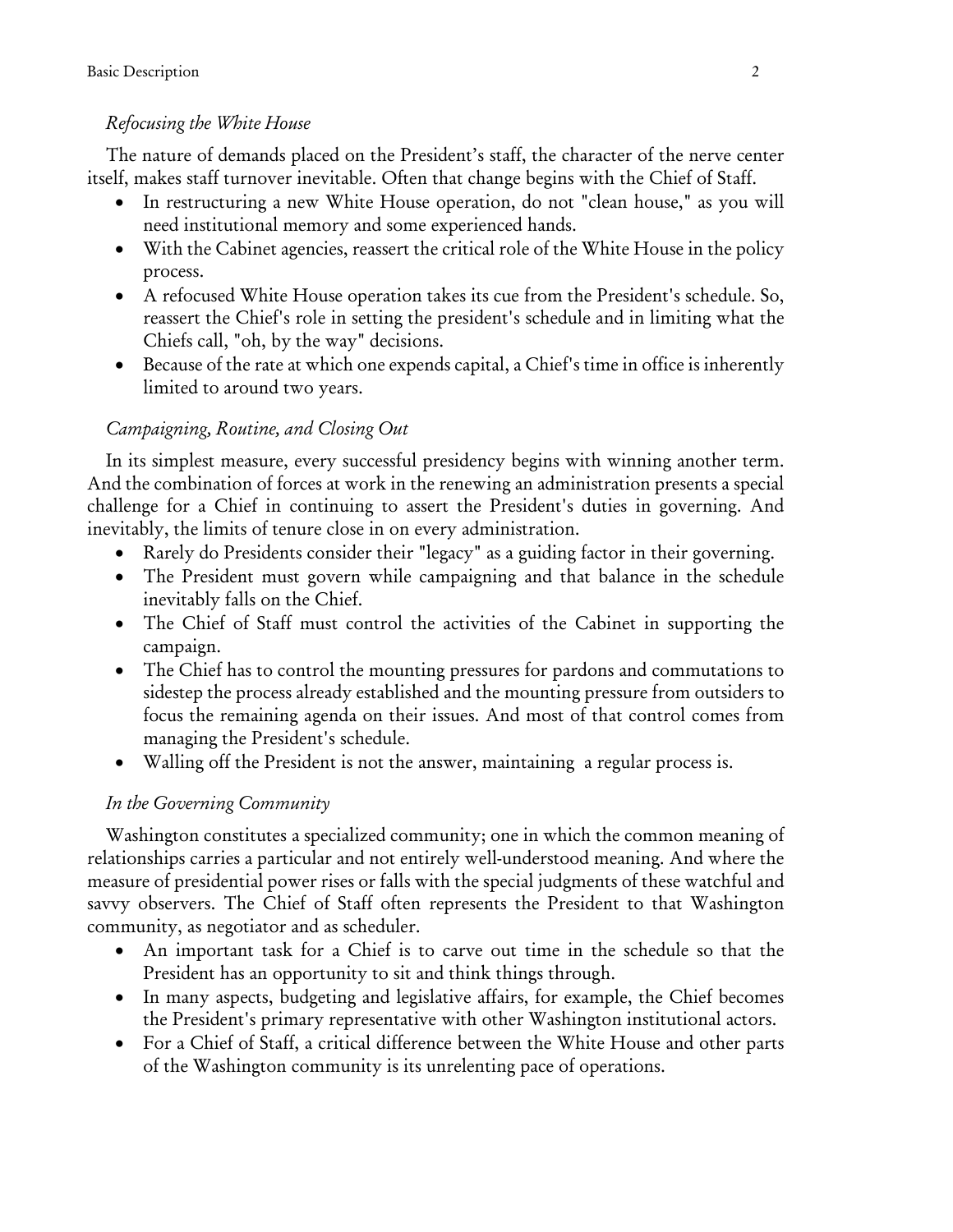#### Basic Description 3

• The Chief of Staff has to find a comfortable balance of access for the National Security Advisor while providing assurances for the President that national security advice represents all elements of the security community.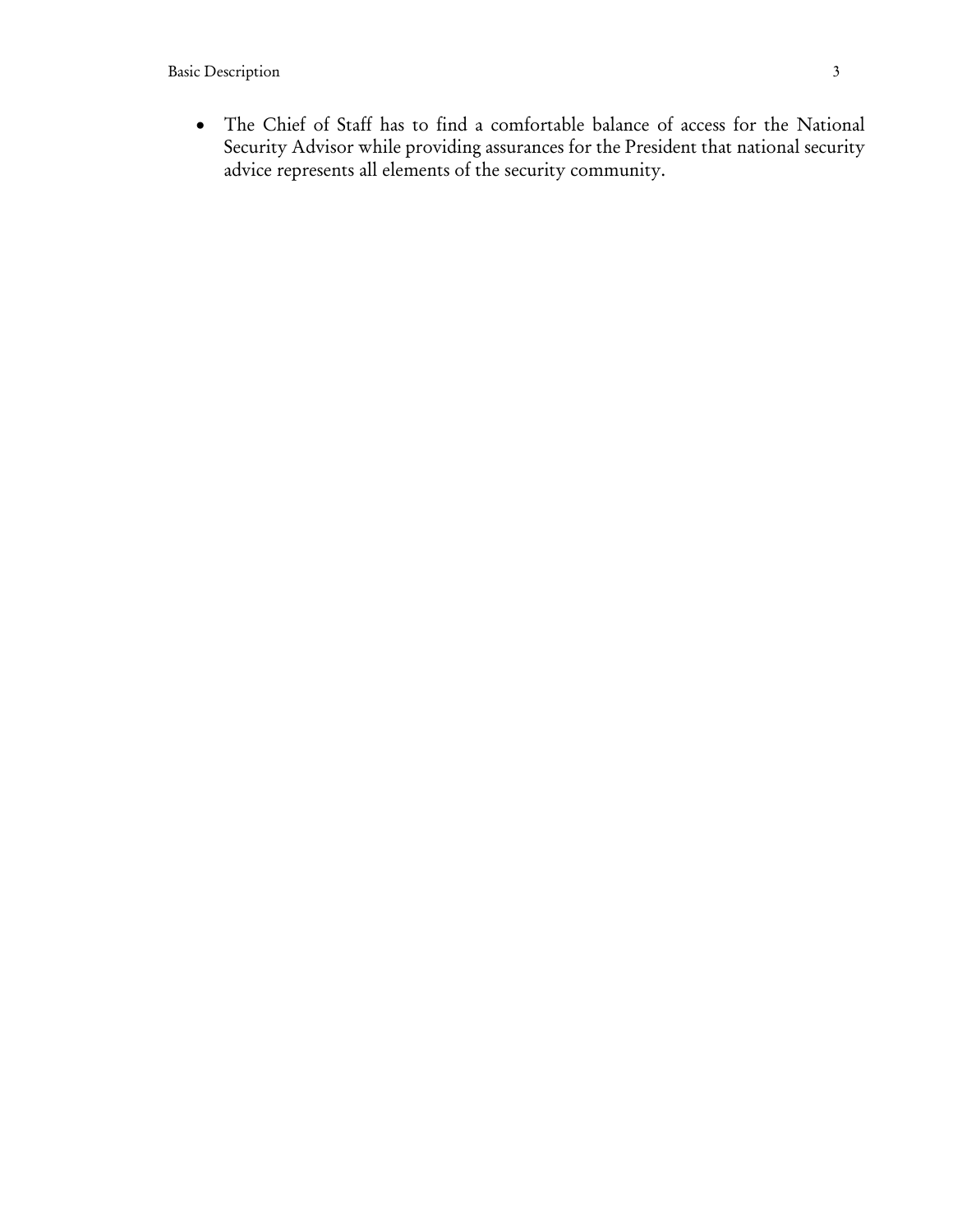### **Description**

<span id="page-7-0"></span>The Forum represented the largest gathering of former White House Chiefs of Staff since the inception of the office in the post-World War II era. They came together for one extraordinary day to accomplish two goals: First, they wanted to publicly share their thoughts on governing from the White House and to demonstrate that regardless of partisan differences, the experience presented a number of lessons common to them all. "Some of us tried to run others of us out of office," said former Secretary of State James A. Baker, III, "but we all have similar lessons to convey and we all cherish this office for its importance to the Presidency." Second, the former Chiefs of Staff wanted to lend their personal support to the notion that major presidential candidates needed to plan early for the presidential transition and that the public should see this planning as responsible.

The Forum consisted of four discussions, each including some subset of former Chiefs of Staff and each coordinated by a convener. The latter included former member of Congress, two journalist, and a respected presidential scholar. The forum resulted from the joint efforts of the White House Transition Project, Rice University's Baker Institute for Public Policy, and the Woodrow Wilson International Center for Scholars of the Smithsonian Institution. The Forum occurred at the Woodrow Wilson Center in Washington, DC. The discussions took place June 11, 2000.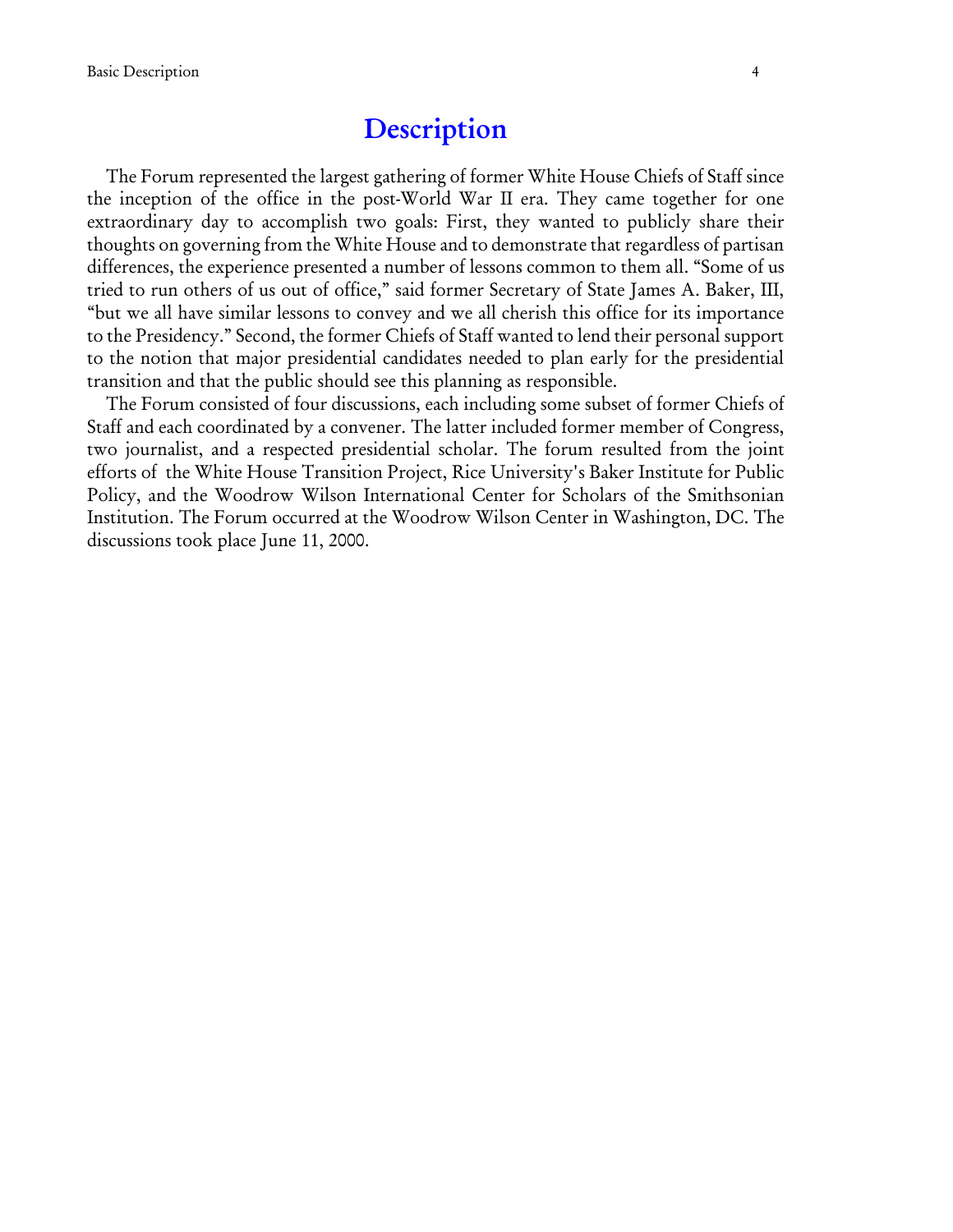### Biographies of Participants

<span id="page-8-0"></span>*Howard H. Baker, Jr.* served President Ronald W. Reagan as White House Chief of Staff from February 1987 until July of 1988. He is a native of Tennessee. Currently, Senator Baker is United States Ambassador to Japan. He is also partner in the Washington law firm of Baker, Donelson, Bearman & Caldwell. In 1966, Senator Baker became the first Republican ever popularly elected to the United States Senate from Tennessee, and he won reelection by wide margins in 1972 and 1978. He concluded his Senate career by serving two terms as Minority Leader (1977 - 1981) and two terms as Majority Leader (1981 - 1985), what Senator Baker called the "best job in Washington." Senator Baker serves on the Board of Directors of Pennzoil - Quaker State Company. He serves as a member of the Smithsonian Board of Regents, and he is the Chairman of Cherokee Aviation.

*James A. Baker, III,* served longer and more presidents as the White House Chief of Staff than any other living individual. He served President Ronald W. Reagan as Chief of Staff from 1981 to 1985 and President George H. W. Bush in 1992. He is a native Texan. Long active in American presidential politics, Mr. Baker led presidential campaigns for Presidents Ford, Reagan, and Bush over the course of five consecutive presidential elections from 1976 to 1992. After leaving the White House, Mr. Baker served as the 67th Secretary of the Treasury from 1985 to 1988 under President Reagan. Mr. Baker also served as the nation's 61st Secretary of State from January 1989 through August 1992 under President Bush. During his tenure at the State Department, Mr. Baker traveled to 90 foreign countries as the United States confronted the unprecedented challenges and opportunities of the post Cold War era, including the Desert Storm conflict. Mr. Baker is presently a senior partner in the law firm of Baker & Botts and Senior Counselor to The Carlyle Group, a merchant banking firm in Washington, D. C.

Mr. Baker is Honorary Chairman of the James A. Baker, III, Institute for Public Policy of Rice University. He also serves on the boards of Rice University and the Howard Hughes Medical Institute.

*Erskine Bowles* served President William J. Clinton as White House Chief of Staff from November 1996 until November 1998. Mr. Bowles was Assistant to the President and Deputy Chief of Staff from October 1994 through December 1995. He is a native of North Carolina. Currently, Mr. Bowles is a general partner with both Forstmann Little, a major New York private equity firm, and Carousel Capital, the Charlotte-based merchant bank that he co-founded in 1996. Mr. Bowles also serves as Chairman of Intelisys Electronic Commerce, a business-to-business e-commerce company. Mr. Bowles now serves as Vice Chairman of Carolinas HealthCare Authority. He also previously served as president of the Juvenile Diabetes Foundation. Before serving in the White House, Mr. Bowles was Administrator of the U.S. Small Business Administration from May 1993 through September 1994.

*Richard Cheney* served President Gerald R. Ford as White House Chief of Staff from November 1975 through January 1977. Mr. Cheney is a native of Wyoming. He has served five terms as a Member of the US. House of Representatives from Wyoming and was elected House Minority Whip by members of the Republican Conference. Mr. Cheney resigned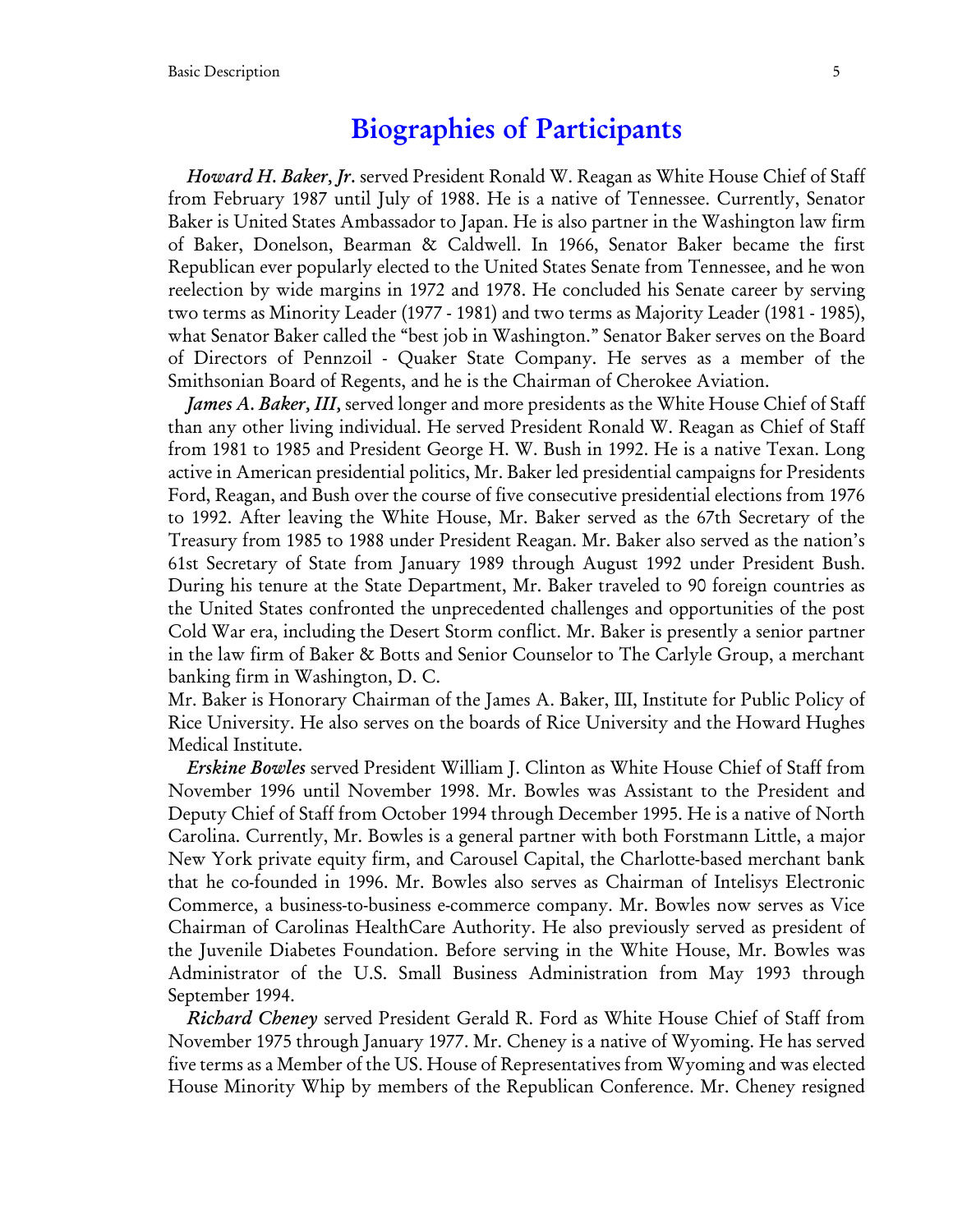from the Congress to serve President George H. W. Bush as Secretary of Defense from March 1989 through January 1993, managing America's involvement in Desert Storm. He received the Presidential Medal of Freedom in 1991. After leaving government, Mr. Cheney served as a Senior Fellow at the American Enterprise Institute and then as Chief Executive Officer and Chairman of Halliburton Company, a Dallas-based service company in the oil business. He currently serves with President George W. Bush as the Vice-President of the United States.

*Kenneth M. Duberstein* served President Ronald W. Reagan as White House Chief of Staff from July 1988 to the conclusion of the administration in 1989. He is a native of Brooklyn. Currently, Mr. Duberstein is Chairman and CEO of The Duberstein Group providing strategic planning and consulting services. His earlier government service included stints in the Reagan White House as Assistant to the President for Legislative Affairs and as Deputy Chief of Staff. He also served in the Ford Administration's Department of Labor as Deputy Under Secretary and at the General Services Administration as Director of Congressional Relations. He has served the Congress as assistant to Senator Jacob Javits of New York. Mr. Duberstein sits on the board of the Boeing Company, Fannie Mae, and the American Stock Exchange, among others.

*Edward P. Djerejian* served President William J. Clinton as United States Ambassador to Israel. Previously, he served both Presidents Bush and Clinton as Assistant Secretary of State for Near Eastern Affairs (1991-1993) and Presidents Reagan and Bush as U.S. Ambassador to the Syrian Arab Republic (1988-1991). He is a native New Yorker. Currently, he is Director of the James A. Baker, III, Institute for Public Policy of Rice University. He served President Reagan as Special Assistant and Deputy Press Secretary for Foreign Affairs. Mr. Djerejian received the Presidential Distinguished Service Award from President Clinton in 1994, the Department of State's Distinguished Honor Award in 1993 and numerous other honors, including the President's Meritorious Service Award in 1988, the Ellis Island Medal of Honor in 1993, and the Anti-Defamation League's Moral Statesman Award in 1994.

*Lee H. Hamilton* served for thirty-four years as a member of the US House of Representatives from Indiana. As a consequence, he has been on the Washington scene through the tenure of almost all of the former Chiefs of Staff participating in the Forum. Currently, Mr. Hamilton serves as the Director of the Woodrow Wilson International Center for Scholars, the Forum's host. As a Member of Congress, Mr. Hamilton served on the Committee of Foreign Affairs, serving as chair of its subcommittee on the Middle East and Europe for more than thirty years. He chaired several select committees, including the Select Committee on Intelligence and the Select Committee to Investigate Covert Arms Transactions with Iran.

*Marvin Kalb* served as a chief diplomatic correspondent for CBS News and NBC News, and as moderator of "Meet the Press." He recently retired as the Executive Director of the Washington office of the Joan Shorenstein Center on the Press, Politics and Public Policy of Harvard University's John Kennedy School of Government. He is a native New Yorker. Currently, he co-directs the Shorenstein's "Vanishing Voter" research project. He also hosted the PBS series "Candidates '88," and he has appeared regularly on PBS's "Newshour" and many other radio and television programs. Mr. Kalb received numerous awards for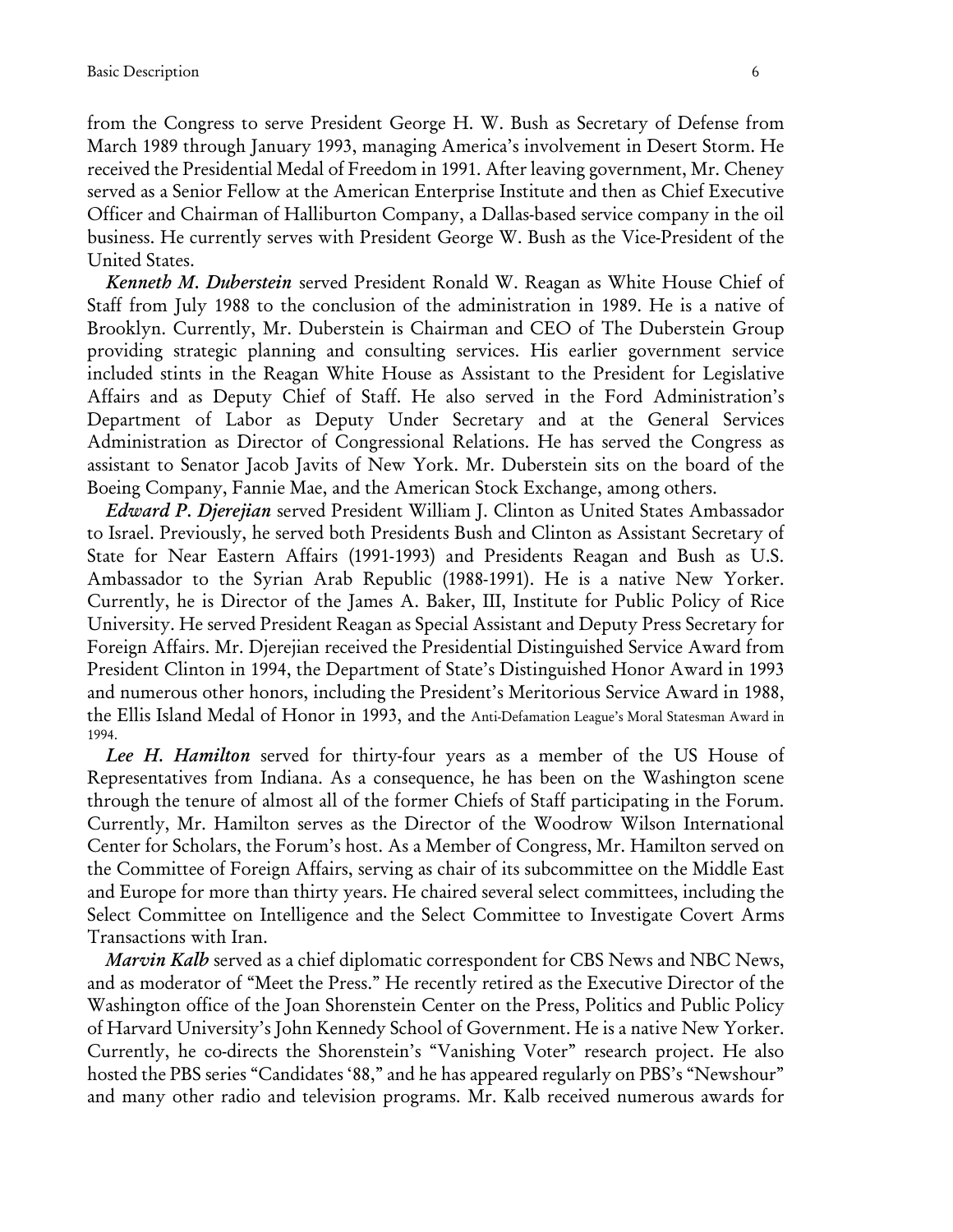excellence in diplomatic reporting. The author of nine books, including two best-selling novels, Mr. Kalb is now writing a book about Washington journalism in the midst of scandal.

*Thomas F. "Mack" McLarty* served President William Clinton as White House Chief of Staff from January 1993 until mid-1994. Mr. McLarty remained in service to President Clinton until July 1998, taking several posts in the White House. A native of Arkansas, Mr. McLarty has an accomplished career in business, as chairman and CEO of Fortune 500 companies, served in his state legislature, and chaired the Arkansas State Democratic Party. His Arkla Corporation, grew into one of the nation's largest natural gas distributors. Currently, he is Vice Chairman of Kissinger McLarty Associates, a consulting firm providing strategic services to multi-national businesses. Mr. McLarty serves on the Boards of the Financial Times, Edelman Public Relations, Entergy, and Axciom, among others.

*Richard E. Neustadt* has served Presidents Harry S. Truman and Dwight D. Eisenhower. He is currently Douglas Dillon Professor Emeritus at Harvard University's John Kennedy School of Government. Professor Neustadt is author of *Presidential Power*, probably the single most influential book on the American presidency and co-author of *Thinking in Time*, among other works. He has served as a consultant to Presidents Kennedy and Johnson. Neustadt's most recent book, *Report to JFK: The Skybolt Crisis in Perspective*, deals with one of his consulting assignments.

<span id="page-10-0"></span>*Leon E. Panetta* served President William J. Clinton as the White House Chief of Staff from July, 1994 until January, 1997. He is a native of California. Currently, Mr. Panetta co-directs, with his wife Sylvia, the Leon & Sylvia Panetta Institute for Public Policy, based at CSU Monterey Bay – a university he helped establish. Mr. Panetta started public service in 1966 working for the Senate Democratic Whip. In 1969 he served in the Nixon Administration as Special Assistant to the Secretary of Health, Education, and Welfare and then Director of the U.S. Office for Civil Rights, where he was responsible for enforcement of equal education laws. In 1970, he joined Mayor John Lindsay's administration in New York City. In 1977, he began 16 years service as a member of the U. S. House of Representatives. He then joined the Clinton administration in 1993 as the Director of the Office of Management and Budget. Panetta serves on a number of boards and as Distinguished Scholar to the Chancellor of the California State University system.

*Bill Plante* has served as a CBS News White House correspondent during several administrations, beginning his most recent stint in January 1993. He is a native of Chicago. His reports are seen regularly on the "CBS Evening News With Dan Rather" and CBS News' "This Morning." Before coming to the White House, Mr. Plante was CBS News' state department correspondent, where he covered the Gulf War diplomacy; the changing U.S.-Soviet relationship during that period; and the 1991 Middle East peace talks, among others. For seven years, he served as anchor of the "CBS Sunday Night News." He has covered a number of presidential campaigns since joining CBS News in 1964. He served four tours of duty in Vietnam for CBS News and covered the civil rights movement in the US. His reporting has earned him several awards, including four Emmys.

*John D. Podesta* served President William J. Clinton as White House Chief of Staff from November of 1998 through to the close of the administration on January 20, 2001. Mr. Podesta is a native of Chicago, Illinois. Currently, Mr. Podesta serves on the faculty of law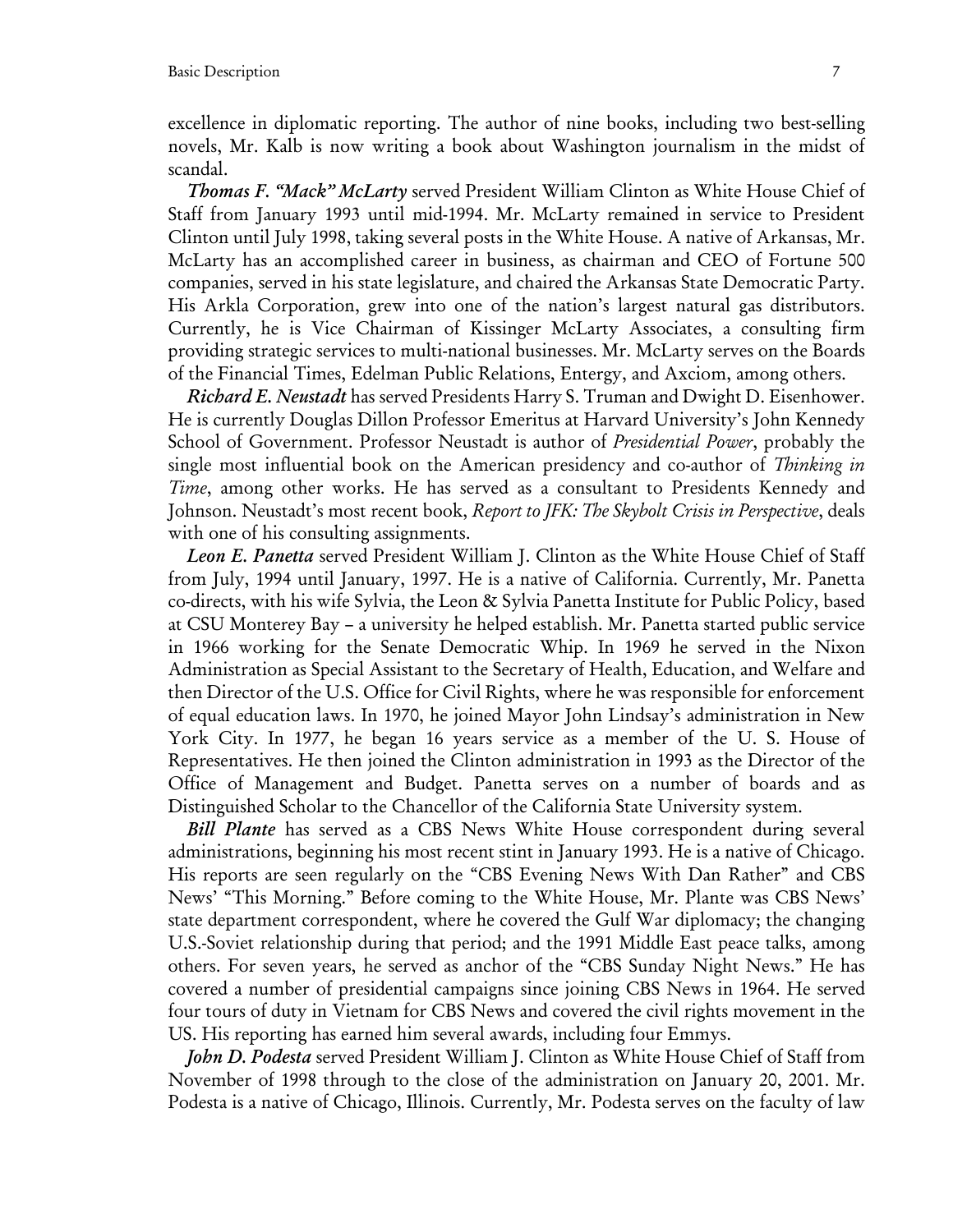at the Georgetown University Law Center. Mr. Podesta served President Clinton as his first Staff Secretary. After a two year teaching stint at Georgetown University Law Center, Mr. Podesta returned to President Clinton's White House as Deputy Chief of Staff. He has had extensive government experience in both the Legislative and Executive Branches. Mr. Podesta served as chief counsel for the Senate Committee on Agriculture, Nutrition and Forestry. He has served as special assistant to the director of Action, a federal volunteer agency and served as trial attorney in the Department of Justice, Land and Natural Resources Division. Before joining the Clinton administration, Professor Podesta served as president and general counsel of Podesta Associates, Inc., a Washington, D.C., government relations and public affairs firm.

*Donald Rumsfeld* served President Gerald R. Ford as White House Chief of Staff and member of the President's Cabinet 1974-75, leaving that post to become the  $13<sup>th</sup>$  U. S. Secretary of Defense, 1975-77. He is a native of Illinois. Currently, Mr. Rumsfeld serves President George W. Bush as U. S. Secretary of Defense. He was past Chairman of the Board of Directors of Gilead Sciences, Inc. He recently completed service as Chairman of the U.S. Government Commission to Assess the Ballistic Missile Threat to the United States and is currently a member of the U.S. Trade Deficit Review Commission. He served four terms in the U.S. Congress. In 1969, he resigned from Congress to join the President's Cabinet. He served as Director of the Office of Economic Opportunity and Assistant to the President, and later as Director of the Economic Stabilization Program and Counselor to the President, and as U.S. Ambassador to the North Atlantic Treaty Organization.

*Samuel K. Skinner* served President George H. W. Bush as the White House Chief of Staff during 1992. He is a native of Chicago. Currently, Mr. Skinner is Co-Chairman of Hopkins & Sutter, after recently retiring as President of the Commonwealth Edison Company and its holding company Unicom Corporation, one of the nation's largest electric utilities. Prior to his White House Service, Mr. Skinner served in President Bush's Cabinet for nearly three years as Secretary of Transportation. Before joining the Cabinet, Mr. Skinner was Chairman of Chicago's Regional Transportation Authority. His government service includes being appointed United States District Attorney by President Gerald Ford.

*John H. Sununu* served President George H. W. Bush as White House Chief of Staff from January 1989 until March 1992. He is a native of New Hampshire. Currently, Mr. Sununu is President of JHS Associates, Ltd. In Washington, D.C. Mr. Sununu became New Hampshire's 75th Governor on January 6, 1983, and served three consecutive terms. He assumed office with a background of nearly 20 years experience as an educator, engineer, small businessman and community leader. He served as the 1987 chair of the National Governors' Association. From 1992 until 1998, Governor Sununu co-hosted CNN's nightly "Crossfire" program, a news/public affairs discussion program. He a member of the Board of Trustees for the George H.W. Bush Presidential Library Foundation.

<span id="page-11-0"></span>*Jack H. Watson, Jr.* served President Jimmy Carter as White House Chief of Staff during 1980 through the end of the administration in January 1981. He is a native Georgian. Currently, Mr. Watson is Chief Legal Strategist of Monsanto Company, a worldwide life sciences company engaged in developing and marketing agricultural products, pharmaceuticals and food ingredients. Mr. Watson began his government service as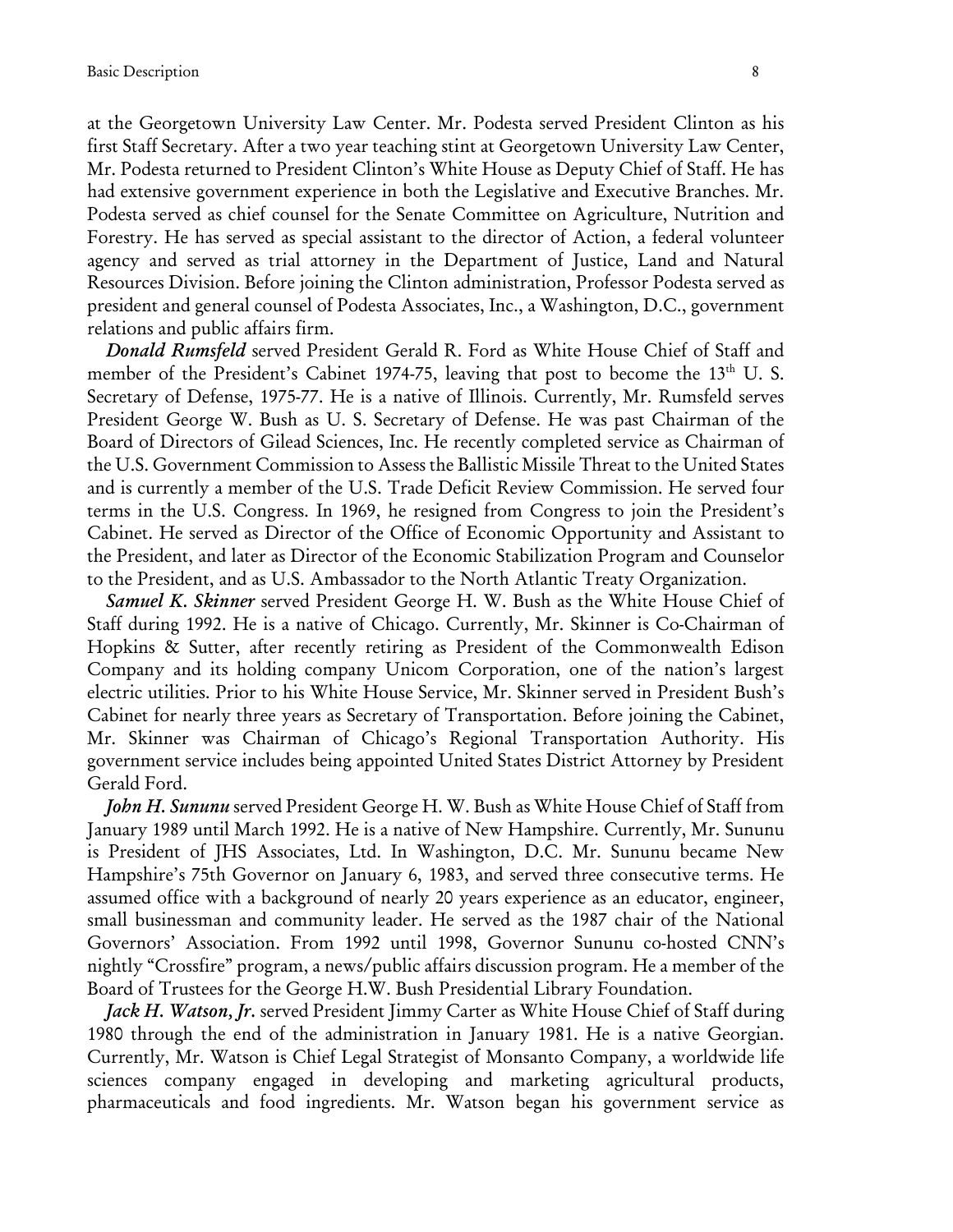Chairman of the Board of the Georgia Department of Human Resources from 1972 to 1977, during the governorships of Jimmy Carter and George Busbee. He directed President Carter's transition team. He has been a Director of the Franklin D. Roosevelt Presidential Library and The Franklin and Eleanor Roosevelt Institute since 1986. In 1987-1988, he chaired the Twentieth Century Fund Task Force on the United States Vice Presidency. He served as a Trustee and Vice Chair of the Milton S. Eisenhower Foundation in Washington, D.C. from 1994 to 1998.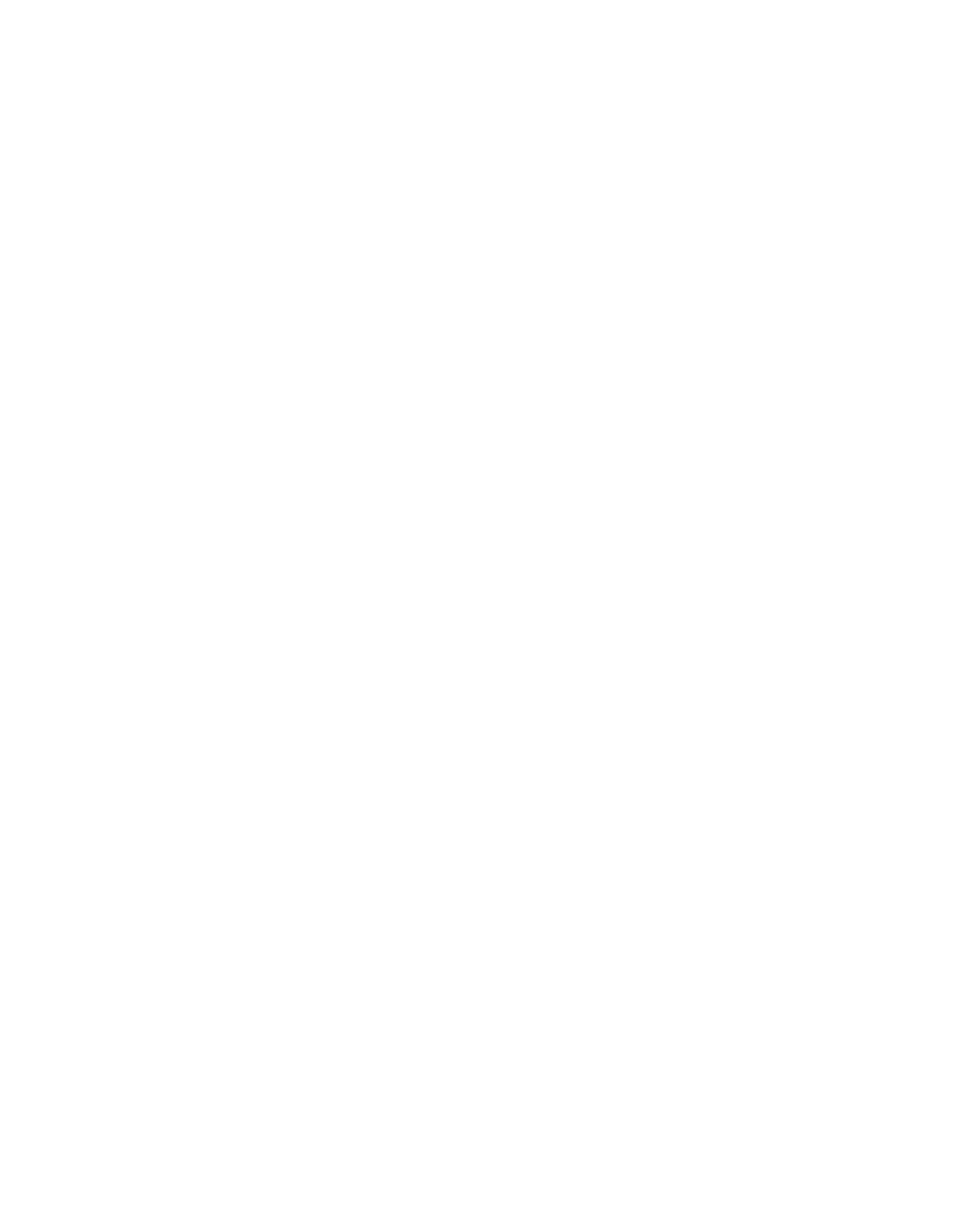# <span id="page-14-1"></span><span id="page-14-0"></span>STARTING A WHITE HOUSE

### Introduction

In the Spring of 1999, Governor George W. Bush decided two things. First, he decided to run for President. Second, he decided to begin planning for what to do after he had won. For the latter job, he called on his long-time friend and associate Clay Johnson, III. The Governor charged Mr. Johnson with learning all that he could about how to realize the opportunities presented in a successful transition. When the opportunity arrived, those plans would serve them well.[1](#page-14-2) Nothing, however, would prove more valuable than the chance to listen to advice from those who had carried out a previous transition. The discussion that follows here represents some of that good advice, bringing together former Chiefs of Staff who have managed the transfer of power and the beginning of a new administration.

Administrations might begin work at their beginnings, but the beginning of their work precedes their election. Of course, shaping a successful transition depends upon understanding the governing to follow. And while the governing that follows inauguration transforms the transition's structure as White House work progresses, that transformation only gradually reduces the influence of these critical choices made early on. Transition, therefore, has less to do with the mere passage of time as it does the maturing of a governing operation. Invariably, then, many of the issues touched on in this first discussion recur in each of the discussions to follow.

This first discussion among the former Chiefs of Staff concentrates on facing a transition. Their talks ranged across a number of topics: what needs doing, how to order priorities, the pressures on selection of personnel, how to organize responsibilities, and how to make the best of early opportunities. No one knows better how to properly combine these tasks into a governing White House.

As former Secretary James A. Baker, III points out, starting a White House depends upon people. The critical jobs facing the Chiefs of Staff meld the process of decision-making and the personnel the President draws on into a workable and effective advisory apparatus. A good deal of transition planning, therefore, focuses on personnel issues. Among those academics who have assessed presidential governing, the role of former campaign staffs has remained a mystery. How, they wonder, do administrations properly function while relying so heavily on those attuned to campaigning rather than the distinct arts of governing? The scholarly literature has come to focus on this element as one of the critical causal factors for the "permanent campaign" and "polarized politics," the growing use of

<span id="page-14-2"></span> $<sup>1</sup>$  For an analysis of how successful the Bush transition became, see Terry Sullivan, Evaluating Transition</sup> 2001: An Epilogue in Terry Sullivan, editor, *Nerve Center: Lessons in Governing from the White House Chiefs of Staff*. College Station: Texas A*&*M University Press, 2004.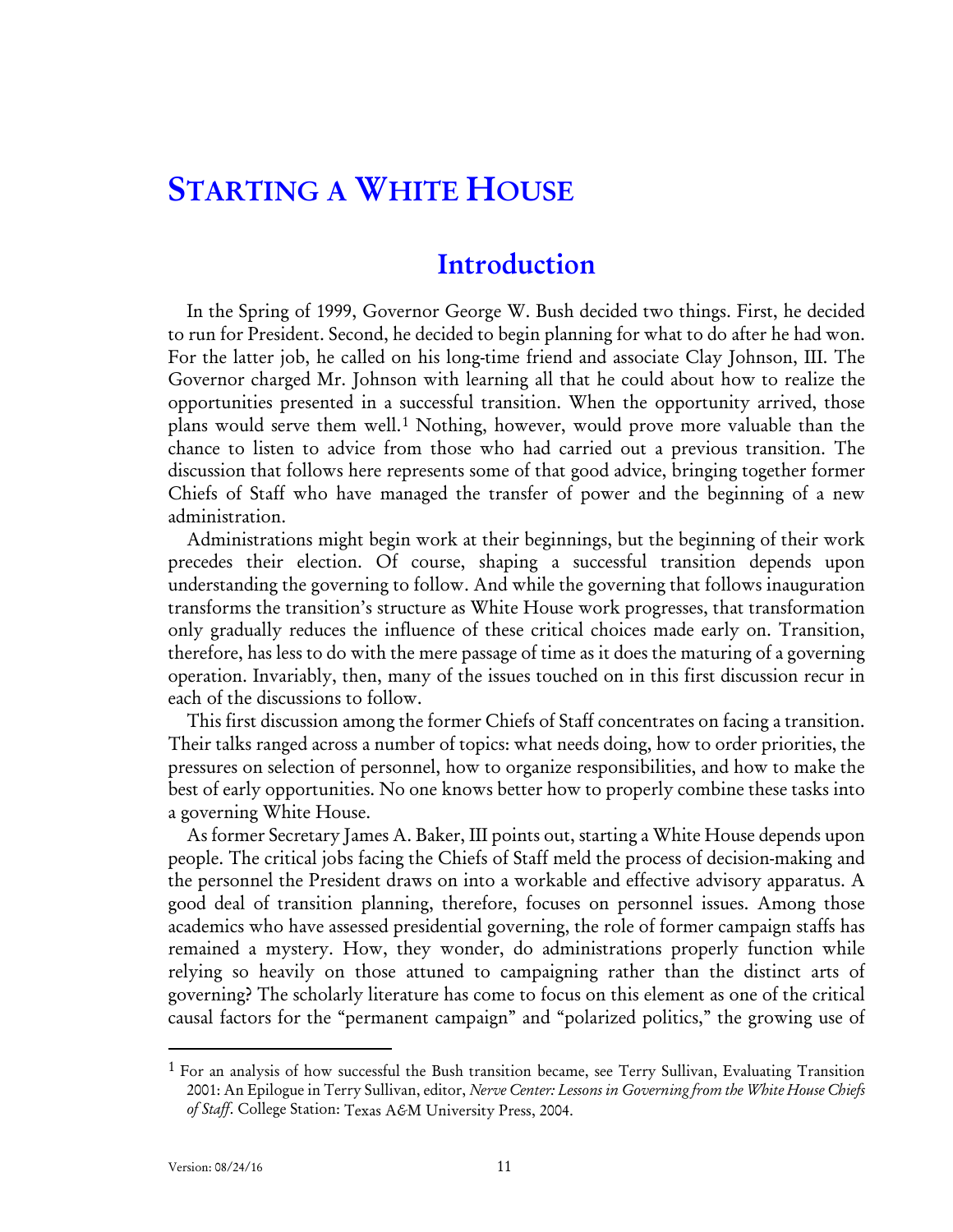campaign techniques in governing inappropriate to the nature of constitutional leadership. Yet, presidents-elect and presidents-in-office rely heavily on those they have come through the crucible of election with. How then might a Chief of Staff meld these two groups, those with candidate experience and those with Washington experience, into a functioning whole becomes one of the keystone topics of this first discussion. Does a staff with campaign experience add an important dimension to the White House?

Bringing staffs together into a single functioning whole, especially where campaign staffs can challenge the ablest administrators. Indeed, many have failed to rein in the centrifugal forces that undermine a well-functioning staff because they have not received the authority necessary for the task. What constitutes the nature of that needed authority represents another topic about which we know little, which affects not only the transition but the remainder of the administration's tenure, and which the Chiefs in this first discussion address.

The final major issue of transitions addressed in this discussion does not occur regularly in the other groups. Transitions represent a special period in which the President and the White House staff have an opportunity to establish relationships anew. Even a President with a long Washington resume has an opportunity to change things dramatically with the transition to power. How do these Chiefs structure these new relationships in order to establish the best opportunities for success?

### **Participants**

<span id="page-15-0"></span>*Lee Hamilton (MC, retired) James A. Baker III (Reagan) Thomas McLarty (Clinton) Donald Rumsfeld (Ford) John Sununu (Bush)*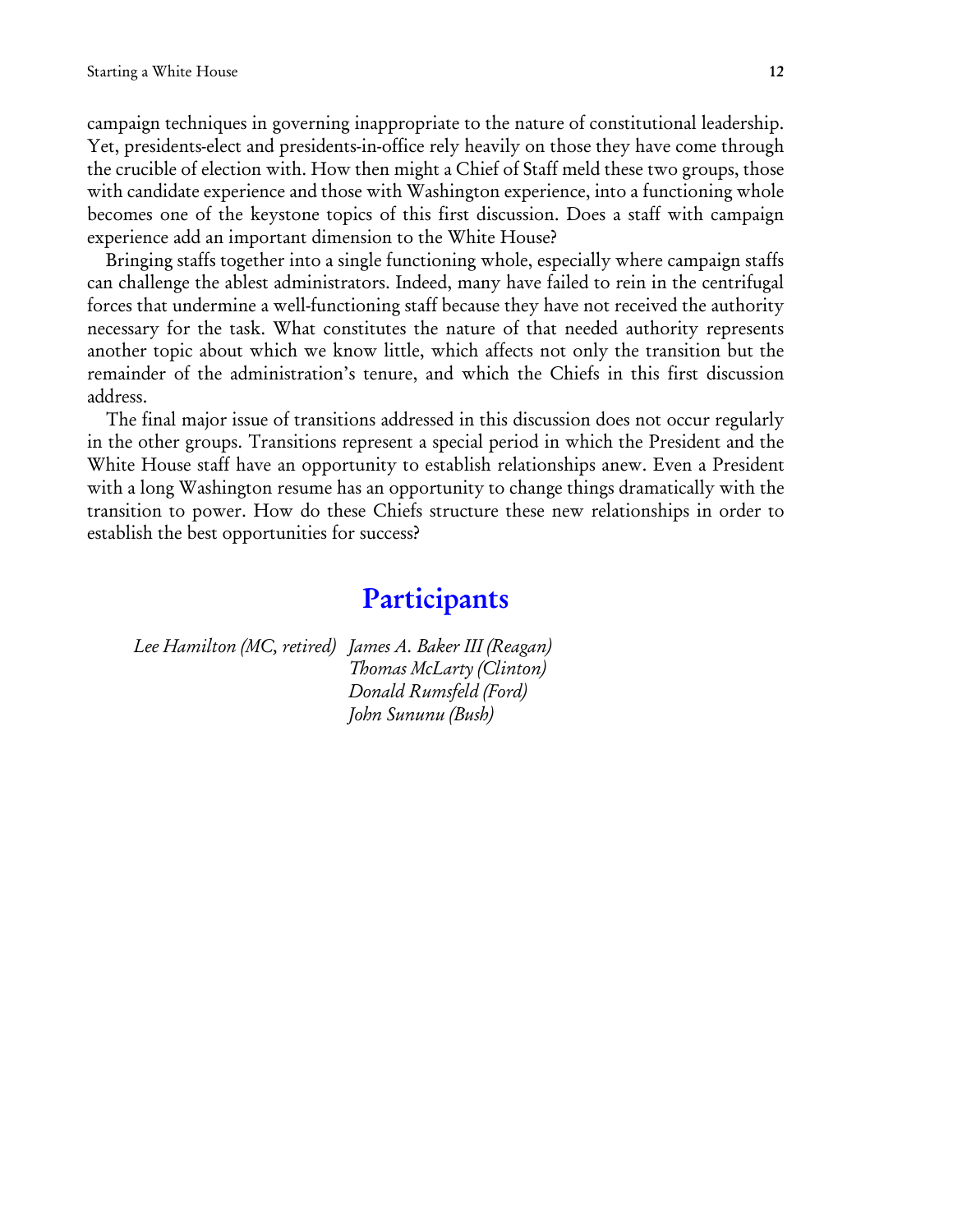### Keystone Tasks

- <span id="page-16-0"></span>Mr. Hamilton: The topic is starting the White House. What is the most important job of the Chief of Staff at the beginning of an administration?
- Mr. Sununu: Well, I think the most important job is to find out *what* the job is. The important thing to remember is that the role of a Chief of Staff is whatever the President wants that role to be. It is different in each administration. It may evolve during the administration but, until the Chief of Staff spends a little bit of time with the President to find out what the President wants, there's almost nothing you can do constructively to begin to fulfill the charge that you have from the person that you have to serve.

I think the second-most important thing to do is really to spend a little bit of time with others who have been in the job. I see people here who were kind enough to give me a lot of their time when I found out that I was going to have the responsibility of being Chief of Staff. It doesn't mean that you model the White House that the President has asked you to shape after any other administration, but there certainly are a great list of things you should do and especially things that you shouldn't do that come from the experience of people who have had that responsibility before.

Mr. McLarty: I would agree with John's comments. Like him, I appreciate to this day the counsel and advice that I received from almost everyone in this room.

> I think our challenge was to get a government in place after another party had held the White House for twelve years.[\\*](#page-16-1) I think that's the beginning point of a new administration and a transition. I think, secondly, in our case it certainly was to bring immediate focus both publicly and internally to the economic plan and to get that plan developed consistent with presenting a budget, getting it passed and getting it communicated.

> Also, [in] this painfully short period of transition one must make sure in the rush to get a government in place, and in our case to develop an economic plan and a budget, that there is a focus on national security issues and foreign policy even in the beginning of the inaugural activities and the transition.

> Finally, in our case, I think it was also to integrate both the Vice-President [Al Gore] himself and the vice presidency into the administration. Of course, consistent with that is reaching out to Members of Congress and members of the press.

Mr. J. Baker: I want to emphasize the fact that going to see the people who have been there before is extraordinarily valuable. I found that, frankly, to be a valuable experience before I took the job as Secretary of State as well. One

<span id="page-16-1"></span> <sup>\*</sup> Mr. McLarty refers to the period 1981 through 1992, the presidencies of Ronald W. Reagan and George H. W. Bush.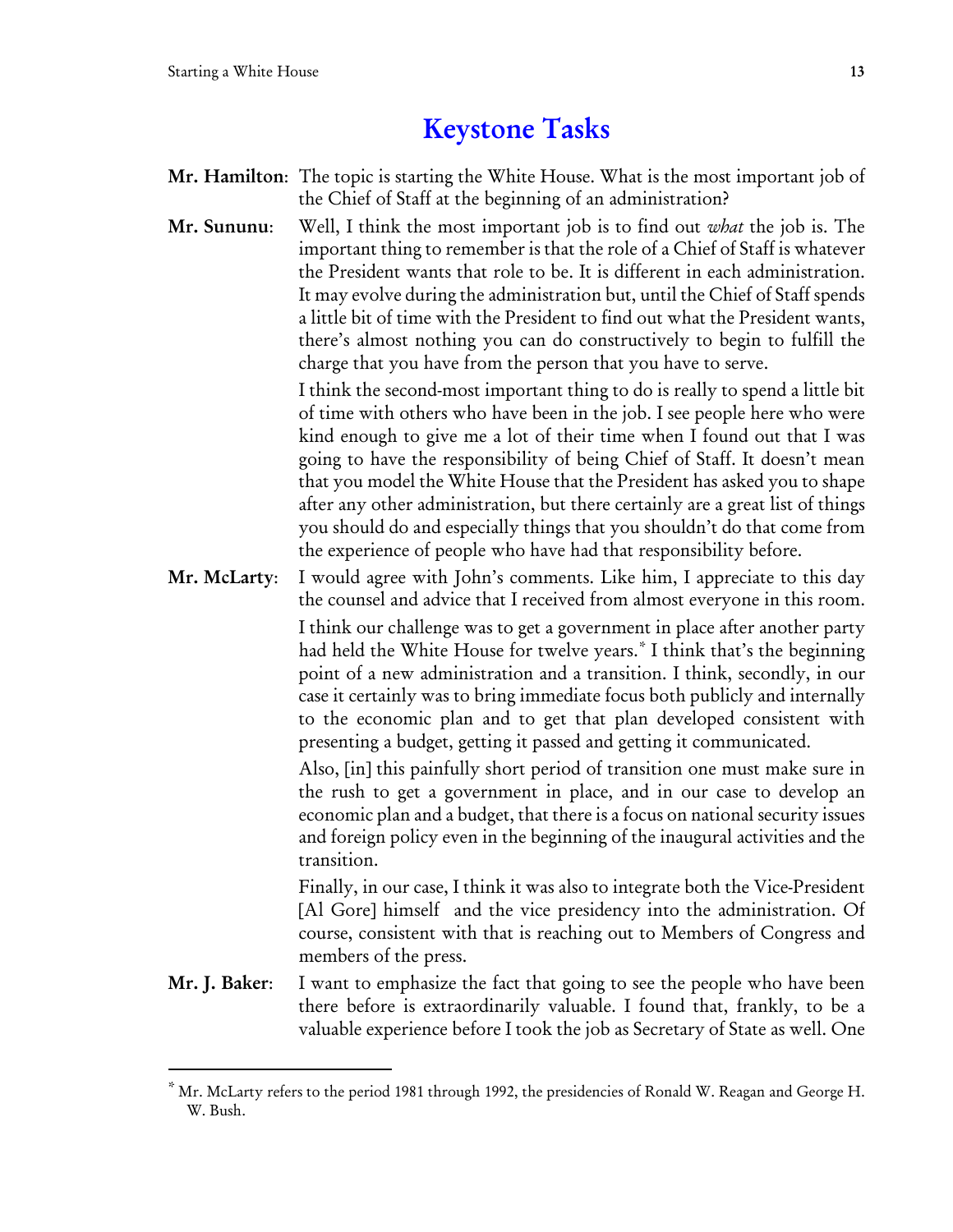of the first things I did when I was asked to be Chief of Staff by President Reagan was to go sit down with Jack Watson and with Don Rumsfeld and with Dick Cheney and with one or two others. I got some very good ideas and some good signals as to where the landmines were. There are plenty of landmines in this job, probably more than almost any other job in Washington.

I also think it's important to make sure you understand what it is the President expects of you because there are any number of ways that the job can be structured. You can have a "spokes-of-the-wheel" arrangement where people can see the President, a number of people will have walk-in rights to the Oval Office or you can have a funnel where the Chief of Staff sits at the top. There are arguments with respect to all of these various ways to conduct the office.[\\*](#page-17-0)

One of the most important things is to make sure you understand and have a clear understanding with the other people in the White House with respect to what everybody's roles are. That is particularly true, I think, with respect to the National Security Advisor. It is important that the administration function as a unit. But you can't separate policy from politics in the White House and, therefore, it's important that the National Security Council work closely with the White House.[°](#page-17-1)

And then transition is very, very important. We were very fortunate coming into the first Reagan term that, Ed Meese, who had been President Reagan's Chief of Staff when he was governor of California, had spent a lot of time on transition planning. We had a very smooth transition thanks to all the work that he did.

The last thing I would mention is to be sure that you have an effective first hundred-day plan. Every President gets a honeymoon. Sometimes it lasts a hundred days, sometimes it lasts less. Sometimes it lasts a little more. But, if you don't take advantage of that period, you are wasting some very valuable time.

 <sup>\*</sup> For an assessment of these different models of White House organization, see Alexander George, *Presidential Decision-making in Foreign Policy: the effective use of information and advice*, 1980, Westview Press.

<span id="page-17-1"></span><span id="page-17-0"></span><sup>°</sup> A product of the 1947 statute on national security apparatus, the National Security Council includes major representatives of the security and diplomatic agencies of the Executive Branch, e.g., State and Defense. The President chairs the National Security Council. The NSC maintains a staff of around 200 headed by the President's special assistant for national security affairs or "National Security Advisor" (NSA). Often, White House staffs consider the NSA as the "Chief of Staff" for international affairs, creating a tension between the NSA and the White House Chief of Staff.

<span id="page-17-2"></span>Edmund Meese, III, served as Counselor to President Ronald Reagan and Director of Policy Development in the initial stages of the Reagan administration. Mr. Meese had served as Governor of California Ronald Reagan's Chief of Staff and then his presidential campaign manager. As campaign manager, Meese directed the Reagan presidential transition planning effort. With James A. Baker III, Chief of Staff, and Michael Deaver, Deputy Chief of Staff, Mr. Meese made up the third leg of the Reagan White House "troika." In the second Reagan administration (1985-1988), Mr. Meese served as Attorney General.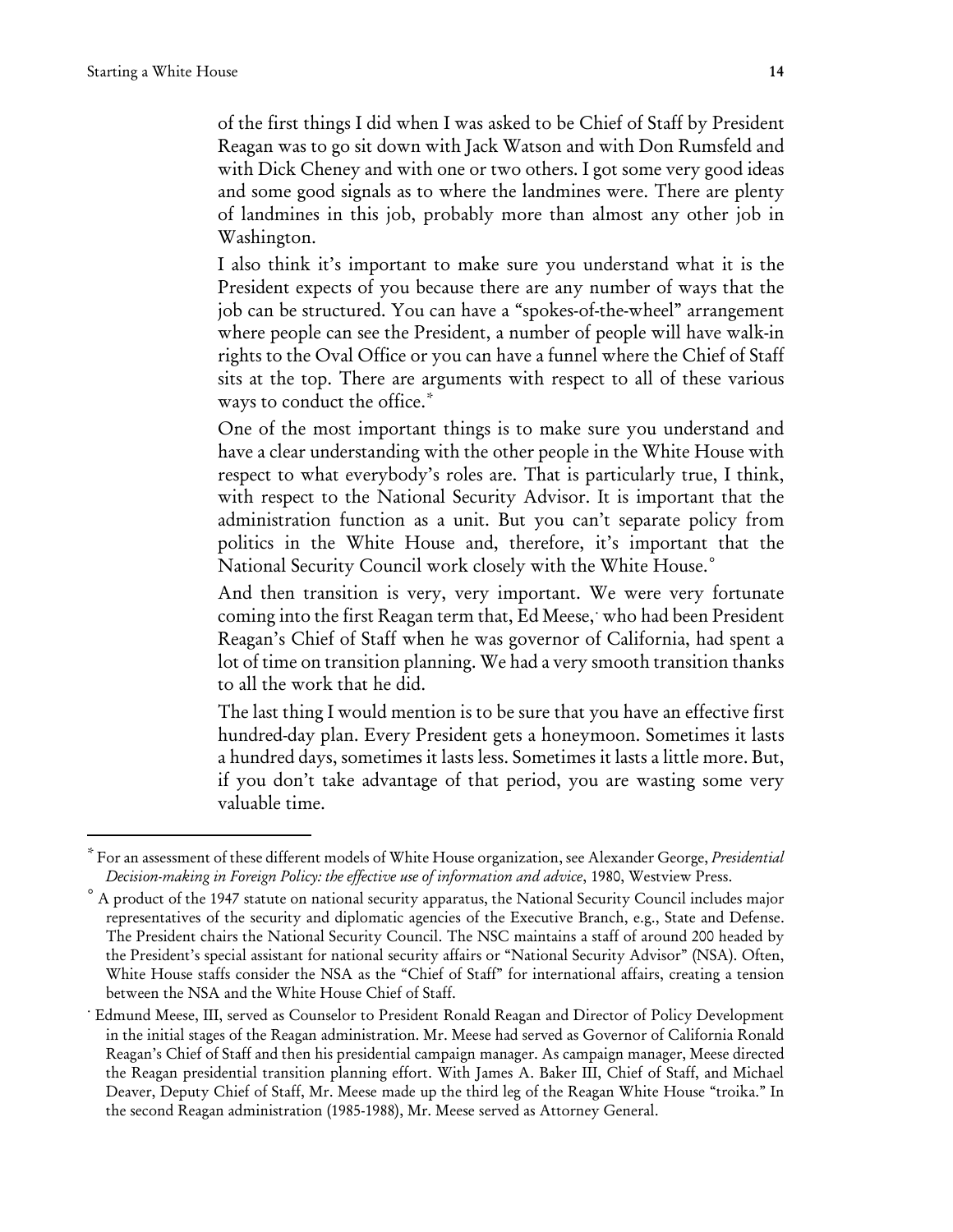<span id="page-18-0"></span>Mr. Rumsfeld: The most important responsibility of the Chief of Staff of the White House is to serve the President. The President's most important job, at the beginning of an administration, is bringing in the right people for the right jobs and giving them the right guidance and direction.

### Recruiting a Staff

- Mr. Hamilton: Let's consider the importance of getting the right people. I'd like you to comment a little bit on that, if you would. Is that among the most important tasks early on and to what extent does politics get into that? You have thousands of people that have worked for the President's election, many of them seeking a job, who want to get into the policy process. Talk a little bit about the intersection here of politics and getting the right people.
- Mr. Sununu: Let me make one point. A lot of what you end up finding out in reality is quite often counterintuitive. I don't think I've had any job in my life, and I haven't been able to hold them down too long so I've had a lot, that has more of that aspect to it, the counterintuitive nature. For example, Mack talked about the fact that they were an administration of a different party coming in. He suggested that that made it a little bit more difficult. Let me disagree with Mack on that.

I think it is much harder to have the administration of the same party make the transition because the expectations of everybody that is already in some position is that they will stay. That is a very difficult reality to deal with and to deal with it in a way that doesn't cost you all your political capital instantly is very, very hard. There is no question that in this job you better get used to spending political capital and you better make sure it is your own personal political capital that you're spending and not the President's political capital.

I often describe the role of the Chief of Staff with a very simple anecdote. If the Secretary of State wants to have coffee with the President and the President doesn't want to have coffee the next day with the Secretary of State and he doesn't mind the Secretary of State knowing that he doesn't want him to have coffee, he tells him that he's not going to have coffee with him. But, if you get a call from the President saying "Will you tell the Secretary of State I don't want to have coffee with him'," it means tell him and don't let him know that I don't want to have coffee with him. That is the role of the Chief of Staff.

It is to say "No," in such a way that it is not the President saying "no" unless the President tells you that that's what he wants. It is being willing to take the grief and being artful enough to take the grief that's associated with it.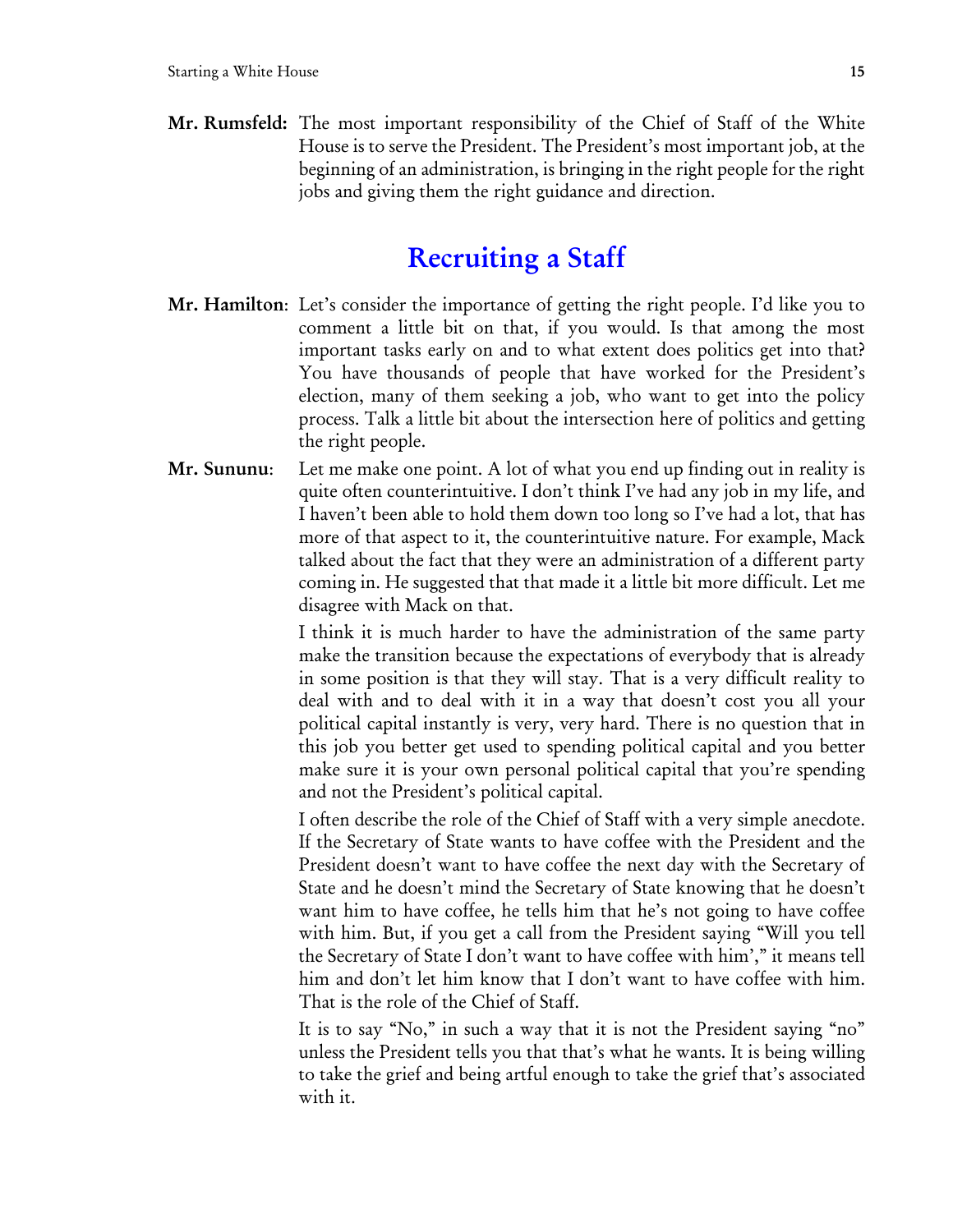Going back to the beginning of the White House, also the same thing applies in terms of bringing good people in and replacing either people that thought they were going to stay, in the case of a like-party transition, or moving the pieces around in such a way that maximizes for the new President the talent that can be brought into the White House without the accompanying ripples that are associated with bringing people into slots and replacing other people.

Mr. Hamilton: Mack, what about this intersection of politics and people?

Mr. McLarty: Well, I feel John's pain, but I still think after a vigorous campaign and expectations of those who had worked for a President and to have a Democratic President after twelve years, I think both of us had particular challenges in that regard.

> I think we spent a lot of time focusing on the Cabinet selection. And, Jim, I was fortunate to be part of that process on the selection even before I had fully accepted the position of Chief of Staff. So I felt a real sense of ownership and an ability to at least voice my views in that process, particularly on the economic team which was critically important.

> In terms of the White House staff, we did get to that late because of the lengthy Cabinet process. I think that was a mistake. I think on the critical areas, however, in the White House, the National Economic Council was particularly critical to our administration and the security aspects, the national security team and even the domestic policy team, they were relatively in place. The economic team was not but I think we made some good choices there, both in the Cabinet and in the White House. But I do think it was a misjudgment not to get an earlier start on the White House team.

- Mr. Hamilton: Where do you look for people? The campaign? Washington? Where do you go?
- Mr. Rumsfeld: The search for good people is multi-faceted. A number of fine people who are involved in the campaign offer their services. A great many other people write in, sending in their resumes. Many people recommend their friends and people they know. A great many people who come into the government know people that they have worked with previously. Capitol Hill is always a source of prospects. One of the best techniques is to ask three or four top experts in a given area and ask them for the best people they know of. When someone's name comes up several times, you may have a good prospect.
- Mr. J. Baker: When you are replacing an administration of the other party, you look to the campaign more often than not to get the people that are going to come into the White House.

There is a body of career people in the White House. One of the best pieces of advice I got from Don Rumsfeld and Dick Cheney was to keep those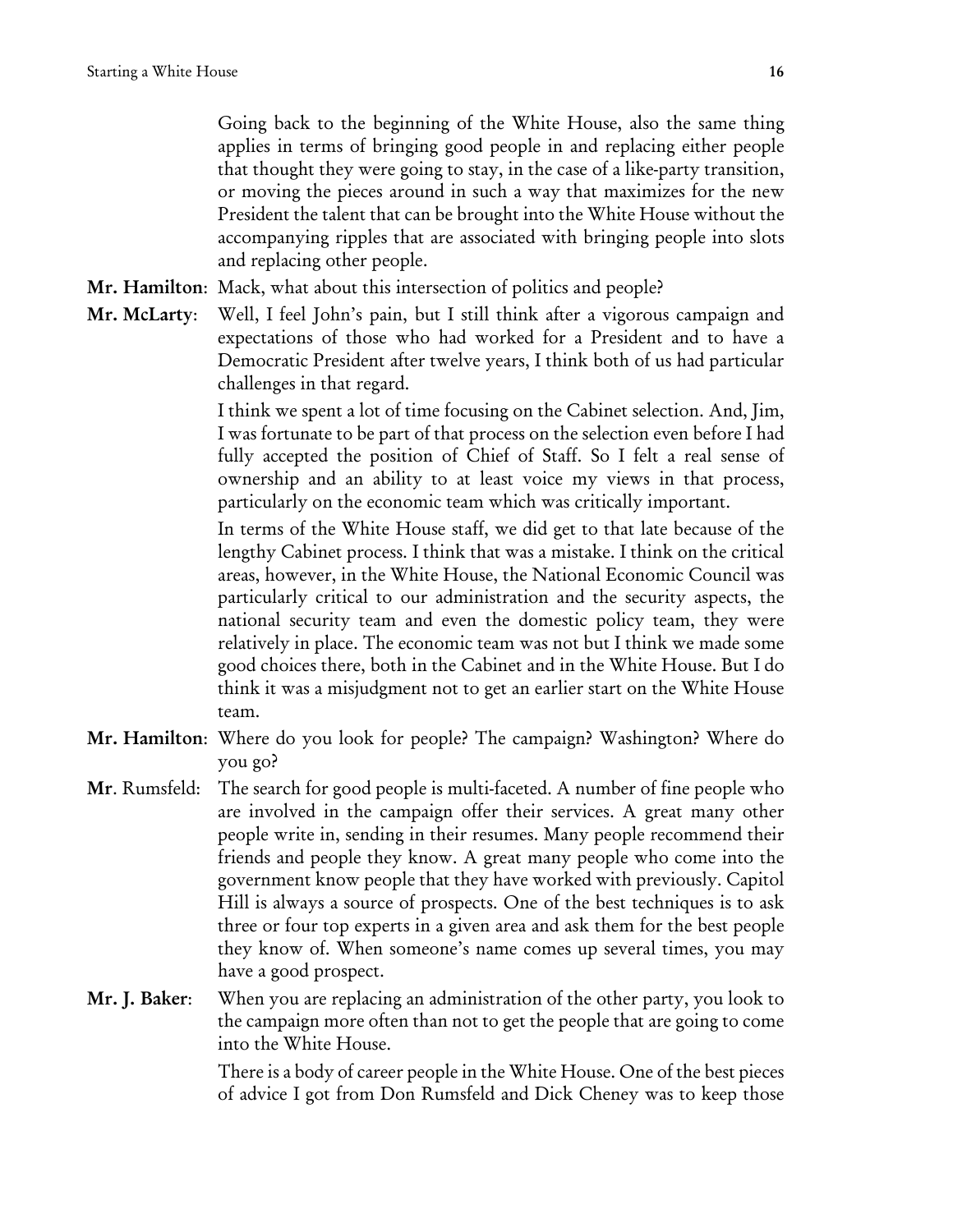people, don't think about moving them around, don't worry about their politics; they're basically apolitical; they know their jobs, keep them. The main people that you bring on are the political appointees and most of those, in my experience, came out of the campaign. I think that's true with respect to the Reagan campaign in 1980 and the Bush campaign in 1988.

### Critical Authority

- <span id="page-20-0"></span>Mr. Hamilton: When you start, did you sit down with the President and have a clear understanding with the President of what your authority was going to be, what your responsibility was going to be? Did the president make that clear to you?
- Mr. Rumsfeld: Yes, indeed. It is important to have a clear understanding with the President as to your responsibilities. It is difficult early in an administration, particularly in the case of President Ford, who had not run for office or been elected.[\\*](#page-21-0)
- Mr. J. Baker: Well, I did in my case, in 1980 because I was, after all, sort of an outsider coming into a group of Californians and I wanted to have a fairly clear understanding of what was expected of me and what was not expected of me and what my rights and obligations were. So, when President-Elect Reagan asked me to be his Chief of Staff, I sat down with Ed Meese who had been his chief of staff in California and whom we all knew was going to come into the White House in some major capacity. He and I worked out a division of responsibilities on a small piece of paper which I still have and took it into the President, the President agreed to it and that was pretty much how we divided our respective responsibilities.
- Mr. Sununu: Of course, you have that conversation. I didn't have the situation Jimmy did where Ed Meese and [Michael] Deaver and Jim had to make some delineation amongst themselves on the responsibilities. I had been governor of New Hampshire. It's certainly not the same role as President but, as Governor, you know what you want your chief of staff to do and what you don't want them to do. So I came with that sense of the difference between the staff position of Chief of Staff and the responsibility of the Chief Executive. Certainly, that was part of the conversation that I had with the President.

Basically, this is the one area that you have to remember is both constant and evolves throughout your tenure. It's constant in the sense that the

 <sup>\*</sup> Under the 25th Amendment to the US Constitution, President Richard Nixon nominated (and the Congress confirmed) Gerald R. Ford, then a member of Congress from Michigan and House Minority Leader, to replace former Vice-President Spiro Agnew who resigned as part of a federal plea bargain. Later, when President Nixon resigned the Presidency in August of 1974, Vice-President Ford became the nation's only unelected President.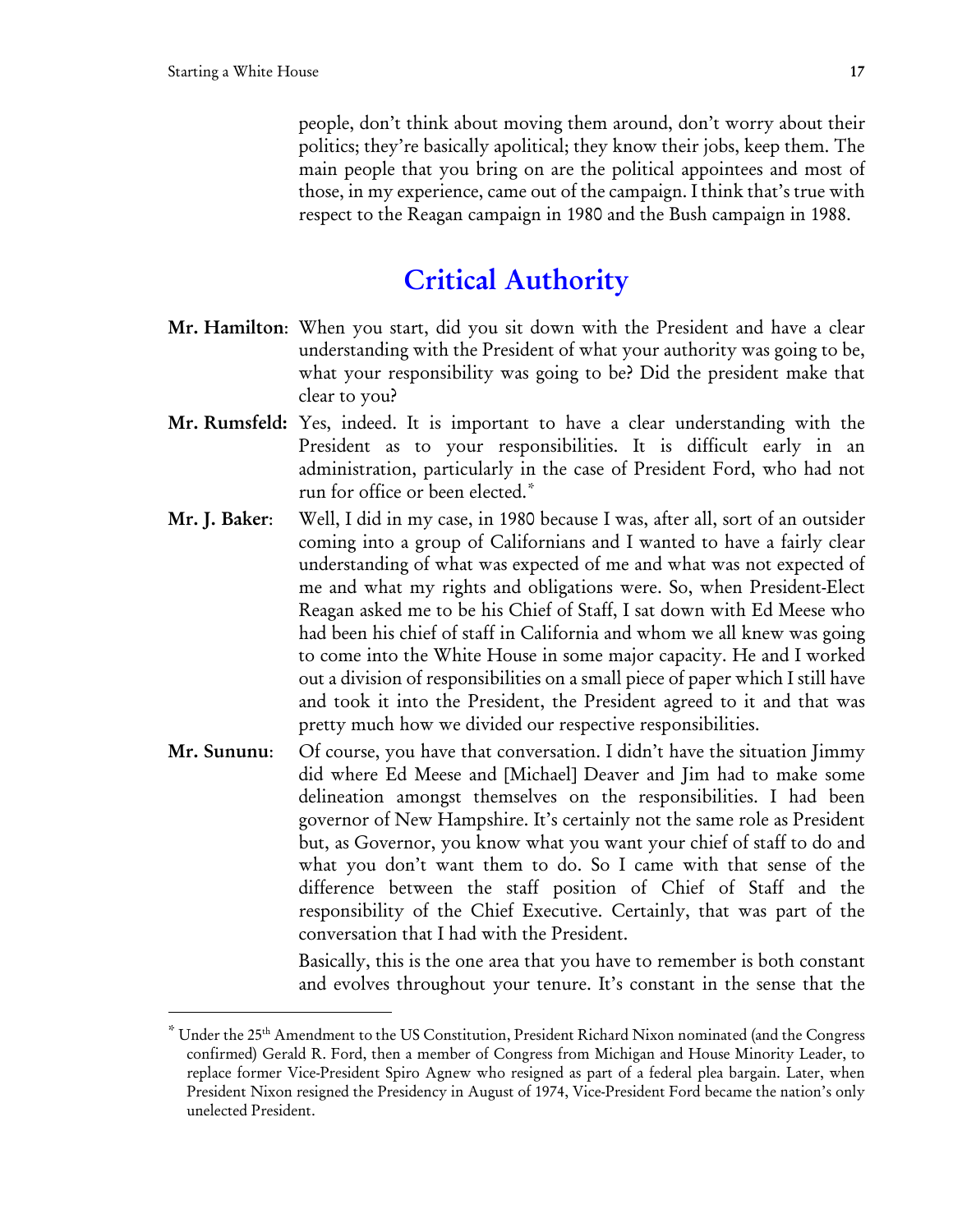fundamental rule applies all the time and that is "No Freelancing," that the Chief of Staff is there to do what the President wants. That may change and you have to change with it. You just have to get accustomed to the fact that, when in doubt, you go and ask. That was basically the formula President Bush worked with.

We had a morning meeting in which we talked about everything that we thought might come up during the day and I found out what he wanted or didn't want. We had a late afternoon meeting in which we reviewed the day and made sure what he wanted had gotten done. During the day, about two or three or four dozen times, I would walk down the hall on either the most significant matter or the most trivial matter to find out what he wanted done. You better pay attention to asking even on the trivial matters because those are probably the ones that end up costing you dearly because you made an assumption that really wasn't correct.

Yes, you have that meeting and, yes, you adjust it constantly as things evolve. When we got involved in the Gulf War, there was a slight deferral, if you will, of focus on some issues and yet you have to make sure that you bring those issues to the President periodically to get a fresh feeling and you don't let one crisis item tend to create in you a feeling that you already know what he wants and, therefore, you don't have to talk to him about it. You really have to refresh it constantly.

Mr. McLarty: We had one initial conversation and two subsequent conversations and discussions during the transition where you do reach at least a framework of an agreement. Unlike perhaps like some have thought, I had never worked for Governor Clinton. I had never worked in his administration, despite a lifelong friendship, other than just as an outside kitchen Cabinet type of advisor. I had also not been a formal part of campaign. So I thought it was critical to get a very clear understanding to the extent and detail that you could. I agree with John. You set a framework and it evolves over time with the working relationship and the circumstances that you find yourself [in] and challenges and priorities.

> But I found it relatively easy to reach agreement. We didn't really have any sharp points of disagreement or difference in point of view. I think access is critical and, frankly, just really the authority.

Mr. Hamilton: Mack, what do you mean by setting a framework?

<span id="page-21-0"></span>Mr. McLarty: Well, framework basically means what do you want, how do you want your Chief of Staff to function, because I think it very much reflects the personality and style of the President. Secondly, you have to have a clear understanding about access and that no major decision, hopefully no decision at all, will be made without at least your knowledge if not a strong ability to manage that process, access to the Oval Office, those types of things and, frankly, hiring and firing. We reached agreement on the hiring,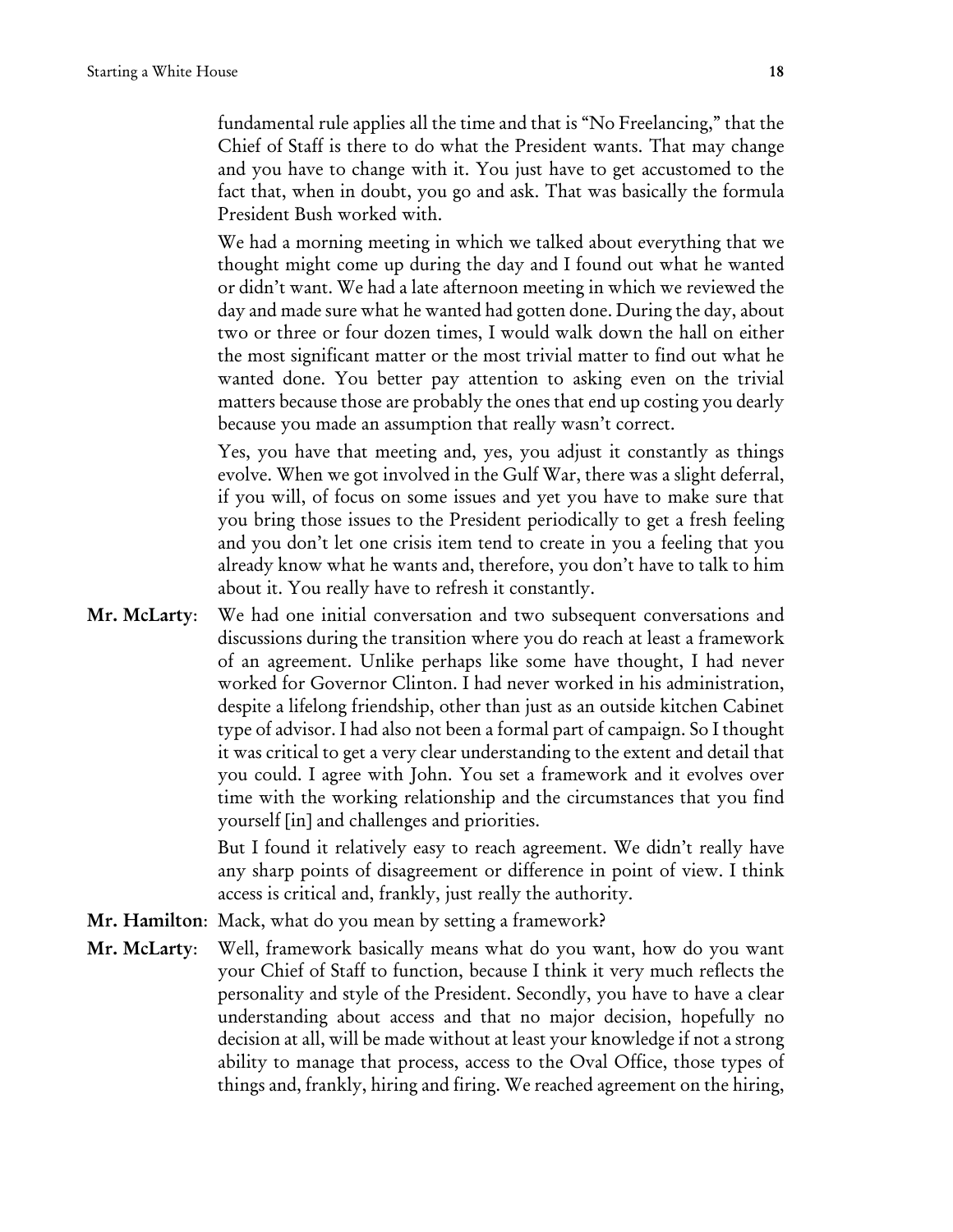that it would a collaborative process, that I would have veto. And, on firing, in the end the President would respect my wishes on that.

Mr. J. Baker: Lee, let me just jump in there for one minute. I think Mack has raised a point that's really important and that's to find a way to make sure that you can avoid the "Oh, by the way…" decisions. Everybody wants to get a decision from the President. I don't care how high ranking they are in the Cabinet. They'll buttonhole the President after a Cabinet meeting and say, "Mr. President, I'm going to do such and such." The President, of course, has a thousand things coming at him and he says, "Sure, fine." If you don't know about it, that's a recipe for trouble. So you really need to have an arrangement with the boss that no decisions are taken, nothing happens that you don't know about.

> We had a system in the first Reagan term where any Cabinet officer that wanted to see the President could see him on no less than twenty-four hours notice and usually a lot less than that. He had a P. O. Box where people could write him[.2](#page-23-1) These things would go around the staff but he had agreement with us that anything that was brought up to him he would tell us about, he would debrief us on. He was very, very faithful to that agreement. So, we were able to avoid what could have been some problems in that first term. You have to be very careful about 'Oh, by the way' decisions.

Mr. Sununu: Not to overplay that remark, but that is really the issue that either creates or avoids more problems than anything else. President Bush was very, very good about making sure that he dealt with the communication back into the staff structure through the Chief of Staff. He had been around the White House enough as Vice-President to see the kind of difficulties that can create.

> I would suspect that most of the major problems in any White House stem from a breakdown of that aspect of the relationship or the process that's in place.

Mr. McLarty: I think Secretary Baker has comforted Leon [Panetta], Erskine [Bowles] and me. We thought it was only our President who said, "Oh, by the way, I agreed to this." I think there was one other point, at least in my case, and that is when you feel that you need to express a very strong point of disagreement with the President. How do you bring him either bad news or, more directly, how do you convey criticism to your President and your boss?

> In my case, with a lifelong friendship and never having worked with or for him directly, I wanted to make sure we had a clear understanding of that. I didn't want to get, as Howard Baker told me, the worst job in

 <sup>2</sup>*Time Magazine*, September 30, 1991: 19 reported the use of a similar mailbox in Maine for President George H. W. Bush to maintain contact with his Cabinet without going through the Chief.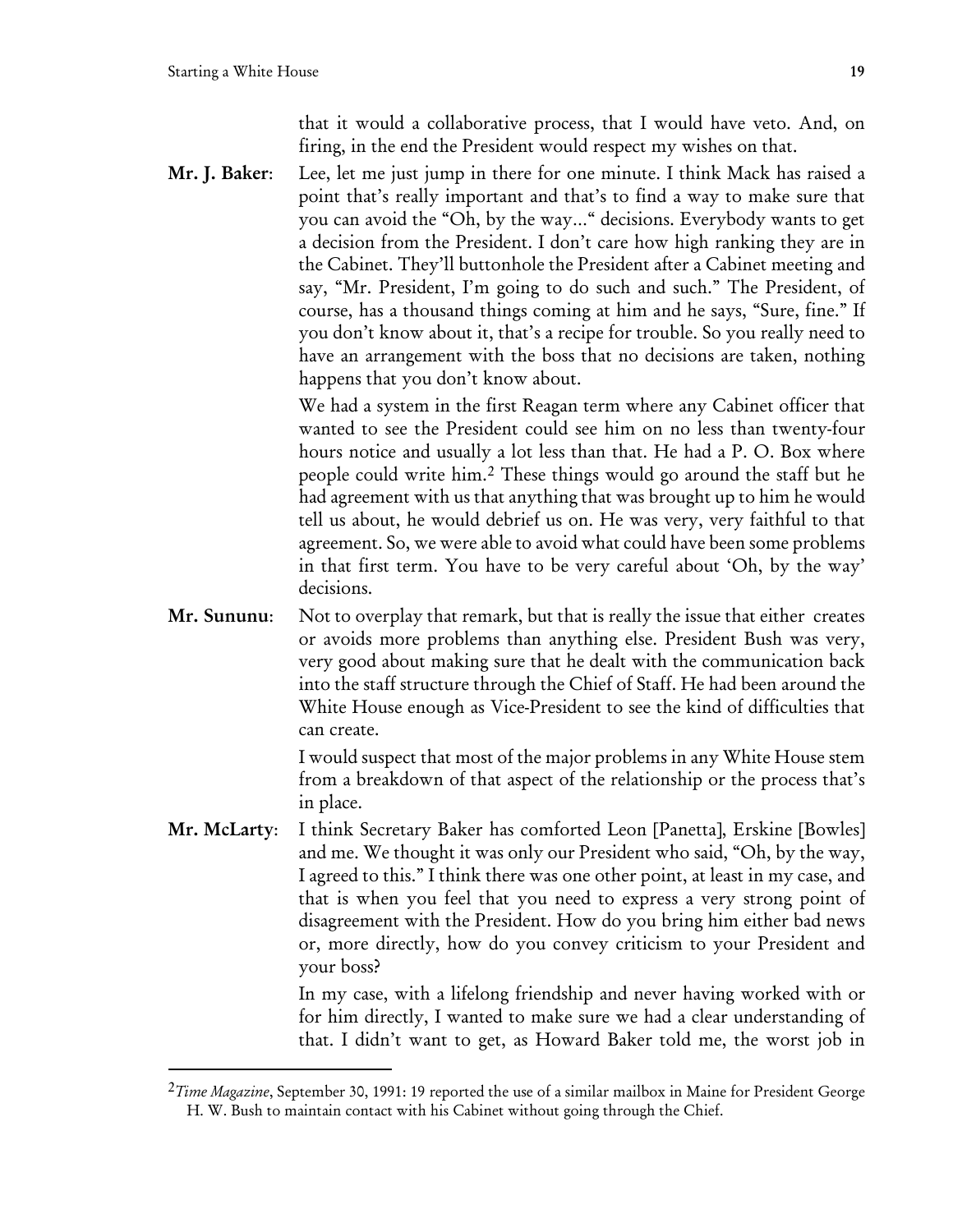Mr. Sununu: Can I disagree with both Mack and Secretary Baker? I don't think it's the worst job in Washington. I have to tell you, I think it was a job that I had as much fun in and enjoyed as any job I've ever had in my life. I really mean that. I don't want to discourage future candidates for the job. It really is as satisfying and as gratifying a job as I can imagine having. I really think it's the second best job in Washington.

## Setting the Agenda

- <span id="page-23-0"></span>Mr. Hamilton: One of the responsibilities of the Chief of Staff is to make sure the President's agenda gets implemented. Who sets that agenda? The President, of course, sets it primarily, but what's your job?
- Mr. J. Baker: Well, when you're an incoming administration, the agenda generally is set in the campaign, what are the President's primary policy goals as articulated in the campaign. In the case of the Reagan Administration coming in during 1981 an agenda was contained in a hundred-day plan, which we spent some time crafting. It was focused on the economic aspects of President Reagan's campaign and policy agenda, reducing the top marginal tax rates from seventy down to something reasonable, deregulating the economy, getting the economy going again and so forth. We stuck to that pretty faithfully even to the point of having some tensions within the administration as to whether or not we were neglecting some national security issues that some thought we should have focused on.
- Mr. Hamilton: Did you ever say to the President, "This ought to be on the agenda?" In other words, did you try to influence the President?
- Mr. J. Baker: No. What we did say was, "This ought to be on the agenda…" in terms of *who* should we see, who should we be *lobbying* on the Hill, what public liaison *activities* should we be doing, what should our communications plan be, that kind of thing. But the hundred-day plan was something that was developed during the transition the President, himself, spent a lot of time on it, as a matter of fact, and that he approved. So, it was there in the plan. We had a road map and I think that is extraordinarily important.[\\*](#page-25-1)

<span id="page-23-1"></span> <sup>\*</sup> Richard Wirthlin, with the assistance of David Gergen, directed the development of a detailed 100 days plan for the Reagan administration. See the discussion of transition planning in the final chapter and especially on page Error! Bookmark not defined. and in footnote Error! Bookmark not defined..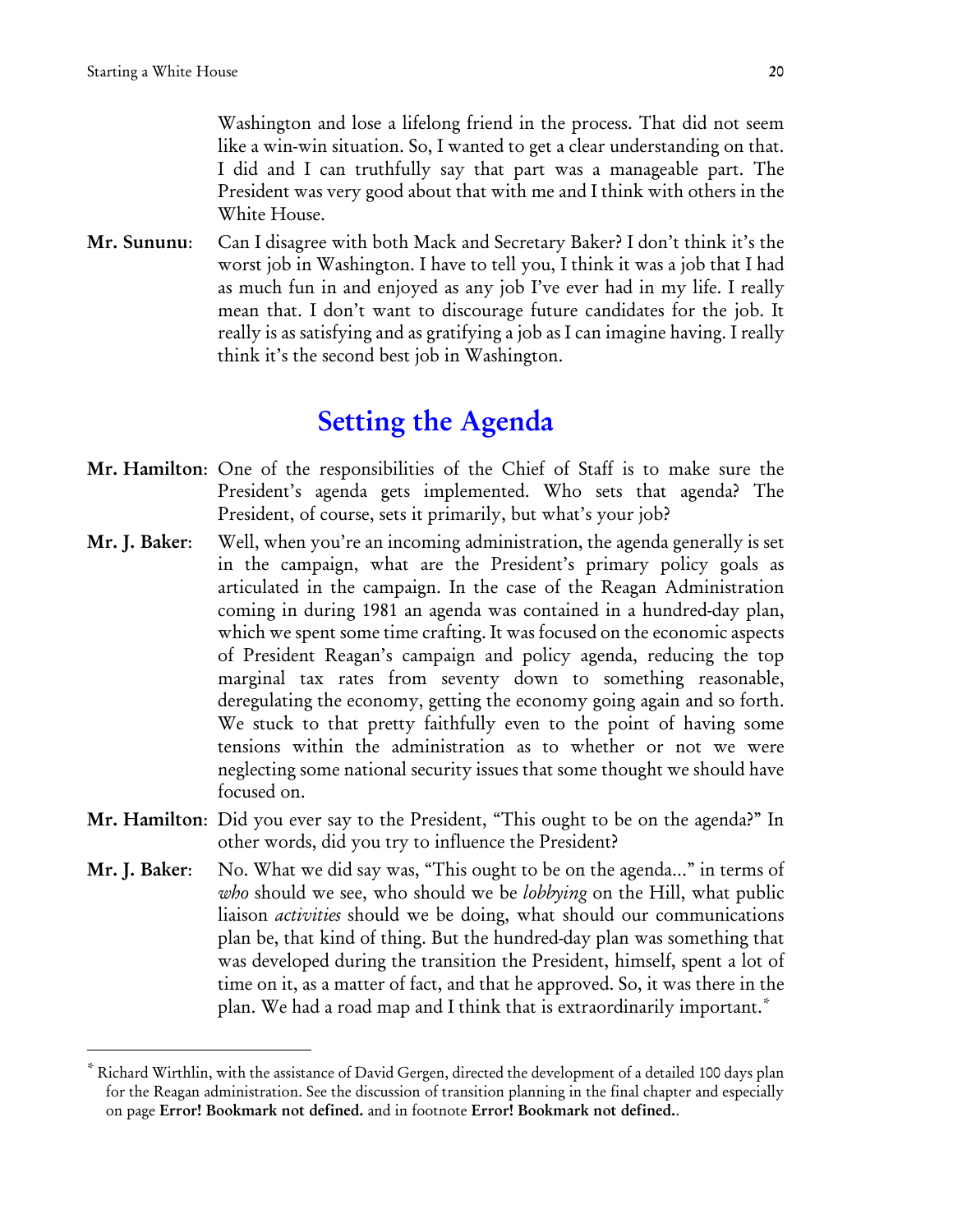It's much more difficult to keep the President's policy agenda going after you've been there for a while, particularly when you have strong Cabinet officials all of whom want their share of presidential time and attention and resources and want to concentrate on what they think is the most important thing in terms of maintaining western civilization as we know it. And they all feel very strongly about it. You have to make sure working with the President that you keep the focus where it ought to be because there are only so many hours of the President's time.

Mr. Sununu: And there are milestone situations. Certainly, the agenda is established, first of all, in the campaign. Whether you like it or not, you make campaign promises and that creates a framework for the agenda. Then the transition, in the transition you select from those commitments what you want to focus on in the first hundred days, the first congressional session, in fact, and that defines the agenda.

> Then you have the milestones that are almost there on an annual basis, the State of the Union Address and the budget presentation, which allow you to update and re-craft the presidential agenda. The President has certain strong ideas as to what he wants focused on in the State of the Union Address, in the presentation of the budget. You then go out and gather with whatever process you've established new, fresh ideas to add to that. So this is a process that is defined in the campaign, firmed up in the first hundred-day plan that you put together and reestablished, redefined and revitalized on an annual basis as you go through these cycles.

> So there's lots of opportunity there for bringing items on to the agenda or taking items off if they have become stale.

Mr. McLarty: Ours was straightforward. It did come off the campaign. It was 'the economy, stupid', the phrase. It was clearly an economic focus coming in. I think the other theme of the campaign was one of change. I think over 60 per cent of the American people voted for change, but I felt, and I think the President agreed on most issues, they voted for thoughtful change, not radical or dramatic change. I think the other aspect coming in, ours was probably reflected in legislative initiatives in some measure, not only the economic plan but also an executive order with the Family Medical Leave Act which I think sent the signal of balancing work and family, very much again connecting to the campaign, and then international economics with the passage of NAFTA [North American Free Trade Agreement] at the end of the year. Those were the first three major items on our agenda.[\\*](#page-26-0)

 <sup>\*</sup> Mr. McLarty refers to a key slogan of the Clinton campaign in 1988, running against sitting President George H. W. Bush. During the last two years of the Bush presidency, the American economy suffered through a period of slow economic activity without much apparent action by the Bush administration. In a three way race the two challengers, Democrat William Clinton and independent candidate H. Ross Perot, drew nearly 60% of the vote.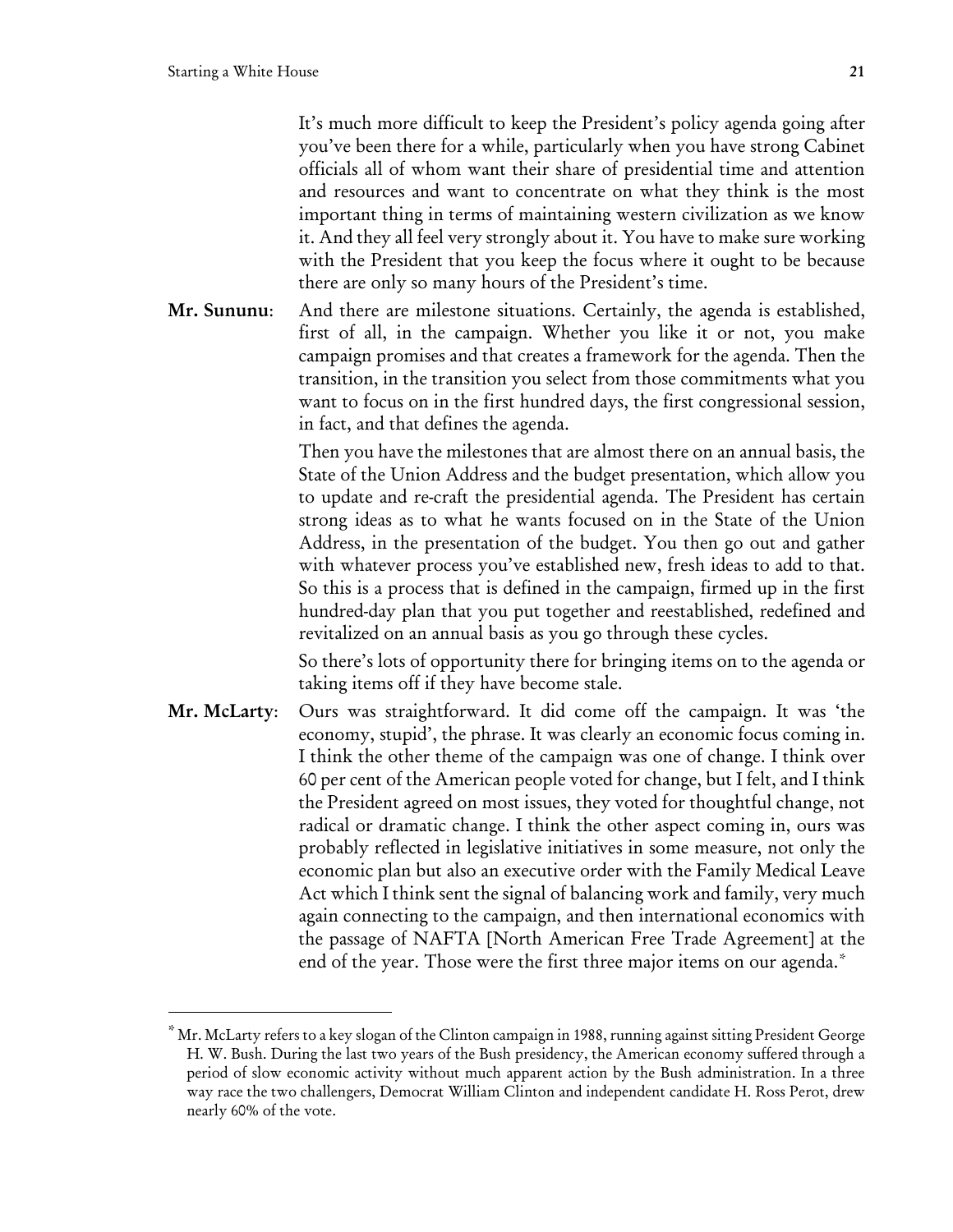- Mr. J. Baker: I think it's really important to keep focused on the fact that the Chief of Staff is a staff job. The people who wouldn't return your telephone calls *before* you became White House Chief of Staff are not going to return them *after* you end up your tenure. You tend to lose perspective when you're in there. It's very easy to do. You're somewhat isolated and you're extraordinarily powerful. You get fifty invitations a week to various things. Those invitations are not coming to you because you're who you are. They're coming to you because of your office. It's awfully easy to lose sight of that fact. I think that's an important element in doing the job right and something that we ought to make sure that the next occupant of the job understands.
- <span id="page-25-0"></span>Mr. Rumsfeld: The President sets the agenda, using the staff and Cabinet to assist him in fashioning priorities and specific substantive direction.

### Connecting to Congress

- Mr. Hamilton: You have a lot of people out there you have to deal with. You have the Cabinet officials, you have interest groups, [and] you have the press. I'd like you to talk about each of those but let's start with the Congress. How do you relate to members of Congress?
- Mr. Sununu: Well, if I remember the numbers correctly, President Bush had a Congress in which 174 members of the House were Republicans and 45 members of the Senate. He had the smallest numbers of any President in the modern presidency and, therefore, the largest numbers of the opposite party. With all due respect to two people that have become very good friends of mine, Tom Foley and George Mitchell were extremely partisan as Speaker of the House and Majority Leader in the Senate. It was a very tough time. But the President really had an agenda on legislation, and that really is where this works the most, that was really broad and, in spite of perception, rather successful.

<span id="page-25-1"></span>This is a President that took a stalemated Clean Air bill and got it passed. He had his own views on what he wanted in energy deregulation and got that passed. He had some ideas on agriculture reform that we implemented without hurting the family farmer. We got that passed. He had some ideas for restructuring the budget process. We got that passed. [He had] firm ideas on what the Americans with Disabilities Act ought to look like and we got that passed. The Civil Rights Bill, he got that passed. He has about ten major pieces of domestic legislation that he drove and got passed. Contrary to the perception, he probably has had more major successful domestic legislation gotten passed by Congress under the difficult circumstances that were there but the broadest domestic package of legislation of any President except Lyndon Johnson's Great Society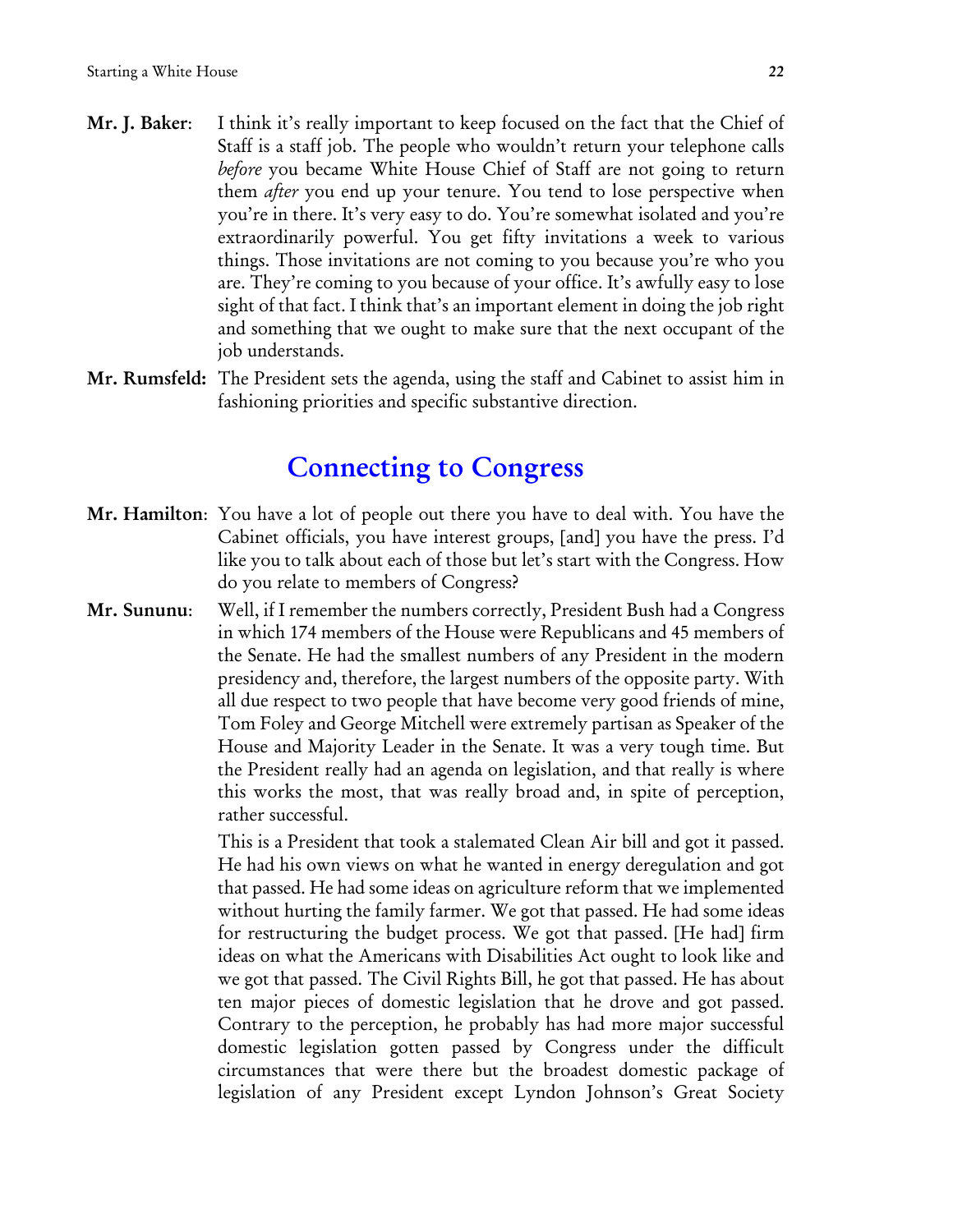packages. So, in spite of the perception that we were at loggerheads with Congress, we worked it very well. I hope it will be seen in the history of it, because this was a President that was willing to pick up the phone. So, you get the President to use all his resources. You certainly have a staff structure in there that works the Congress all the time. Then you try and coordinate. You can't be as successful as you'd like but you try and coordinate the interactions of the Cabinet secretaries in dealing with Congress. You try and identify all the assets you have and all the relationships that you have and allocate responsibilities of working with Congress to different people because, frankly, the most important ingredient in dealing with Congress is probably identifying as many as possible personal relationships that you can call on at any given time.[\\*](#page-27-0)

- Mr. Hamilton: John, did you do a lot of calling to Members of Congress as Chief of Staff?
- Mr. Sununu: Yes. I would say that a great portion of my responsibility was going up and dealing with Congress. We recognized because of the numbers that one of the things we had to establish was a capacity to have a credible veto. If George Bush did not have a credible veto, there is no way he could have influenced legislation.

While I was there, the President had no veto overridden. I think afterwards in the waning days of the administration, they had one veto overridden on a cable bill. But he has the best record of veto sustaining of any President and it's because we had a deliberate policy of establishing that beachhead in order to give credibility to the President saying "I will not accept legislation unless it has.…" So, you have to do both, the stroking on the personal side but you do have to establish a mechanism for a credible line drawing that allows you to complement that.

Mr. McLarty: In our case, of course, the President had run as a governor and not from the Congress itself. And, again, our focus was so much on the economic plan going in. We tried to establish early relationships with the leadership, with George Mitchell and with Tom Foley. We had thin majorities to say the least and the President had run as a "New Democrat," as a centrist, which was not fully reflective, I think, of many Democratic members of Congress and perhaps the majority in some ways. So, that was a balance that had to be achieved.

<span id="page-26-0"></span> <sup>\*</sup> Clear Air Act Amendments renewed and modified the nation's organic legislation authorizing Federal government involvement in setting and regulating standards of air quality and air pollution. Americans for Disabilities Act (ADA) set as government policy fighting discrimination against disabled citizens. The most obvious elements of the act removed architectural barriers to the handicapped and outlawed employment practices which discriminated against the handicapped. The Civil Rights Act of 1964, the basic organic legislation regulating discrimination in commerce and public accommodations was renewed during the Bush administration. The "Great Society" program of President Lyndon Johnson represents the high point of post-World War II presidential policy making.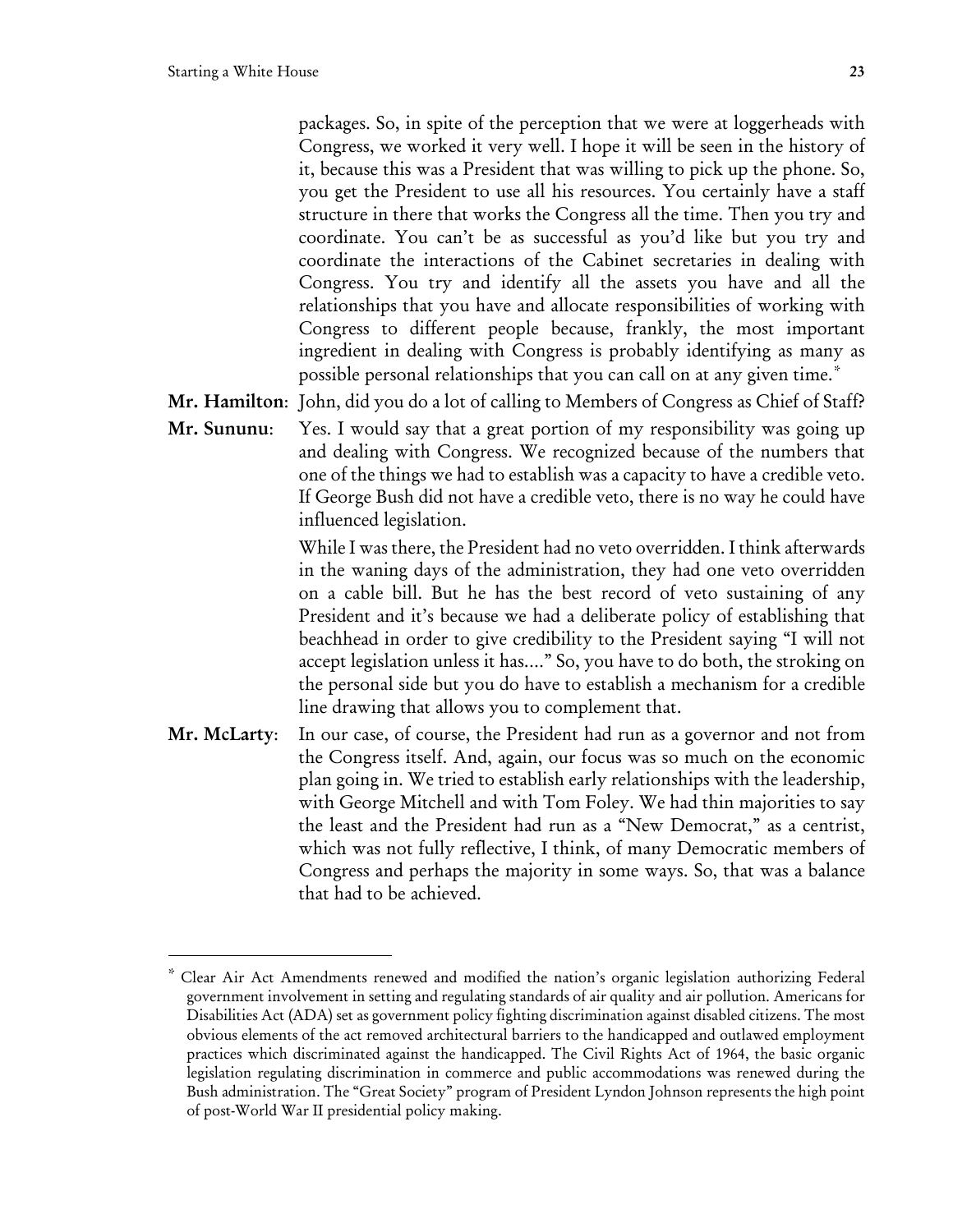It was also critical, I think, to develop public support for what we were trying to pass where that resonated in individual districts and in individual states. And we were fortunate, particularly from the economic standpoint, to have Lloyd Bentsen[\\*](#page-28-1) as Secretary of the Treasury, Leon [Panetta] at OMB [Office of Management and Budget], people of standing that had worked in both the House and the Senate.

- Mr. Sununu: Let me add one point. One of the most difficult things we had to do in dealing with Congress and the President played the key role and defined how he wanted it done and who had to go out and do it, and Secretary Baker was up to his eyeballs in it, was getting the vote from Congress for the Gulf War.[°](#page-28-2) You certainly remember how difficult—it wasn't so hard on the House side but certainly on the Senate side. The numbers I think we started with were about 35 or 37 votes that we could count on and eventually it moved up to 52. For each of the additional votes, we can have an anecdote about the personal relationship that generated it. I really do feel that working with Congress depends on identifying those personal relationships and, in the tough times, utilizing them.
- Mr. Rumsfeld: As a former Member of Congress, it is of course much easier to relate to members. It is not an accident that Article I of the Constitution is the legislative branch. They have an important role to play and the executive branch needs to recognize that and stay in close touch with members.
- Mr. J. Baker: There are a lot of egos up there on the Hill. The point that both of these guys made, I think, is absolutely valid. You need to spend a lot of time with Congress. You need to pony up to them and be nice to them. I never left the office at night that I did not at least return every congressional call I had. It was an easy way to get the call returned. You knew they'd gone home and you just left word that you were returning their call, but it pays off.

But, beyond that, the point that John made about an effective veto strategy is very valid. We were able to move things in the early days of the first Reagan term against a Democratically-controlled House and Senate because we were able to roll them a couple of times. You have to be nice

Then senior Senator from Texas, Senator Bentsen had run as the Democratic nominee for Vice-President in 1988. Then Vice-President George H. W. Bush was elected in 1988. Leon Panetta had served as a Member of the US House of Representatives from California. See also his biography on page [Error! Bookmark not](#page-10-0)  [defined.](#page-10-0).

<span id="page-27-0"></span>The Persian Gulf War resulted when forces from Iraq invaded and occupied the Kingdom of Kuwait in August of 1991. In a famous statement on the White House lawn, then President George H. W. Bush promised "this aggression will not stand." By January of 1992, President Bush had amassed a significant coalition of nation states determined to expel Iraq from Kuwait, which they did in a war last only a couple of weeks. Congressional opponents to the military buildup necessary to expel Iraq argued in favor of extending and applying a series of worldwide economic sanctions designed to force Iraq out of Kuwait. Eventually, Congress passed a resolution supporting the President's actions and military actions against Iraq.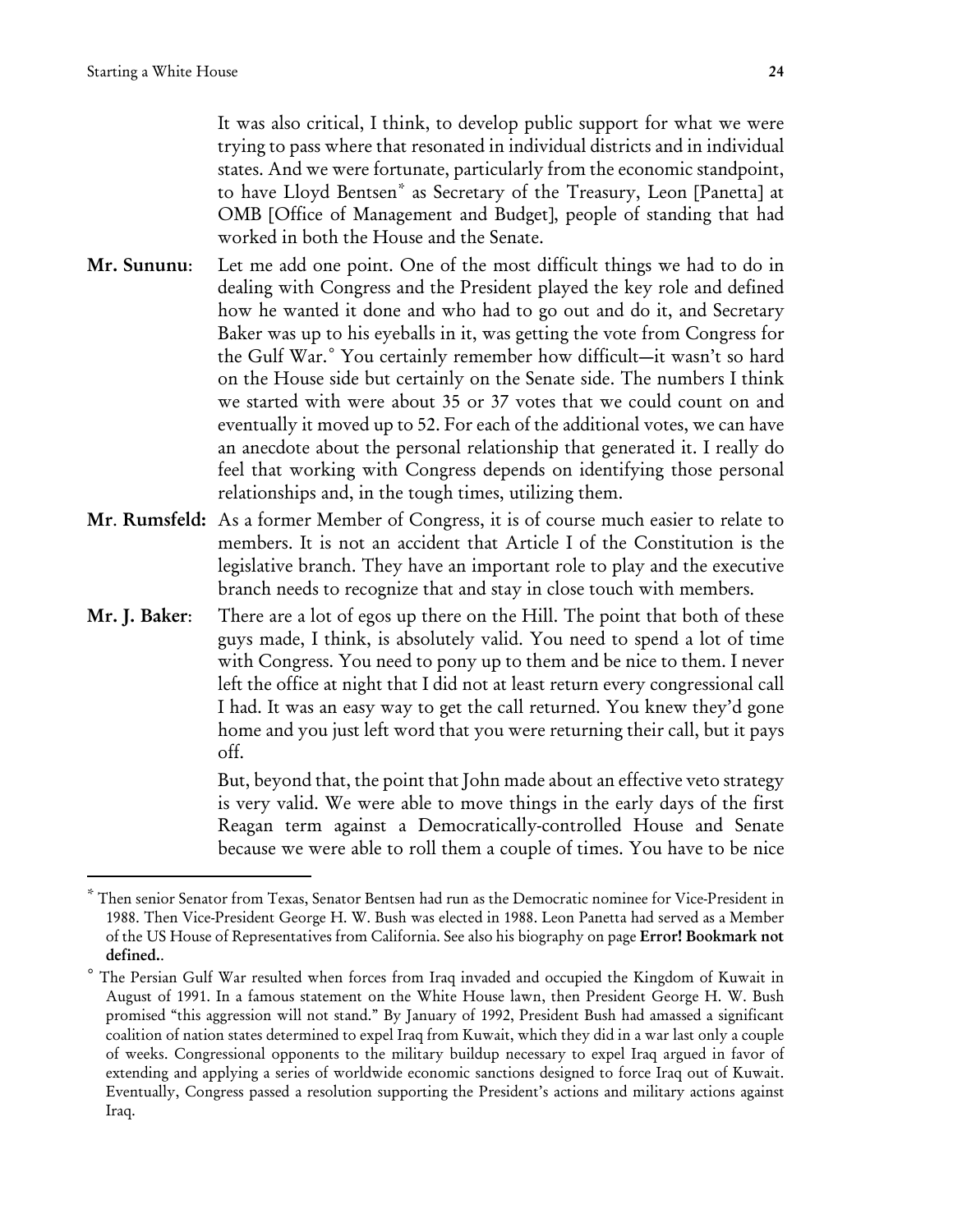and you have to play to those egos but the most effective thing you can do is occasionally roll them and beat them on a vote. If you do that one or two times, they will pay attention. But you have to pick your shots pretty carefully because, if you try to do it and you lose, it's ten steps backwards.

<span id="page-28-0"></span>Mr. McLarty: Also, I think it depends on the legislation itself. In the economic plan, as diligently as we tried, we could not develop a bipartisan consensus. On NAFTA [North American Free Trade Act] we had a strong bipartisan effort. So I think it depends some on the legislative issue.

### Connecting with the Press

- Mr. Hamilton: Let's talk about the press a little bit. What is the best way to deal with the press?
- Mr. Sununu: Well, I probably did the lousiest job of dealing with the press that any Chief of Staff has ever done and I acknowledge that. Partly it is because I tried very hard not to background the press and not to do things off the record with the press. I wanted really all of my discussions with the press to be on the record and, in retrospect, I probably shouldn't have done that. But I thought that I was doing that out of loyalty to a President that really loathed leaks and perceived that kind of briefing as being in that context. So, I acknowledge that that was probably something that I didn't appreciate until well out of the White House.

I will say that there is an art form to it and, to a great extent, a presidency gets defined by its handling of the press. I personally feel that part of the perception of George Bush as being a President that focused only on foreign policy in spite of all the tremendous successful he had on domestic legislation is because the White House Press Office loved to brief on foreign policy but sent all domestic briefings over to the agencies. With all due respect, I think that had a very bad impact on the President. If I could go back and change any policy decision, I would implore the press office to change that policy decision and I'd go back and work the President harder to ask him to see that that was not in his best interest.

<span id="page-28-2"></span><span id="page-28-1"></span>Mr. McLarty: In my case, unlike Secretary Baker and Governor Sununu to some extent, I had to develop relations with the press. Unlike members of Congress, whom I had worked with for probably twenty years in the private sector, and members of the Cabinet, many of whom I had known and so forth, other than the business press, I had not really established personal relationships with members of the Washington press corps. Of course, you, again, had Governor Clinton coming into Washington from a governorship, not from the Congress. So, that was a real challenge from our standpoint. I think the press does define in large measure what you're trying to do and I think, also, we were coming off the campaign where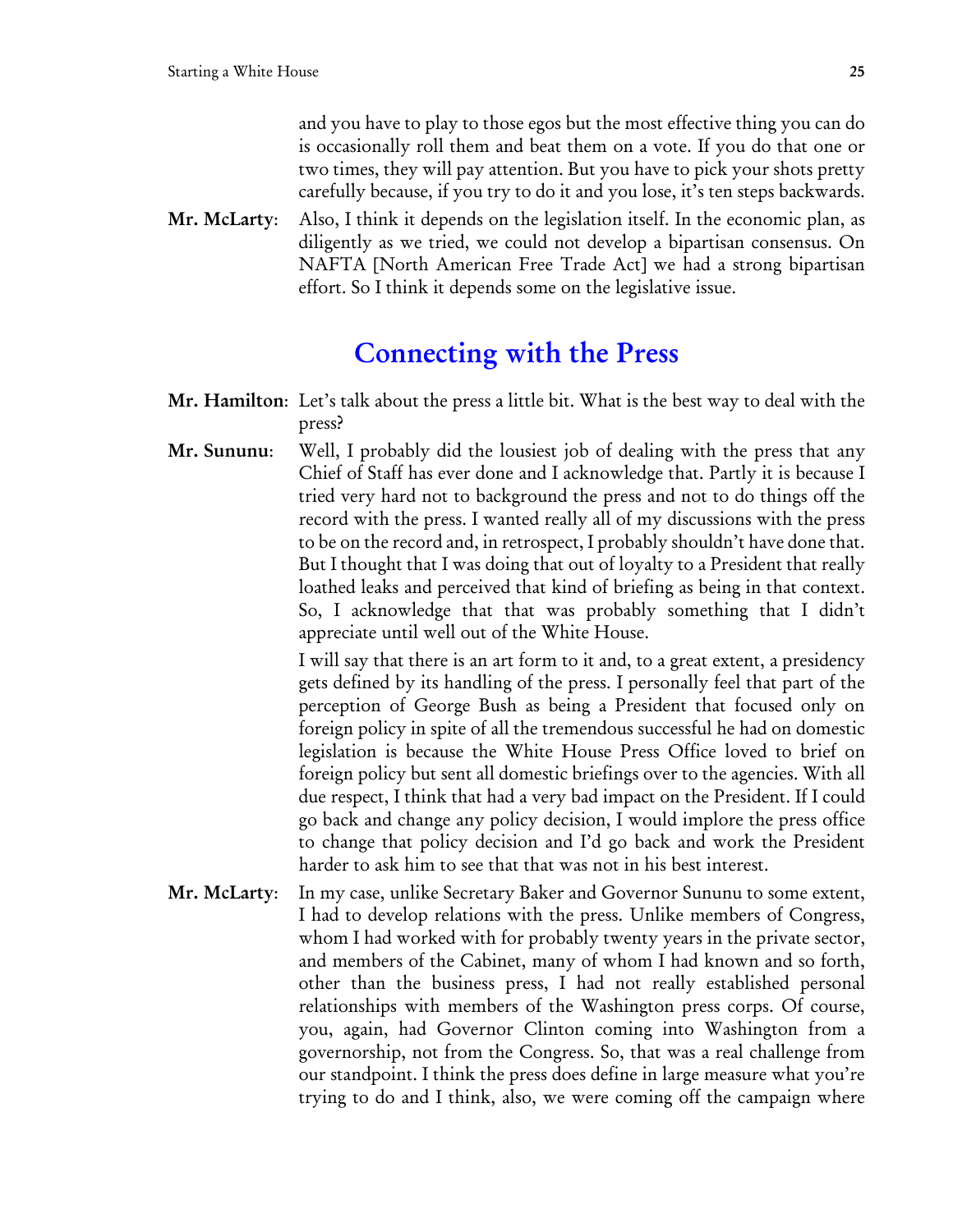you had had coverage of the campaign and now you had coverage of the administration. That's quite a different perspective in many ways.

I think expectations have evolved a little bit so it's probably expected more now that the Chief of Staff is a little more out front in terms of the press than in prior years. Perhaps it's the news cycle and other things but I think that's expected now. I would argue more toward interface with the press and even on background and certainly in terms of public appearance. Not getting out too far, I'm not suggesting that, but probably more pro-active than in past years.

- Mr. Rumsfeld: Generally, the Cabinet and spokesman are the people that deal with the press. Needless to say, there are many times when the Chief of Staff must deal with the press. Generally, that is on background but there are occasions when it is important for the Chief of Staff to be more visible, but those occasions should be rare.[\\*](#page-31-1)
- Mr. J. Baker: You're well aware of the old saying: "The higher the monkey climbs, the more you see of his behind." The White House Chief of Staff's job is a big target to begin with. If you get too visible in that role, you're going to have trouble.

I really want to make the distinction here in case it's lost on anybody between "back-grounding" and "leaking." Leaking is talking to the press in an effort to drive a personal agenda or revealing information to the press that you have no right to reveal about the administration or the President or some of your opponents in the administration. Back-grounding is talking to the press in order to spin the administration's line and drive the administration's policy. I think it's a very critical element of the Chief of Staff's job.

## Reaching Interest Groups

- <span id="page-29-0"></span>Mr. Hamilton: Okay. One other group, special interest groups, lobbying groups. How did the Chief of Staff relate to these groups?
- Mr. Rumsfeld: Interest groups are part of one's constituency. It is important to have relationships with key interest groups across the spectrum.
- Mr. Sununu: You know one of the roles of the Chief of Staff is to not only be willing to catch the spears that come close to the President but, frankly, I think

In jargon about press relations, being "on background" means the press cannot attribute statement to you or give any information about your identity when quoting you. Background statements are juxtaposed with "on the record" statements and "off the record." As indicated by the participants, background statements usually help reporters gain insight into issues and events without revealing their sources of information. Background statements also allow for "spinning" stories, i.e., presenting what some would consider a controversial interpretation of events or developments.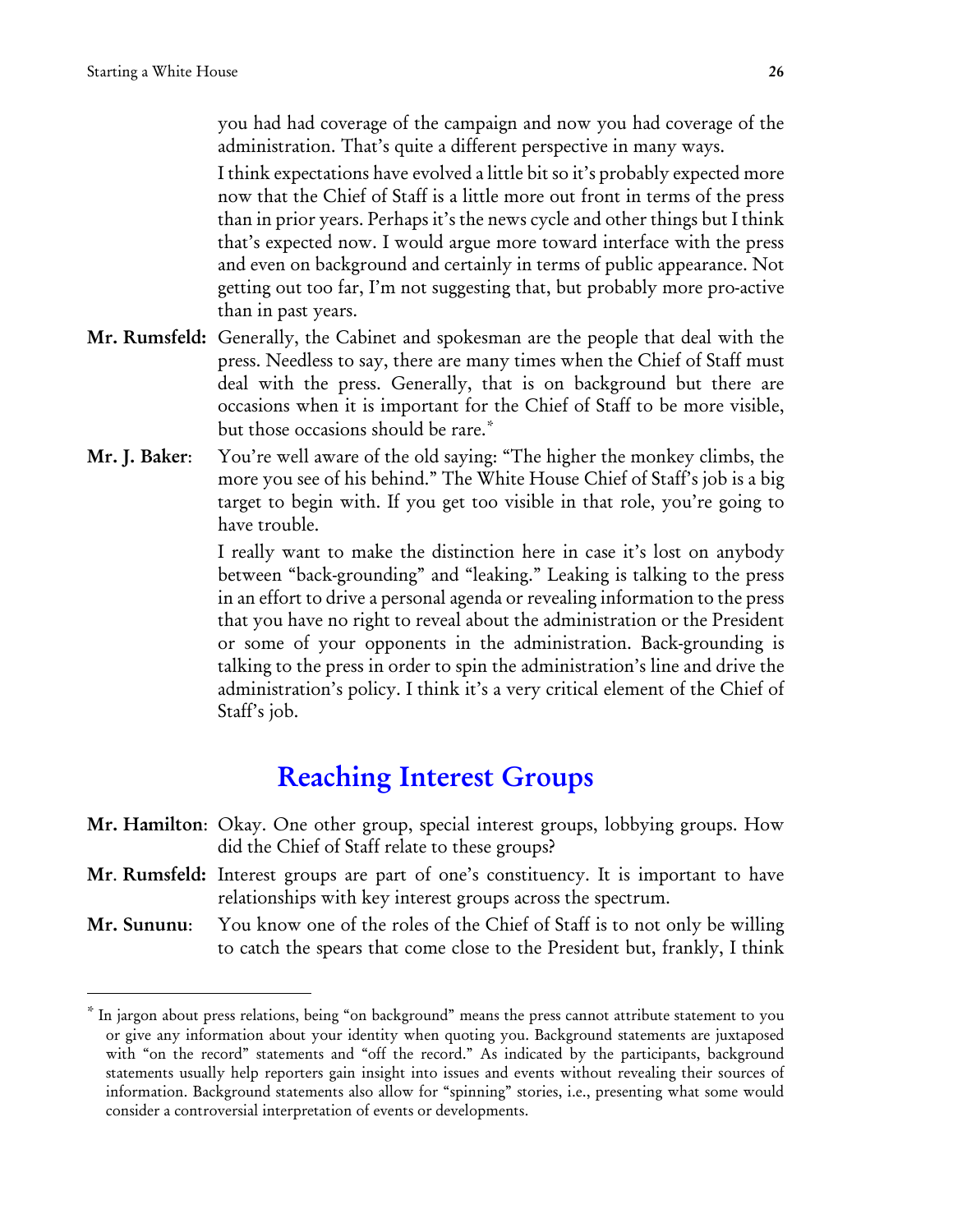you wake up every morning and try and decide where you're going to stand in order to catch [them]. You have to anticipate it. The greatest attacks I think that a President takes is not from partisan criticism that might come from members of the Congress or whatever it is but these constituency groups who rally rumblings to either pass or influence policy one way or the other. They really do have a surprisingly effective reach back into the hinterland and they do start spinning things in a way that creates a difficulty for the President and the White House. I really do think that one of the important roles of the Chief of Staff is to make sure that if there is any anger toward the White House that it's focused toward the Chief of Staff and not the President.

We had a very difficult time with the savings and loans. Everybody involved in real estate and the banking business was sure that all the President had to do was write one magic executive order and turn the real estate and savings and loan situation around. In spite of the fact that we would bring in — I'm using this as an example — folks involved in that by a dozen or so to talk at the White House and in spite of the fact that we would always ask the question "And what do you want the President to do?" and in spite of the fact that you never got a single recommendation of anything that could be done, they would all go back and say that the White House is just not doing what it should do. One of the things you have to do is you try and get the communication going but in those cases where it is impossible to resolve, where you cannot get Treasury, for example in this case, to placate in terms of policies that they see are moving in the right direction or get the process moving or whether the time constant for change is so long, one of the things you better do as Chief of Staff is make sure that the President is protected somehow. Quite often it really does mean that you have to stand there and point to the target on your chest and say throw it here.

The other thing you have to do is give equal access and create a balanced perception and let people on both sides of an issue feel that they are having access. One of the things that was publicized when I came in as an Arab-American Chief of Staff was that the Jewish-American community was a little concerned that an Arab-American was going to be Chief of Staff. After I had been out of there for about three months, one of the nice things is that four or five members of the Jewish-American liaison group called me up and said, "Holy smokes, we've lost our access. Come back."

Mr. J. Baker: No. It's just that it's another important element of the Chief of Staff's job. You have a whole component of the staff structure within the White House that deals with public liaison and you use or try to use those groups to advance the President's agenda, and you certainly try and stay on good terms with them.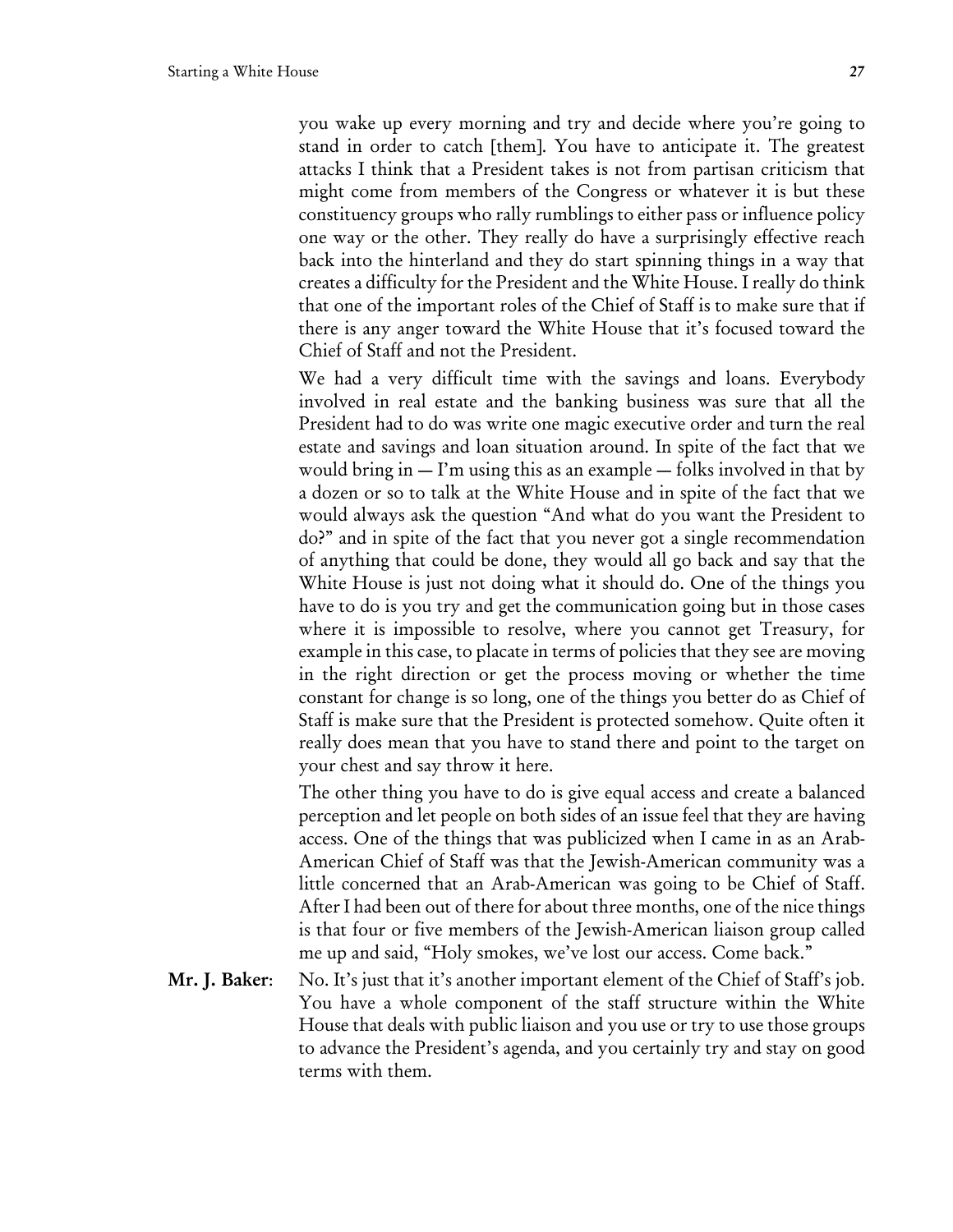# Advising the President

- <span id="page-31-0"></span>Mr. Hamilton: We're going to go to the audience here for questions in just a minute, but let me just ask one question that I hope is not out of bounds. If you sensed that the President was wrong on an issue, how did you deal with it? Or did that ever occur?
- Mr. McLarty: In my case, if you felt the President was either wrong or was moving in a direction that was going to create a problem or a mistake, I generally dealt with it one on one. I would seek, depending on the subject matter, advice and counsel from people I really trusted generally within the White House to be sure I was viewing the situation right before I would raise an issue with the President in such a direct manner. But I did it on several occasions, always one on one in the Oval Office, always with respect. It worked well. The President took criticism well or took a different point of view.
- Mr. Hamilton: Were you successful?
- Mr. McLarty: Sometimes I was and sometimes I was not. It doesn't mean I was always right either.
- Mr. Sununu: Again, it depends on the President's style. I worked for a President where there were lots of one-on-one opportunities and you don't let something get to a point where it is so egregious you just have to say it's wrong. You are exchanging ideas on issues that are critical to the President and you are voicing your opinion throughout the process so you never get to the point, at least I never had to get to the point, where it was an abrupt "in my best opinion, sir, you are wrong." It is always giving feedback back and forth. As Secretary Baker knows, through all the process where things were important with George [H. W.] Bush, he sat three, four, five, six of us down and he expected us to take both sides of an issue and tell him what was good about something and what was bad about something. He was a great absorber of both sides of an issue and then when he came to a decision you had the confidence that he had heard both sides and you almost never got to that situation where there was an abrupt discussion that had to take place.
- <span id="page-31-1"></span>Mr. J. Baker: I think one of the most important functions you can perform for your President is to be willing to give it to him with the bark off. You have to be willing to go in there and say, "I really disagree with that, sir," or "I don't think that's the way we ought to go." You'll win some of those and you'll lose some of them but that is one of the most important things that you have to do for your President. The worst Chief of Staff I think would be a "yes man" who was never willing to tell the President what his views were or what he thought. I found it to be the case that, if you felt strongly enough about it, you would go enlist other allies and try and get the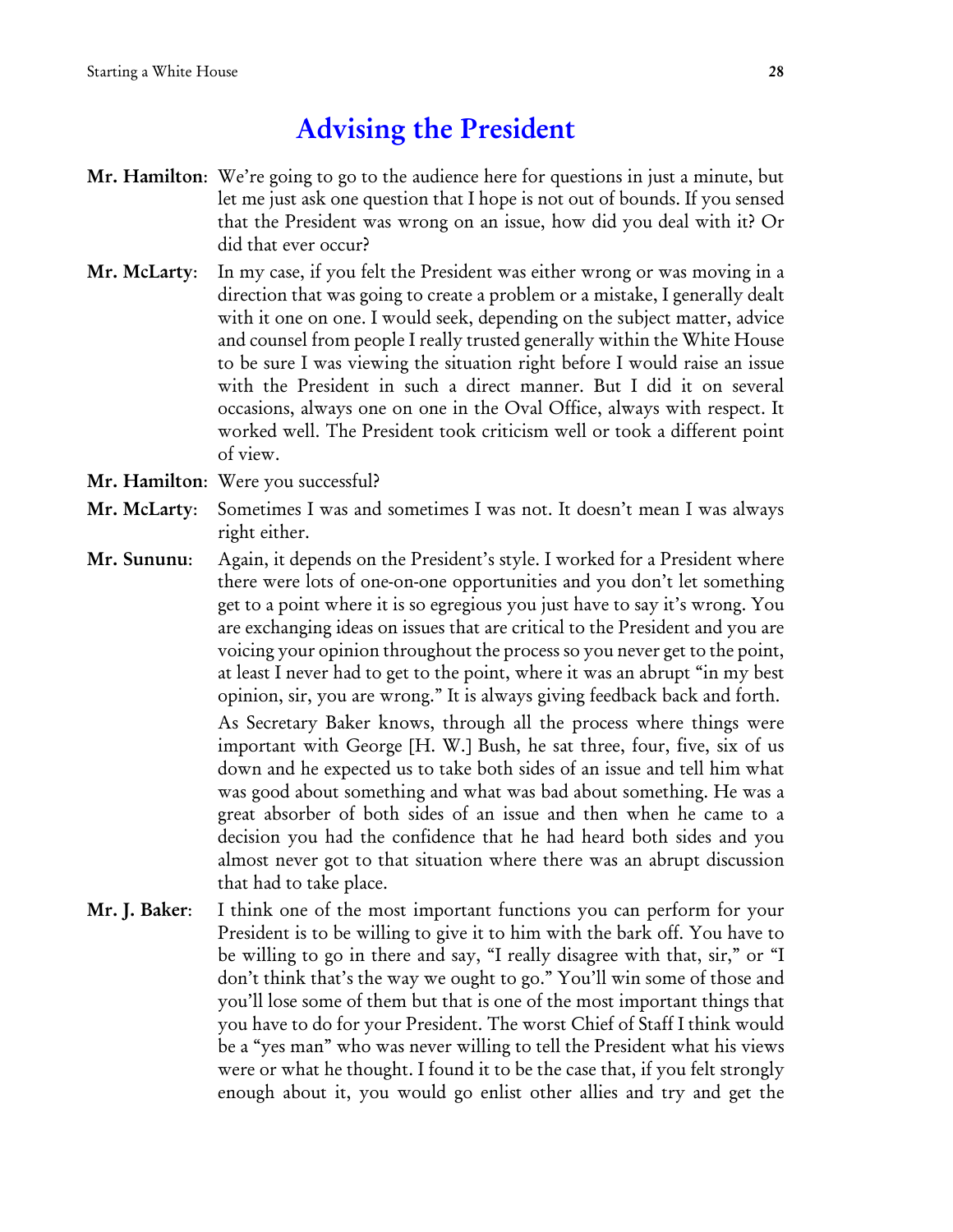President to come around, not least of which would be the First Lady in both the administrations that I worked in, one as Chief of Staff and one as Secretary of State, or other people. I think it's really important to do that.

I'm going to tell a story about Dick Cheney, which I hope he won't mind. I remember an instance in the Ford Administration when Dick was Chief of Staff and I was chairman of the President Ford Committee. Actually at that time I was the delegate hunter for President Ford. We were engaged in a really tough fight with Governor Reagan for the nomination. An incumbent President was about to be knocked off by the Governor of California.

Secretary [of State Henry] Kissinger had been on a very successful mission to some country in either Africa or South America. I can't remember which. But Henry at that time was not particularly popular with the Republican right. President Ford thought that Henry had done a great job on this mission so he said, "We're going to have him brief the White House press in the press room." I called Dick from the campaign and said, "Dick, you can't let this happen one week in advance of the Texas primary where we're having such trouble. You simply can't let that happen."

And Cheney tells me, he says, "Look, I've already broken my pick. If you feel so strongly about it, you go in there."

So, I went in there and told President Ford I thought this was a terrible mistake and President Ford said, "Jim, Henry's done a wonderful job. Anyway, the thinking Republican voters of Texas will understand this."

I said, "Mr. President, I hate to tell you this but, on this issue, there are no thinking Republican voters in Texas." But he didn't change his mind….

Mr. Rumsfeld: With a President like President Ford, the answer to the question as to how to deal with the President when you believe he is wrong on an issue: you simply tell hem. And tell him why. He was a well-centered person as President and a pleasure to work with.

#### *AUDIENCE QUESTIONS*

Mr. Lazarus: Richard Lazarus. I'm here at the Wilson Center and on the faculty at Georgetown University. Secretary Baker, you mentioned when you took the White House Chief of Staff job you talked to some former White House Chiefs of Staff, I think Jack Watson and Don Rumsfeld and maybe also Mr. Cheney. They talked to you about the landmines that were there. If you were advising the next administration coming in and let's say, to make it easier, George W. Bush wins, and the new Chief of Staff calls you up, what would be the landmines that you would tell them or, should I say, who would be the landmines? Mr. J. Baker: Well, some of the ones that I've already mentioned, Richard. The "Oh, by the way…" decisions; the idea that you should be not overly seen or heard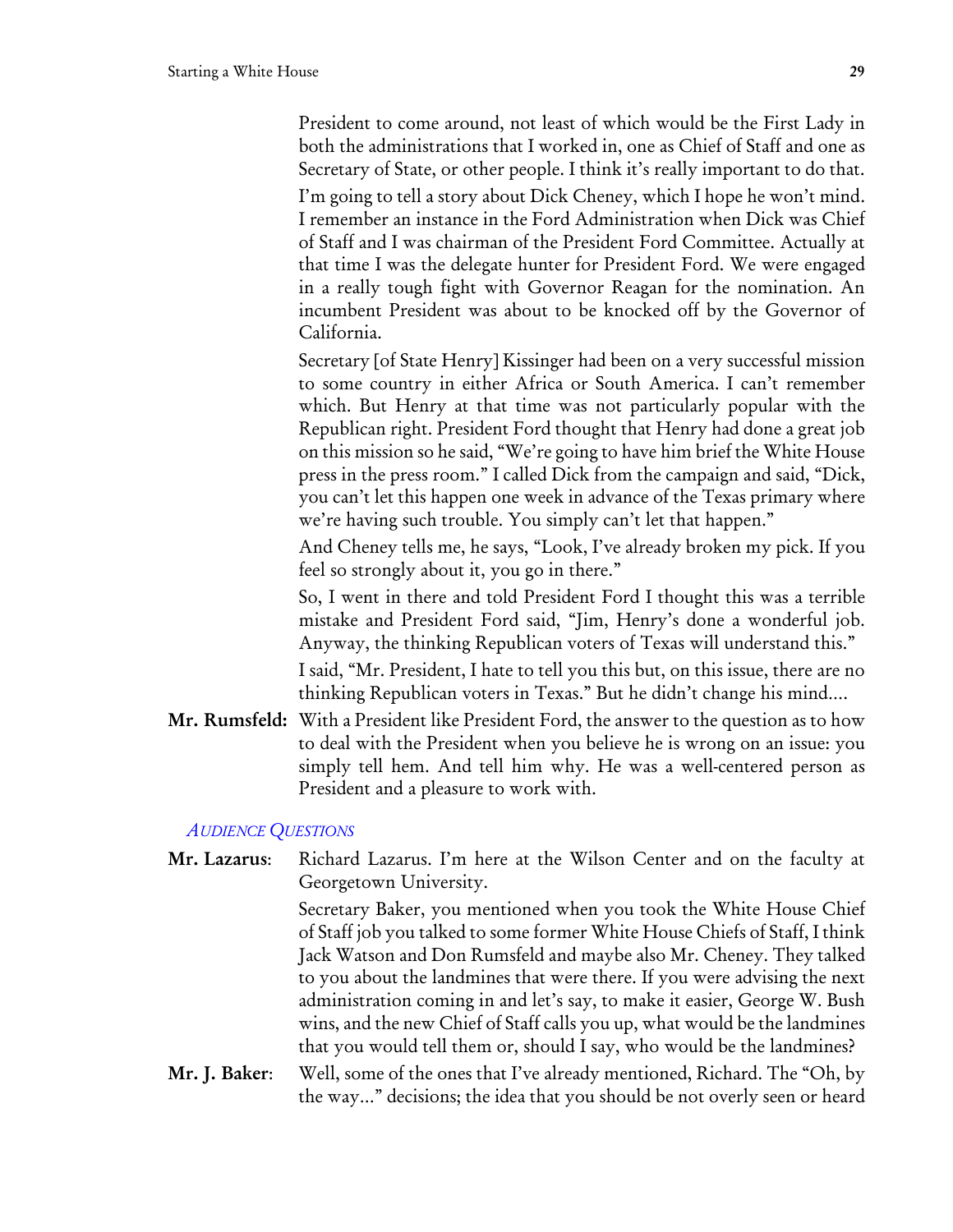in that job; that you should pick the right people; that you should understand that your responsibility is to help formulate but particularly implement the President's policy agenda administration wide. These are the things that I would refer to as landmines. Be sure that you, for instance, cultivate the press properly, that you cultivate the Congress properly, that you cultivate the public liaison groups properly, those kinds of things.

Mr. Lazarus: What about the First Lady?

Mr. J. Baker: Well, the First Lady, you want to make sure that you don't hang up on her when she telephones you, you bet your life. That is a fundamental mistake. You don't want to do that. Fortunately, none of us here did that, did we?[\\*](#page-35-0)

#### [laughter]

Mr. Sununu: There are some other things that don't sound significant that you learn. One of the things that I think is important that I would convey to the next generation would be that you have to recognize that there is a tendency in the White House for people to think that they have to work twenty-four hours a day, seven days a week only to show how important they are. Whether they acknowledge that or not, there's that psychological instinct.

> One of the things that I did after having talked to the President was really discourage people from coming in and working on Sunday. Frankly, you try to keep them out of there Saturday afternoon too. The reason is there's no question you're going to get 15, 20 per cent more efficiency the other six days a week if they've got a chance to go and take care of their personal needs and their family needs. But there's a second more important reason for that and that is, when a real crisis comes along, if you have not established that kind of a working structure, you have no slack in the system to deal with a crisis.

> It's one of the things that we implemented, it's the small item that I think made a big difference. It created a better working environment. It created a better tone, a better set of relationships. Certainly we had a President that wanted a White House to feel good about working there and didn't want to create family impacts. George Bush was probably the easiest President to work for that I can imagine in terms of understanding the personal needs of the staff that were there, and it made a big difference.

Mr. Rumsfeld: The Chief of Staff has been not inaccurately characterized here as a "javelin catcher." There really are no landmines, however. Most of the mistakes that human beings can make have been made, and if one takes a look at history, they will see a lot of potholes in the road up ahead that they could, with a little thought, avoid. It is not easy, but it can be done.

Many believe that Reagan Chief of Staff Donald Regan developed major difficulties in his job by hanging up on First Lady Nancy Reagan, thereby angering her and poisoning his relationship with President Reagan.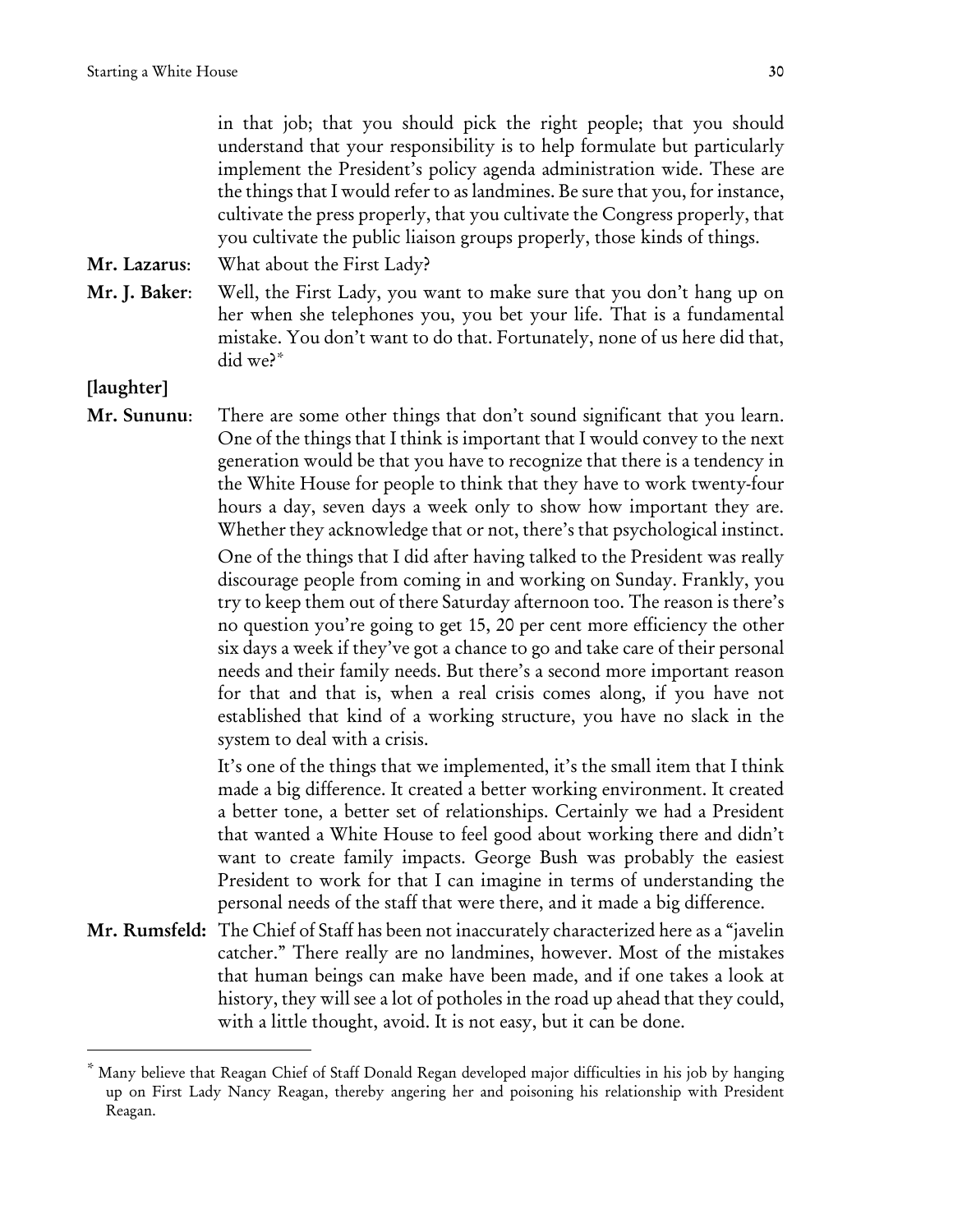Mr. Kondracke:Morton Kondracke. Two things. First, my impression is that when the Clinton Administration came in they found no records, no hard drives on computers. Nothing seemed to work. There was no historical memory. I just wonder whether—Jay Leno called it Chinese carryout. But seriously, is that going to happen when the next administration comes in, that there is no data there?

> Secondly, the question of appointments. I know one current Cabinet officer who had a fairly simple financial background, had to spend \$20,000 on accountants to put her records in shape in order to present to do the financial filings. Now, has that been corrected?

- Mr. Sununu: No.
- Mr. McLarty: The answer to the last question, to my knowledge it has not been corrected. I think there has been a lot of discussion. I think, Howard, you've been approached and a number of others have about some type of commission to look at financial records and the vetting process. To my knowledge it has not been simplified. I don't believe in the near term it probably will not be although I think it should be.

On the transition itself, I certainly shouldn't speak and won't speak for the current administration but I would hope that they would make a serious effort to have a good transition, a helpful transition with whichever candidate is elected.

Certainly, I think, Jim, you and your staff with Andy Card and Bob Zelleck and others were enormously helpful to us in the transition. There may have been some administrative and technical things such as the hard drives that were problematic, but certainly, from my standpoint and my immediate staff's standpoints, the transition was a good one.

Mr. J. Baker: Well, we had a good transition too thanks to help from Hamilton Jordan and Jack Watson[\\*](#page-37-0) when we came in, in 1981. We had a good transition primarily, and I think I mentioned this a little bit earlier, because Ed Meese and others had the foresight to really get a process going on the transition even during the campaign.

> Now, that's very dangerous because it tends to have people say you're assuming you're going to win, it's arrogance and it has a negative political connotation. But there is some legislation I note that's being proposed now that suggests or that recommends that both campaigns openly engage in transition planning during the election. And that would be really helpful, Mort, to getting off to a good start, particularly when you're changing from one party to another.

 <sup>\*</sup> Hamilton Jordan was campaign director and counselor to then President Jimmy Carter. Jack Watson was President Carter's final Chief of Staff. See his biography on page [Error! Bookmark not defined.](#page-11-0).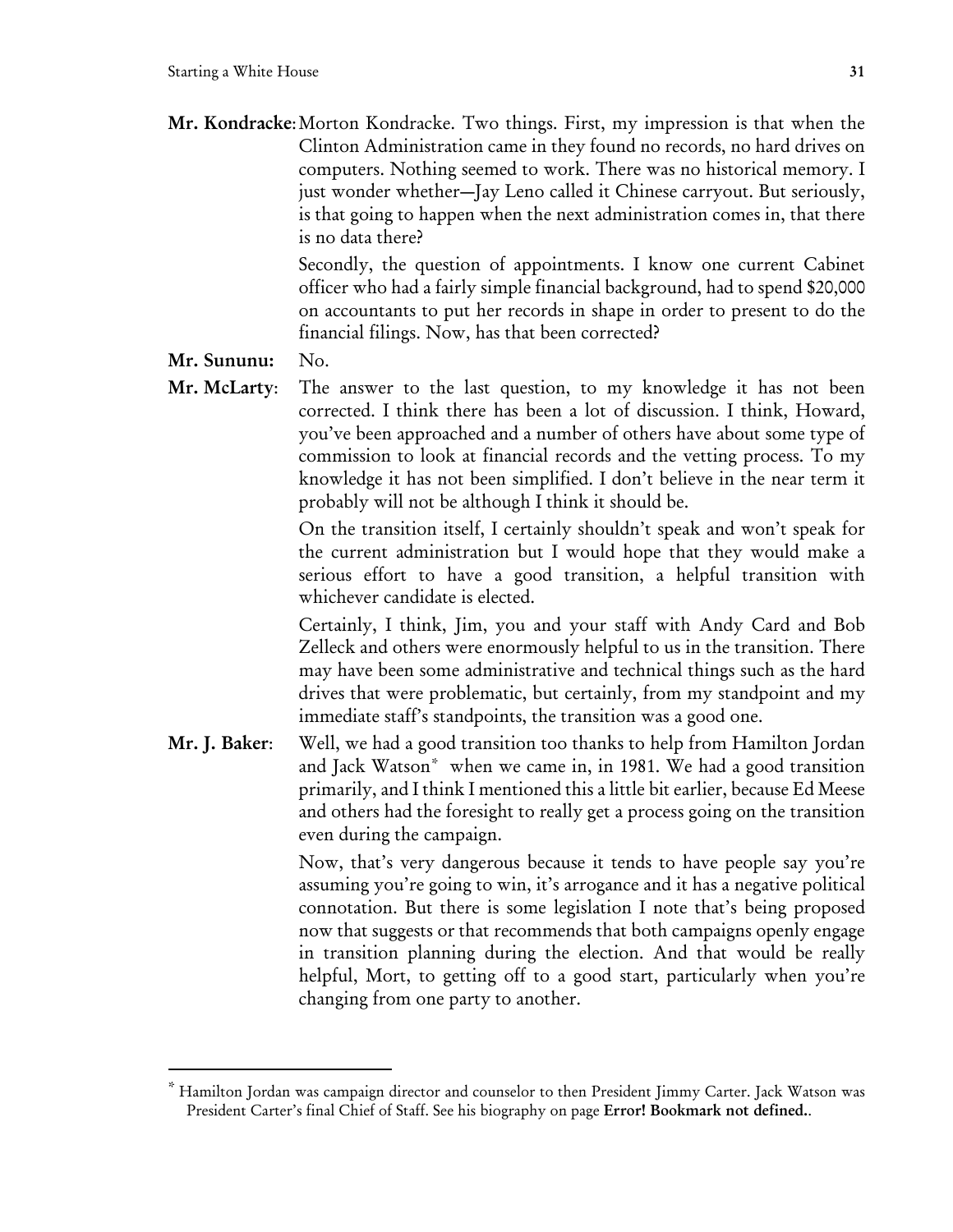Mr. Sununu: There's been an evolution in this city in which I really do think people are beginning to understand that you don't get in trouble for doing something wrong. You get in trouble for doing something right in a way that somebody makes look as if you did something wrong. I think you're going to find a trend toward—and I'm talking about this now as a problem for historians. You're going to find a trend in which the written record, the magnetic record, disappears. Not that anyone has done anything that they are ashamed of or is improper or not correct but they just don't want to create an opportunity for mischief for whatever reason might be there. I am worried that the historical record is being impacted that way. That's why I think this is a very important forum.

> That's why I think and I would urge those who understand the art of oral histories to recognize there are probably a cycle of oral histories you should plan for. One set of oral histories taken immediately after an administration leaves so that people will tell you in a fresh way everything they're willing to tell you at that time and then I'd schedule something maybe a half a dozen or a dozen years later and let them tell you all the rest. It may not be so fresh but it will fill in the blanks.

> I am very concerned that the climate of what we have created in this city is such that the historical record is being impacted and that more than anything else is the concern that I would have of the kind of situation that might have been raised.

- Mr. J. Baker: Let me second what John has said. You saw that climate being created back beginning, I suppose, in the late seventies but it really, really was exacerbated during the eighties and nineties. We didn't keep any written notes. By the time we got to the Bush Administration, I stopped writing anything down. Why? Because everything was subject to subpoena, everything. And that is going to impact the historical record. Even though we've gotten rid of the independent counsel law which was a very wise thing to do, it's still "gotcha" politics in this city. Politics is extraordinarily ugly today. It's almost remarkable that people will continue to offer themselves for public service either electorally or from an appointive standpoint because you subject yourself to the possibility of really unjust allegations and accusations. Until we get away from the idea that the best way to win is to get your opponent indicted, we're going to have this problem with maintaining a historical record of governance.
- Mr. Maier: Peter Maier with CBS News. I'm wondering if you could elaborate on the pros and cons on having a Chief of Staff who is a best buddy who goes back many years, as Mr. McLarty did, or someone who did come in as an outsider, by and large, as Governor Sununu and Secretary Baker did in some cases?
- <span id="page-35-0"></span>Mr. Sununu: I think you need both. I think that in spite of Secretary Baker being perceived as being an outsider at the time, he had been in the city a while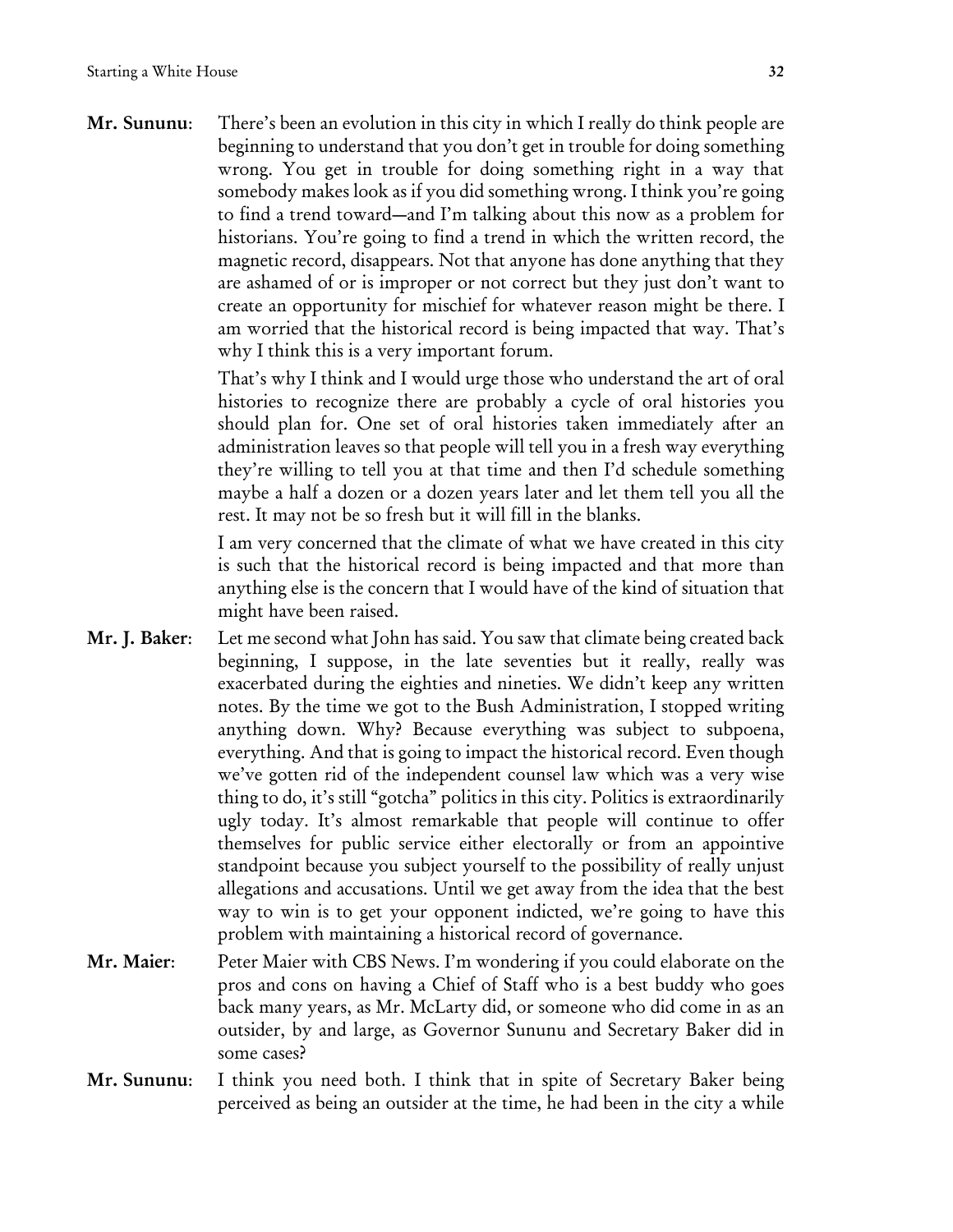and people who knew the President well knew Jim Baker well. So, if it wasn't a one-on-one personal friend relationship, it was a relationship where he could be identified as being a friend, and that is important.

I came as a Governor from outside the city but, over the six years of being a Governor, I had developed a very good personal relationship with the President. In my opinion, there is no way a President should select a Chief of Staff that he is not comfortable or she is not comfortable enough with to have that Chief of Staff go in and do what Jim Baker said was one of the most important things and that was say, "Mr. President, you are wrong." you need a relationship in which that can be done by the Chief of Staff. If there is a litmus test in the mind of a President, it is you must select somebody from whom you are willing to take that kind of a comment, all other things being appropriate in terms of experience, political sense and understanding.

- Mr. Rumsfeld: It doesn't matter if the individual is an old friend or not. What's important is that the President has confidence in the individual, the individual is capable of doing the job, and the individual has interest in seeing that the President is a success.
- Mr. McLarty: I think the personal relationship is very important and I think, particularly at the beginning of an administration, it is probably a different kind of relationship than as the administration evolves. In my case, as I noted before, while having a lifelong friendship, I had never served with Governor Clinton. I think the basis for that was someone not unlike what John just said. It's someone where there was a level of trust and respect, particularly in the early going, that could have a sense of are you seeing this correctly or not and had the ability to say, "I disagree with you," or "You need to think about it this way or that way."

I think also it depends on the period of the emphasis you're going to have. In our case, it was the economic plan going in. Of course, I was from the business community.

- Mr. J. Baker: I think John Sununu has it exactly right on that. It needs to be someone who will say, "You're wrong, Mr. President. I really don't think this is the right thing to do." you do need that whether it's a lifelong friend or whether it's someone else. It's also helpful to have someone who knows how this city operates. Beyond that, you want to pick somebody who has the other talents that go with the job. But I don't think it's an either/or situation.
- Mr. Webster: Scott Webster, Harvard University. What authority or power or responsibility did you have that you most wish you didn't have or that perhaps you even resented or wish wasn't part of your bailiwick as Chief of Staff?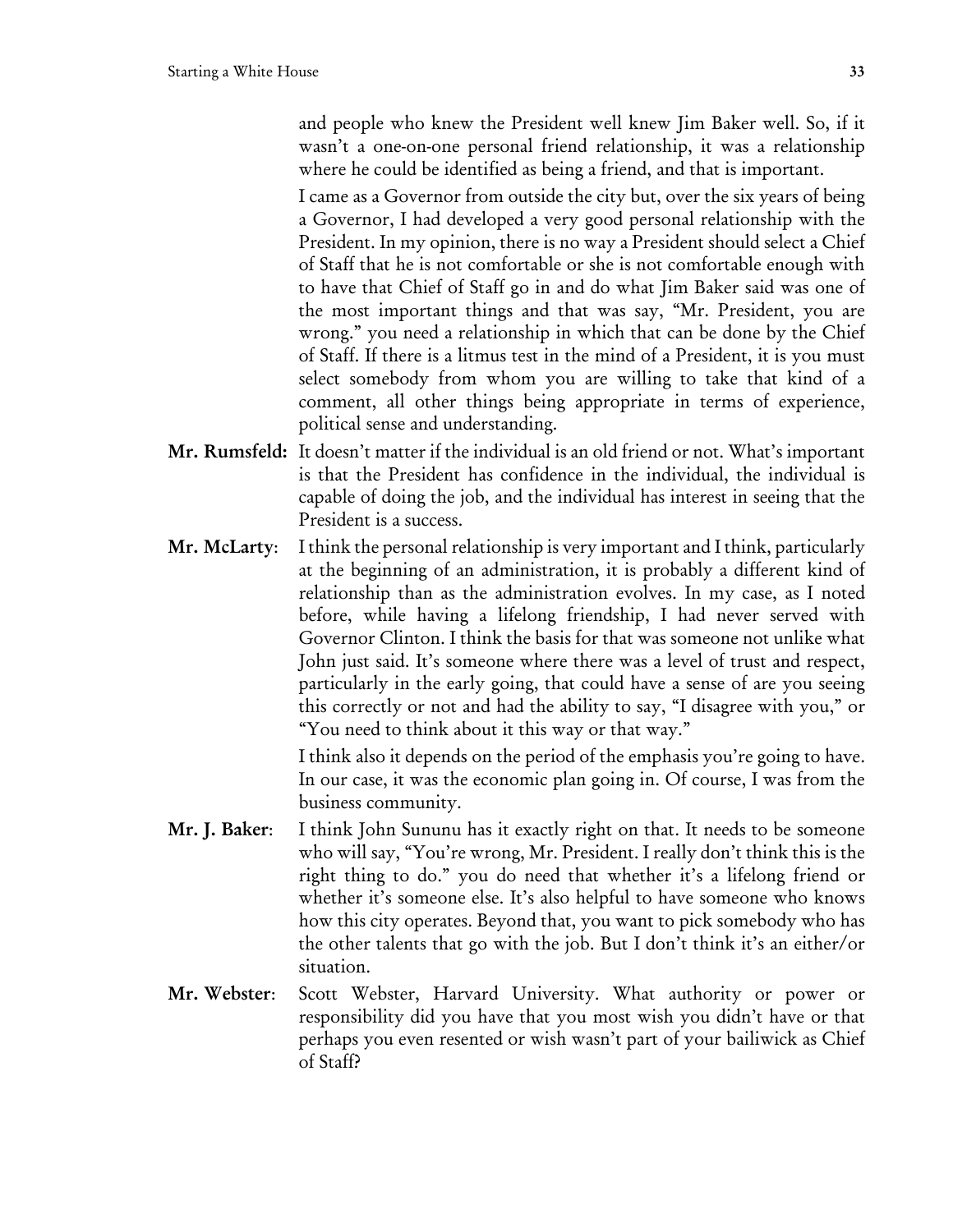- Mr. Rumsfeld: I can think of no responsibility I had that I wished I didn't have. The Chief of Staff has so many things to do that it is pretty easy to delegate anything that is not appropriate for the Chief of Staff to be doing.
- Mr. Sununu: I wouldn't wish not to have it but the most unpleasant part of the job was having to tell somebody they were fired. I had a very difficult one. I had a very close friend from Tufts University who was Secretary of Education, Secretary [Lauro] Cavazos, whom I had known for years, had been Secretary of Education in the Reagan Administration and whose focus had been as dean of the dental school at Tufts. His focus was really higher education and the President wanted to focus on K-12. It really was probably the toughest single thing I had to do as Chief of Staff. If you ask me to list things I wish I didn't have to do, that's the one that I would put up there. I probably don't have a second. That's the only one thing. And it was hard.
- Mr. McLarty: It's difficult in the private sector and it's equally difficult in the public sector. Very few of us like to terminate anyone particularly when they've given a serious good faith effort. I think the other authority and responsibility, and you know it's yours, is to make the decision knowingly that you're going to step in front of the javelin, and that's your responsibility and you have the authority to do that. You have to make that decision and you know you did it, but you know that going in.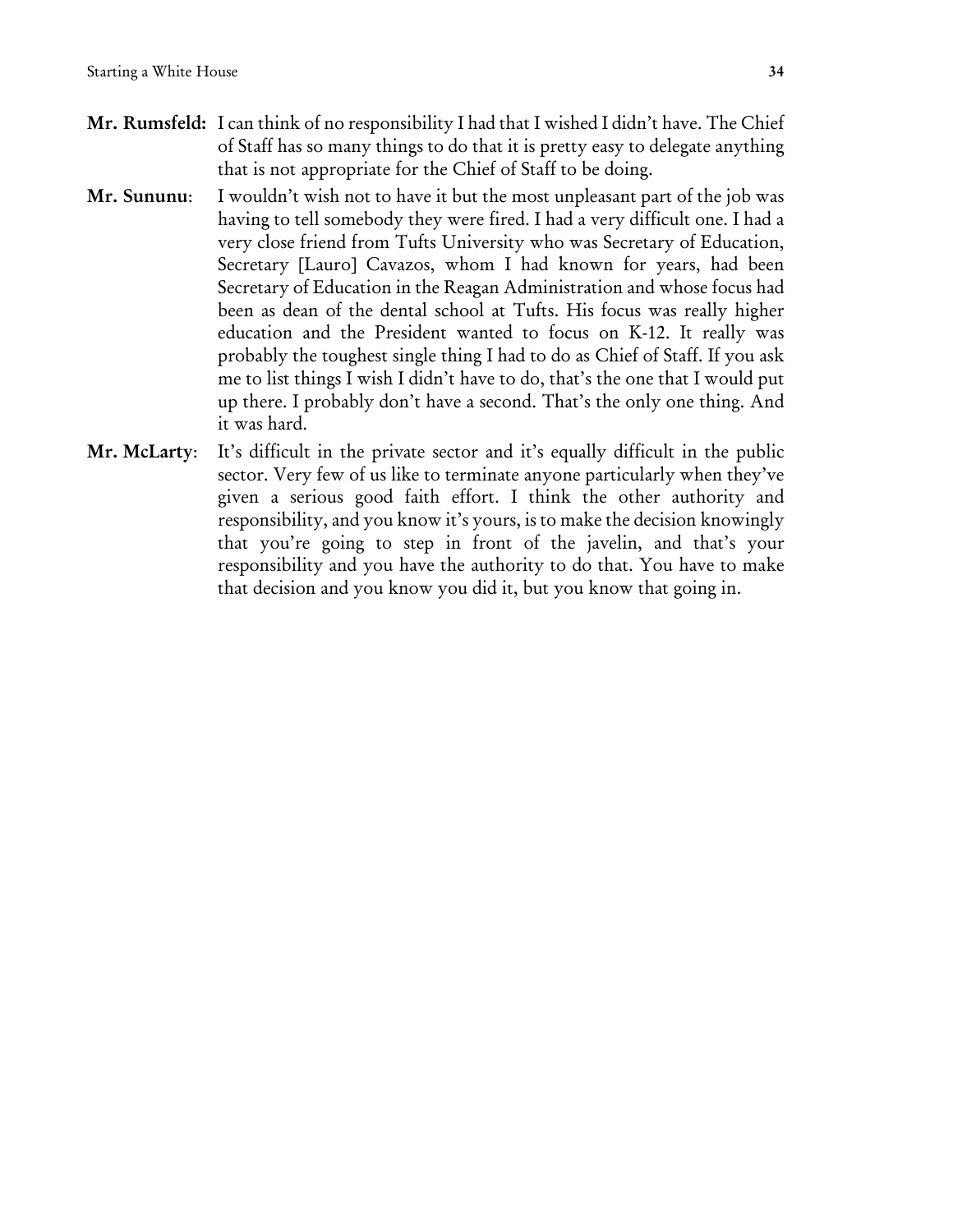# REFOCUSING THE WHITE HOUSE

### Introduction

The nature of demands placed on the President's staff, the character of the nerve center itself, makes staff turnover inevitable. Often that change begins with the Chief of Staff. The President then thrusts upon someone new the core functions of the White House, its organizational routines, its divided and probably a sputtering operation, a likely crisis, and its inevitable tensions. The discussion in this section covers all of those issues. It includes the cast of former Chiefs of Staff who have taken on such a call to duty, when things have not gone well and the President needs help.

While it covers many of the same issues as the discussion on transitions, e.g., recruitment and access, the discussion focuses on those same issues in a new context: when authority and responsibility have no clear focus.

Appropriately enough, then, these discussions begin with the President's commitment on basic authority for a new Chief of Staff. Often that new authority lays the foundation for a reorientation of White House operations, to a new discipline and a new focus. These Chiefs of Staff discuss the sensitivity of change and how to properly make this difficult transition from old routines to new ones — a transition often as delicate as that first one, from old to new administration.

White House discipline, of course, begins with the White House staff. Some expect that a new Chief facing tough times would best serve the President by "cleaning house," moving out experienced staff who have developed bad habits and replacing them with a White House staff attuned to the new circumstances and the new Chief of Staff. Others make clear that a new Chief, especially one facing an imminent crisis, cannot afford to lose all of the expertise accumulated in experienced staff. These two sides of the problem present a variation on the dilemma of discipline: how can a new Chief proceed then to restore the President's fortunes and reorient the White House when so many have adapted to the chaos?

The Executive Branch provides another variation on the dilemma of discipline. The Cabinet agencies, of course, perform policy functions parallel to the White House staff. These others, in the Cabinet agencies and those in the National Security Council, take up the slack when the central White House staff falters, partly to protect their own policy ambitions, entwined with the President's, and partly to exert their own initiative, where they have differed from the White House. The new Chief of Staff must reassert the role of the central White House staff and orchestration. How can these new Chiefs recover their central position in the President's team? Many observers assert that their control and, hence, White House discipline, begins with the President's schedule. Where presidents face enormous temptations to rely on these other Executive Branch actors, and where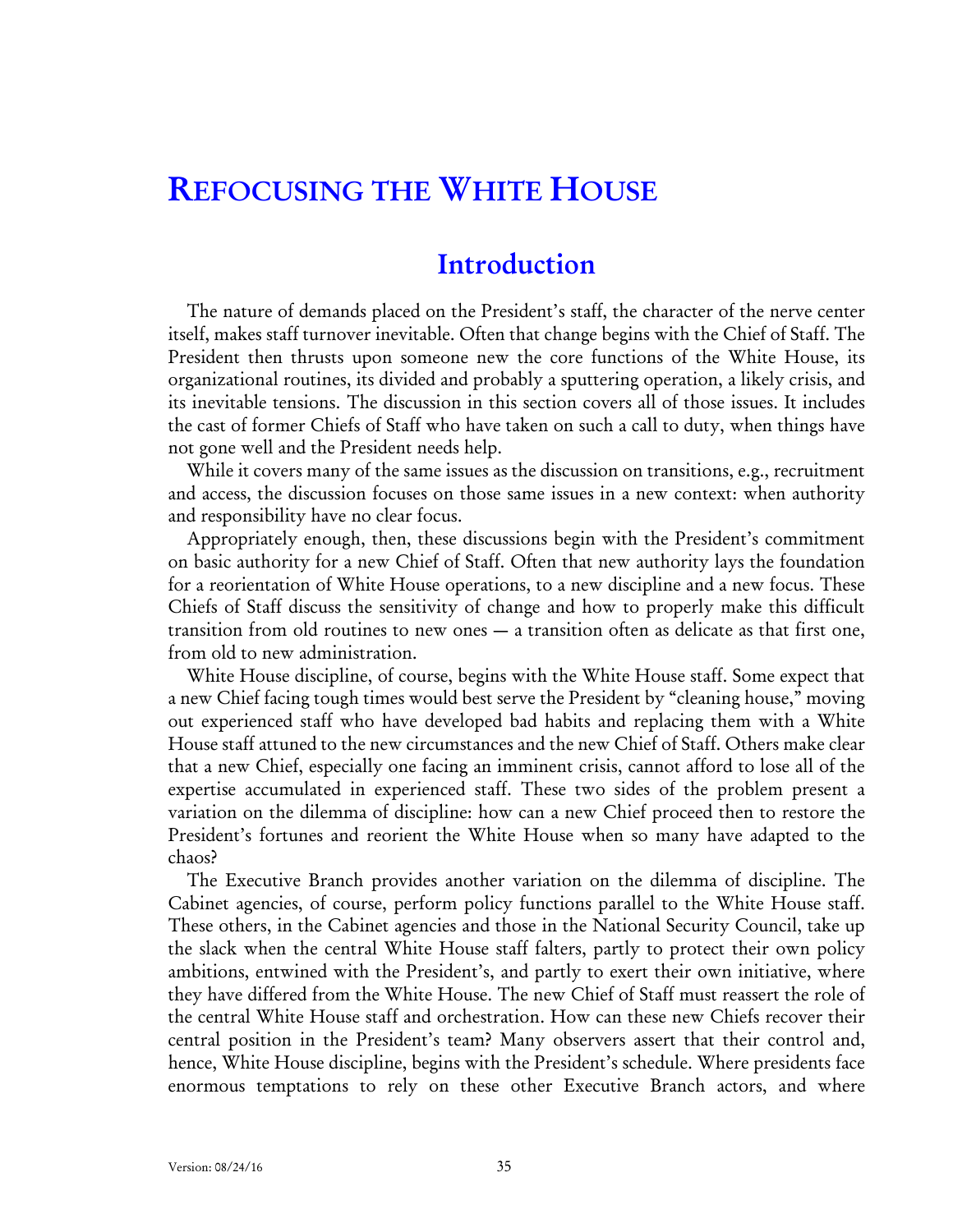opportunities for "oh, by the way…" decisions have multiplied in the vacuum, a new Chief must gain control of the President's time and initiative. How can they do that?

And lastly, because of their experiences, these Chiefs of Staff have a range of insights into the nature of partisan crisis, the dilemma of effectiveness. Since each has come into office in the midst of some challenging situation, each has recommendations for how to wall off a crisis, gain control of its momentum, and restore White House routines. Since, much of that focus begins with the President's own activities, scheduling again becomes the narrows a new Chief must guard.

#### *PARTICIPANTS*

*Bill Plante (CBS News) Howard H. Baker, Jr. (Reagan) Erskine Bowles (Clinton) Leon Panetta (Clinton) Samuel Skinner (Bush)*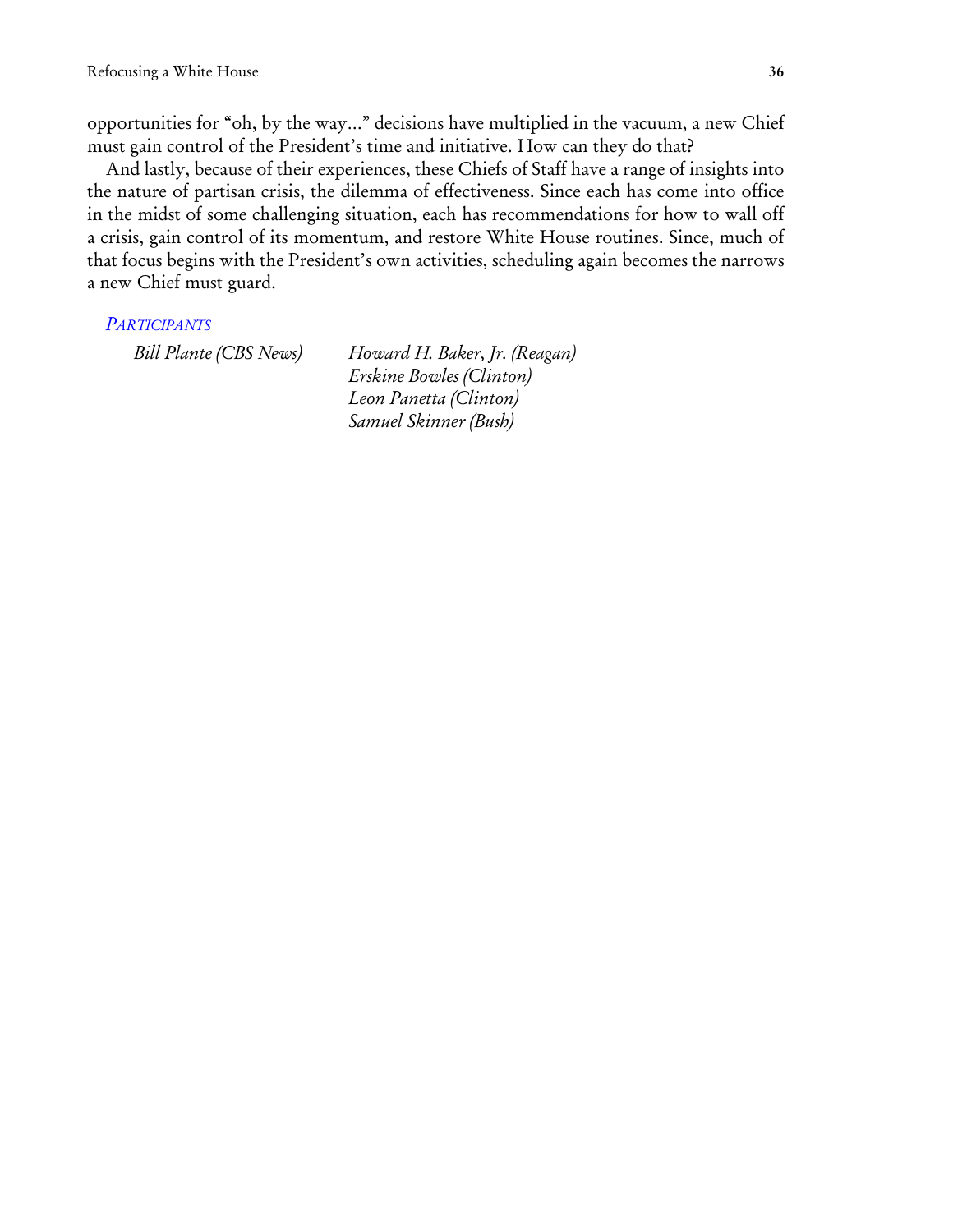# Critical Authority

Mr. Plante: The special context for this second session is coming in and taking over most of the time after a perceived problem or difficulty. Most of the members of this panel were in the position of having to change things about the way the staff was working. So we will ask them to reflect on their experiences, the lessons they learned. We'll ask them how they functioned as they took over in mid-course.

> You came to your jobs because there was a perceived need for change, whether there had been a slight bump in the road or perhaps a train wreck. Did the fact that there was this perceived need for change, that there were problems, give you any particular leverage with your President? Senator, let me ask you to begin.

Mr. H. Baker: Well, first of all, I'd like to suggest a division of the question. You came in and took over. Well, I certainly came in at I guess a crucial point in the Reagan Administration but taking over was a much slower process, if indeed we ever did. I came in following Don Regan. He left abruptly. When I got there, there was literally nothing going on. I went to the White House and visited with President Reagan. We had a nice chat. I'll talk more about that perhaps. I told him what I planned to do then was to get my personal affairs in order and to be on duty on Monday—this was on Friday—and I went home.

> About two hours later, I got a call from Dennis Thomas who was deputy to Don Regan. He said, "You can't wait until Monday." I said, "Why not?" He said, "Nobody's in charge and nobody is doing anything. Nobody knows what to do. And you can't wait until Monday. You have to come down now." So, I think I found Jim Cannon who was at the White House for a while and previously had been in the Ford Administration, Tommy Griscom who was my press secretary and A. B. Culvahouse who was to become White House Counsel. I hadn't found Kenny [Duberstien] yet, but he paid for that as time went by. We went down to the White House and set in motion a temporary organization. It was both a daunting experience and a frightening experience in a way to come into the White House cold and have virtually no staff but, more important, not even to have an organizational chart, not to have an agenda, not to have a schedule for the President for the next week.

> So, when we got there our first job was to figure out what happens next. I've gone on too long now but that was a very tough time and I must say President Reagan was absolutely superb. He understood the gravity of the situation and he offered me the latitude and flexibility that I might need to staff and to get things started at the White House, and we did that.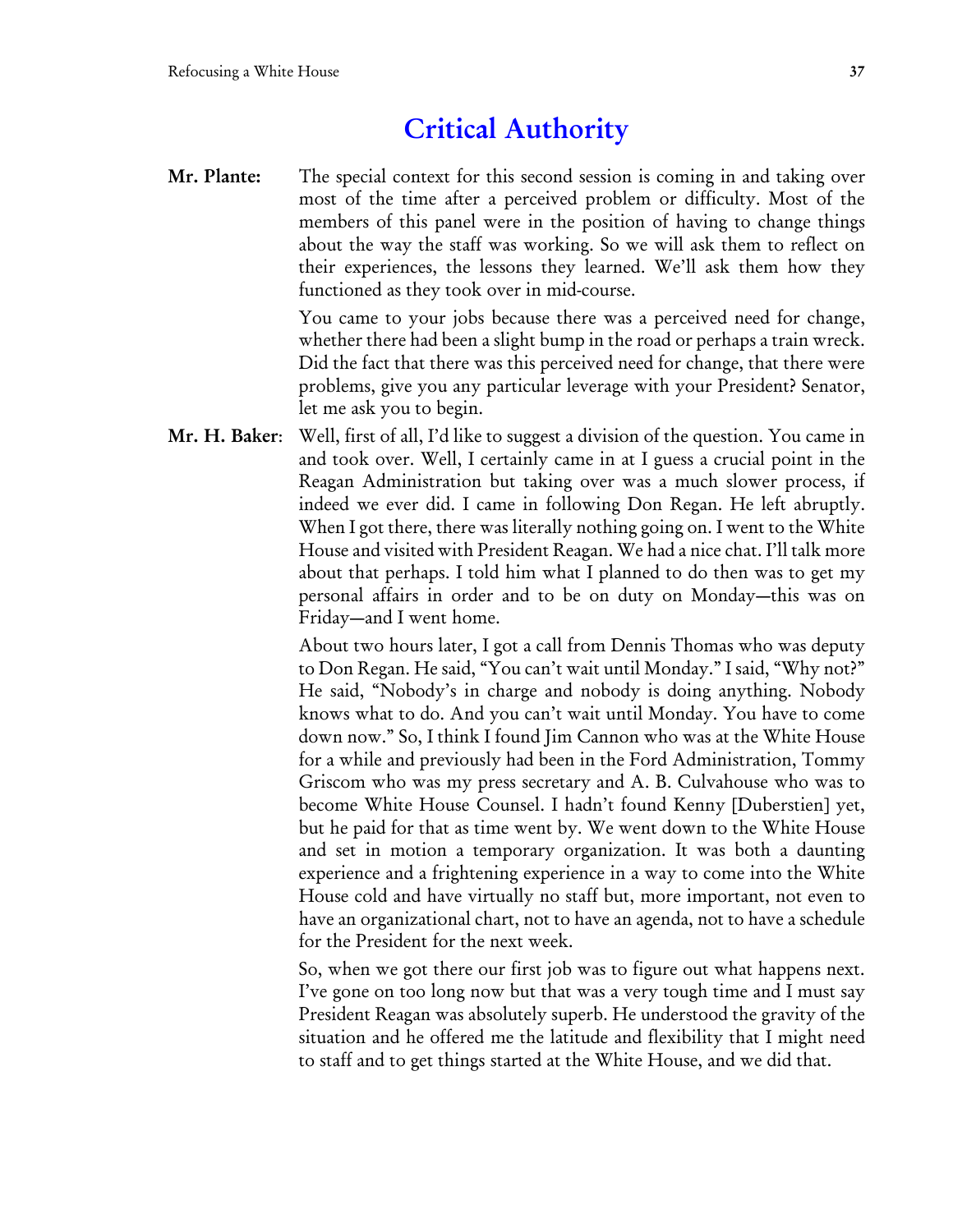So my real experience as Chief of Staff did not begin for a few days after that when we finally figured out what goes on at the White House, who does what, who was going to stay, who was going to be replaced, the allocation of responsibilities and duties but, most of all, the President's schedule. The President cannot sit there and not have a schedule. So my first instruction to this small group that I had was build me a schedule for the next week for the President. They did that. It was a pretty arbitrary thing. Some of the stuff, looking back on it, was sort of nonsensical. But there were public events and we kept the President occupied in this schedule.

I took it into him and I said, "Mr. President, I can't find your schedule for next week but I have a suggestion here." He looked at it and he looked up at me and said, "Okay." And that was his schedule. He became fully engaged then and he carried it out with the gravity of the negotiation of the end of World War II. It was a reassuring experience.

- Mr. Plante: Not to belabor the point, but did you feel the need and I'd like all the panelists to address this — coming in under those kinds of circumstances to get any particular assurances from the President about what you'd be able to do?
- Mr. H. Baker: Well, I probably shouldn't tell you, but when I first met the President I never thought about being anybody's Chief of Staff. I really am a congressional type.[\\*](#page-45-0) I served for a long time in the Senate and, let me say parenthetically, Chief of Staff is an exalted position but the best job in this town other than President of the United States is Majority Leader of the Senate. And that was sort of my mindset. He asked me if I had any immediate requirements to take over this job and I said, "Mr. President, just two things. One, give me a little time to find out what's going on." This was against the background and backdrop of Iran-Contra.[°](#page-45-1) I said,

See Senator Baker's biography and his extensive experience in Congress on page Error! Bookmark not [defined.](#page-8-0).

<sup>°</sup> The Iran-Contra affair linked two difficult policy issues into a single scandal involving violations of congressional prohibitions on federal appropriations. "Contra" forces opposed the socialist government of Nicaragua, with the sometimes support of the United States. Despite statutory prohibitions limiting US support to these rebels, the Reagan White House and particularly its National Security Council worked secretly to support them by selling arms to the renegade government of Iran, also contrary to congressional prohibitions, and then establishing a secret fund with the sale of these arms. The administration then used these secret funds to support the Contras in their struggle.

The scandal broke in 1986 and generated a congressional investigation and a blue-ribbon presidential panel (sometimes called the "Tower Commission," headed by former Senator John Tower of Texas). The Tower Commission made several recommendations, including suggestions about White House operations and the access of the National Security Advisor to the President. Several indictments and convictions resulted but most received a presidential pardon in 1992 by President George H. W. Bush. For more on this incident, see Jane Mayer and Doyle McManus, *Landslide: the unmaking of the president 1984-1988,* Random House, 1988.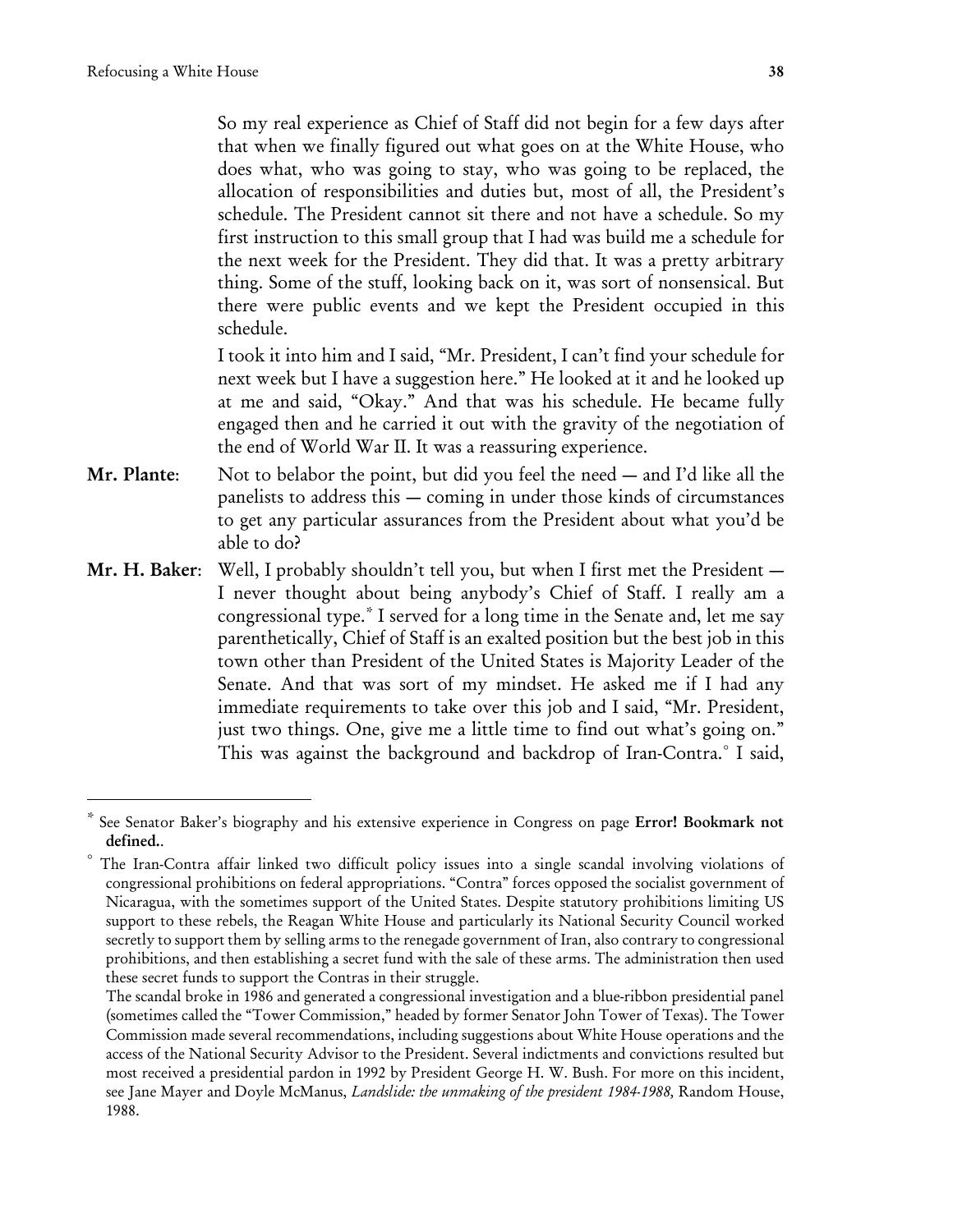"The other is I want to bring my own lawyer." And I did. I brought A. B. Culvahouse who was one of my law partners. He came to the White House and literally that was the only requirement I tried to place on the President and he was in total agreement.

Mr. Skinner: I had the unique situation in that we were in an election year. We announced our campaign organization and our government organization at the same time. We were all called in and said, "You're going to do this,… You're going to do that…," and it was a structure that I don't think in a reelection effort has ever been set up since. I don't recommend it but, with President Bush feeling that the campaign organization ought to be run outside the White House and the operations of government ought to be run inside and we ought to have two concurrent efforts going on, it was a unique situation.

> As to the staffing issue, the President felt very strongly — and John had recruited a good, loyal staff of people, and the President felt very loyal to them. I must tell you that the night I met with the President in the East Wing, I did not feel that I was in a position to tell him my demands as to what I should give the President of the United States. I'm used to asking and negotiating but not with the President of the United States. I found it, frankly, a little intimidating. He needed to make a change. He wanted to make it quickly. We were at 40 per cent in the polls and we were ten months away from an election. So I basically took the deck of cards and the hand that was dealt to me and worked with it.

> Having said that, I think in the ideal situation you would want to make an arrangement with the President on staffing so that the two of you would have an understanding as to how the staffing would proceed and how the selection would proceed and that you would have people that were working for him and you that knew that they were there because you and the President had selected them. That would give them the kind of responsibility and loyalty. I made some changes that I probably shouldn't have made and I did not make some that I probably should have. I think that was a situation but I think it's unseemly to demand. You can have an understanding but it's not a demand. It's really a negotiation where the principal has the upper hand in the negotiation.

> Also, I think the structure is very important. You certainly should have input into the structure because how you're going to operate within the White House is clearly something that you have to negotiate with the President so he's comfortable with it and you're comfortable with it. We were able to do that. There were a few things that were residual from previous administrations and, because President Bush had so many longstanding relationships with people, the issue of access and control of the schedule, there were a few exceptions to the rule but the Chief of Staff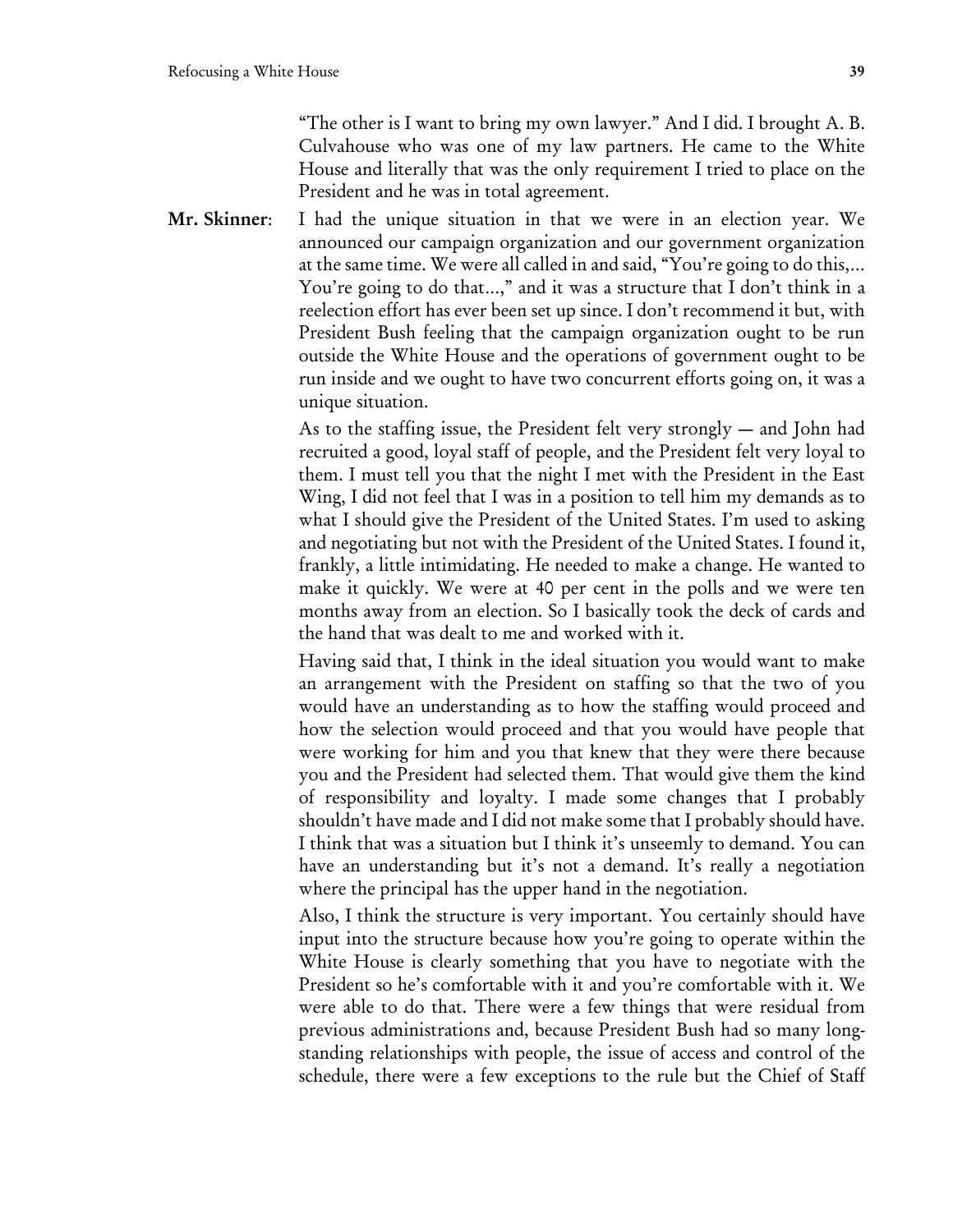controlled the schedule and made sure that the right people got to him at the right time.

Going to Jim Baker's point, I also wanted to encourage people whom he had confidence in having access to him so that, number one, if they agreed with me, they would tell the President what I thought and what they thought and, number two, he wasn't so insulated or isolated in the White House that he wasn't really getting input from what was going on. But I think it's important that you negotiate the process as well as the people.

Mr. Panetta: I was very happy as the director of the Office of Management and Budget and I told the President that, as a matter of fact. I didn't have any sense that anything was really churning until actually Mack McLarty called me in and began to ask, "What would you do if you were Chief of Staff in terms of trying to develop a better organization within a White House?" I gave him my thoughts and I didn't think that much of it. Then on a trip to Europe for the Normandy celebration[\\*](#page-47-0) the President called me over and asked me if I had any thoughts about how to better reorganize the White House.

> I said, "I can give you some thoughts, but I think you're doing fine. I think Mack's doing fine. It's just a question of trying to tighten up on some of the operations."

> Then I went back to being Director of the Office of Management and Budget and I enjoyed the fact that there is a street that separates the Old Executive Office Building from the White House because you basically have your own operation there. I was walking across the street there to the White House and the Vice-President [Albert Gore] pulled me over and he said, "The President is seriously thinking of appointing you as Chief of Staff."

> I said, "Well, I don't want it. I'm Director of OMB. I'm enjoying the job. I think the President needs me in this position." We had just passed the economic plan. I was working all of the appropriations bills. I knew the budget.

And he said, "Yes, but the President really needs you."

The next thing I knew I was being called up to Camp David, to be present at Camp David with the President, the First Lady, the Vice-President and Tipper [Gore] all in one room. They said, "We need you to be Chief of Staff."

I said, "I'm very good at being Director of OMB. You really need my experience. I've worked the budget. We've worked the economic plan.

 <sup>\*</sup> The Fiftieth Anniversary of the D-Day invasion of Nazi occupied Europe by the Allied forces during World War II.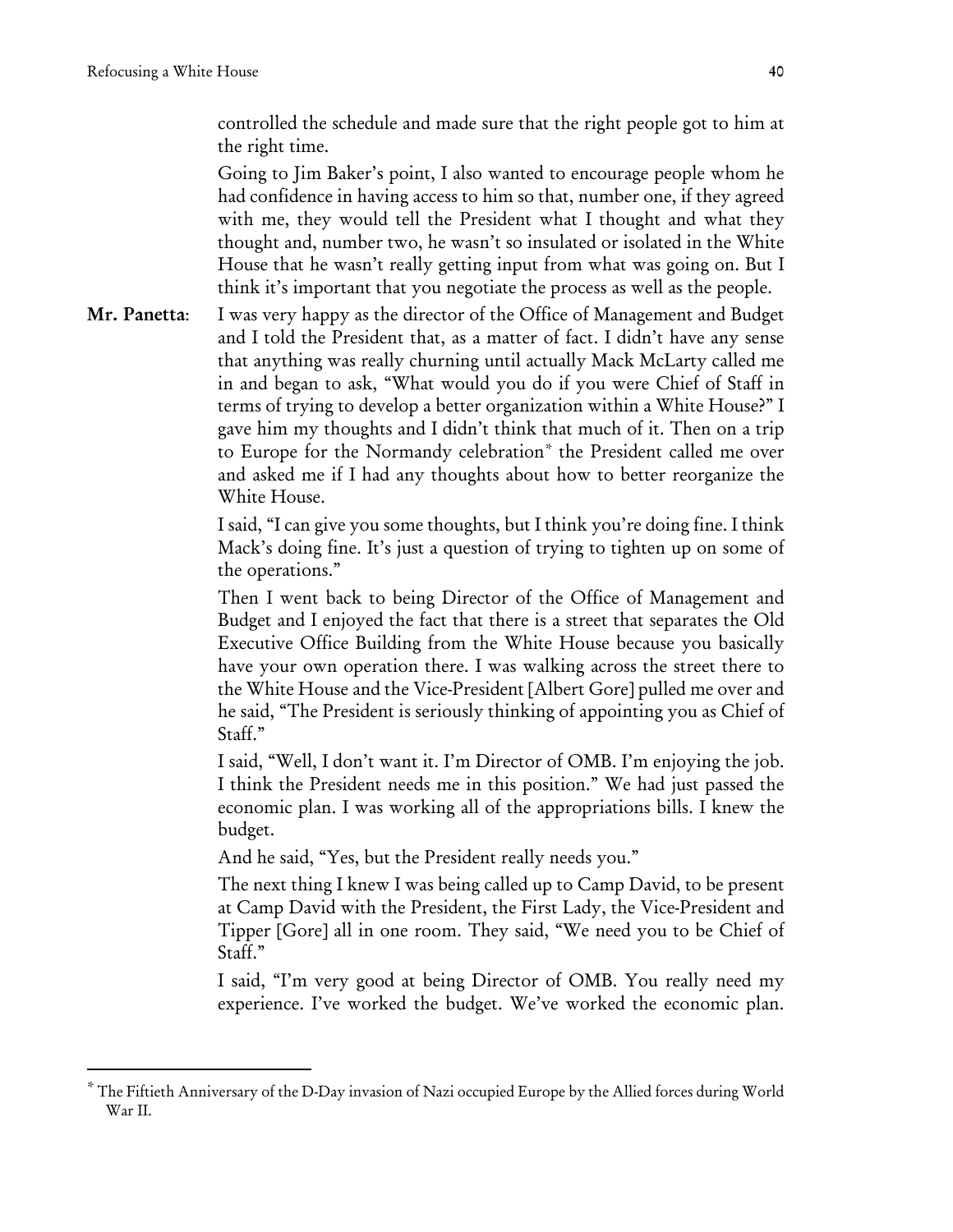We've put it together. We've gotten it passed. That's our strength. You need to have me doing that."

And the President said, "Look, Leon, you can be the greatest Director of OMB in the history of this country but, if the White House isn't working, nobody's going to remember you."

And I said, "All right. I'll do this."

But I also knew at the time that it was important to have several things in place and I asked this at the time. I said, "Number one, I need to have your trust." In the prior discussion, all of these elements that Jim Baker and others talked about are very important but fundamental to the relationship between a Chief of Staff and the President is trust. If you don't have trust, you can be the greatest Chief of Staff in the world and you're not going to get anything done because the President and you will not have the kind of relationship you need in order to fulfill that job. In my case, I didn't have a long-standing experience with the President that went back to Arkansas, but he respected my experience and he respected my views, certainly in terms of the budget, and building on that was extremely important. Since he respected my views, it didn't take us very long to develop that trust.

Secondly, I said, "You need to establish control." If you're going in for the first time, you have to establish control. The only way you can establish control is if the President is willing to give you the authority you need to bring on the staff, to move the staff, to hire and fire. So, I asked him, "I need to have that complete authority. I also need to have the support of you, Mr. President, the First Lady and the Vice-President of the United States. I've got to have your total support in what takes place."

And lastly, of course, access. You have to make sure that you have full access so that when you are dealing with either policy issues or personnel issues, there's no question that you're going to have that kind of access. Those were the important things and I did lay these out at the time before I took it. The President, of course, obviously was very supportive as was the First Lady and the Vice-President. Building on that relationship, you could then begin to do some of the work that had to be done to try to get the White House reorganized.

- Mr. Plante: You say you did lay those out in advance?
- Mr. Panetta: Yes, I did.
- Mr. Plante: Erskine?
- Mr. Bowles: I often felt that the change from the private sector to the public sector is very broad. I felt that going from the private sector to the SBA [Small Business Administration] for me was a change as stark as going from day to night. If I thought *that* was a change, going from the SBA to the White House was a sea change. I have often felt that I was lucky to begin my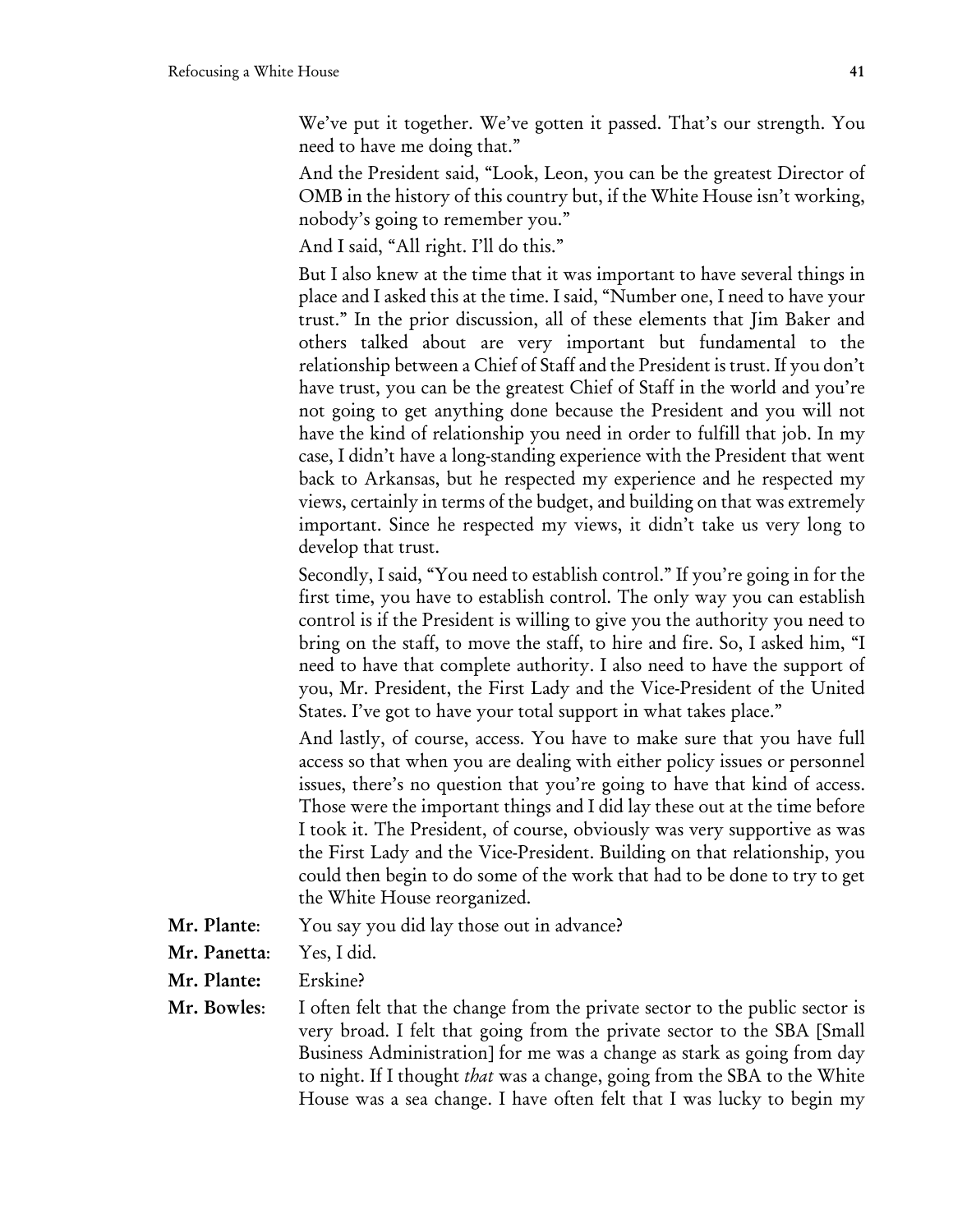public sector career at the SBA, which is kind of like being way off Broadway where every little mistake you make doesn't end up on the front page of the *Wall Street Journal* or the *New York Times*. I found out pretty quickly when I got to the White House with Leon [Panetta][\\*](#page-49-0) that every little mistake you make at the White House, even better, no sin or deed goes unpunished or unpublished. It's a unique environment to operate in. I think I was lucky when I came back to the White House because I had had the experience of working for Leon for two years. So I knew the rhythm of a White House and I knew how it operated. I had also had the experience of operating another federal agency outside of the White House so I had that perspective I think which helps you a great deal in knowing how to manage within this environment.

Thirdly, I'd had about six to nine months away from Washington to give me a perspective of how people viewed the administration. Lastly, I had had the chance during my work with Leon to see how a disruptive influence like a Dick Morris[°](#page-50-0) could come into the White House and know that was something that I was not going to be able to tolerate if I was going to come back and be the Chief of Staff.

So I felt my experience working for Leon, working in the administration gave me a chance to succeed that I couldn't have had if I had come straight out of the private sector. Secondly, I did sit down with the President and I did get absolute assurances that I could have the controls I think that every Chief of Staff needs to have a chance to succeed.

## Advising the President

- Mr. Plante: Coming in at the middle, did you find that you were in the position of having to renegotiate things, walk things back, cover for the President? For example, when the President is cornered by a Cabinet member after a Cabinet meeting and half makes a promise that he doesn't mean to keep, it usually falls to the Chief of Staff to walk that back.
- <span id="page-45-1"></span><span id="page-45-0"></span>Mr. H. Baker: Bill, let me take a try at that, if I may, to begin with. Jim Baker made that point earlier, the "Oh, by the way…" phenomenon. Let me tell you, that is the biggest threat. The function of the Chief of Staff is to make sure that you know not only what the President may think but what the President

Mr. Bowles transferred from SBA and prior to that assignment, he had served as Congressman Panetta's Deputy White House Chief of Staff. See Mr. Bowles biography on page [Error! Bookmark not defined.](#page-8-1).

<sup>°</sup> Dick Morris advised President Clinton on campaign strategy and, eventually, on the conduct of the Clinton administration. As such an advisor, Mr. Morris tended to act outside of the normal White House staff structure.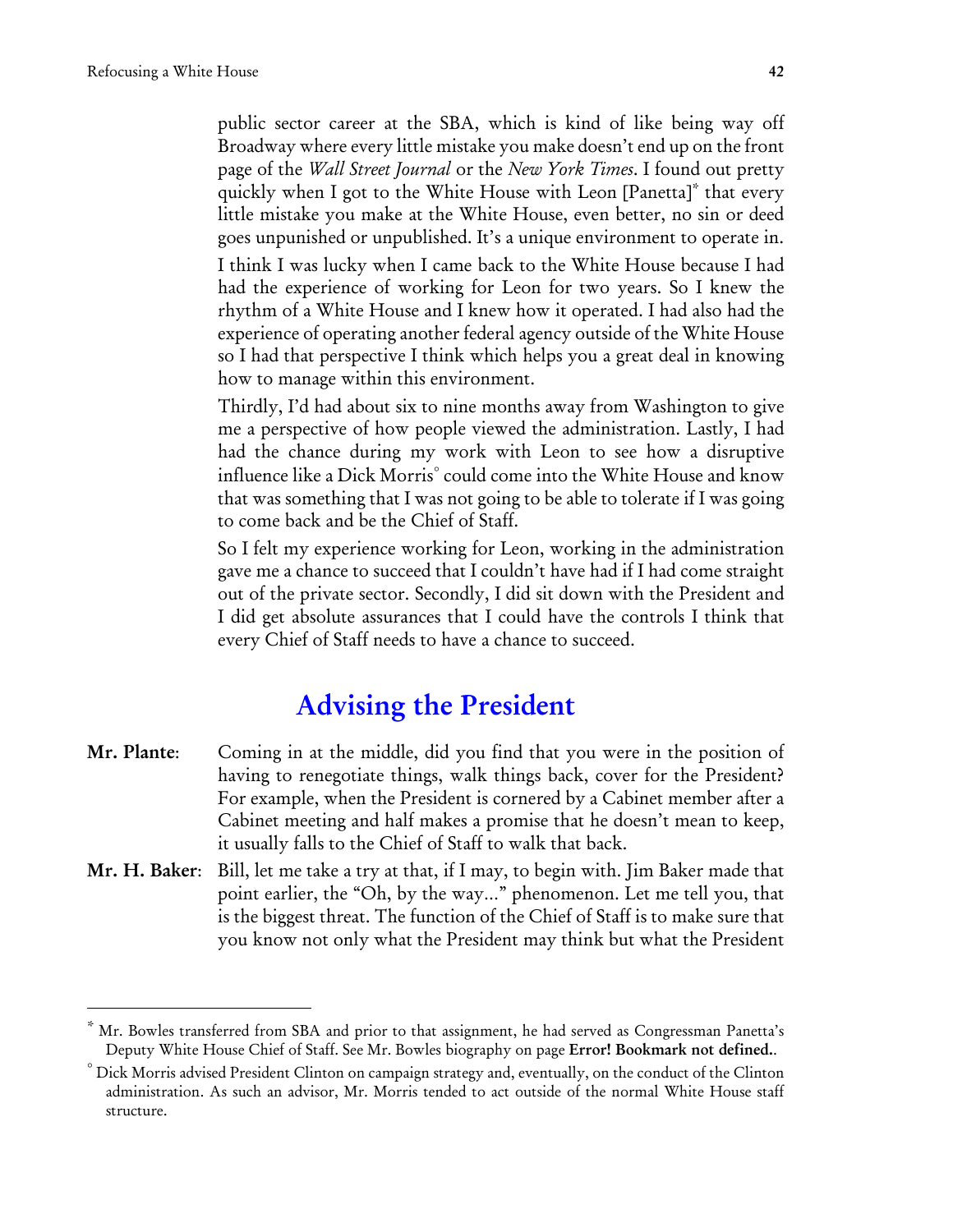$\overline{a}$ 

has said. I had a minor flap with my good friend Frank Carlucci[•](#page-50-1) when I first got there. Frank had proceeded me by a few weeks. The [John] Tower Commission had provided that the National Security Advisor would always have access to the President. Frank came in and said, "Oh, by the way, I'm going to go see the President at ten o'clock." I said, "Fine. I'm going with you." He said, "But the Tower Commission says I have access any time." I said, "That's right. And my manual here that I am now writing says ain't nobody going to see the President that I don't go with him." Frank bridled at that for a little while but he didn't object to it. Indeed, we worked the whole arrangement that way.

At nine o'clock in the morning, Kenny Duberstein and I would have a meeting with the President on domestic issues. At nine-thirty, Frank Carlucci and Colin Powell[\\*](#page-51-0) would come in and the four of us would remain. But it was vitally important, in my view, that the Chief of Staff know exactly what the President was faced with, what he had said, the decisions he had made. So I think the point Jim made was vitally important. That is the only real change I made because, after that, everybody understood that the Chief of Staff in my time was going to be the custodian of the President's papers and his person. I don't really characterize that as a gatekeeper but they weren't going in there unless I was along or Ken Duberstein was along so that we could know exactly what had happened and the President would never be caught in the crossfire.

Mr. Skinner: I had the same arrangement with President Bush. He was quite clear on that. There were a few people that had weekly access. He had lunches with the Vice-President [Daniel Quayle]. He had meetings with Secretaries Cheney [of Defense] and Baker [of State] on a regular basis. I wanted to make sure that I was in on those meetings so I could find out and handle the coordination. Because President Bush has a million friends and a million people talk to him, on occasion people would corner him, usually not in the White House but outside the White House, and you would then have to—he would be very, very polite in the way he responded which would, of course, be misinterpreted by the person who had brought the message. I would then have to go and reinterpret the interpretation.

I think though it's important that there are big issues and there are little issues. Sometimes you can't get hung up on the little issues. If you would have probably done it anyway and it's probably something that makes

<sup>•</sup> A career foreign service officer, Frank Carlucci became President Reagan's National Security Advisor in the middle of the Iran-Contra investigation, replacing the beleaguered Admiral John Poindexter (who would later be indicted and convicted in the affair). Carlucci's appointment as NSA predated Senator Baker's appointment as new Chief of Staff by about two months (December 1, 1986 versus February 27, 1987).

<sup>\*</sup> Deputy to the National Security Advisor and a regular Army officer. Later appointed Chairman of the Joint Chiefs of Staff under President George H. W. Bush.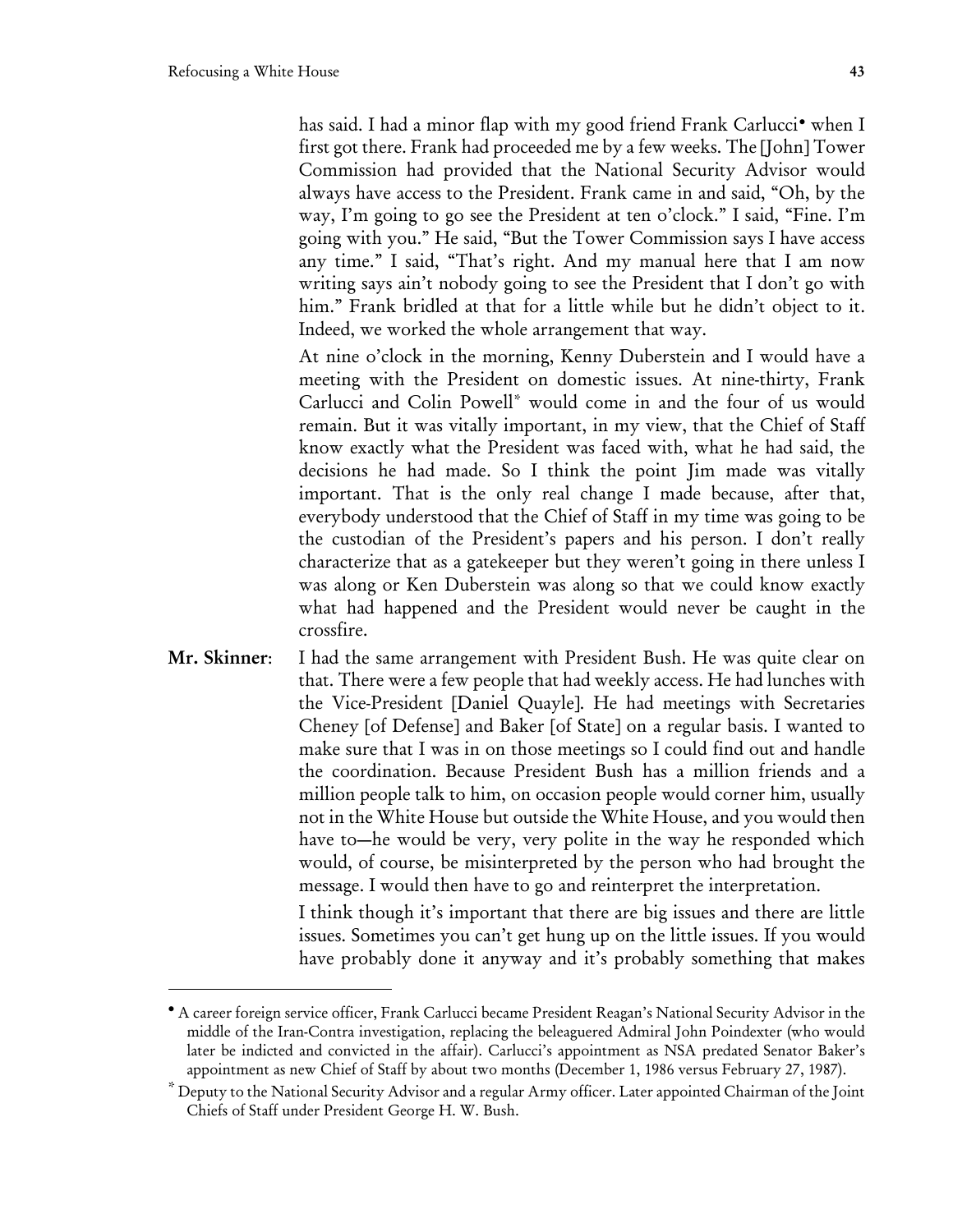good sense or at least arguably good sense, you don't want to go in and try to reverse everything. You try to protect the process because you want to save those opportunities where you're really going to go in where it's really something important, that you're not standing on process or the breakdown of process. You're standing on the policy or the principle that's annunciated.

Mr. Panetta: I think the closest comparison, especially if you're a Chief of Staff who comes in to the middle, is like an officer suddenly going in and taking over a company that's been in battle for a while that's lost their officer. They're in place. They've been in place. They basically developed a certain pattern of how they get things. Let's make no mistake here, people that are in the White House, yes, they are there because of their abilities but they're also there because they've managed to be able to deal with others and to try to centralize power in their particular operation and they are also interested obviously in trying to get whatever favors they can from the President, to be present with the President, to have access to the President. That's what gives them—it's an ego trip like everything else. So, the way you're stroked in those positions is to have maximum access to the President.

> Part of the problem when you go in as the Chief of Staff is to make sure that they understand that you're in control at that point. Particularly in the White House when I came in, I think one staff member had described the situation there as kind of a soccer game in grammar school where all the kids were going to the ball. Instead of staying in their positions, they all ran to where the ball was. Well, the ball is always in the Oval Office. So, you always had a lot of people going into the Oval Office to participate in various meetings. The President liked to have that but he also, I think, understood that he couldn't continue to run meetings that ran three and four hours when he's President of the United States and has to make other decisions.

> So there were three areas that we had to focus on. Erskine was a great help in trying to develop an approach. The first was to develop an organization that created a chain of command and a very clear chain of command. It wasn't that people didn't know what their positions were but you need to have a chain of command as to who responds to whom and to make sure that there are people that oversee others and that they know that they are responsible to those individuals. So we worked together to establish, first and foremost, a chain of command with the Deputy White House Chiefs of Staff responsible either for personnel or for issues the way we had broken it down.

> <span id="page-47-0"></span>Secondly, it was discipline, just to establish basic discipline, that you don't just go walking into the White House, that you in fact control access. It was very important to do to establish some control over access so that not everybody thought they had the freedom to simply walk into the Oval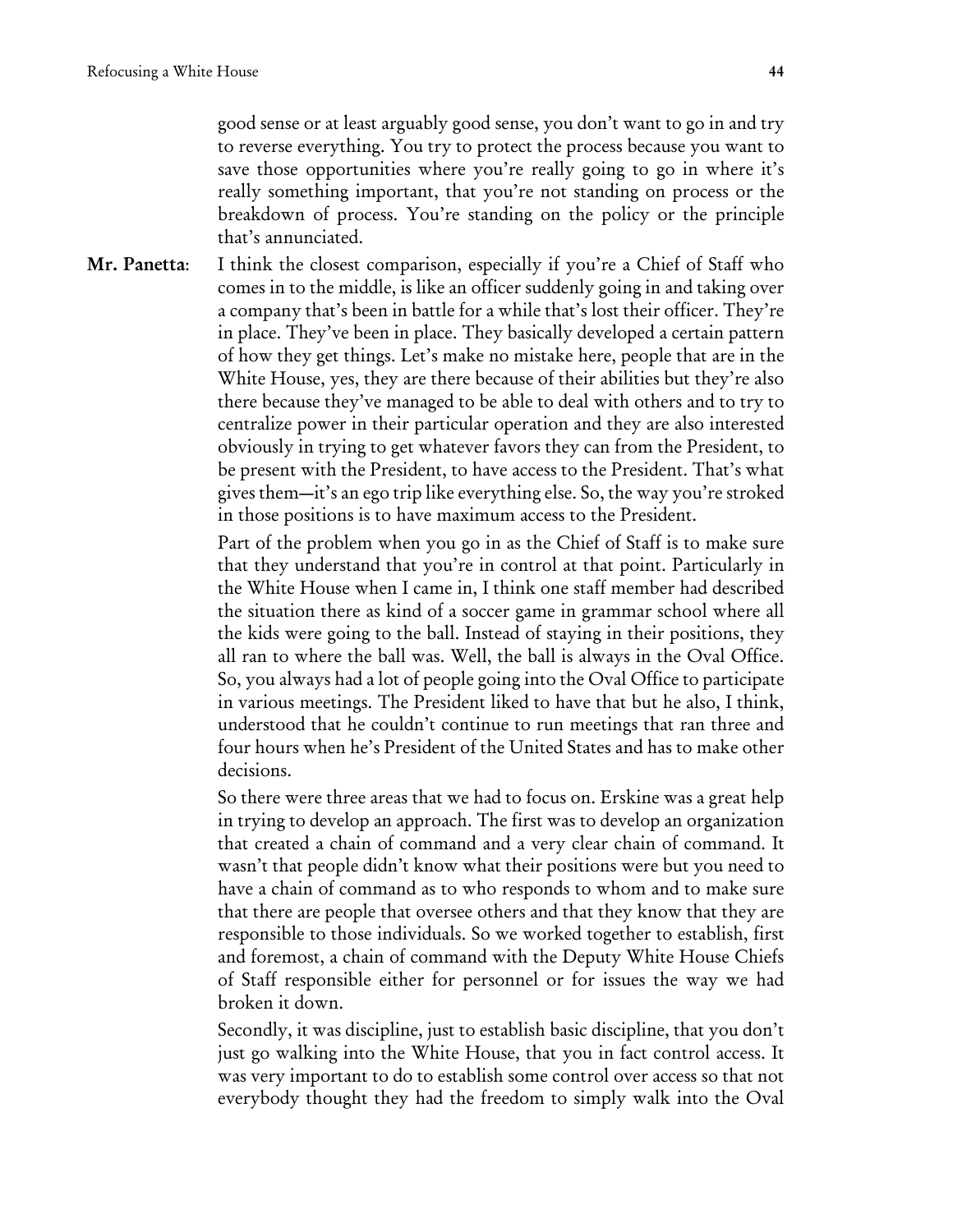Office, that if there was going to be a presentation on issues that we would determine the time, we would determine who would be there. The same thing with flying on *Air Force One*. You don't just simply have everybody jump on the plane if the President is going somewhere. You have to decide who goes on *Air Force One* and make very controlled decisions about that. So getting that kind of control and discipline was very important.

Thirdly, it's focus. This President, at the time he came in, was interested in doing absolutely everything. Everything. Every request that came in, he wanted to do it. Every event that came in, he wanted to do it. If there were five events a day on education, on crime, on budget, he wanted to do them all. The problem was that there was no focus then to the message he was trying to deliver. So what we established was a clear focus. If you're going to do something, if you're going to use the bully pulpit, you better set a message for that day because otherwise, if you have ten messages coming out of the White House, you've lost your impact. So creating that focus, creating a scheduling process that allowed you to set up a clear sense of what the President was going to be doing, not just today or tomorrow, but over a three-month and a six-month period was extremely important to try to establish then a real focus so that the President could use the bully pulpit.

So those were some of the challenges that we had to confront.

Mr. Bowles: I would just add to that, having the opportunity to go in with Leon was a real benefit to me because, when we did go in, Leon was great at really bringing about some enormous changes to the White House and really putting in some real organization and structure and focus. I think focus is the key. When you're focused on a hundred things, you're really not focused on anything. Leon established that strong organization and that strong structure and that strong focus. He also did put in the discipline that you need in any White House in order to, I think, function in an appropriate manner. I think when people can wander in and out of the Oval Office it does mean that the President does get information out of context. Therefore, he doesn't make as good decisions and it takes longer to make decisions. When he does get the information in context, where he hears both sides of the argument at the same time, he makes better decisions in less time. So I thought Leon did truly an extraordinary job in bringing about that discipline to the White House.

> When I came back to replace him, my management style was different than Leon's, just as everybody's here probably is somewhat different than their predecessor's. I didn't have the physical strength to do as many jobs as Leon could do and do them well. So I fell back on what had worked for me in both the private sector and at the SBA and later on working for Leon and that was setting up goals, objectives and timelines and holding people accountable. I tried to make sure that the administration was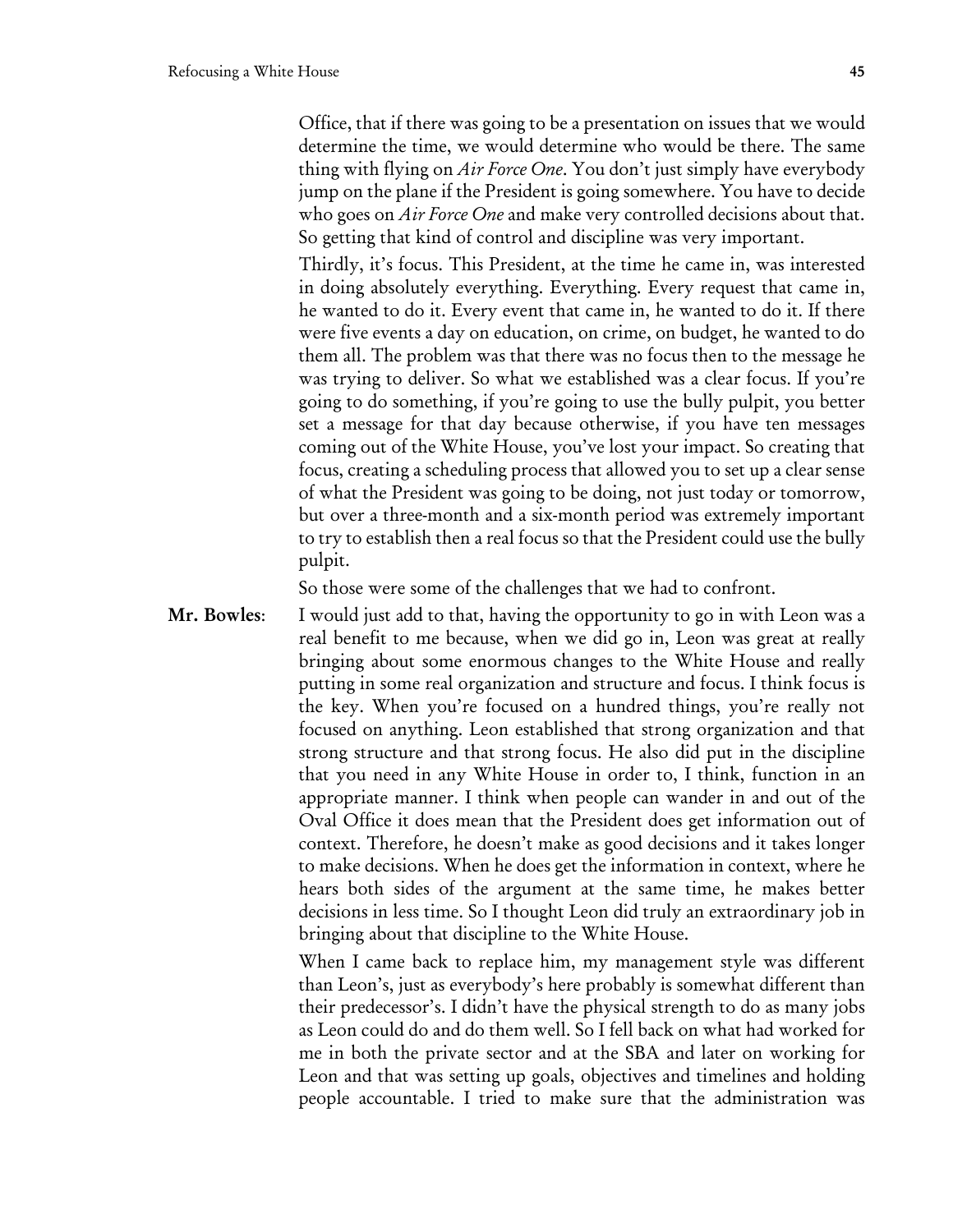focused, that if the President was saying something in New York that Bob Rubin said the exact same thing in New Orleans and Bob Reich,[\\*](#page-54-0) as hard as that was to control, said the same thing in New Hampshire so that the administration did speak with one voice. I also tried to make sure there were clear channels of communication because, when there are no front doors to communicate, back doors always develop. I tried to establish good process because I think that builds up trust. Whereas I found in Washington everyone wants to be involved in policy, the process is of equal importance if not more importance.

Finally, I think the most important thing for me personally was to have been empowered by the President to speak on his behalf. When I was sent off to negotiate something with [Newt] Gingrich and [Trent] Lott, they didn't have to worry that they had to call the President to find out if I had the authority to negotiate the positions I was negotiating. I had that authority and that enabled us, I felt, to get a lot more done that we could have had I not been empowered by the President in that way.<sup>[\\*](#page-54-1)</sup>

# Finding Staff

- Mr. Plante: With the benefit of hindsight and based not so much on what you actually did but now that you've had a chance to think about it, what works best when you arrive in the middle of a White House? Do you bring your own people? Do you layer them over? Do you replace existing staff? Those seem to be key friction points any time there is a change.
- Mr. H. Baker: Well, I did both. I brought in essentially all of the senior staff. In doing that, I let go some very, very good people. One of the pleasures in my life, in looking back on it, is those that I let go, as far as I know, bear no hostility toward me for doing it. They seem to recognize that at that moment a new Chief of Staff needed to have his own people, and I did that. I think it was absolutely essential in my case and, besides, that most of them left. I didn't get a chance to fire some of them. They just left. Be that as it may, it's an important issue.

The one thing you can't do is overlay and double that staff. If anything, you need to reduce the size of that staff, the West Wing staff, and make sure that it's responsive and it has a clear understanding of what its responsibilities are, to whom it reports and that you can have a coherent meeting at eight o'clock in the morning and get some idea of what the staff is doing and what issues are that have to be presented to the President and

Robert Rubin, Clinton Administration Secretary of the Treasury, and Robert Reich, Clinton Administration Secretary of Labor.

<span id="page-49-0"></span><sup>\*</sup> Newt Gingrich (R-Ga), then Speaker of the US House, and Trent Lott (R-Al), then Majority Leader of the US Senate.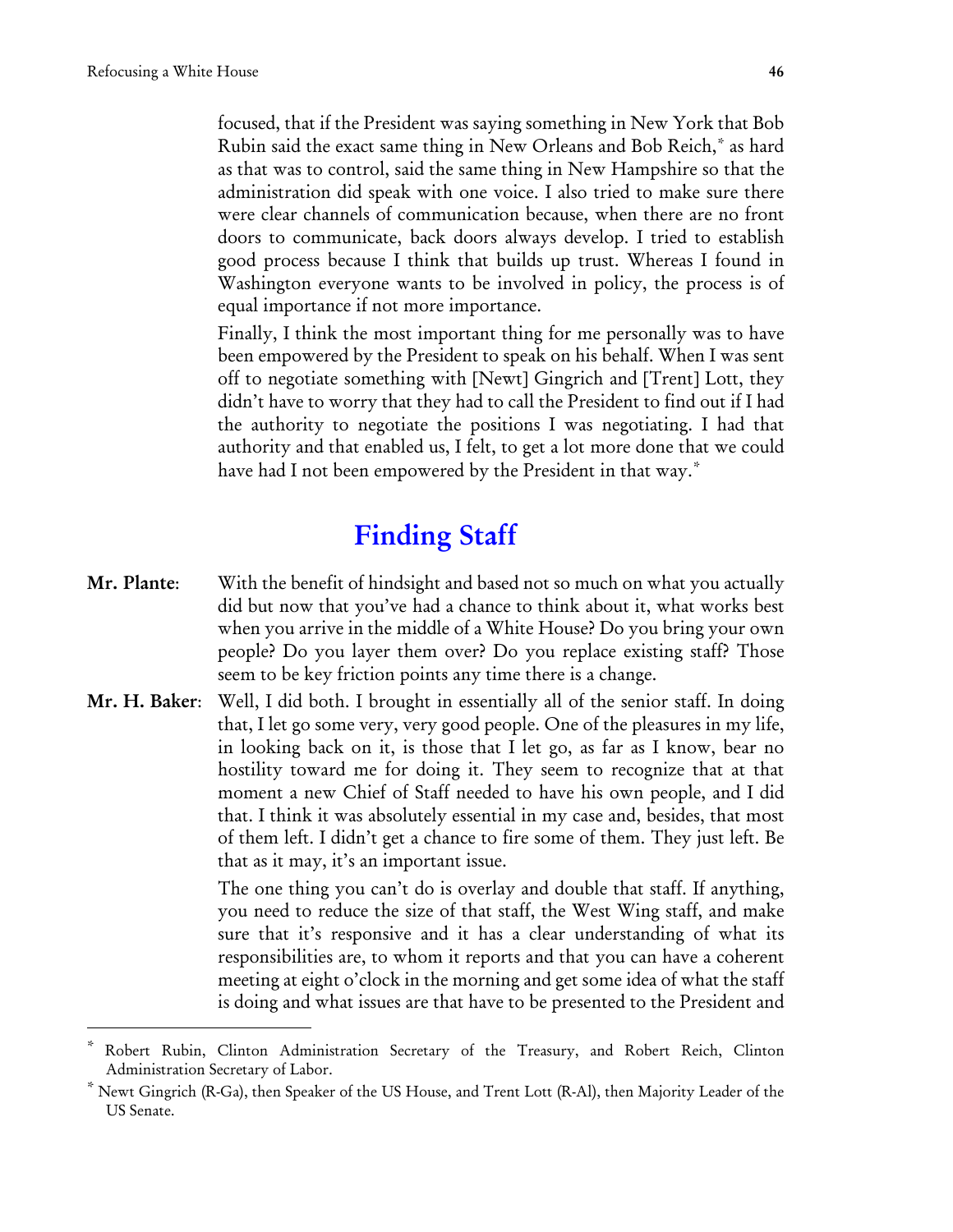what the danger signals are that we have not yet recognized. You can't do that with a big group.

- Mr. Skinner: I agree totally. The ideal situation would be to have your own team that the President was comfortable with and you're comfortable with. That may not always be the case. You can't just go out and replace people unless you have people who can replace them and who are going to do an equal or better job and who you're comfortable with. So I think to just wholesale say you're all out and then try to fill those slots, you better make sure you can fill them with quality people who are impact players before you take the others out. Depending on where you are in the election cycle, depending [on] where you are in the administration, that is sometimes harder to do at the end than it is at the beginning. But I think the ideal situation is for the Chief of Staff to have an understanding with the President that these are the key players that I want to bring in and make sure that he's comfortable with them but that those people know that you are responsible for them being there.
- Mr. Panetta: Presidents are those individuals who get elected because they want everybody in the world to like them. That's why they love going out campaigning. That's why they love to shake hands. They love to be loved and that's one of the keys to why they got elected. So the worst part of any President is the ability then to say get rid of somebody and to have to support that. So, you as Chief of Staff have to perform that role because you basically want to make sure the President is protected in that sense but you also need to make very sure that the President supports whatever changes you're making.

Going in, in the middle of an administration, it would be very tough, even though the President would sometimes say, "I want you to clean house. I want you to get rid of this person or that person." I would say, "Mr. President, first and foremost, I've got to see the capabilities of each of these individuals." They'd been in place. Some of them had been in place for two years. I wanted to get a sense of how they really performed in their positions before making a decision whether I wanted to change them or move them around.

<span id="page-50-1"></span><span id="page-50-0"></span>So what I did was I took the approach  $-$  I wanted to take about three months before I made any quick moves to basically sense who was doing what, who had good capabilities in their areas. Actually, I must say, all of them, even though some of them came off the campaign trail, developed very important skills that were very effective. But part of the problem was, again, [that] the organizational structure didn't have any kind of oversight. With oversight, a lot of these people I think really performed at maximum. So what I did was I took about three months. I established two things that were very helpful to that. One was a seven-thirty in the morning meeting with high level staff. By high level staff I mean obviously the NSC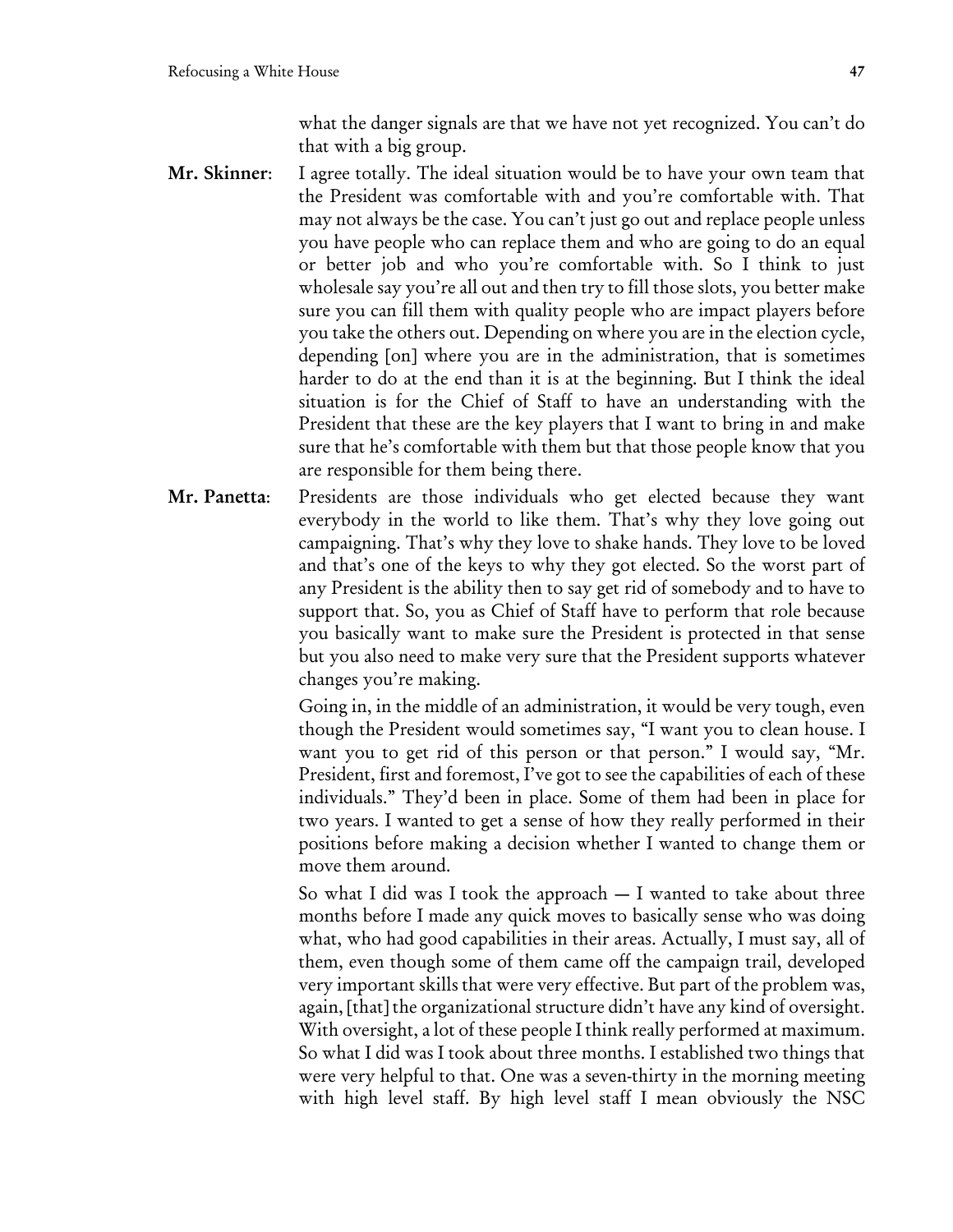Director. The Economic Council was there, so we had that Director; the President's press person; the President's Counsel; the two White House Deputy Chiefs of Staff and other key individuals who participated in an early morning meeting that basically ran through what is the agenda, what are the issues. We looked at Capitol Hill. We looked at what was happening in foreign policy. We looked at every area. What that did is it gave me a sense of, again, the capabilities of each of the people involved.

Then, secondly, at eight-fifteen we ran broader staff meetings in which we brought in staff from all areas to sit around the table in the Roosevelt Room and ran through the same thing, but what helped was that they all felt a part of the process and they also contributed views at that point which were helpful to me in understanding. Because you have so many staff that you're dealing with, you're never quite sure who the hell is doing what. So you began to get a sense of where the responsibilities were. That helped.

Secondly, we made decisions then based on our reorganization where the changes could be made. I cleared that with the President. Even then sometimes the President said, "Oh yes, we want that change," but then he would kind of rethink it ten times.

- Mr. Bowles: I'll interrupt Leon here. We had something we used to joke about we called the "godfather rule" or the "Rabbi rule." And that is everybody at the White House has a godfather somewhere so you might judge their talent and decide this is the person we want to replace but sometimes they had a godfather somewhere we didn't know about and we couldn't do it.
- Mr. Panetta: You had to run through those kinds of processes and ultimately I think we did it and ultimately the President would support it. But the President is somebody who obviously when he makes a decision doesn't quite make it in the sense that he's constantly looking at it to see whether it was the right thing to do. We had to constantly say you've made the decision, let's move on and look at the other decisions, the thousand decisions you have to make.

There was some layering in the sense that if there was an area of weakness in which there was somebody there but you thought it would be better to have at least somebody that you knew could oversee an area. There's some layering that goes on. So the answer to your question, Bill, is I think it's a mixed process. You don't just simply clean house. You look at capabilities. You reorganize within those capabilities. Then you do some layering mainly to protect your back as Chief of Staff. You have to have people around you that are very close and whose loyalties are to you.

<span id="page-51-0"></span>People in the White House, clearly their loyalty is to the President but as Chief of Staff in terms of the operations of that office, you need to have at least some key people that protect your back. That includes the Deputy Chiefs of Staff. I had Erskine, I had Harold Ickes and I had Evelyn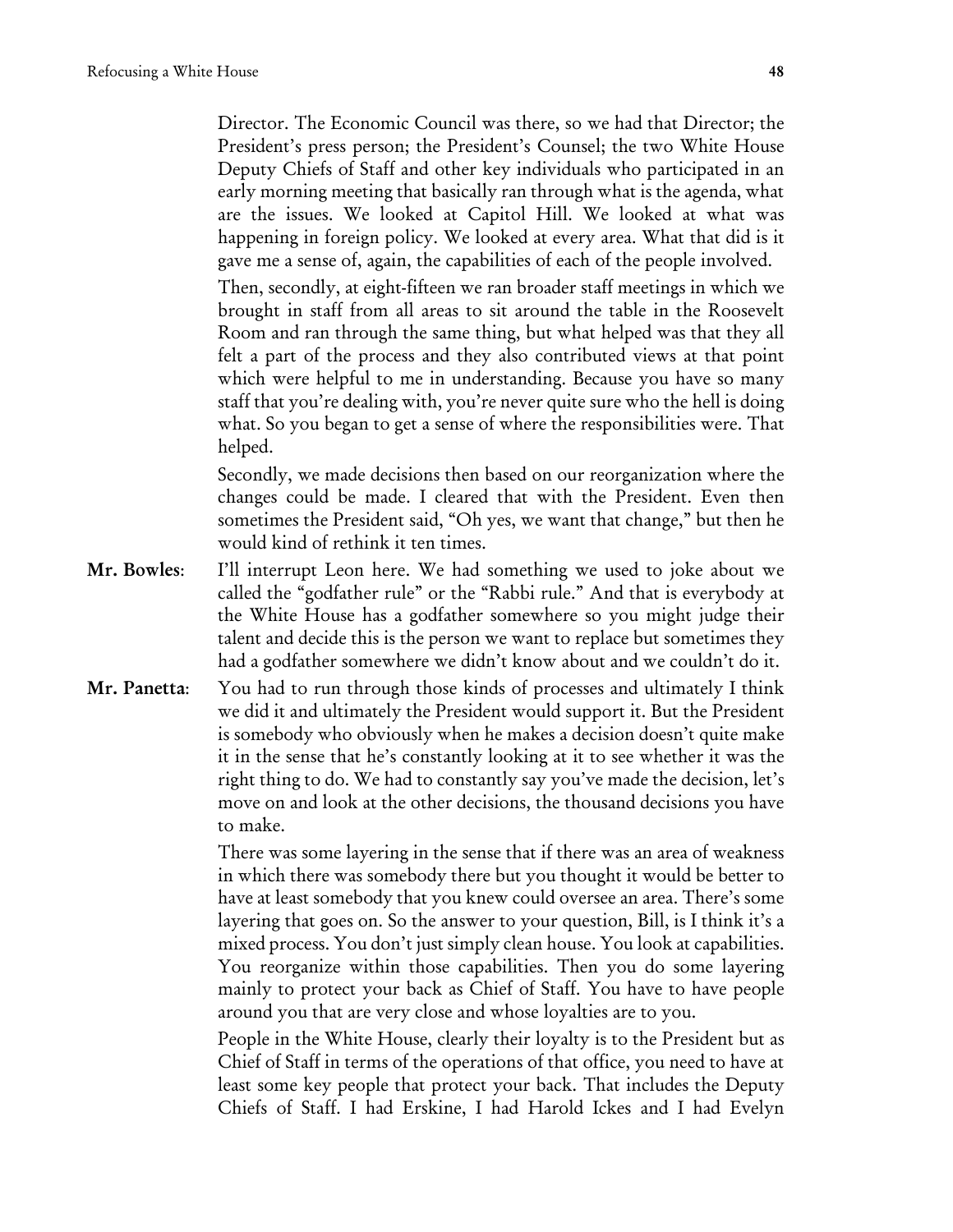Leiberman that came into that job. All of them were loyal to me and all of them as a result were very protective and that helped a great deal.

Mr. Bowles: I would just add I think everybody here is saying the same thing, if you're going to be held accountable for doing the job the President has charged you to do which is carrying out his agenda, then you have to have a team that you're comfortable in working with. So I felt that was one of the most critical things that I could discuss with the President before I took the job. I do think you have to be practical. You can't replace all the people that you might want to replace because some of them do have godfathers somewhere else in the administration that have gotten them in that position and in the rule of practicality you've can't replace them all.

> But there is a natural turnover in the White House, too. I became Chief of Staff in the President's fifth year in office. By that time, a lot of people are tired and are just simply ready to move on. Secondly, a lot of people are ready to be promoted and to move to higher positions within the administration. But you do have to have the ability also to ask some people to leave. In that way you can have a team there that's dedicated to carrying out the goals and objectives you've agreed to.

### Controlling Access

- Mr. Plante: Let me ask each of you to reflect on how you dealt with outside forces, some not so outside? One that comes to mind because of comments by Jim Baker as well as Howard Baker is the NSC. The anecdotal evidence suggests that Chiefs of Staff often have a difficult time making the NSC report through them or work with them.
- Mr. H. Baker: I need to clarify what I said. I never asked the NSC to report through me. What I did was require that the NSC keep me involved. I never tried to intervene between the President and his national security advisor. If a Chief of Staff is to function as a Chief of Staff it's important, I think it's absolutely essential, that he or she be aware of what's going on in that first, the national security side as well as the domestic side. But there's a difference there between being involved and going through the Chief of Staff.

I was involved, as was Ken Duberstein when he became Chief of Staff, as a member of the National Security Council. That really wasn't important to me because had I not been in NSC meetings, in the course of our staff conversations and conversations with the President the important matters were discussed anyway. But NSC is an extraordinary organization and extraordinarily well staffed. It has performed well, in Democratic and Republican administrations, but it has to be part of the pattern of things.

Mr. Plante: But it's a competing power center.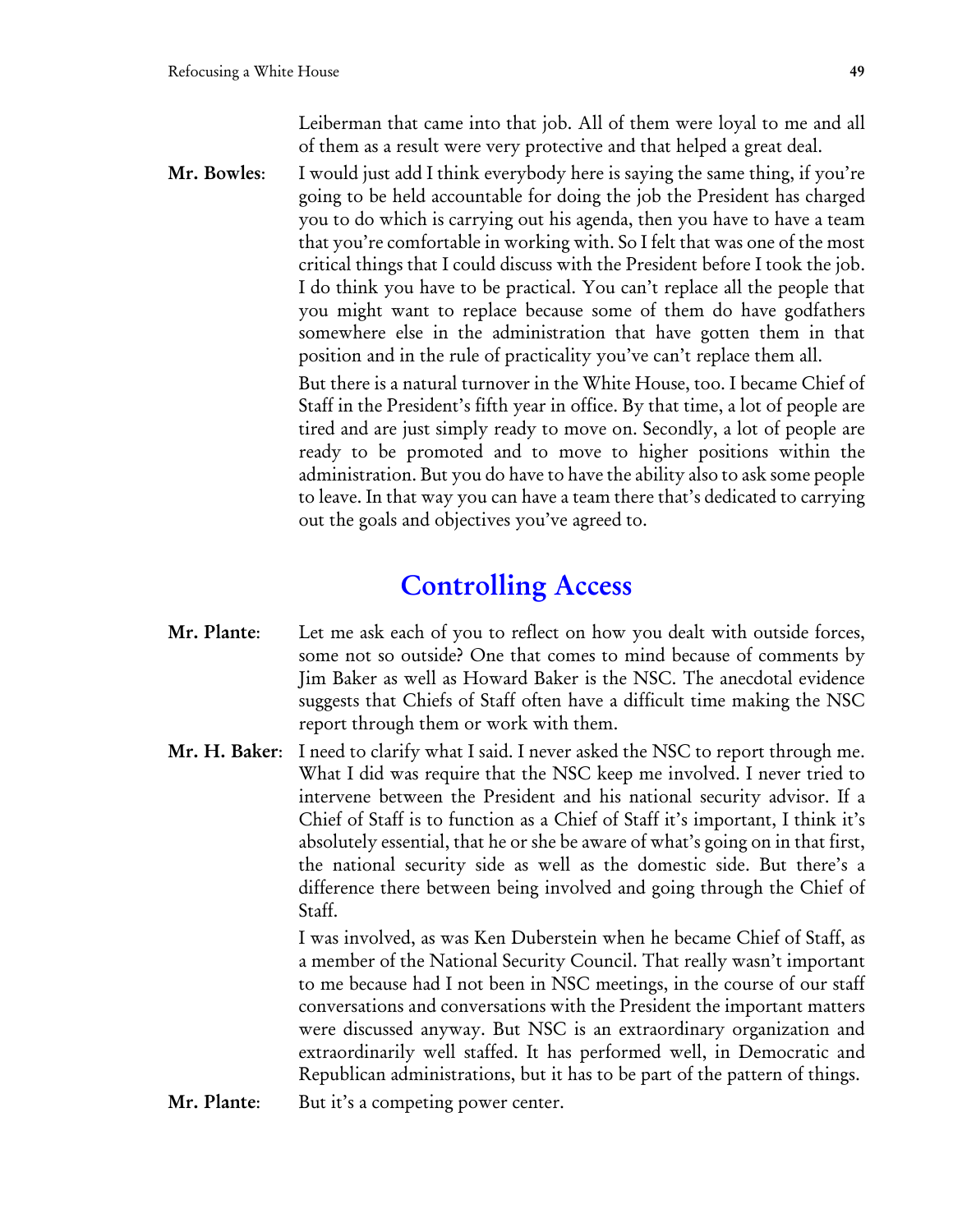- Mr. H. Baker: Well, it isn't really a competing power center, Bill, or at least I never thought of it as a competing power center. I thought of it as a resource, an asset, a major player, which forms the President's points of view but I never thought of it as a competition. Maybe that's because I never tried to compete with them on their decisions. Sometimes I would disagree on a particular point and we'd thrash it out and the President would decide. Presidents always decide. He had a little card printed up that said, "Just remember, I am President and *you are not*." It was firmly fixed in my mind.
- Mr. Skinner: The national security team that President Bush had set up is obviously world class. They had waged a successful effort in Iraq and it was working well. I wanted to know what was going on and General [Brent] Scowcroft was very good about keeping me advised and I might add, because he had been in two administrations and was very knowledgeable and wise, he was a great resource for me as a new Chief of Staff just to go talk to because even a Chief of Staff needs someone to talk to once a while and get another perspective.[\\*](#page-59-0)

So I think that what Howard [Baker] says is correct. Where you have that kind of relationship and it is working, you want to make sure that you know what's going on and what they're doing, particularly as it affects the President and his schedule. You may get into a debate on where he should go or not go, especially in an election year, and how much emphasis you should put on foreign policy versus non-foreign policy and whether he should go to Panama or not on the way to the Rio summit. But those issues I think, as long as you're in the queue and they're debated and you have made your point, then it is ultimately for the President to decide and you support it. But I think if you have that kind of working relationship and it's working well, you don't look at them as competition. You look at them as taking responsibilities that you don't have to worry about and doing them well so you can concentrate on things that aren't going so well. That was the philosophy and approach I had on that side of it I think we continued until the very end to execute brilliantly.

Mr. Panetta: There are just a lot of power centers within the White House, by virtue of control over policy in particular areas. It can be in the economic area. It can be in the environmental area. It can be in the regulatory area. It can be on foreign policy. Clearly, there is a potential, a real potential in the NSC because of the concentration on foreign policy to develop their own separate operation with the President of the United States, if the President wants that to happen. But my view is that as Chief of Staff you have a responsibility to the President to be a broker, to be able to advise him on politics, on policy, to give him a sense because sometimes the President,

On the "Gulf War" in Iraq, sometimes called "Operation Dessert Storm," see footnote [°](#page-27-0) on page Error! [Bookmark not defined.](#page-27-1)[Error! Reference source not found.](#page-27-0). Brent Scowcroft served as National Security Advisor for President George H. W. Bush.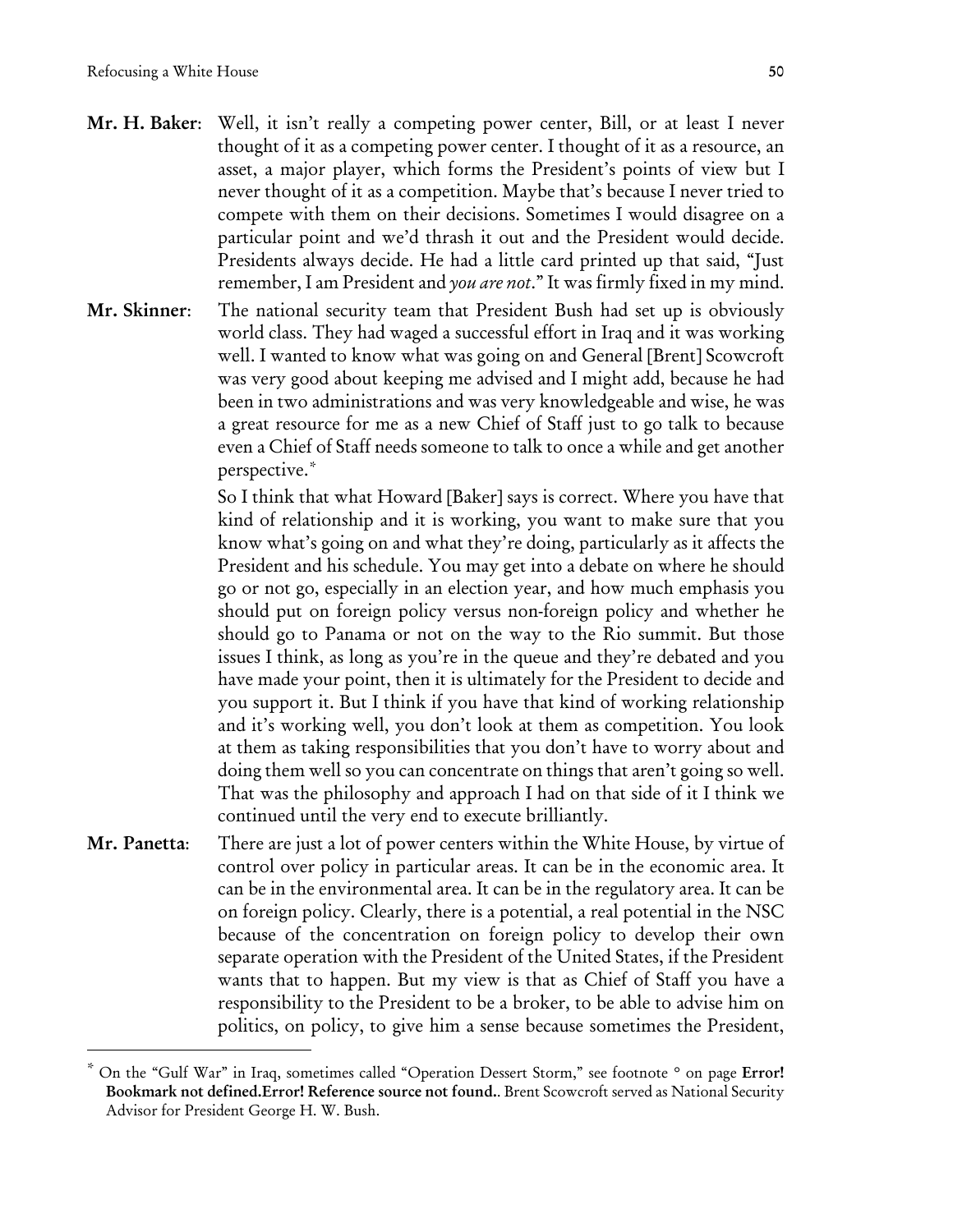even if you put all of the National Security Council in the room, would sometimes turn to me and say, "What do you think? Do you think I'm getting the straight scoop here?" And you have to be able to advise him in those instances, you have to advise him politically. Sometimes the NSC is wrapped up in policy and what they think is right for policy but policy goes no where if you can't take that argument and take it up to Capitol Hill and make sure that the people in the responsible committees know what you're doing and ultimately anything you do on foreign policy will be subjected to a vote on Capitol Hill one way or the other. Even with, obviously, all of the power that a Command-in-Chief has to make those kinds of decisions, ultimately they control the power of the purse. So, you have to make sure. Being from the Congress, I felt it was extremely important and the President respected my view on the Congress that the arrangement we worked out was essentially this: you work policy, you work the issues. I respect that. I don't have the same expertise. The same thing was true for other areas. But when it comes to bringing those decisions to the President, I want to be there. So I participated in the NSC meetings in the basement of the White House and then when those decisions were brought to the President, I participated in those meetings.

I have to tell you, Tony Lake, who was the NSC Director, and Sandy Berger, who was his deputy, were very good at working with me. As a matter of fact, if a crisis took place, they would call me and say we've got to go to the President with this. I would then set it up for the President. I didn't try to say, "Yes, No." If it's on foreign policy, I respected their judgment. We would then go in and have those meetings. So we developed a very good relationship.

In addition to that, I should tell you, these meetings that I did in the early morning the first issue we turned to was foreign policy. I'd say to Sandy or Tony coming to those meetings, what's happening on foreign policy and they would give a summary of where the potential crises were, where the issues were. We began to build a relationship that then allowed us to work very closely together in bringing those issues to the President and that's the way the President wanted it.

Mr. Bowles: I carried forward most of Leon's philosophy in that regard. I did, however, encourage Sandy Berger[\\*](#page-60-0) to feel free to communicate directly with the President but he had to feel like he had to keep me in the loop because, as Leon said, President Clinton would always turn to you when it was just the two of you in the room and ask you what you think. So you have to be informed as to what goes on in the foreign policy world. Secondly, I

<span id="page-54-1"></span><span id="page-54-0"></span> <sup>\*</sup> Under Erskine Bowles, Sandy Burger had moved into the position of National Security Advisor, replacing Anthony (Tony) Lake.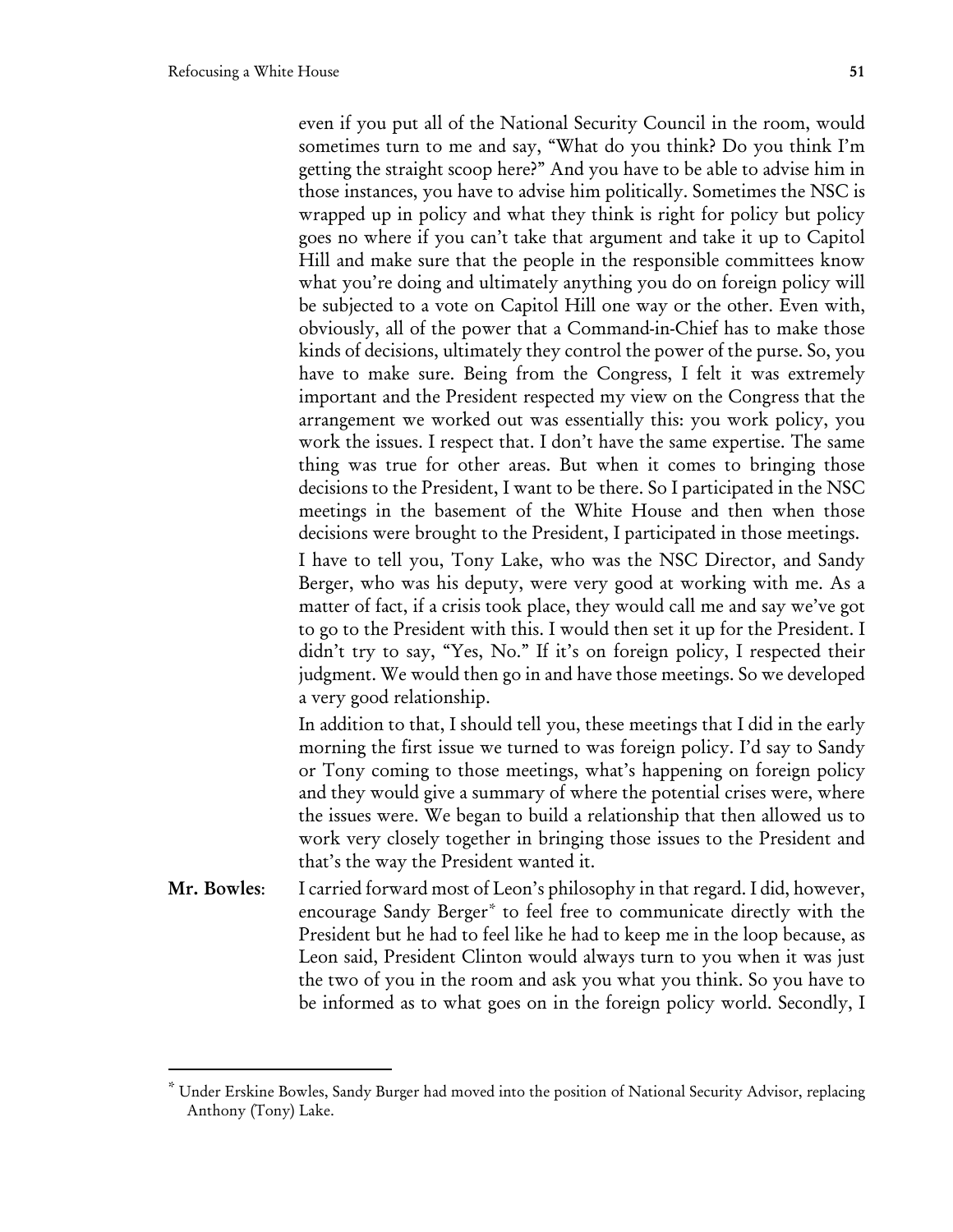felt an obligation to keep them in the loop as to what we were doing on the domestic side of the aisle.

I think where the competition comes in is in the bidding for the President's time. If it was up to the NSC, literally, the President would be out of the country every single day. He would. There's no foreign country too small or too large for him to visit at least twice. So I think you do compete with the NSC.

Mr. Plante: How important was it for the Chief of Staff to try to control what came to the President from the departments and agencies and did you try?

Mr. H. Baker: Well, the control, of course, was the gatekeeper function. You never say this out loud and you never publish it as policy but, except for the Secretary of Defense and Secretary of State, they all had to come through the Chief of Staff to set up their appointments which was a major bruise on some egos. But, it was absolutely essential to do it that way. Once again, even in my time, when George Schultz was Secretary of State and Cap Weinberger was Secretary of Defense, I used to sit in with them. It wasn't all together because I wanted to make sure I knew what was going to happen, but I thought I might have to referee, I might have to separate them at some point.

> But the gatekeeper function extends to the Cabinet level ranks as well and it is not meant to be a diminution of their importance because they are singly and together extraordinarily important. But the President only has so much time, he can only do so many things at once and somebody needs to regulate that for him.

Mr. Skinner: I totally agree. I think you have to have control of that access. You have to make sure they understand that you control the access. You have to be fair about. And it shouldn't be absolute. There are occasions when they go in and they want something personal, you can at least know about it. They may have something personal they want to discuss with him that they don't want to discuss with you. That's legitimate but at least you want to know that they're going into discuss a personal issue and not a policy issue. And, number two, in all likelihood, if you have the relationship with the President that the Chief of Staff should have, he'll tell you anyway once it's over. You may have even got an inkling of what it was all about or not. But, other than that, on all policy issues you have to control access and they've got to understand that.

> You shouldn't isolate the President, though. I think it's important. It's very easy for Presidents to be isolated especially when they've been around Washington a long time and they've been in other offices. They need to hear different perspectives and to have that kind of relationship on other issues. So, managing the time is key but you just want to make sure you know what's going on.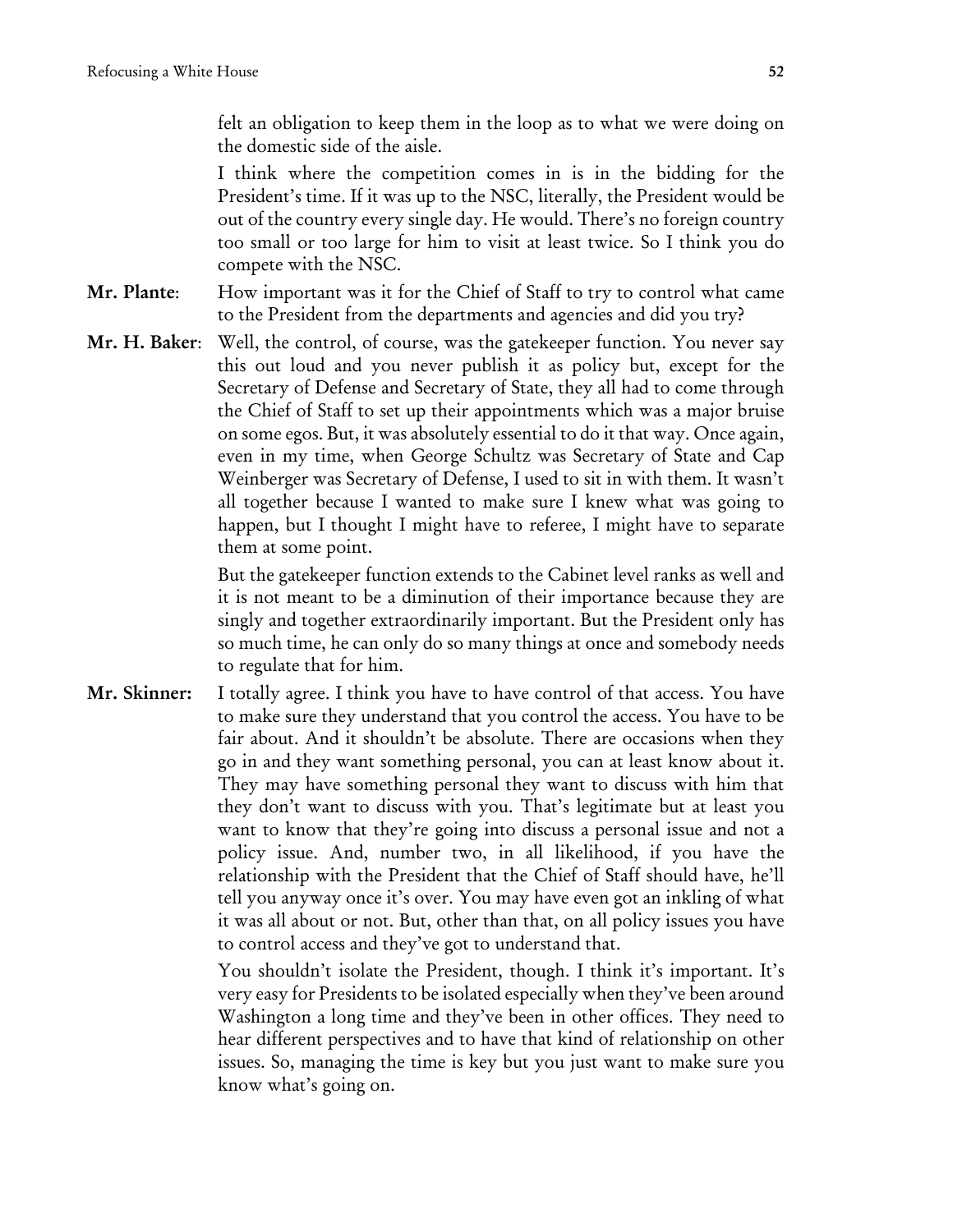Mr. Plante: How difficult was it?

Mr. Panetta: The thing I learned very early on is the difference in terms of power between the Legislative Branch and the Executive Branch. In the Legislative Branch, power is truly dispersed among all the key committee chairs and, everyone one of them is a fiefdom to themselves. So when you're trying to negotiate on Capitol Hill you basically have to go and deal with every one of these chairs. You have to negotiate with them. You have to work with them. They can give you trouble if they don't want to support you. So if you're dealing with [Dan] Rostenkowski or you're dealing with Jack Brooks or you're dealing with whoever is the key chairman, you have to go and basically negotiate with them and give them a little and take a little.[\\*](#page-62-0) You're in a constant bargaining session in terms of trying to get anything done because you're really are trying to develop consensus. The great thing about being in the White House is, damn it, when the President says he wants something, *he wants it*! So, there's a central control mechanism.

> When we went into the Roosevelt Room to negotiate the first economic plan, that plan was done in the Roosevelt Room with a few key players. The Secretary of Treasury was there. I was there presenting the details to the President. The President was there. The Vice-President was there. There were a few other key staff people that were part of those discussions. We decided in the Roosevelt Room the budgets for every department and we basically said to them this is your number. Now, if you did that on Capitol Hill, you'd get shot. But in the administration you did that and to the credit of every Cabinet member who is coming in, obviously, for the first time, they basically accepted that. I've got to tell you, going in as Chief of Staff, I had the advantage of having been Director of OMB.

> When you're Director of OMB and you're controlling the purse strings, you're dealing with every one of those Cabinet members and then you're in hard negotiations and ultimately you tell them, this is what you get. Even when they would appeal to the President, we always tried to hold those appeals to a minimum. I would talk to the President and I'd say, "For God's sakes, don't nod your head just because Henry Cisneros[\\*](#page-62-1) is making a real pitch for a new housing program. Don't nod your head. Just say, 'That's a good idea, we'll take it into consideration.'" And then we go into the Oval Office and, basically, decide what we were going to distribute.

> I had the advantage then of, in essence, being a gatekeeper to the budget with the Cabinet members. It helped me be a gatekeeper when I became

 <sup>\*</sup> Daniel Rostenkowski (D-IL), then Chair of the House Ways and Means Committee (the tax writing committee), and Jack Brooks (D-Tx), then Chair of the House Judiciary Committee.

<sup>\*</sup> Henry Cisneros, Clinton Administration Secretary of Housing and Urban Development.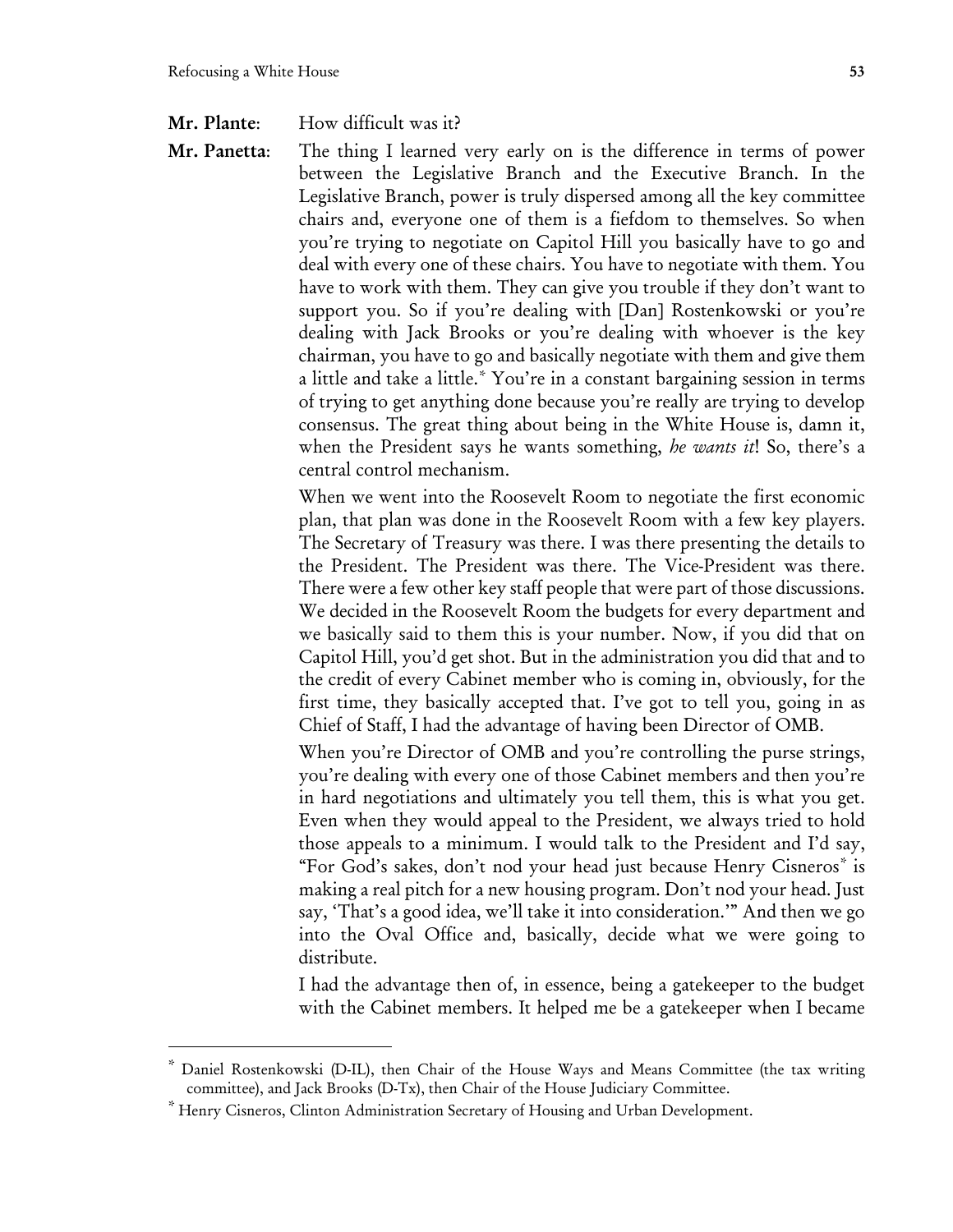$\overline{a}$ 

Chief of Staff. And, to the credit of all of the Cabinet secretaries, there was no one that tried to bypass that operation. If they wanted to meet with the President, they called me up and we set up the meeting. They'd tell me what it was about. So, that was really not a problem. I have to tell you, I think it was largely because I had the advantage of being Director of OMB.

### Personnel Revisited

- Mr. Plante: Let me interrupt for a second to say that we have a question from one of the former Chiefs, which is something that we have wanted to encourage in this process.
- Mr. Sununu: I just would like to get some other feedback on something because I think it's an important point you've skirted here and it just has to be reemphasized. The President has a philosophy and a political viewpoint on policy issues that he wants brought forward. One of the big responsibilities that I felt was that we had to have the people in the White House that knew enough about those issues to make sure that what the President really wanted was included in the details because the devil is in the details. And [Richard] Darman and Roger Porter and my own involvement on the domestic side, we had to make sure that he had, because he doesn't have time to read every piece of legislation, the people in-house. Would you comment on that aspect, on the brain power aspect of the staff you bring into make sure that the President's nuance on environmental issues, on budget issues as you talked about, on whatever the issues are, are preserved in the details of what goes into the President.[°](#page-63-0)
- Mr. Skinner: John, I think it is clear that the better the people you can recruit in there the better off you're going to be because you'll get another voice and another analysis of what's really going on. I think you made a very good point earlier. Recruiting the people is sometimes harder at certain times than others. But keeping them motivated and keeping them balanced for the period that they're there is extremely important. It's a burnout job. It's a burnout job in all aspects. If they're not fresh and really engaged, they're going to be of little use. There's a tendency, I think, for people to get burned. So I think not only do you have to recruit them, but you have to recycle them on a regular basis so that you get that new input in and you get fresh new people and their enthusiasm. What you get at the beginning is what you get for the entire time they're there. And it's harder as you go on in years.

<sup>°</sup> Richard Darman, Director of OMB during the Presidency of George H. W. Bush. Roger Porter, Director Domestic Policy Development.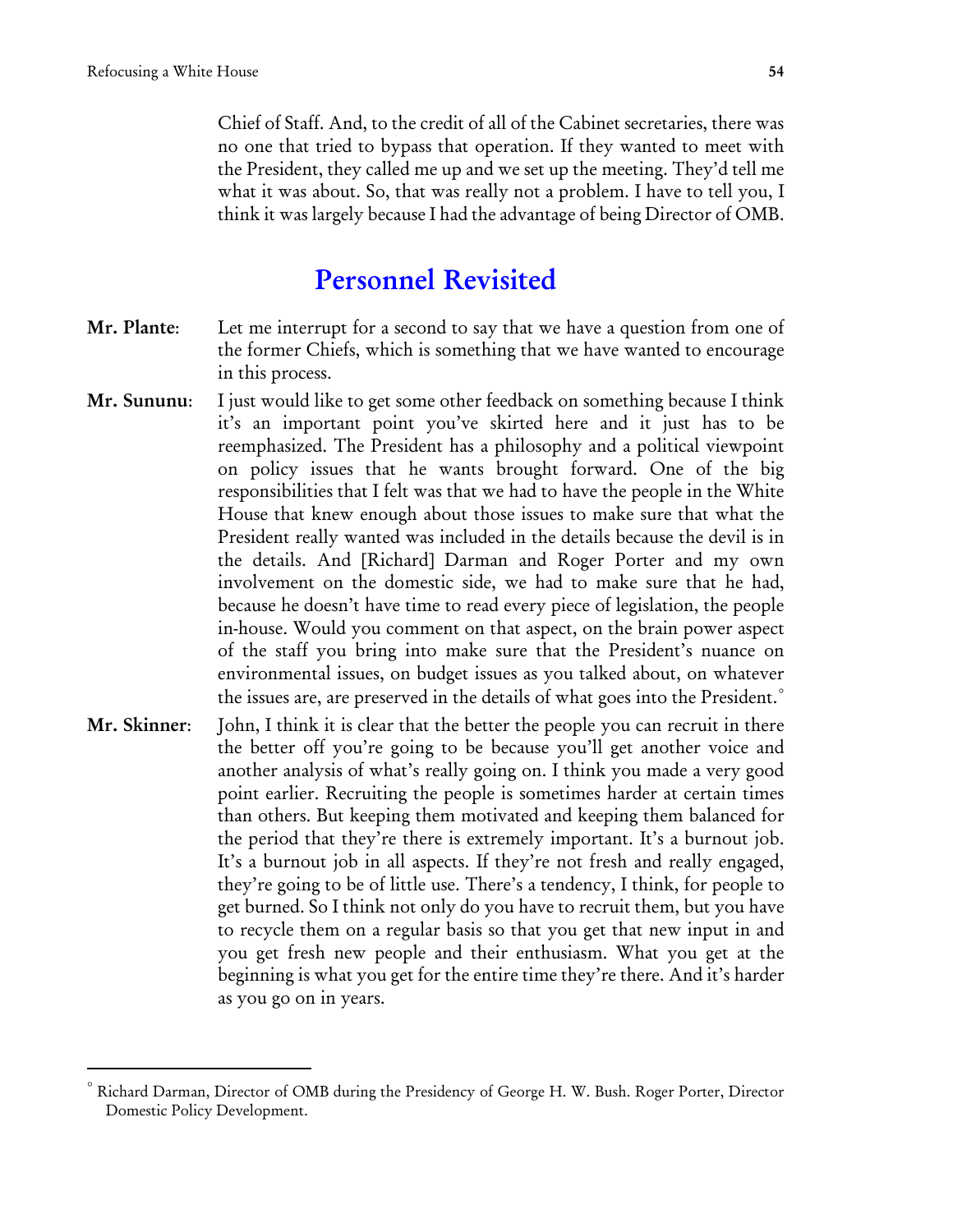Mr. H. Baker: That perhaps leads to another question, and that's a very good question, and that is how you try to utilize resources that are not only outside the administration but outside of government. That is, I really do think, a neglected resource. When I was Chief of Staff and on several occasions, I brought in people who were totally out of the government. Some had experience in government and some did not. We'd run them through a system and pick up a lot of new perspective not infrequently.

> By the way, in that category, I might say that when we were preparing Reagan for the Moscow Summit, we had all the usual presentations from within the administration, from State, from Defense, from the Central Intelligence Agency, from the National Security Council, and we had a team of four others who were from the university setting. At the end, I said, "Mr. President, how would you feel if I were to ask former President Nixon to come down and brief you on arms control?" He thought for a minute and said, "I think that's a good idea." Some of you will recall that after Nixon left—one of the amazing things about Nixon to me is that his ego survived to the point where he could remain expert on many matters, particularly foreign policy and arms control. I invited him down, and he briefed President Reagan for two hours and twenty minutes without a note. That was the best presentation on that subject I ever heard. But the country is populated by experts who are outside of and largely unknown to White House apparatus. I don't know any way to formalize that but, on John Sununu's point, I think it's terribly important that Chiefs of Staff, the whole structure of government, legislative and executive, for that matter, keep an eye on the fact that they are not the exclusive possessors of all this. There are lots of resources out there that would be eager to help.

### Gatekeeping the Oval Office

Mr. Plante: Erskine Bowles, let me ask you, since I cut you off, whether you had anything to add to the discourse on the gatekeeping functions, the difficulty and desirability thereof and then on this subject, if you'd like? Mr. Bowles: No particularly great wisdom. I do believe it's exceedingly important for a Chief of Staff to have the reputation for having good process that is fair so that all people believe they can have access to the President. And if they believe they can, then controlling that access becomes much, much easier. I always did, however, want to make sure I knew what someone wanted to talk to the President about before they went into the Oval Office so that the President could be properly briefed and would never be caught off guard. I thought that was a responsibility that I had. I think in response to John's statements, I do think you have to have some

real expertise in the White House that understands those issues that you're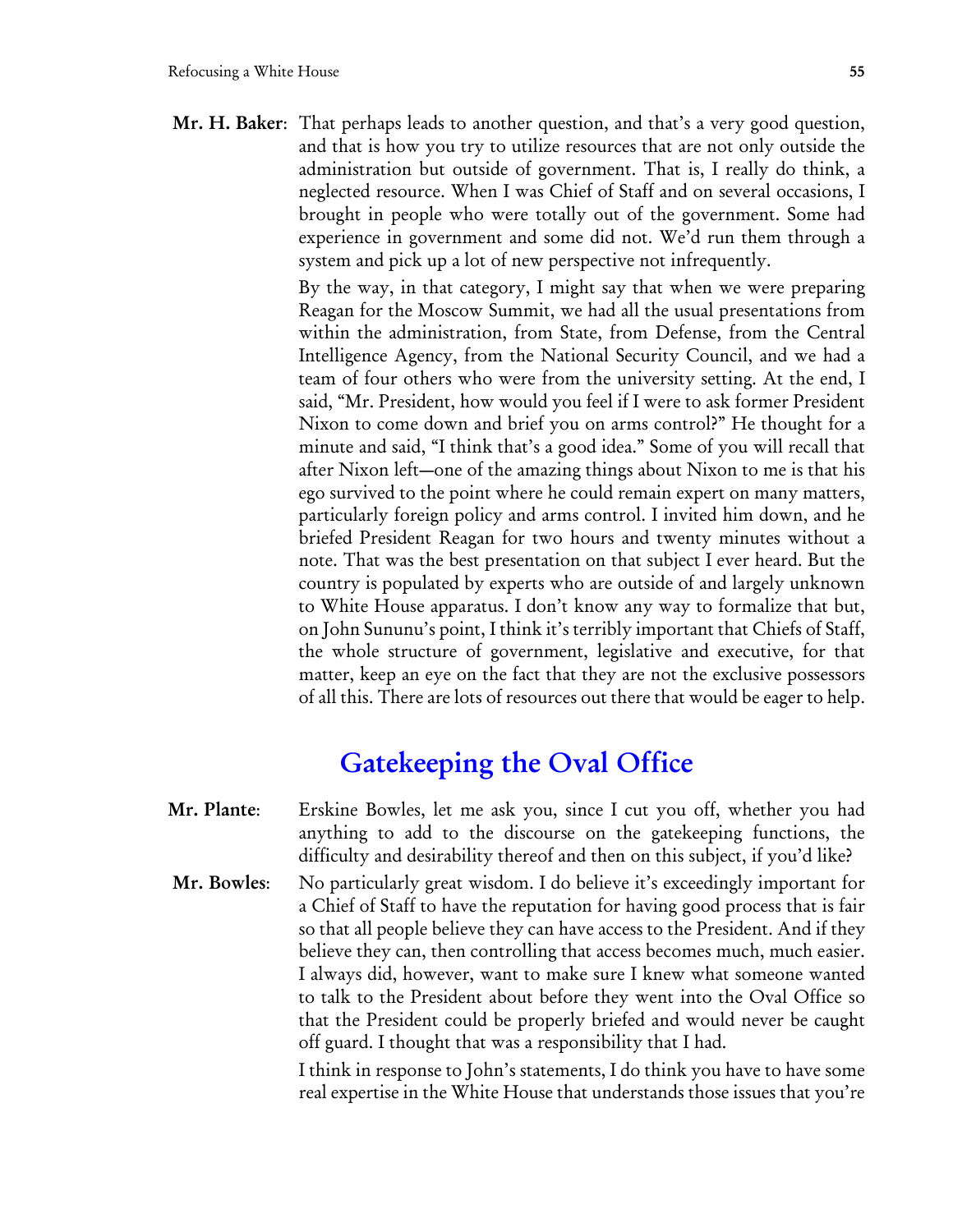going to face on a daily basis and we tried to house those in what we called the Domestic Policy Council, the National Economic Council and, obviously, the NSC. So you want to make sure you have that kind of expertise there that you can draw on immediately. In addition, you have to have a guy like a Gene Sperling is now, who is the keeper of the institutional memory of this President, who remembers back to the things he promised when he was a candidate in 1991 and can remember what this President really has been fighting for. There is so much turnover in the White House that you lose some of that institutional memory as time goes forward.

I would say lastly to that, I always believed that the worst thing I could do was to isolate the President so that all he heard was the little cabal within the White House. I really did want to make sure that we opened him up so that he did hear viewpoints that were different than those of ours in the White House and particularly different than mine so he would have a chance to make the best decision and not necessarily the one I might think was right.

Mr. Panetta: I think the best structure that you can establish is to try to take the kind of NSC approach and make sure you apply the same approach even on domestic policy, which means that you have a responsibility to make sure that the President is getting all of the facts about an issue, whether he likes them or whether he doesn't like them, to try to get as full a picture of what is involved. Whether he's deciding to establish a new loan program for higher education or whether he'd deciding to go into Kosovo, what you want from the key staff people is a very substantive presentation as to what are the issues involved here and what would they recommend as options to the President. What you don't want is everybody kind of grinding their own political axe or getting a few people who may have their own policy agenda trying to impose that on the President.

> The one thing about President Clinton was that, because he is bright and because he loves details on issues, he wanted to be the one to kind of synthesize what the different issues are and bring them to a conclusion. That's what his process was. So, what you have to do is basically feed that process. He may have his own view about a particular idea. Welfare reform is a good example. He knew that there were some issues he wanted to confront on welfare reform but it's not as if he said I want A, B, C done and then you went out and did A, B, C. No. That wasn't the way it worked. We had policy people that came in and presented a number of different options. And he wanted that. He wanted to have that kind of input.

> <span id="page-59-0"></span>So the real question for a Chief of Staff is how do you then organize that so that it doesn't take ten days to go through a briefing. What I would do is I would bring those staff people into the Chief of Staff's office. I would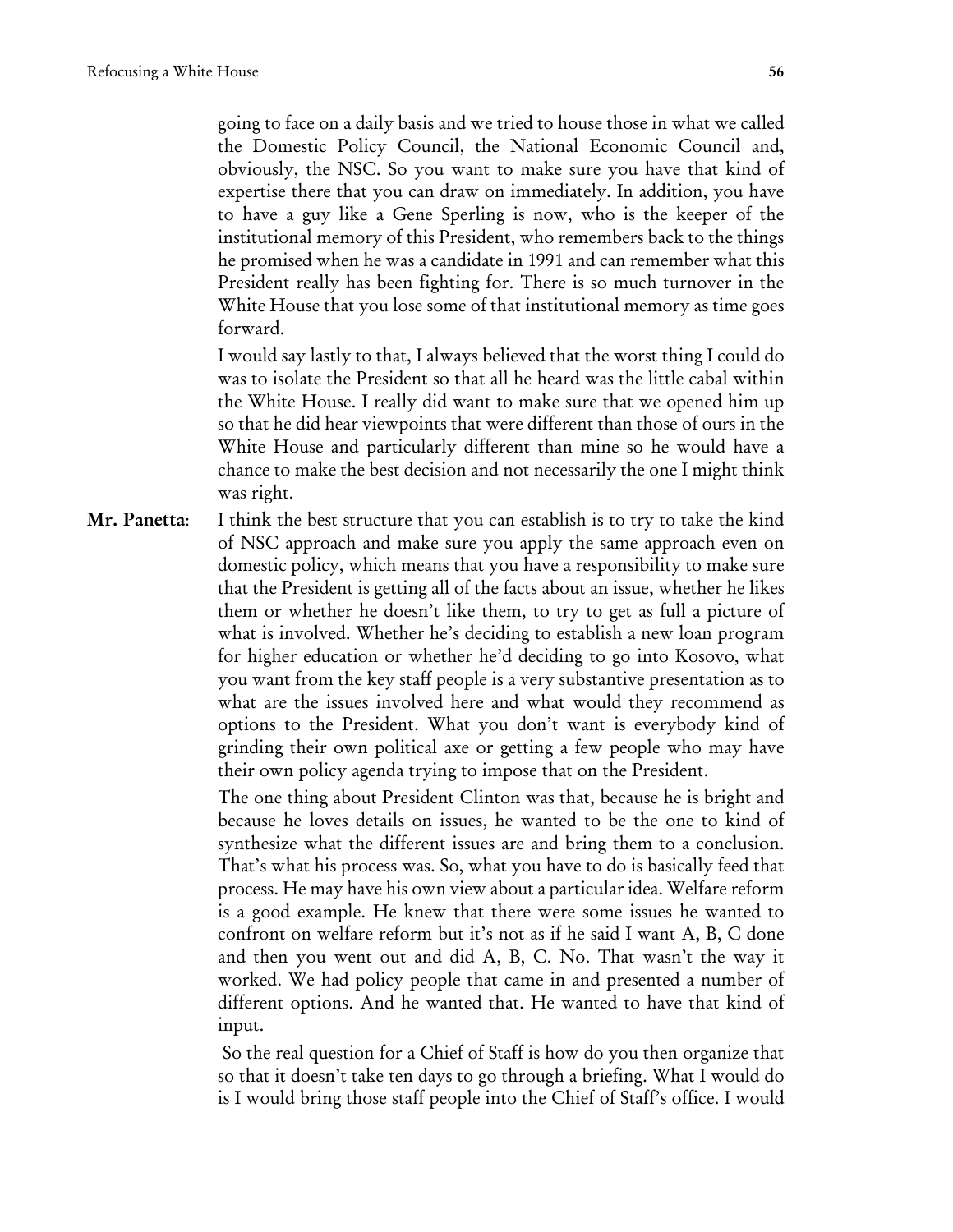say, "What are you going to brief the President on?" They would make the presentation. If it wasn't tight, you'd try to get it so it was tighter. What I always wanted to do was to bring it down to at least three or four options. So you describe the situation, you describe what you're recommending and then describe the options that are available to the President so the President then could weigh those different options. Sometimes he mixed and matched between the options but at least he had a very clean presentation on the issue. I found, as Chief of Staff, that was the best way then to try to present those kinds of issues to the President.

## Partisanship *&* Crisis

- Mr. Plante: Let me ask you to synthesize your thoughts on two disparate but not unrelated issues: crisis management and the question of civility in public discourse in a time of extreme partisanship. Who would like to be the first to jump into that?
- Mr. H. Baker: Well, I don't know. Let me talk about civility for a moment. It's one of my pet sermons and it has its origins in my time in the Congress. Incidentally, let me say parenthetically, my view is that the one fundamental improvement in our system of government in this country would be to increase the level of interface between the Congress and the White House. I think the distance down Pennsylvania Avenue is getting longer and longer. I think there has to be more contact not just between staff but between Presidents and chairmen of committees and leaders of Congress. I think that would lead to civility. But I've preached that sermon for a long time and nobody's paid any attention so far but I do it again today.

<span id="page-60-0"></span>On crisis management, you cannot invent a crisis management system when the crisis is upon you. I had a little bit of that problem when I came to the White House because I had no intention of coming to the White House. When I was on an airplane flying to Washington, I did not know that President Reagan was going to ask me to become his Chief of Staff. So, it was a total surprise and I was totally unprepared. We had a crisis that was foreign policy related but it was a domestic political crisis. But, I soon found out that the only way you could resolve that crisis was based on the President's own view and judgment. I could make recommendations but finally the President has to do that. In those cases or at least in the cases I had anything to do with, we all depended as much on his intuition and instincts as we did on his briefings. This sounds perhaps unduly reverential for President Reagan for whom I have such great admiration, but his instincts were good. When some of us told him that he had to set up a different tact on Iran-Contra and he had to say some things that he didn't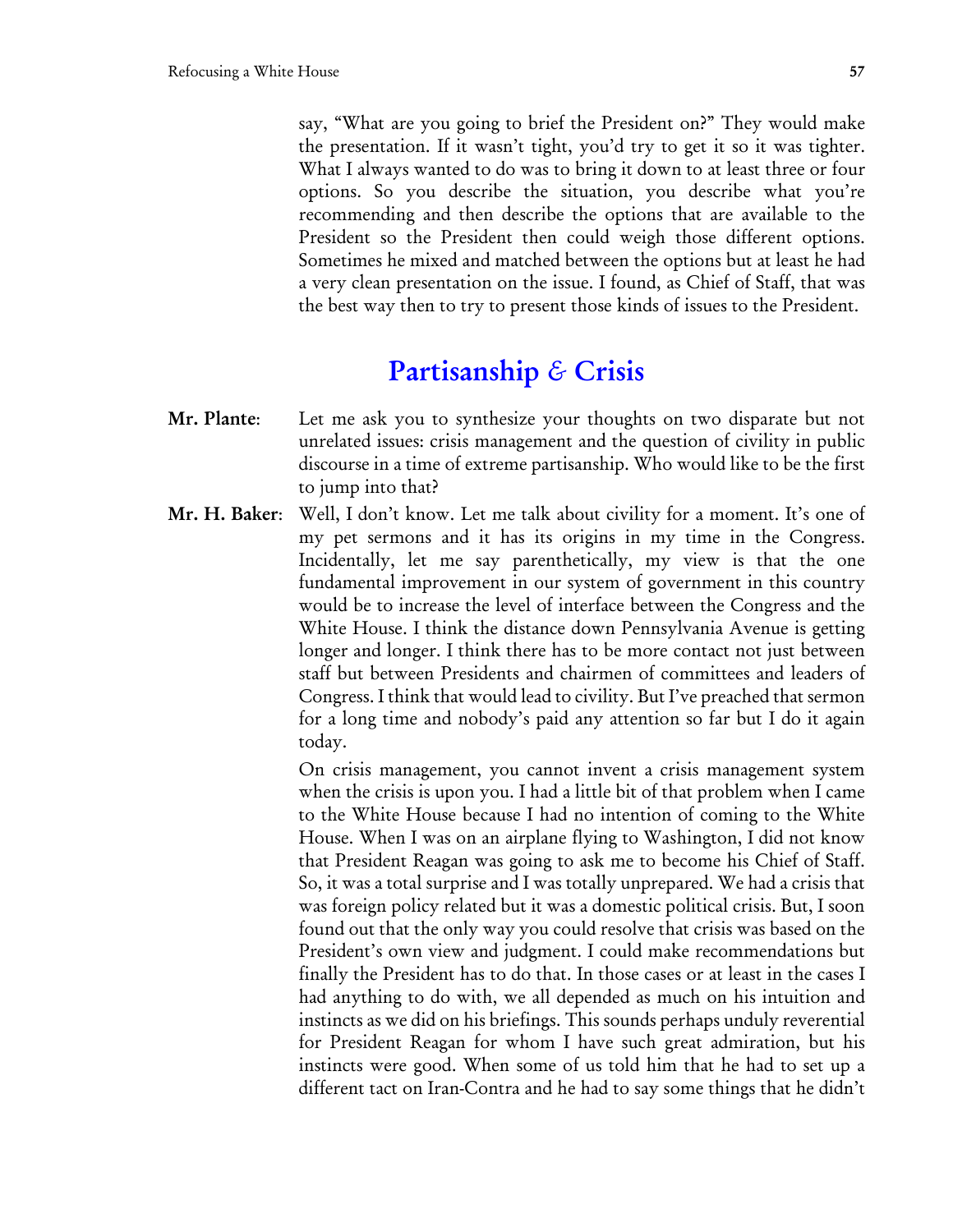want to say, he bridled but only briefly and he did it. But that was the only example of crisis management that I was directly involved in, but, I must say, it was a big crisis. I was totally unprepared to deal with it but I think it came out okay.

Somebody was mentioning I guess about the approval rating of a President at 36 per cent. I think Reagan's was less than 36 per cent when we came there but not by my efforts or Ken Duberstein's efforts or others. By the time we left, by the time the administration was over, Reagan had reestablished his credibility with the country and he did it by managing a crisis situation in a difficult, unpleasant and unwelcome way. That's the way he managed that crisis. It's the only one, fortunately, I've ever had to deal with.

Mr. Bowles: I would just say a couple of things. First on the crisis, I think you have to define what kind of crisis it is. If it's a policy crisis, then my effort was to try to assemble a team of thinkers and doers and people who would actually speak to the press about it from the best minds from within and outside the administration and set up a process that was as open or closed as it needed to be in order to manage that. Something like Oklahoma City[\\*](#page-68-0) would be an example of that. The other kind of crisis that clearly we dealt with was the so-called scandals. I had a completely different philosophy on those. Since most of the ones that we dealt with were either legal in nature or before the Office of Independent Counsel, my goal was to isolate them in the White House Counsel's Office as much as possible and with as few people as possible to deal with answering the questions of the press.

> I did that so that the 95 per cent of the rest of us who were not involved in dealing with those particular crises could focus on the President's agenda. I felt with that approach we could manage our way through the crisis and also deliver on what the President had promised to the American people. I think that decision is still somewhat controversial but it was the appropriate way to handle those kinds of situations.

> I will say on the civility side, somebody asked me if this show "West Wing" was realistic and so I decided I would watch it once. And, I did. It lacked the velocity of the White House, which is really faster than the dot-com world. I thought it lacked the breadth of issues that you deal with on a daily basis where one minute you may deal with healthcare, the next minutes it's welfare reform, the next minutes it's the budget and the next minute it's Kosovo, the next minute it's Iraq; and, oh, by the way, on the side you deal with a little thing called "impeachment."

 <sup>\*</sup> On April 19,1995, militant militiamen truck-bombed the Alfred P. Murrah Federal Office Building in Oklahoma City, Oklahoma. At the time, it represented the largest terrorist attack ever to take place in America, killing some 167 people when the nine story building collapsed.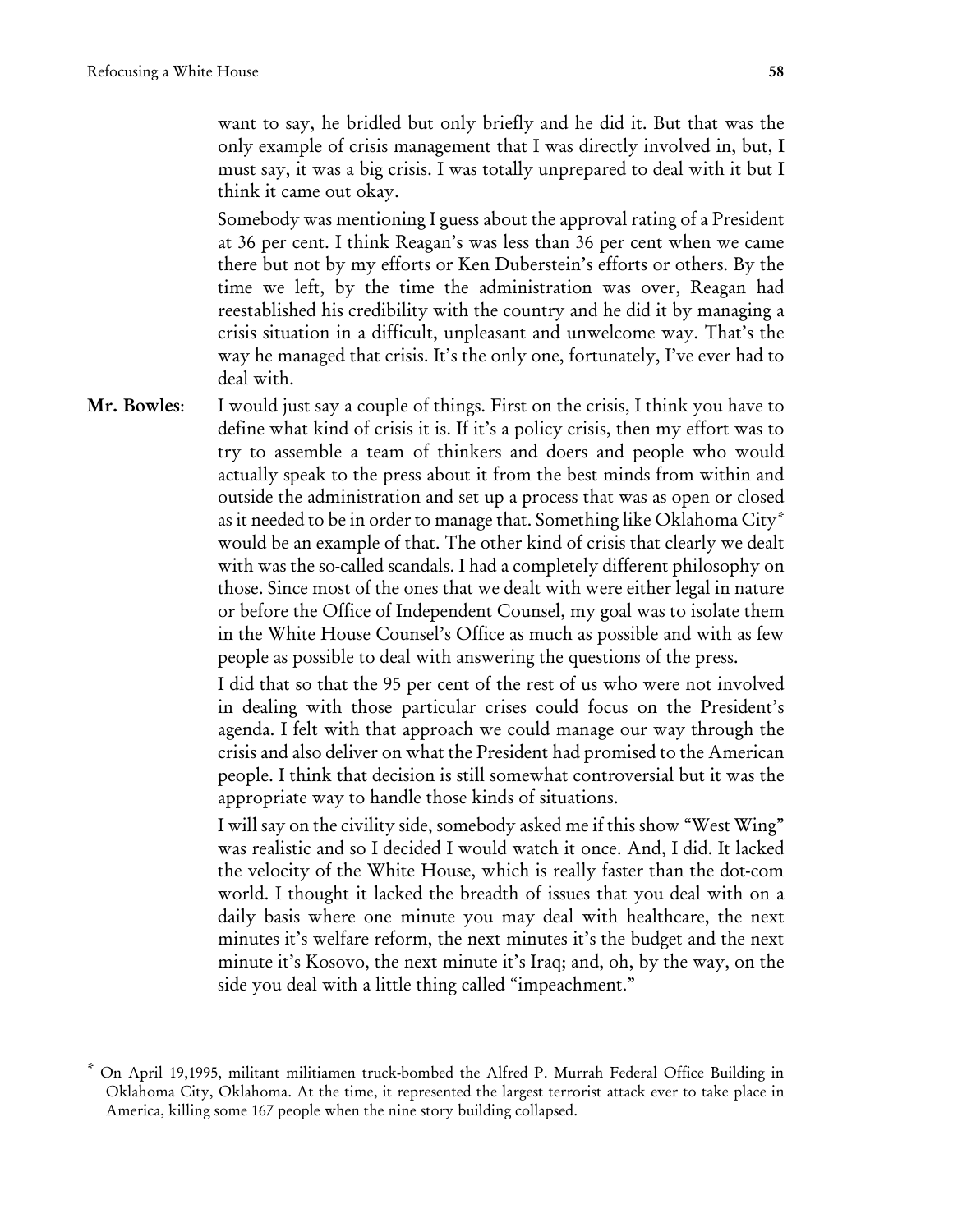And, it lacks the pain. I found that the only way that I could manage in this "gotcha" environment that you live in, in Washington, today with the extreme highs and lows was to not allow myself to float up with the highs because the lows came too quickly thereafter. I wasn't able to keep the White House moving forward on a steady course if I allowed myself to float up. So I think the highs and lows are pretty dramatic.

Mr. Panetta: I have said, and I think it's true, that the Chief of Staff's job is not so much an administrative job as a battlefield position. You have to be a battlefield commander. By that I mean you have an objective. The staff establishes with the President an objective for that day, a mission for that day. The President is going to speak on education or he's going to speak on whatever issue he's confronting. The staff is prepared to make that the objective. That's the mission to be accomplished. Then suddenly you find yourself either late the night before or early that morning taking incoming fire with all kinds of mortar fire going off and artillery fire going off on this issue or that issue or the *Washington Post* is running a story and nobody even knows what's behind it or the "Today" show has had something that's broken. So you're constantly then dealing with that kind of incoming fire. What you can do is, if you let it go, it can panic and scatter the staff. They'll be so concerned that they lose their attention and their focus.

> So, what you want to do as Chief of Staff is to immediately get control of that situation so that it doesn't do that. Secondly, getting the most accurate information that you can about what's going on. Whether it's a crisis or whether it's some kind of story that suddenly appeared, get the best information you can. I found it was very good to set up a team to deal with it. If it was the downing of the 747 off of Long Island, what we immediately did was we established a team made up of the proper officials plus the White House to go in and take control of it. We did the same thing with regards to Oklahoma City when the bomb went off there.[\\*](#page-69-0) The problem is you're getting an awful lot of misinformation and there are a lot of rumors that circulate and the press is immediately looking to the White House to determine what actually is going on. So taking control, getting the best information that you can, establishing a team to deal with the crisis and then providing the proper briefings, not only, of course, to the President but obviously to the press and to the public as to what's taking place. I think those are the basic elements if you want to get your hands around a crisis.

<span id="page-62-1"></span><span id="page-62-0"></span> <sup>\*</sup> Trans-World Airways, Flight 800, crashed July 17, 1996, off Long Island on its way to Paris, France. 220 died in the accident. Initially, witnesses suggested the flight had been downed by a ground to air missile, but the National Transportation Safety Board subsequently concluded that a freakish set of circumstances combined with some unusual design flaws in the Boeing 747 to cause a spark in one of the fuel tanks. On Oklahoma City, see the previous footnote.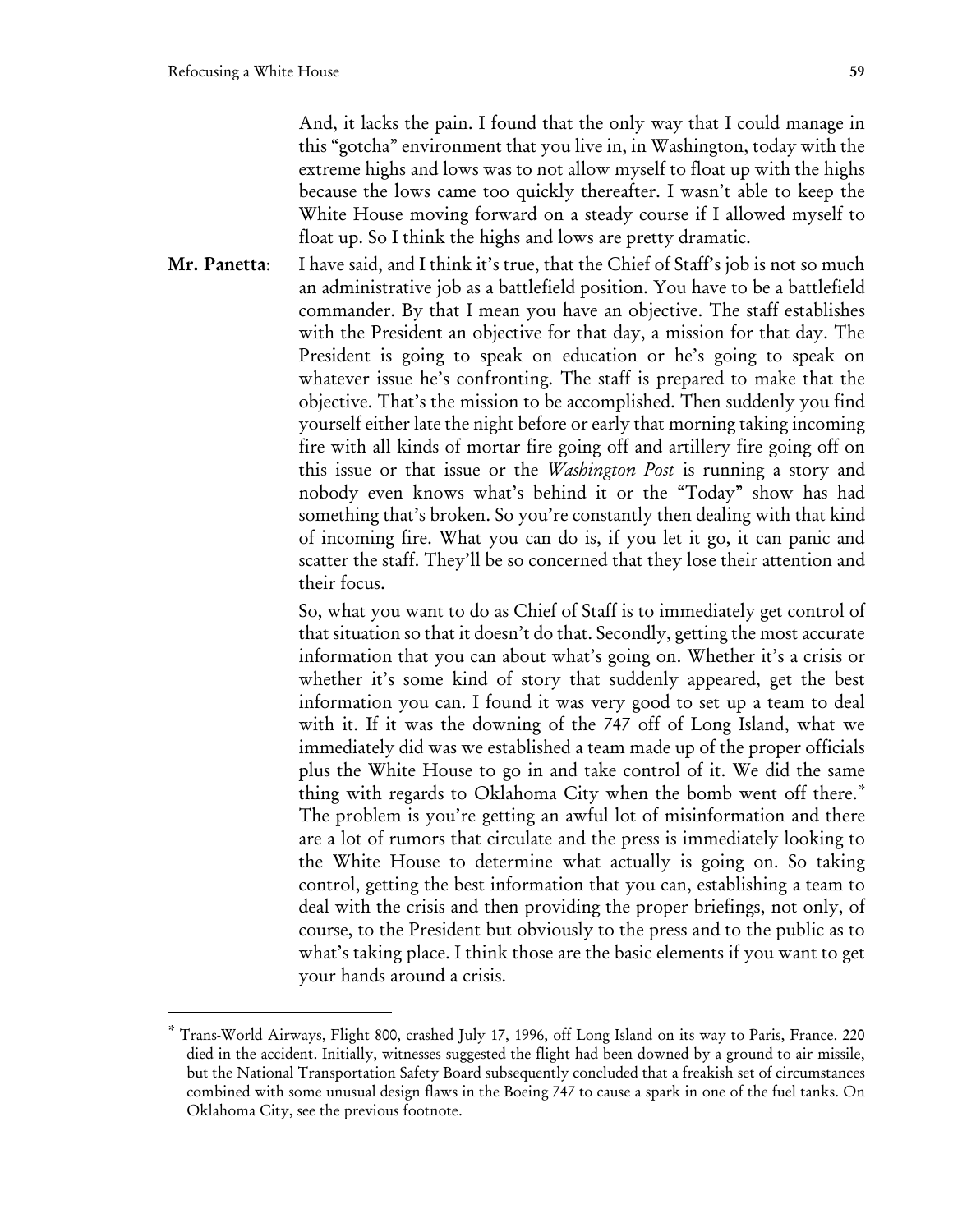Let me just conclude by seconding what Howard Baker said about the situation here. I've been in and out of Washington over thirty years. I don't think I've seen a meaner or more partisan atmosphere than the one that exists today over that period of time. It's due to a lot of reasons and we all know what those reasons are. The problem is that if this is simply a game of survival and power as opposed to trying to do what's best for the interests of the public, then whoever is the next President of the United States is going to be confronted exactly by the same crises. We're going to be into investigations and subpoenas and personal destruction. If that is allowed to continue, then what's going to hurt — sure, there will always be the political pain it causes a President and the staff of that President and the family of that President — but the worst pain is going to be felt by the country in terms of the issues that we do have to confront for the future.

Something has got to change. I don't know what will do it but clearly it can't continue like this because White Houses cannot function when they are under constant barrage on the political front. Sure, you can deal with issues but, if you're constantly in a barrage from the political front, it is going to undermine the capability of any President to be able to run this country.

Mr. Skinner: I would just say that civility comes with mutual respect, both respect personally and respect of the various organizations. What we've seen over the last twenty years is a shift in power between the branches of government. Anybody that has served in Congress or served in the Executive Branch knows that. So, I think the Executive Branch has to have an understanding that Congress has a different role or at least they have taken on a different role than they've had traditionally. We've got to respect each of those roles and we've also got to open dialogue between the groups on an ongoing basis. I think many years ago there was a lot more dialogue between members of Congress and leaders of Congress and members of the Executive Branch on both a personal basis as well as a professional basis. As we know, the personal relationships can then grow professionally. I think it would be a good idea if we got back to some of that in the future.

> Crises. You've just got to identify it, compartmentalize it if you can, put the very best people you have on it, and then finally make a decision and go with it and then be ready to defend that decision.

#### *AUDIENCE QUESTIONS*

<span id="page-63-0"></span>

Q: We hear a lot about how over the last few years things have turned to more of a permanent campaign, both in the White House and in the Congress. I'm just wondering about the reaction of the panel as to whether governing has become more like campaigning than governing used to be?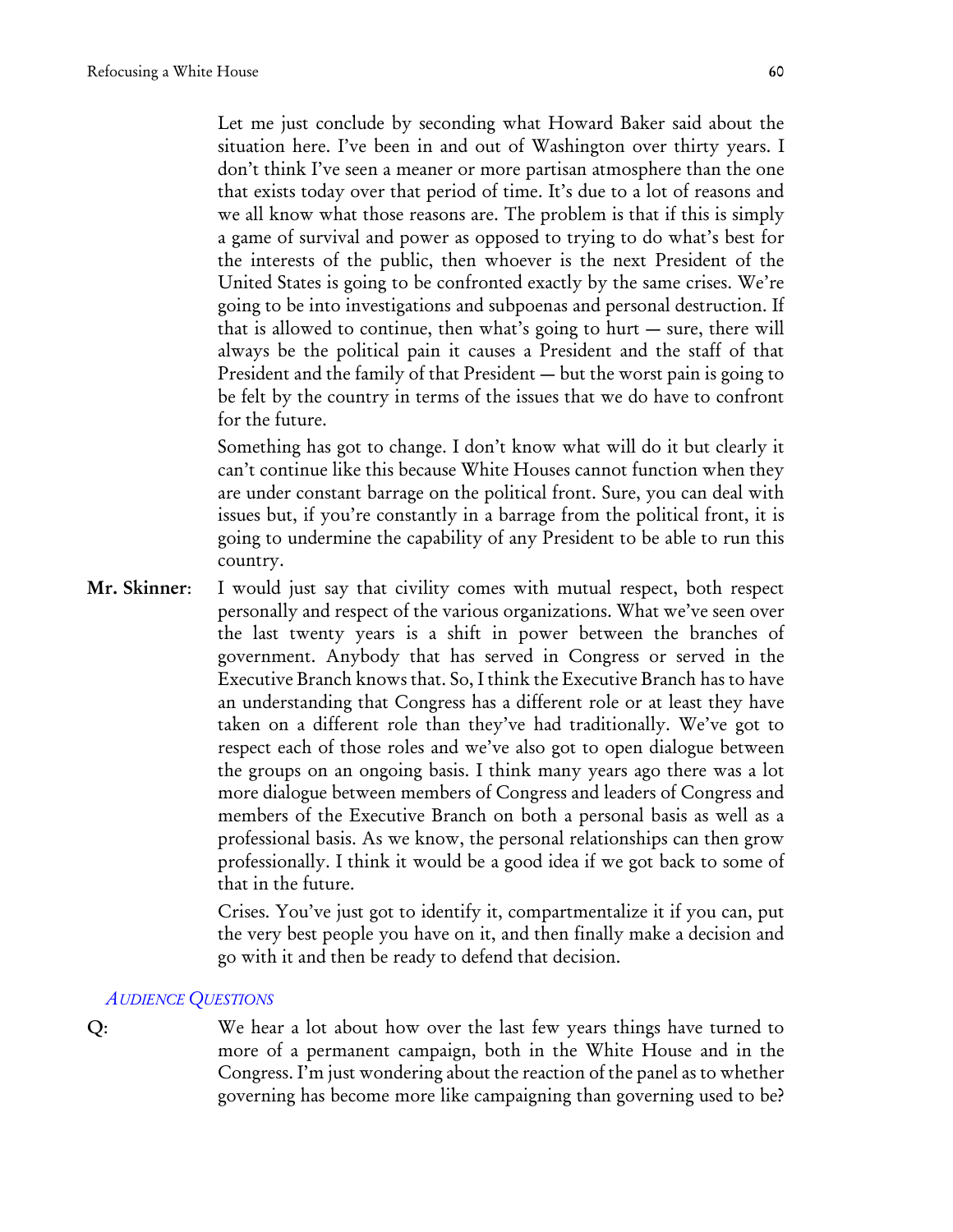How is the inability to work better together between the White House and the Congress affecting policy-making? If you had a magic wand, is there anything about what has been called the permanent campaign you would change?

Mr. H. Baker: Number one, I would not change a thing. I might tinker with it. I think one of these days we will face up to meaningful campaign finance reform. Number two, I don't think that you can do anything about public access to television, for instance. So communications, television in particular, has permanently changed the system and those of us who have been or are in politics simply have to adapt to it.

> On the question of civility, however, I think that's a state of mind. I have read a lot of history. I just finished a great book about [Ulysses S.] Grant and before that David Donald's book on [Abraham] Lincoln. And, believe me, they were meaner to each other back in those days than we are today. But it's something that has to be cultivated. I think we have to cultivate a public philosophy of decent respect for differing points of view. That's not easy and it's not quick but that's how you'll reestablish civility.

> My late father-in-law was Everett Dirksen[\\*](#page-71-0) and he and Lyndon Johnson were close personal friends. They fought and scratched like crazy but they also had a respect for each other and a respect for each other's ideas. I only give that as one of a thousand examples of what's gone before. But it's essential that we re-civilize politics.

Mr. Panetta: We're in a very different era now, both in terms of technology and politics and even the role of the press. To use the bully pulpit, to get support for positions a President has to get a handle on time. That's changed a great deal. We are very much into message politics — thirty-second sound bites. We're into a period when information flies across this country in milliseconds, whether it's over the Internet, whether it's over cable network. You have twenty-four hour news shows now that are operating on a dozen different channels, because they're all competing one with another to try to get the news out there.

> So, [if] you're President of the United States, you want to be able to present to the American people the substance of an issue. You try to get up there and confront that and immediately, if you try to present an issue, you're faced with a barrage of questions not on the issue that you're presenting but on whatever the latest scandal is or whatever the latest story is that the press is trying to get. This is no longer a situation in which the press sort of stands back and reports the news. The press has their own agenda as well that they're trying to advance. So it then becomes a competitive situation. What you try to do is to make sure that no vacuum

 <sup>\*</sup> Everett Dirksen (R-Il), long-time Senate Minority Leader. See Byron Hulsey, *Everett Dirksen and His Presidents: how a Senate giant shaped American politics,* University Press of Kansas, 2000.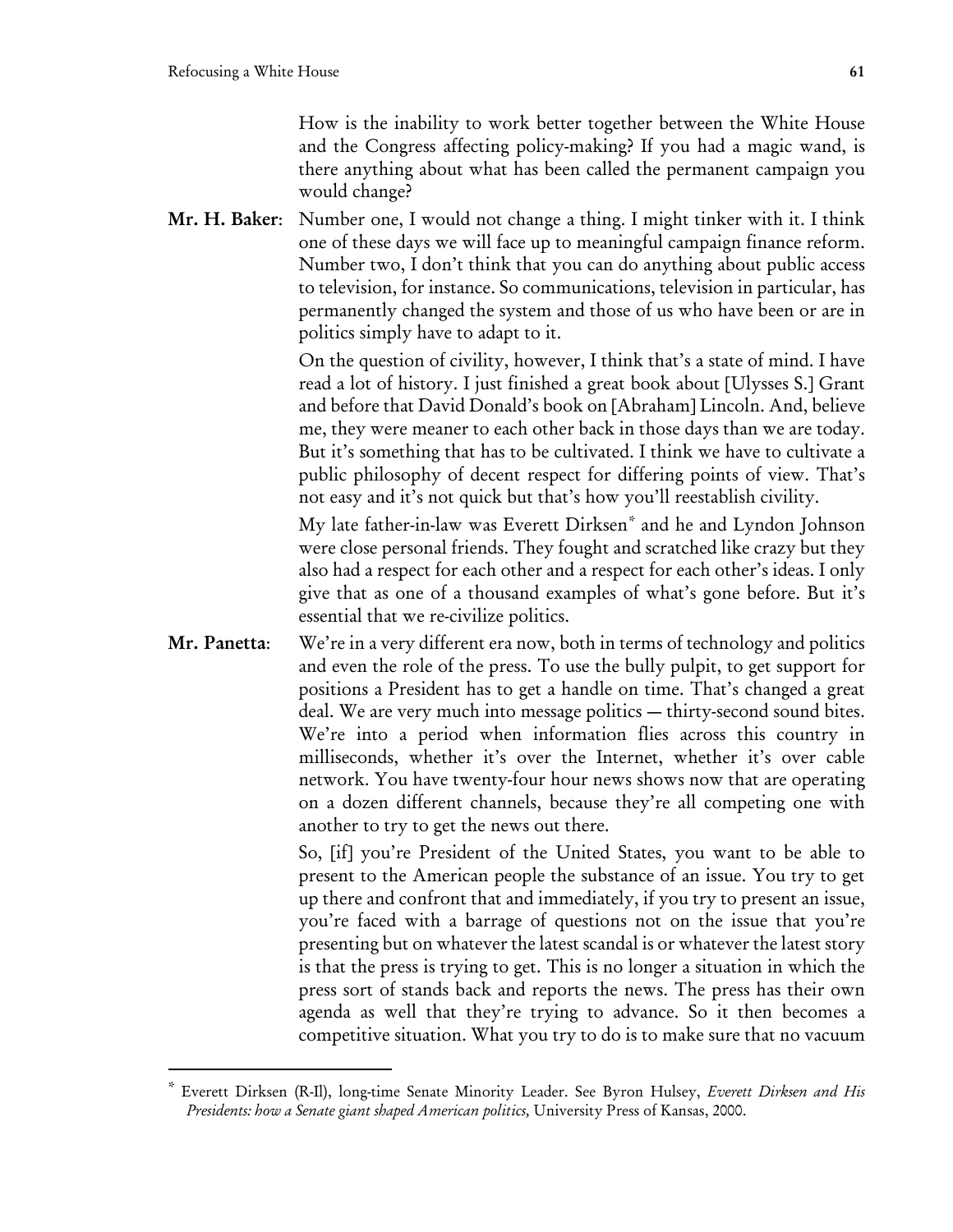is created in which the press can move in and do their story and have that consume the headlines.

So no matter how many bullets are coming at you, you are trying to reach above that somehow to the American people. You set up the message and you set up the platform, you set up the background, you make sure you have all the right sound bites, you try to control whatever is going out that day in part because you have this barrage of other stuff that's going on.

So, that's the nature of the presidency today. Any President who goes into that job, if they are going to get their message across to the American people, they are going to have to set up that kind of approach. I don't particularly like that because I think what tends to happen then is that the President rather than necessarily focusing on what is the fundamental issue of the country that we've got to confront and how do we confront it and working with the Congress on a policy basis to try to find a solution, what that President is saying is "Get me the message that I've got to get out there for the next day. I don't care where the hell it's coming from. Somebody come up with an idea and we ought to get it out there." It becomes a message game. I think we've gotten a little carried away on that aspect. So how to tighten that up?

But the problem is, if the press is doing their thing, if the Congress is doing their thing on attacking you, there is no alternative but to be able to confront information on that basis. I think that's going to be the nature of what happens in the presidency for a long time to come unless the attitudes of everybody, not just the Congress but the press and the public and those involved in policy in this town, decide to change the way they operate.

- Mr. Patterson: Brad Patterson. I have a question particularly thinking of the experience, Leon, that you and Erskine went through with the President having made a promise to cut 25 per cent of his White House staff. With the emphasis you've placed on the importance of governing in the White House and of controlling carefully access vetting these issues as they come. What is the proper size of a White House staff?
- Mr. Panetta: My message to a future President of the United States is never make a promise that you're going to cut the staff by a set percentage just because it's a good sound bite. I know it's popular. I think every candidate is attracted by that because they just figure that the public will respond to that. But when you set a kind of percentage as to what you're going to cut, what tends to happen is you try to reach that percentage but then you have people that are coming into the White House from other agencies and departments to try to fill the responsibilities. So you suddenly find yourself in real trouble in terms of some of the policy areas as to where to go to try to find good people.

Secondly, that is not to say that the staff of the White House cannot be streamlined. You're talking about a modern White House which is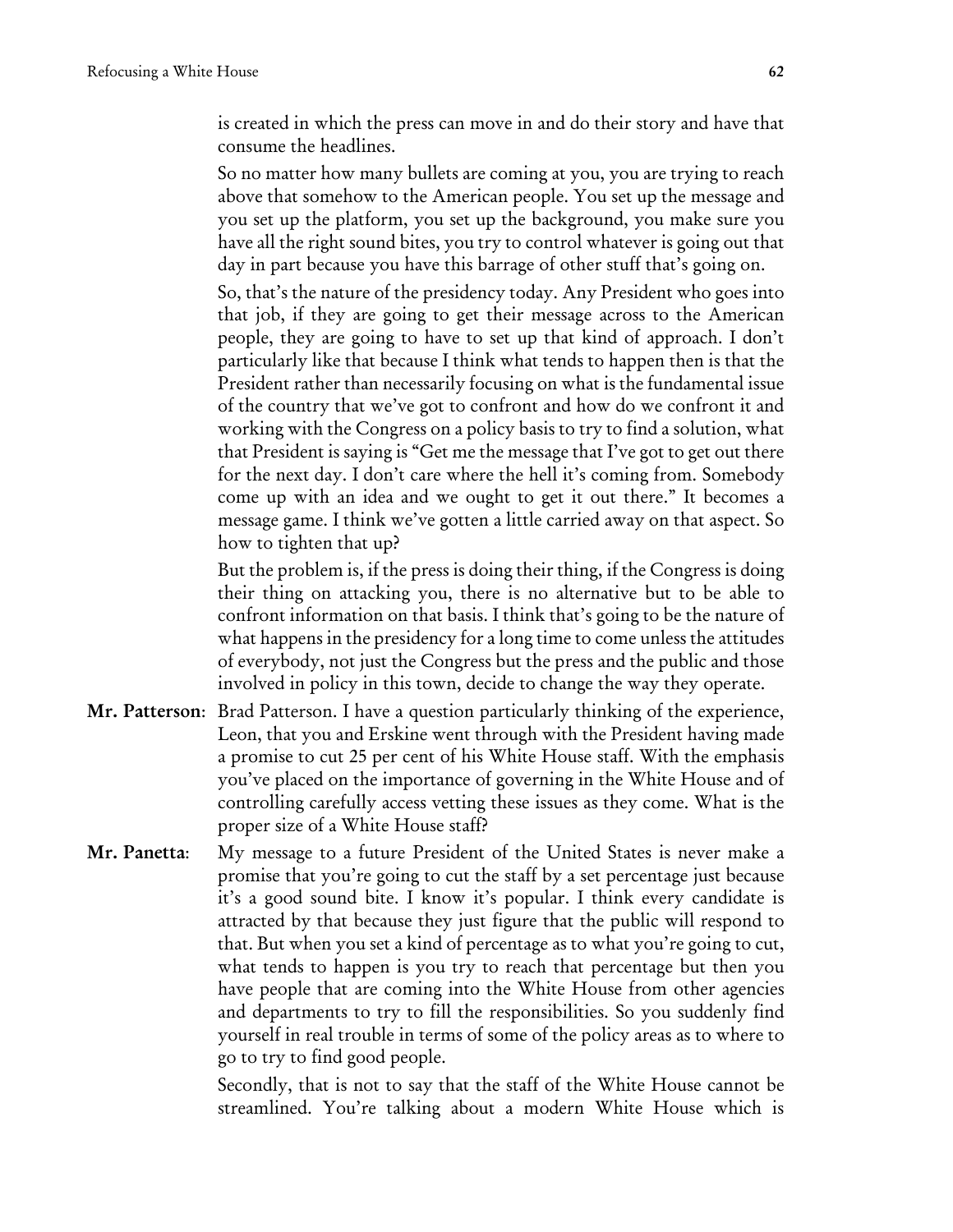duplicating almost every department and agency in terms of staffing. There was a time when you'd sit down with the Cabinet member and ask them what the hell is going on in their department. Now you sit down with the staff aide who represents the policy in that area and deal with that individual. So there are now these little power centers that are developing in the White House.

I understand why it's happening because it's proximity. These people are close to the President. The President wants to have a quick answer. He doesn't want to have to wait for the Secretary of HUD [Housing and Urban Development] or whatever to come down and talk with him. But I think it's distorting how policy should be developed. So, you can streamline it. I think there are areas that you can tighten up on the operations of the staff but I have to tell you that one of the phenomena that I think is happening these days is that we are virtually making the Cabinet an irrelevant body of people out there because issues are largely being run by White House staff.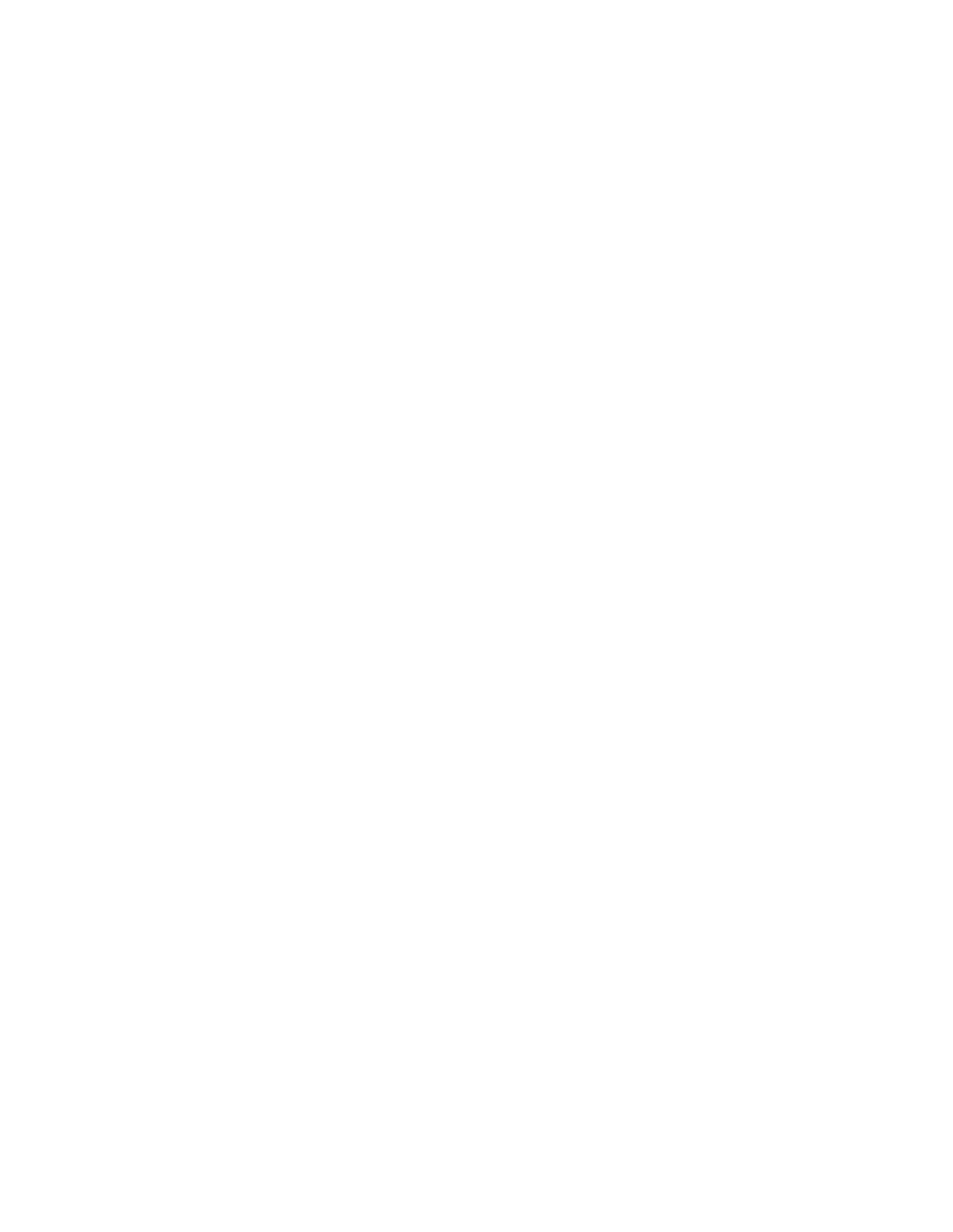# <span id="page-68-1"></span>CAMPAIGNING, ROUTINE, *&* CLOSING OUT

## Introduction

At its simplest, every successful presidency begins with winning another term. Yet, the limits of tenure inevitably close in on any administration. Similarly, the combination of forces at work in the renewing an administration presents another, separate challenge. To those "third generation" Chiefs of Staff who take on these two responsibilities the challenges differ from their peers. The third discussion between former Chiefs of Staff covers this relatively unique set of topics. They focus primarily on the nature of governing while facing the election cycle. Can the White House continue to focus on governing when it must mount the President's reelection? Their discussion contains a classic exchange between convener and journalist, Marvin Kalb, eager to draw out the contrasting pressures of governing and partisan leadership, and the former Chiefs of Staff insisting that no one considers the President's legacy in those final days. Policy, as Secretary Baker points out in his foreword, one might remember constitutes the *sine qua non* of a presidency. Hence, every administration begins with its desire to leave a lasting mark.

Organizing the President's reelection, the former Chiefs of Staff demonstrate, takes on a very similar approach, regardless of administration. The critical thing, they all note, is that the White House staff has "the body." No consideration of "good" government can get around the fact that the President must govern while campaigning, that to schedule the President's activities inevitably affects the campaign and vice-versa. For these Chiefs of Staff, then, the White House operation must blend these two forces together. And the strategies for this blending involve close communication between the campaigns and the White House. In addition, the election cycle adds an additional responsibility to the White House Chief of Staff, to coordinate the partisan activities of the Executive Branch and the President's Cabinet.

<span id="page-68-0"></span>One fact divides this distinguished group of former Chiefs of Staff. Some of them closed out an administration that had lost its reelection while others of them closed out an administration whose second term had expired. This latter group, Kenneth Duberstein from Reagan and John Podesta from Clinton, concentrated on coordinating their President's efforts with a campaign to "stay the course" through their Vice-President's succession. What challenges the Chief of Staff must face in making a record for the President while boosting the prospects for the next! President Reagan, for example, Kenneth Duberstein remembers, recognized that without his Vice-President's success his own place in history would suffer. To repudiate his Vice-President, President Reagan thought, would become tantamount to having repudiated his own reputation.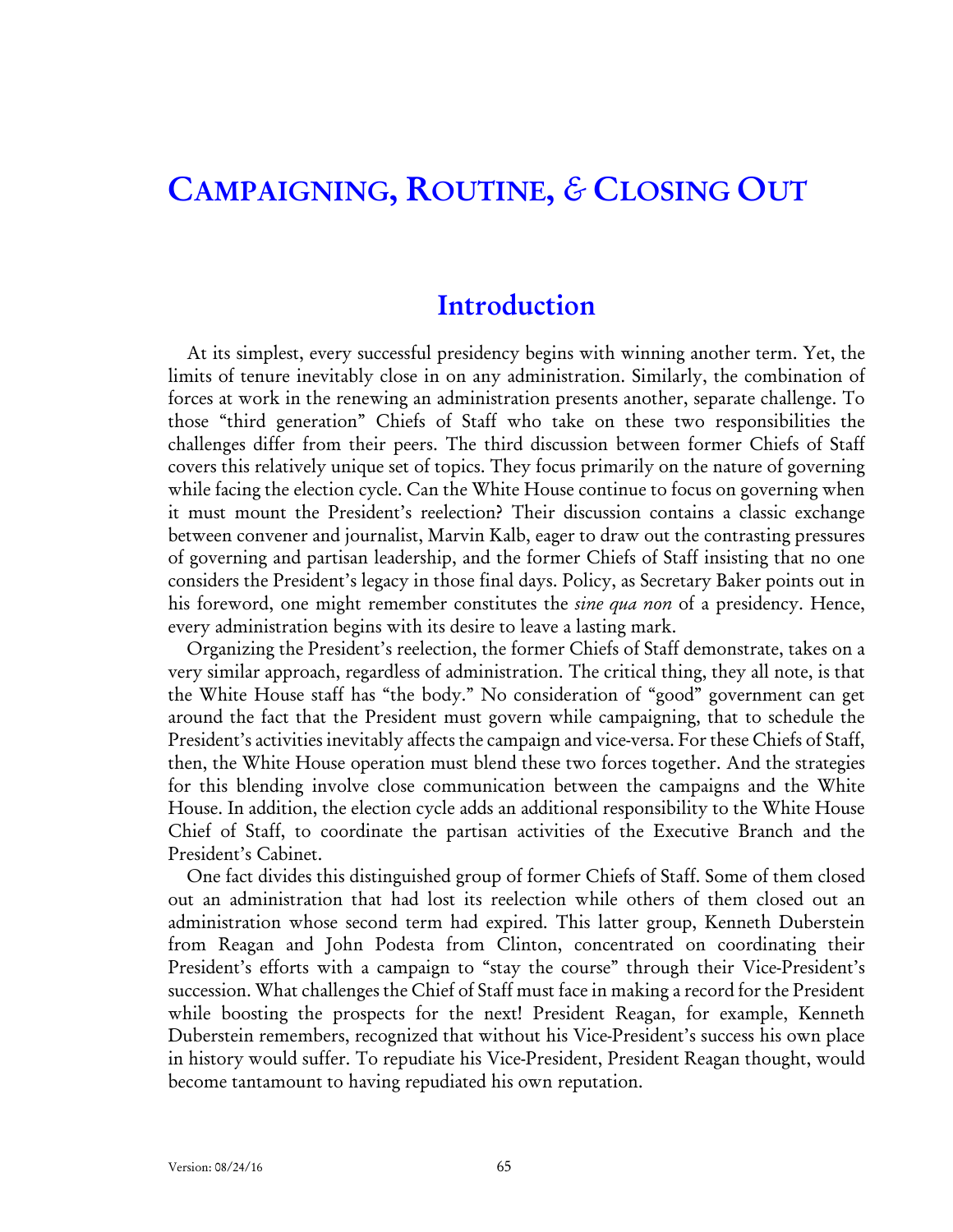The desire to create a lasting mark, often noble in its roots, cannot always avoid the pressures unleashed at the end of an administration. The trials of presidential pardons, this group notes, represents but the most obvious tension in a presidency's final days, one often challenging everyone in the White House. The pressures on the Chief of Staff and White House routines for swift and not entirely organized consideration grow daily as the President's tenure diminishes. Too many voices with too many ambitions and so little time remains. External groups merely want to kidnap the President's agenda and the potential for mischief if such capture happens concern all of the former Chiefs of Staff. The frenzy of the final days, then, constitutes a special brand of crisis management, one in which the natural tendency to "wall off" the crisis in order to preserve routine may not serve the President well if the routines of orderly consideration become riddled with by-passes and work-arounds. These kinds of "oh, by the way…" decisions eventually leave the President vulnerable to the crafty presentations of advocates. Walling off, in fact, may exacerbate the likelihood of poor presidential judgment.

#### **Participants**

<span id="page-69-0"></span>*Marvin Kalb (Harvard University) James A. Baker, III (Bush) Richard Cheney (Ford) Kenneth Duberstein (Reagan) John Podesta (Clinton) Jack Watson, Jr. (Carter)*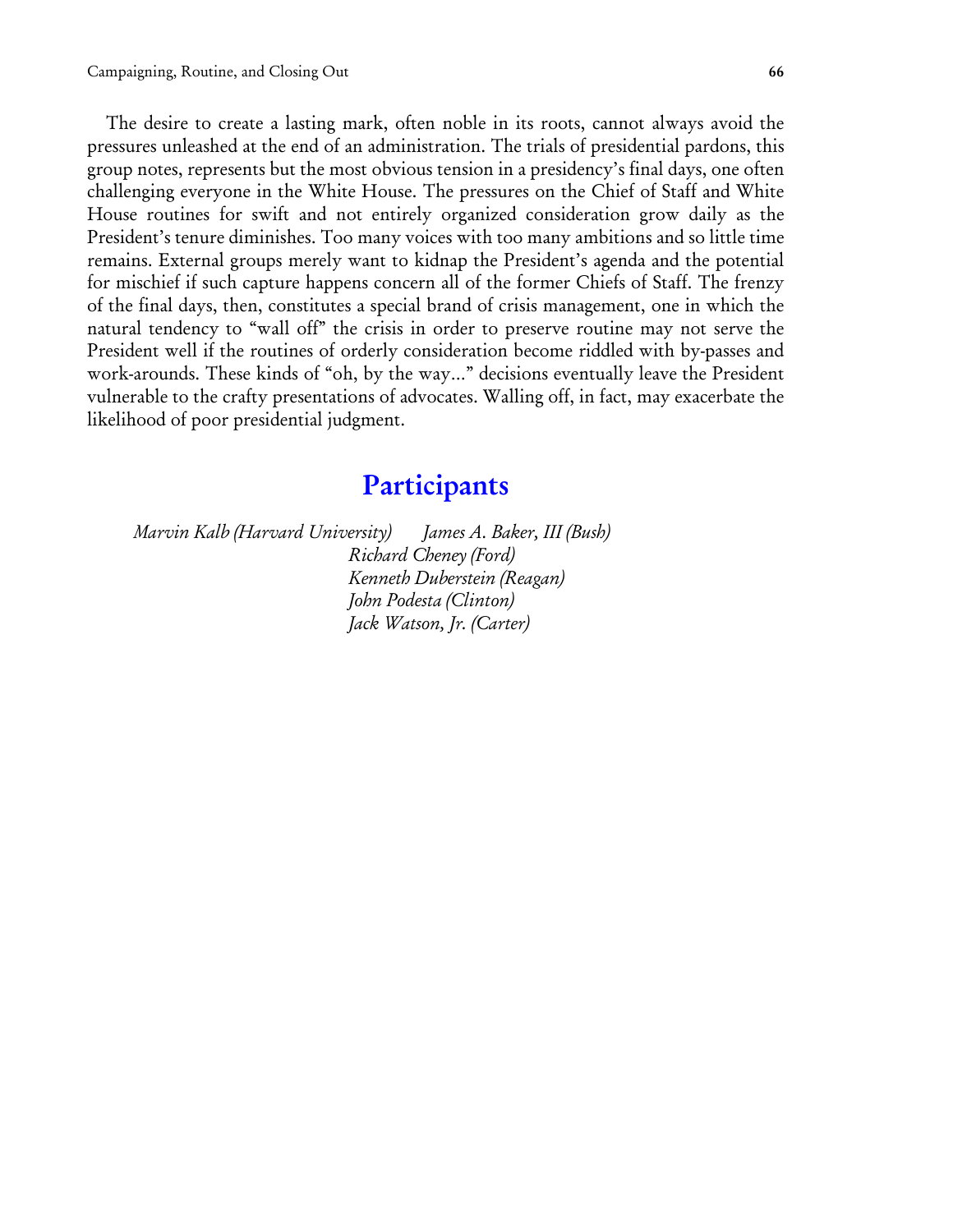## Campaigning while Governing

Mr. Kalb: It is our responsibility to talk about something that never gets into the White House — politics. We will discuss the whole idea of reelection and the closing of an administration and whether we think about politics first and foremost, whether we think about legacy, or whether we think about how you actually run a government.

> So, in the issue of reelection and closing out an administration, I heard from Sam Skinner and also from Leon Panetta, a very important fact: during Republican administrations you begin morning meetings at nine a.m. and during Democratic administrations you begin at seven-thirty a.m. Now with the extra hour and a half, Leon Panetta, did you accomplish that much more? That's the issue. Why not start at ten-thirty perhaps? That might have been a better way of doing it.

> Mr. Skinner did point out that President Bush believed that governance comes first and foremost within the sanctity of the White House and that reelection politics should be conducted outside the White House, that there is a way of separating the two. Jim Baker then came into re-inject a bit of reality toward the end of that campaign.

> Let's go down the line here. Is it possible in fact to keep reelection politics out of the White House and to stick to, as your job as Chief of Staff, the business of governance? Richard Cheney.

Mr. Cheney: No, it's not. There are certain things you don't do in the White House: you don't raise money, for example.

> But you quickly get to the point, and I think Jim will bear me out on this fact: the White House is organized around the President's schedule. Once the President becomes an active candidate for office, there's virtually no way to have a total barrier. The airplane, the military support, all of that still goes with him no matter what he's doing, whether he's a candidate for office or functioning as President. The policy issues discussed and debated during a campaign have to be consistent with administration policy.

> In effect, the Ford Administration had some unique circumstances. We'd never run a campaign before. We got to office under weird circumstances, obviously, with the resignation of Richard Nixon. Jerry Ford had never run nationwide before. There were a lot of new things. We were the first campaign that had to operate under the new Watergate-inspired election laws and campaign finance limitations and disclosure and so forth. But, we ended up in the end running the campaign with a committee — Jim [Baker] as chairman of the campaign, Bob Teeter who was our pollster, Doug Bailey and John Deardourff who were advertising guys, myself and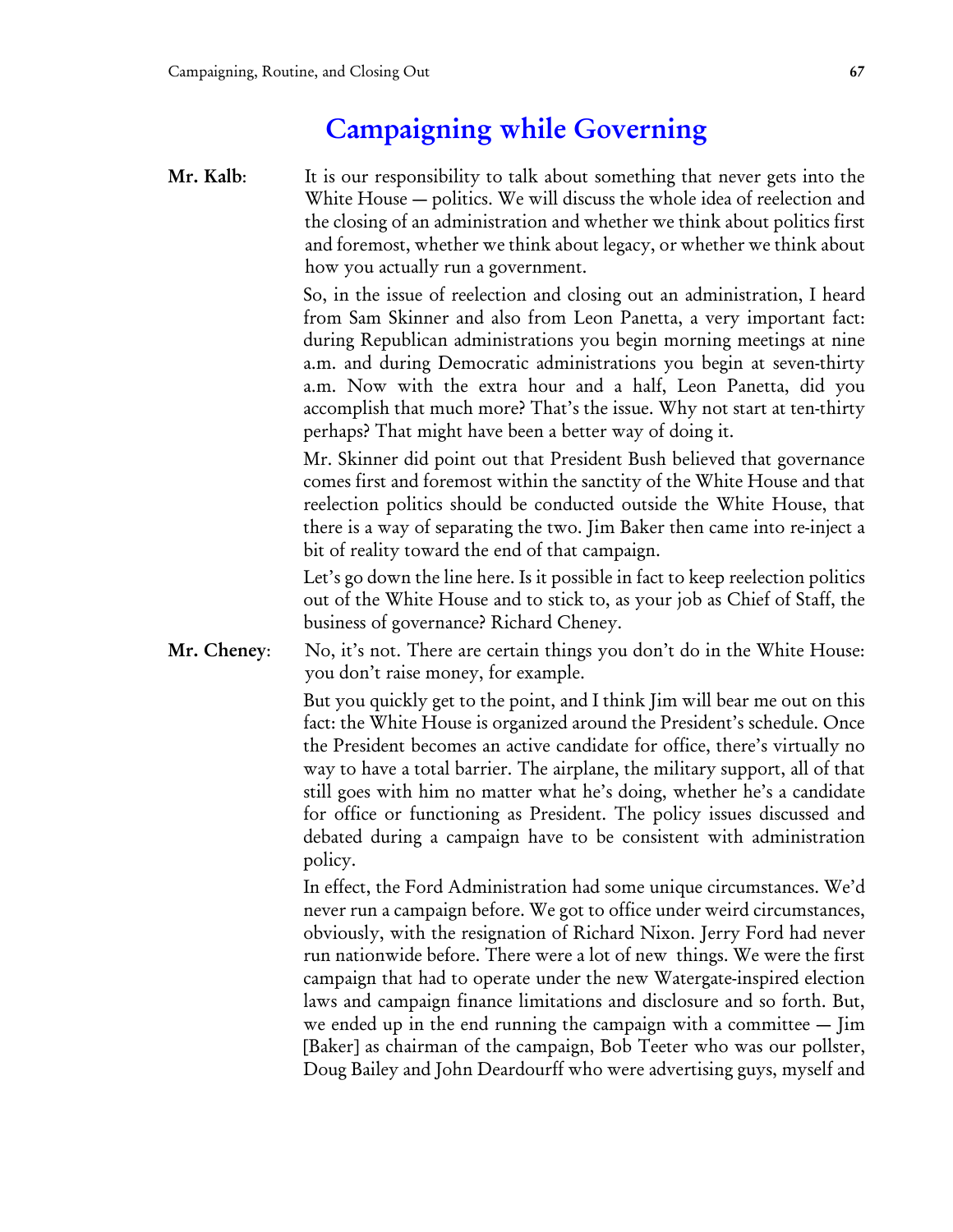Stu Spencer who was our political director — coordinating the campaign with those things we had to do as a government.

Mr. Watson: We did it very much the same way and I agree with Dick's point. There is literally no way in the real world of the White House and governing of the country and a national political campaign involving an incumbent President where you can separate the politics, from the governing that the President and his administration are doing in Washington. You certainly want to have firewalls. You want to have protections against an inappropriate intrusion of the political campaign into the matters of governing. Dick mentions, certainly, an obvious one and an important one and that is anything having to do with fundraising.

> In our case, I succeeded Hamilton Jordan as the White House Chief of Staff. President Carter wanted Hamilton to move over to the campaign. He wanted Hamilton, in the case of our administration, to be fully addressed to the campaign and he wanted me to be the Chief of Staff. Again, somewhat similar to what Dick said, we had daily conversations regularly scheduled in which we would discuss allocation of our resources starting with the President's time. It's necessary in an incumbent President's campaighn for re-election to grant in an appropriate way campaign time on his schedule. So, that makes it absolutely necessary for this integration of planning and effort and operation to take place.

- Mr. Kalb: Jim Baker, could you actually run a government effectively at the same time as you are trying to run an effective reelection campaign?
- Mr. J. Baker: Yes, you can, Marvin, and yet you can't separate the two. It's more than just making sure you don't do fundraising in the White House. The fact of the matter is you're prohibited by law from expending federal funds actively on campaign purposes, *but your candidate is resident in the White House*. Your candidate's body is there. So, the schedule is there and the message is there. What the President does and what he says is of necessity going to be determined primarily from the White House. You must have extraordinarily good coordination. I'm not sure incumbency, frankly, is a benefit in running a presidential campaign. A lot of people like to vote against and the President is seen to be responsible, whether he is or not, for things that people don't like. But you simply have to make sure that you have good coordination because you have two entities here. You have the White House staff that's serving the President and you have his campaign staff that's serving the President.

<span id="page-71-0"></span>I think I've seen this from every possible angle. In 1976, I was chairman of the President Ford Committee working very closely with Dick on the campaign. He was Chief of Staff of the White House. I was not the first chairman of the President Ford Committee. There had been others because there'd been a lack of coordination and an ability to work smoothly. In 1984, we essentially ran the campaign from my office in the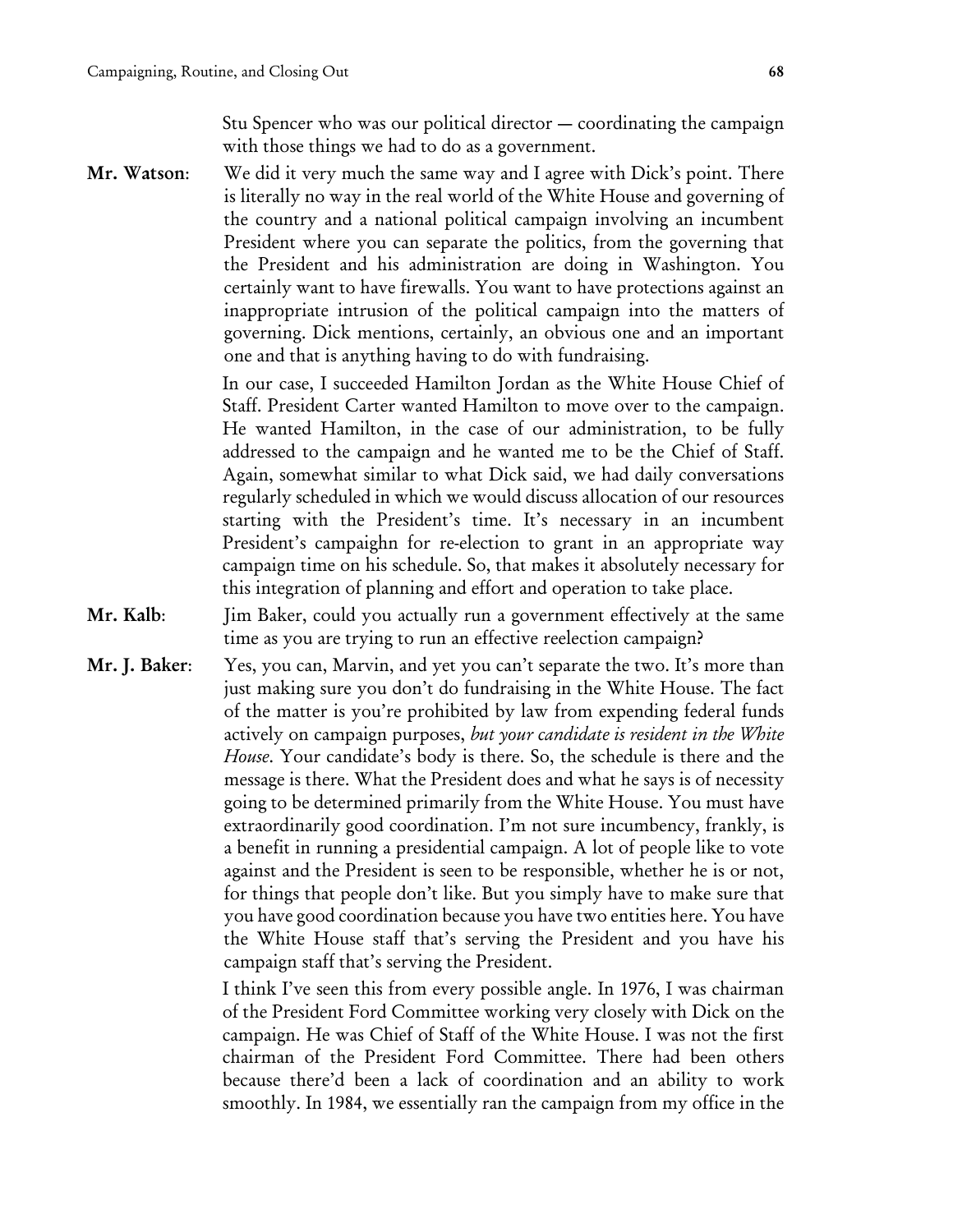White House. There's nothing inappropriate about that. When I say "ran the campaign," what I mean is that's where the key decisions were made. That's where the decisions were made about where the President would go and what he would say, what our electoral strategy would be. But all of the people that implemented that were paid with campaign funds through the campaign office.

In 1988 in the Bush/[Michael] Dukakis campaign, I had resigned as Treasury Secretary to go over and run the campaign from the campaign office and I worked very closely in that campaign with Ken Duberstein who was President Reagan's last Chief of Staff. Then, of course, in 1992, I resigned as Secretary of State to come back into the White House to run the Bush campaign because a law had been passed in the interim that prohibited those of us who had served in government from even having a conversation for a period of a year with people at the upper levels of the Cabinet with whom we had served in an administration. So, I couldn't go over to the Bush campaign in 1992. I had to come back into the White House, if I was going to assist the President in reelection.

The answer is you can't separate the two.

- Mr. Kalb: Ken, if you cannot separate the two and if the job of the President of the United States is such an awesome responsibility, how can you effectively run the affairs of state at the same time that you're running a major political campaign?
- Mr. Duberstein: In running the White House for the President, I think you have to keep several things in mind. Number one, number two and number three, the best politics is good governing. In our case, if Ronald Reagan came back, as my friend and colleague Howard Baker said this morning, and governed well coming out of the Iran-Contra investigation, then that would be an incredible opportunity for George Herbert Walker Bush. Let me get into that in a moment.

Let me first say to all of you that it's not just being Chief of Staff but what really benefited me was having three of the toughest jobs in the White House: doing congressional relations in the first term when Jim Baker was Chief of Staff, being Deputy Chief of Staff under Howard Baker and then being Chief of Staff. I really did used to be six foot, four inches.

[laughter]

I remember going to visit with George Bush in his next-door office the day that I was appointed as Chief of Staff. I said to then Vice-President Bush, "I am going to close out the lights with Ronald Reagan on January 20. I don't want to stay. I am not interested in staying on the White House staff or in a Cabinet job. My job between now and January 20 is to help Ronald Reagan govern well. That's the best politics for you and I don't want anybody saying I am trying to curry favor or playing politics."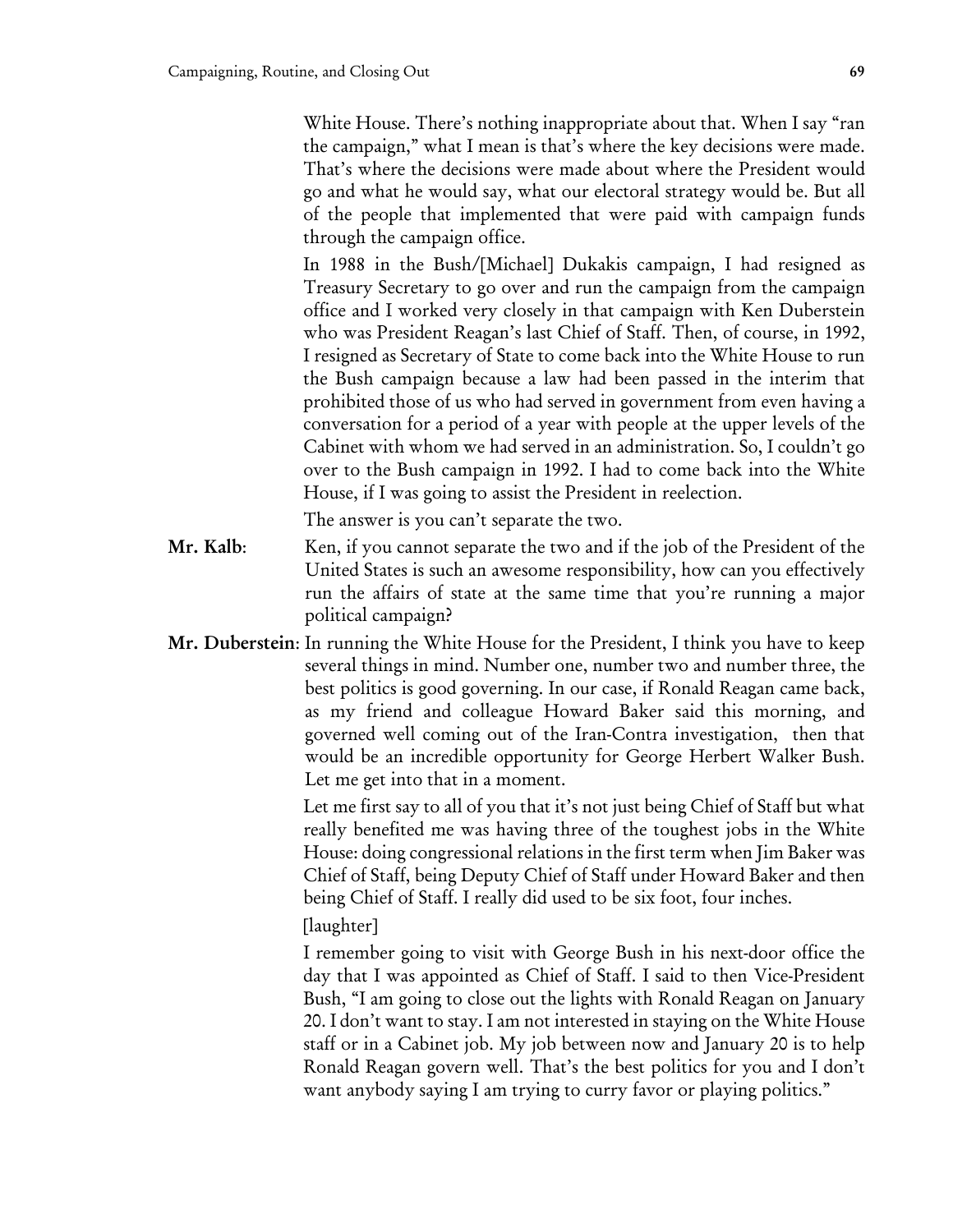In that last year, we did Canada Free Trade, the precursor of NAFTA, with Jim Baker as Secretary of the Treasury. We did welfare reform with Pat Moynihan. We did all the appropriations bills on time and within schedule. Ronald Reagan vetoed a defense authorization bill which in fact flipped the campaign onto the national security issue which, if memory serves me rightly, ultimately created Mike Dukakis going into the tank. He did it because he believed in SDI [Strategic Defense Initiative] and he didn't like the limits in the authorization bill. That was not playing politics even if Bill Plante in the press briefing room asked that question because certainly the impression was it was going to help George Bush. George Bush was aware of the decision but not somebody who contributed to that decision as Vice-President because he was out on the campaign trail.

Mr. Podesta: In the context of the way the [Bill] Clinton/[Al] Gore team worked, really pretty much from the beginning and during my tenure there in all the positions that I had, there was an advantage to having a fairly heavily integrated staff at the policy level. I was not a key campaign advisor to the Vice-President. I tried to make the wheels mesh, if you will. His senior White House staff  $-$  his Chief of Staff, his chief policy advisor  $-$  were actively integrated into my daily operations. They came to the important meetings in the morning. They participated in policy discussions. What that gave I think was at least an early warning signal that there was about to be a collision between whatever we were doing in support of the President, his programs and policies, and whatever he was pursuing and where the campaign was. That often ended up being more questions of timing or when an announcement was going to be made, *et cetera*, than it did real matters of substance because I think the campaign itself was building on the policy success that Clinton had had as President.

> I brought together a group of people that included the Secretary of the Treasury and his deputy, the OMB [Office of Management and Budget] Director and his deputy, the three policy council chairs and the Vice-President's Chief of Staff and his chief policy advisor. That's where legislation got hammered out, questions of where we were pressing in terms of the budget got hammered out, were we going to veto a bill or sign a bill got hammered out, what work needed to be done from a policy perspective essentially got hammered out. It was kind of the place that most effectively teed up the decision for the President to make about mostly domestic policy. There was obviously something of a parallel process going on in the national security world under Sandy Berger's leadership. Quite often on those issues where there was an intersection between economic policy and foreign policy, they would be discussed in the context of that meeting. The Vice-President, as I said, was well represented in that meeting. Again, if the Vice-President had particular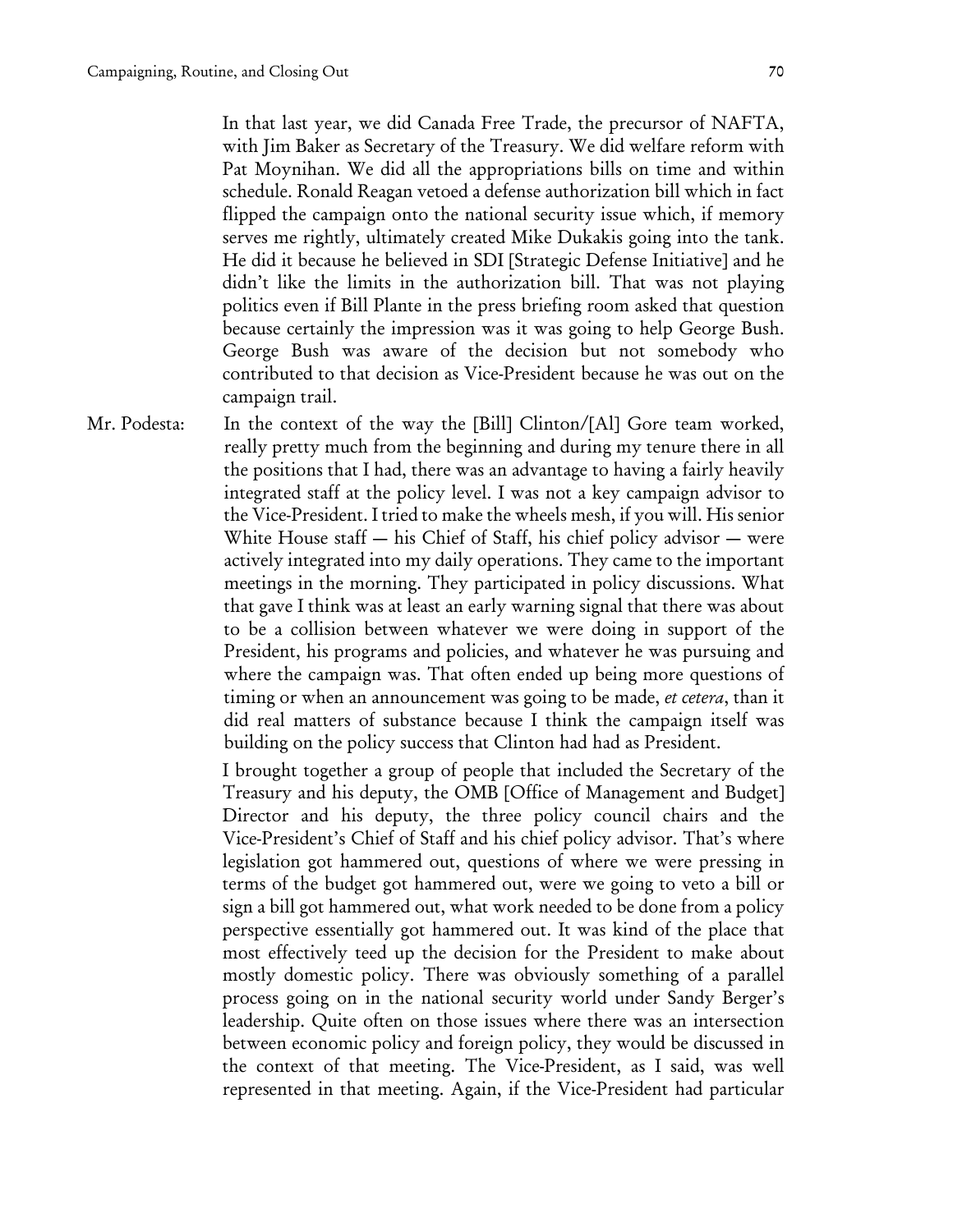equities, political equities, that needed to be brought to bear on a decision, they would get voiced and surfaced. I think that generally worked reasonably well.

I would say that it largely did not involve direct issues of the campaign other than, again, sometimes there were scheduling conflict questions that would come up. If the President wanted to make some bold move on the budget — we were in a relatively contentious arena with our friends on Capitol Hill at that point — and that interfered with something the Vice-President was doing and we could delay it a day, we delayed it a day. Those kinds of issues would sometimes surface in that meeting. But, for the most part, I think we focused on the substance of governing.

The fact that that meeting occurred, that his vice-presidential staff was there, knew exactly what we were doing, could carry that back, it was an early warning signal for the campaign which I think kept that at a relatively even keel.

- Mr. Kalb: Dick Cheney, in your own experience were there specific pieces of legislation, specific programs that you simply could not see through to fruition because of the requirements of the political campaign?
- Mr. Cheney: Well, it wasn't so much that, Marvin, as the fact that after we took over in the depths of Watergate[\\*](#page-81-0) , the 1974 election, we got absolutely hammered in the House and Senate. I remember doing a campaign swing across the country for Senate candidates. When we got all through, I think out of the ten people we campaigned for, one of them was successful. We were down at the lowest levels in terms of votes in the House and Senate after that 1974 election of any President for a long time. So, we had basically a no-new-starts policy. We had adopted a policy for the administration that said, "We're not going to have any new legislative starts, we've got a veto strategy." So we put up very little by way of new legislative stuff in that last two years because, frankly, we didn't think we'd get anything anyway. So, the 'no-new-starts policy' really obviated the need to expect much out of the Congress.
- Mr. Kalb: Jack Watson, the tail end of the Carter Administration you were all absorbed with the hostage crisis in Iran.[°](#page-81-1) Was there anything that you felt

 <sup>\*</sup> "Watergate" encompasses a series of presidential scandals centered around an attempted burglary of the Democratic Party's National Headquarters (located in the Watergate Office Building in downtown Washington, DC). The burglars, it turned out, had been hired by the Committee to Reelect the President (Nixon) and were part of a broader, systematic effort to undermine the 1972 presidential election in favor of then President Nixon. The election effort, in turn, was part of a larger effort to control political opponents by the Nixon White House, probably originating with suppressing opposition to Nixon Viet Nam War policies.

<sup>°</sup> On November 4, 1979, militant students seized the American embassy in Tehran, Iran in an attempt to force the United States to repatriate the deposed Shah of Iran. The stand-off lasted until the militants released their hostages on Inauguration Day, 1981.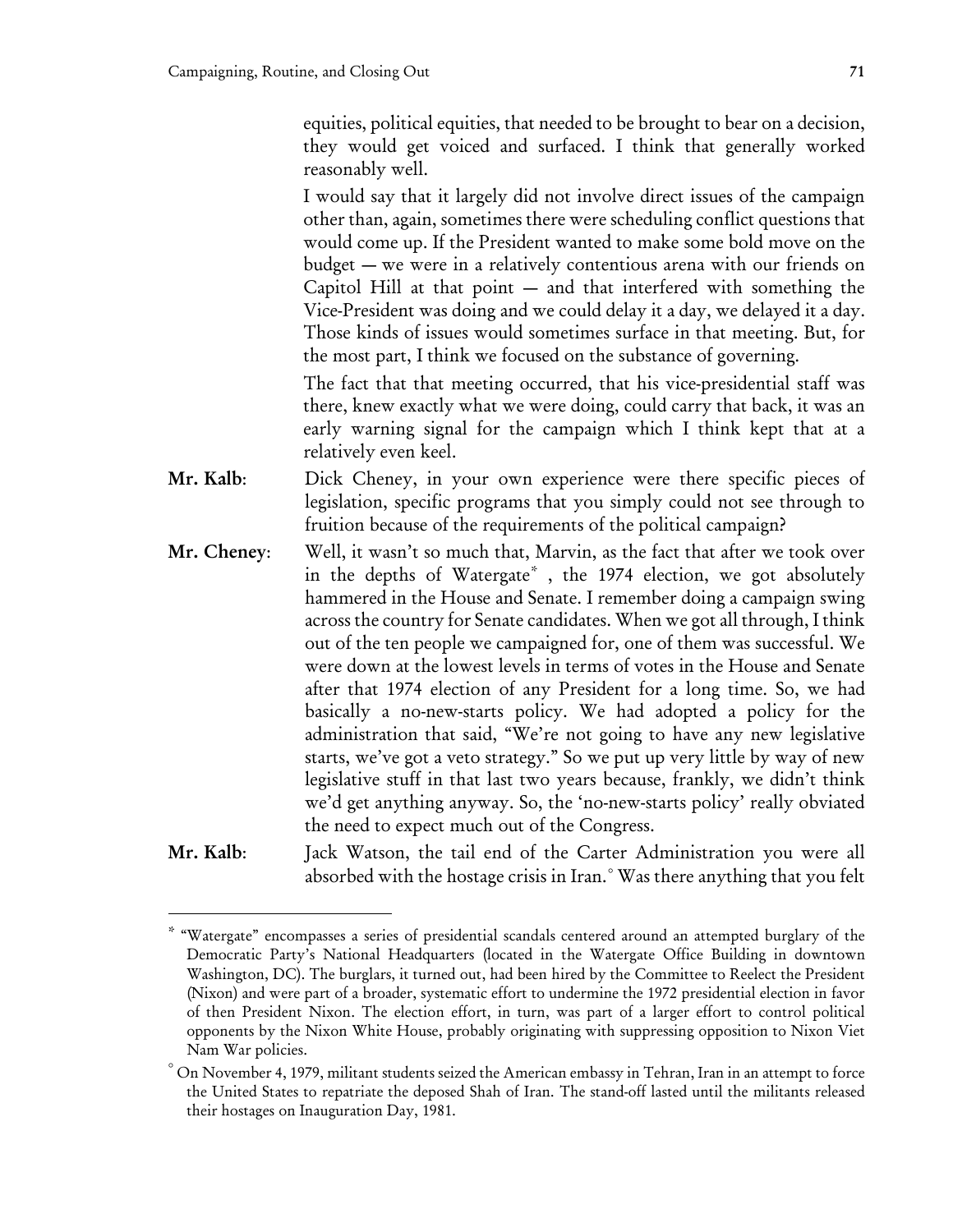the requirements of the campaign stopped you from actually seeing implemented?

Mr. Watson: No. Marvin, with all due respect, there was a lot more going on in terms of problems presented to us in the last year of our administration. The Iranian hostage taking, of course, was at the head of the list but between December of 1979 and December of 1980 the price of imported petroleum was increasing at the rate of 10 per cent a month. So, the economic consequences of that for us and for everything related to the economy were dire.

> In addition, some of you may remember that the Mariel boat lift also took off in the spring of 1980.[∗](#page-81-2) All of a sudden out of a clear blue sea, we were having 5000, 6000, 7000 illegal immigrants crossing the Florida shores a week with all of the logistical and administrative and policy and defense and security issues that were presented by such a thing. It was unprecedented really in the history of the country. So, we had that to deal with. As if that weren't enough, in September of 1979 the very esteemed Senator from Massachusetts [Edward Kennedy] decided that he would challenge an incumbent President. So, as an incumbent President, we did not have the luxury of waiting to meet our opposition in the general election campaign.

- Mr. Kalb: But did you come up with any new legislation during this time, any new policy ideas?
- Mr. Watson: Yes. Absolutely, yes. And one of the reasons that the government continued to operate and continued to operate with the full attention of the people in the administration who were charged with its execution was that what Jim and Ken and Dick and I are all talking about. There are legitimate and appropriate and workable ways in which you can conduct a national campaign and marshal 95 per cent of your resources in the administration to the governance of the country. It's doable. It takes judgment. It takes common sense. It takes a keen sense of fairness and what is and is not appropriate but with those characteristics and qualities which are the very ones you want in the people who are supporting the President, you can do it. And we did it.

Mr. Kalb: Jim?

 $\overline{a}$ 

Mr. J. Baker: Well, I think major initiatives do tend to diminish as you're moving into a reelection cycle, there's no doubt about that, and particularly when you have a Congress of the other party. We had a Congress of the other party in 1984 and President Bush, of course, had that. You still govern. A President still performs the duty of the office. You don't just shut down

<sup>∗</sup> The Mariel boatlift began as an attempt by Cuba's government to empty their prisons by allowing boatloads of Cubans to leave Cuba en route to the United States. This policy caused a mass exodus to Florida.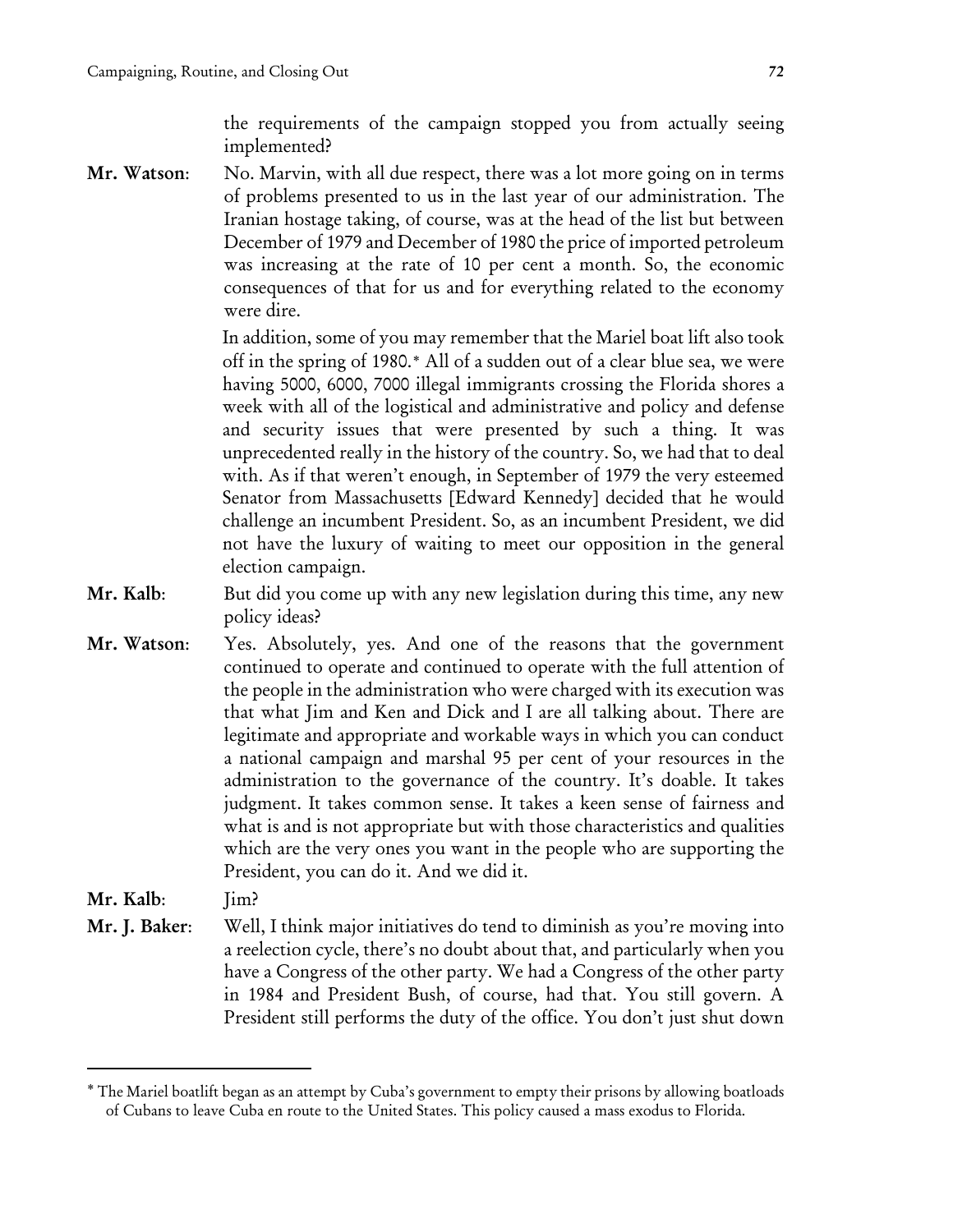because you have a reelection campaign coming. But the focus tends to shift rather significantly to the campaign.

This opens up that whole line of debate about which there's been a lot of talk at least in past years as to whether or not we ought to think in terms of a single term for President. Would it be better to elect a President and give him a term of six years or seven or five so that you could at least make the argument that whatever he does is not colored by politics, colored by the necessity of positioning for reelection? you really do slow down, particularly on major initiatives, and you put most all of your focus on getting reelected.

Mr. Podesta: It may seem Polly-Annish, I'd have to answer that question, "No." I think that there was a separate dynamic at least in my tenure. A separate dynamic, which is that the House was so close, the Senate was so close. They both were within reach. The equities of the Democratic members in the Congress and the partisanship in my view began under [Newt] Gingrich, the tone of which was set by Republican leaders on Capitol Hill, by Tom DeLay and Dick Armey more than [Dennis] Hastert . That set a tone that was a separate dynamic about what we could accomplish and what we couldn't accomplish.

> Obviously, we needed to have troops in order to accomplish anything and we needed to convince them that it was in their interest and what they wanted to get done had to factor into what was achievable from our perspective. We were governing with the opposition party having control of both the House and the Senate and therefore having a strategy that worked together with [Dick] Gephardt and [Tom] Daschle to achieve what we could achieve was, from my perspective, a more significant factor, quite frankly, than we can't pass this because the Vice-President needs to hold it out to campaign on. I think other people might have a different take on it but that is primarily what I saw as the important political dynamic on the substantive side.

> I think that that tended to play out most importantly in the entitlement reform arena. But, in fact, I think the Republicans backed off — it was less of a dynamic that we couldn't engage with them as they didn't want to engage with us. Again, my perception was that was less in support of Governor [George W.] Bush at the time and more in support of their own political survival. They saw confrontation on those questions as being more in their political interests in terms of keeping control of the House and Senate. That was really the political dynamic from our perspective. Then the presidential campaign, probably from both candidates' perspective a little bit, was played off on another field.

Mr. Kalb: But, if you did run a campaign, if such a thing were even theoretically possible, out of the White House, wouldn't you then give more of an opportunity to governance?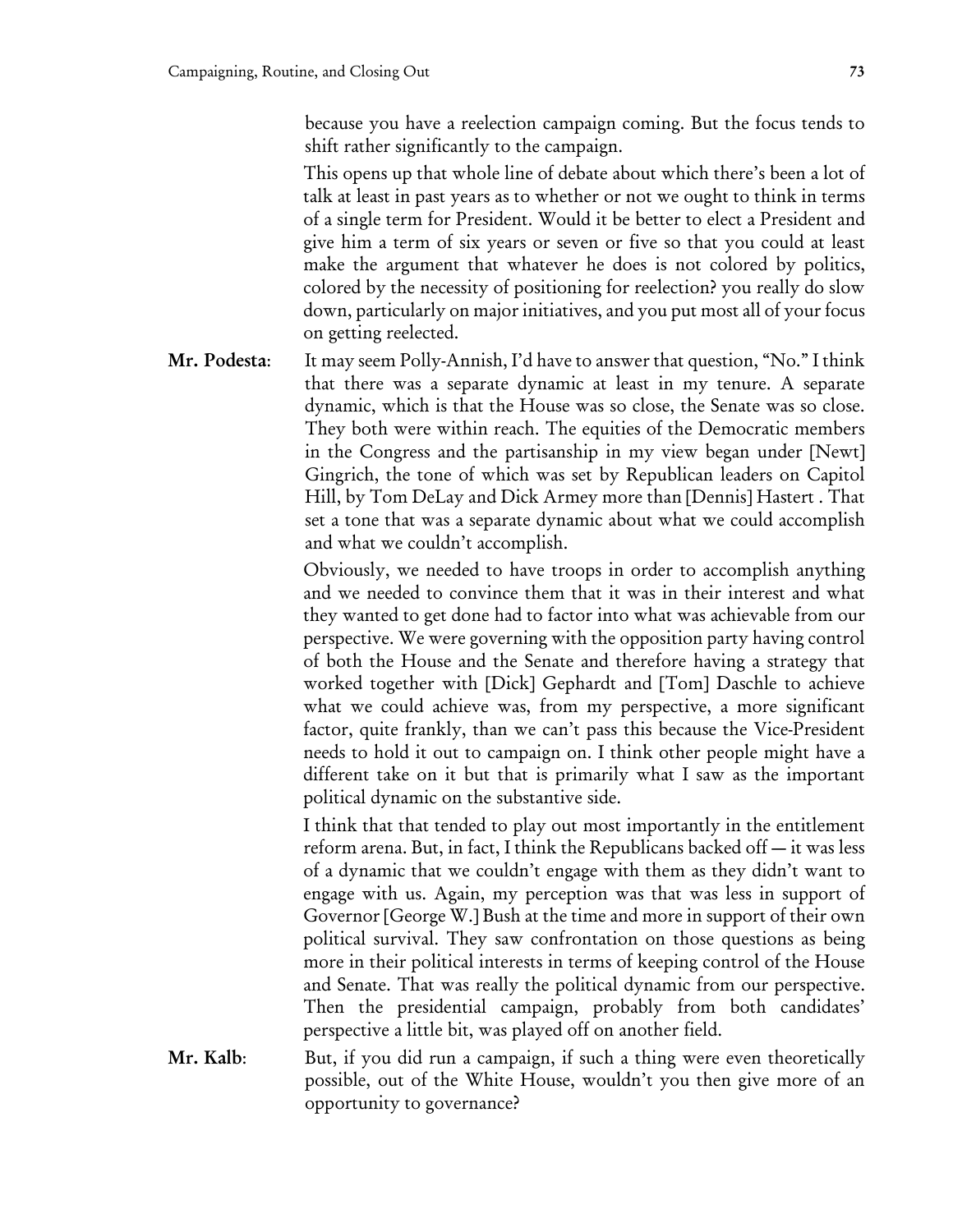- Mr. J. Baker: It's not possible to do it. The President, even though he's an incumbent President, he's the leader of his political party, he is the nominee of his party for President of the United States. You must develop the message and the schedule right there in the White House because that's where the body is. So there's no way that you could conduct a campaign totally outside the White House. All of the other elements should be done outside except for the major strategizing which is done right there in the small group internally. Yes, it takes some time away from governance but I don't think it's critical. The only way I think you can fix the system is to go to a single term, maybe a longer term.
- Mr. Duberstein: You can't separate them out. Listening to you talk about major initiatives in the last year or last year and a half, coming out of the depths of Iran-Contra, Howard was right. When we came back Reagan was at 37 per cent in the polls but yet in those last two years, besides the legislation, it was the INF [Intermediate Nuclear Forces] Treaty, it was ending of the Cold War with [Mikhail] Gorbachev, there were the summit meetings; it was opening up discussions but not negotiations with [Yasir] Arafat. It was dealing with [Manuel] Noriega. It was all of the stuff that presidencies are about. You can't separate the politics of whether or not to ratify an INF Treaty in the Senate at the same time as you're moving forward on ending the Cold War. It is using the powers of the presidency like at the Berlin wall to "tear down this wall, Mr. Gorbachev." That's not politics, that's governing but there is certainly a political element in what it conveys to the American people. Certainly, that helped the platform of George Bush.
- Mr. Watson: Just one quick point. It's a piggyback on Jim's point. Keep in mind that an incumbent President has an entire administration under attack from his opponent, legitimately so. Whether you agree or disagree with the opposition, that's what they're about. That means that in marshalling the responses, the counter positions, putting out the facts, going back to Leon's eloquently spoken words earlier, framing your message and getting it out there, that involves all the members of the Cabinet. It involves a lot of the people in the administration who have been responsible for their aspect of the President's policy in their area and who are the best qualified people to explain and defend what the Administration has done and why. So, that's just another reason why it is literally impossible to separate policy and governance in a presidential election year from the campaign.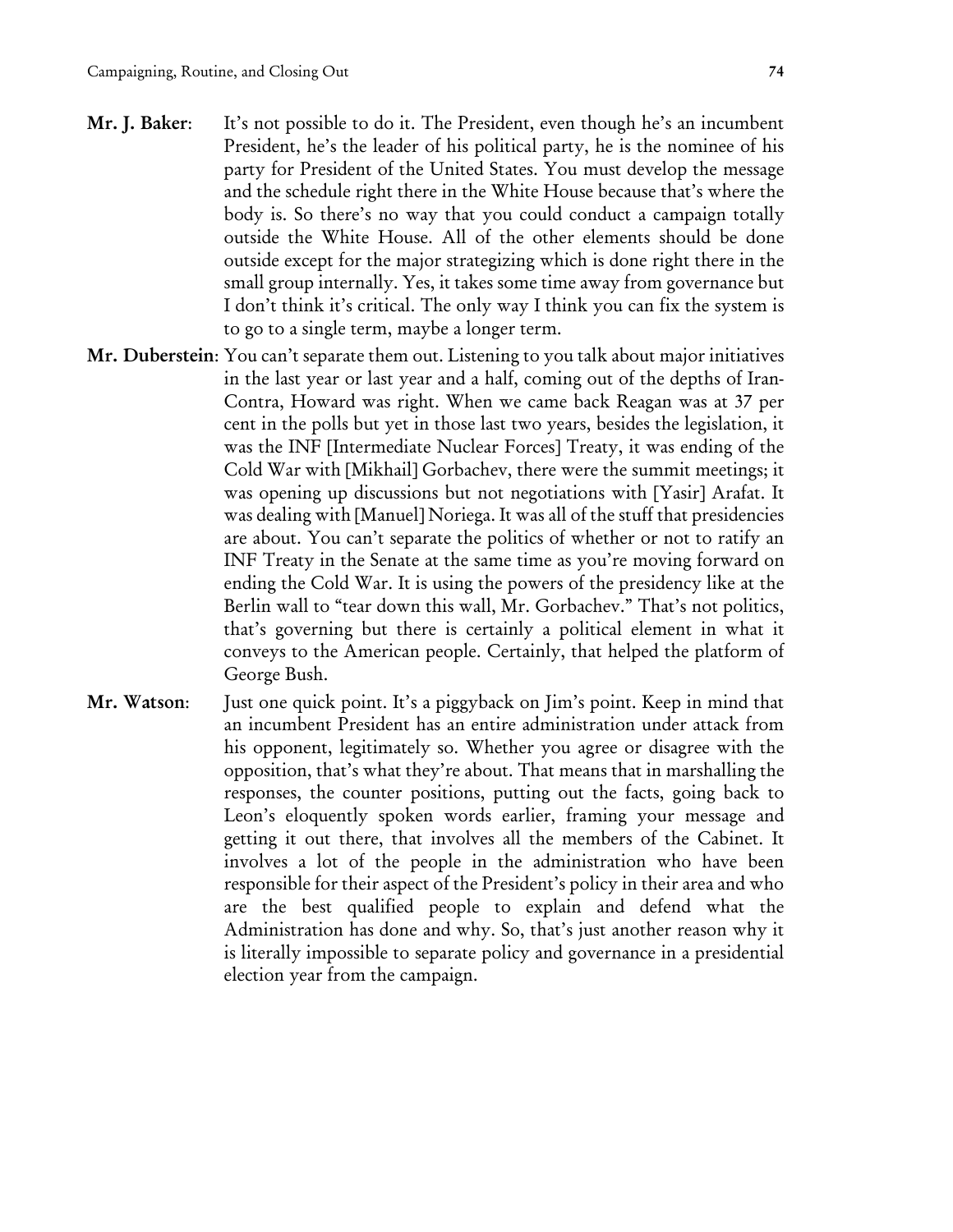# The Importance of "Legacy"

- Mr. Kalb: And surely the word "legacy" comes up at this particular time because every President wants to etch his contribution into the wall of history. And that can be done in any number of different ways but certainly when you're in the White House you do command enormous attention, enormous respect, regard and you are in a position to help write your own legacy. Is that in the mind of the Chief of Staff as well to help the President with his legacy in those final months?
- Mr. Cheney: Well, he clearly has priorities that he cares about whether he's been elected or he got appointed, however he got to the office, and he's been working those the whole times he's there. But I've become a great skeptic of this notion about legacy, Marvin. I hear it all the time. I read it in the press that somehow our Presidents are obsessed with it. But I would say, in my own experience, that a lot of what passes for legacy is the press commentary of the moment and usually that's not very good as sort of a historic reading on the significance of an administration.
- Mr. Kalb: The first draft of history.
- Mr. Cheney: It's the first draft of history and most of the time it gets substantially altered, and it needs to be substantially altered. I would argue Jerry Ford's great legacy is the way he took over the government when he took it over in August of 1974. There was nothing he did that would or should equal the way in which he reestablished the integrity of the White House. That's his legacy. You can have all the talk you want about what happened later on in 1975 and 1976 and the tough reelection battle we had with Ronald Reagan and then Jimmy Carter, but Jerry Ford's legacy will always be what he did in those first weeks in the White House.
- Mr. Kalb: I think not only the journalists but most historians probably would come in with a similar judgment, as well. Jack Watson, on President Carter, was he aiming toward creating and crafting his own legacy in those final months?
- Mr. Watson: No. I agree with what Dick just said. The President starts creating his legacy on January 21 of his inauguration year. You can't duck. You can't hide. You can't pretend that the first year or two or three years of your administration didn't happen. You can't start doing things in the fourth year that somehow magically or artificially are building a legacy. You've been doing that the whole time.

Mr. Kalb: Jim Baker?

Mr. J. Baker: I couldn't agree more. You don't create a legacy by what you do in the final months of an administration when you're running for reelection. You just don't, even though people like to speculate about it. That's not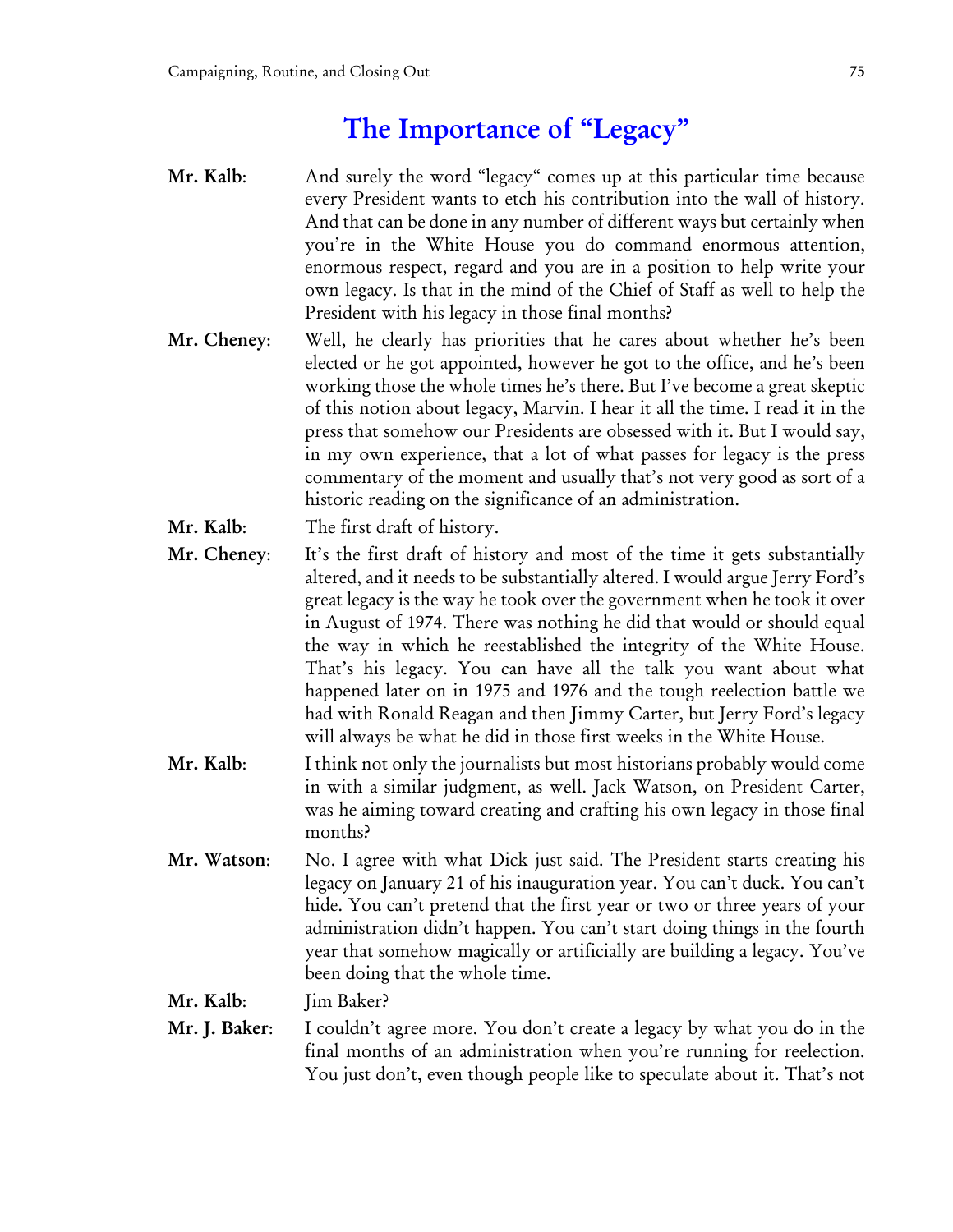the way you create legacies. Your legacy is created as a consequence of what you do during the entire course of your presidency.

There's a lot written about it, as Dick pointed out, but I really don't think that's valid. I'll just give you one good example. I was up here two or three weeks ago with a bipartisan group on permanent normal trade relations for China. We won it fairly handsomely, a big vote. I read in the paper where this is the latest addition to President Clinton's legacy. I bet President Clinton himself didn't even think that this was going to be something that people were going to cite as a major item. So, I just think it's not valid.

Mr. Podesta: I famously and reportedly banned the word "legacy" from the White House. My view is that, to use a metaphor for this, if you're looking way down the road, you're likely to trip over something that's right in front of you. I don't think that's how the White House operates; I don't think that's how we operated. I don't think that's really how Clinton thought about the world when he was there. He was a guy who, famously, came to work every day under incredible adversity often with the attitude of, "What can I get done today?" But, I think that characterized his whole tenure in public life. He was a guy who saw politics, government as a way of changing the country, effectuating change, being on the side that people really cared about. I think that each day was precious to him and an opportunity to move in that direction. I think he thought—I know that other people have said otherwise—I think he thought that the best way he could accomplish something important was by not thinking about it but by trying to concentrate on the here and now. I know that that was my attitude in the White House and I think it's the attitude of most people. When anybody came into me and said, "This isn't really a legacy item," I generally threw them out of my office. I think that just was interfering with deciding what was good, what was bad, what was right, what was wrong, were we building a record of achievement. That's, at the end of the day, what really mattered.

> There were certain things—to give you a more concrete, specific example: [Secretary of the Interior Bruce] Babbitt proposed the creation of the national monuments. I think Clinton had a sense of building protection for public lands that went beyond the monument question. There was a bunch of chatter, to some extent I think churned a little bit by our Secretary about how this was going to be a major legacy for the President. The President actually spoke to that one time on the north rim of the Grand Canyon, when he dedicated the national monument. A reporter asked him the question, "Are you doing this for your legacy?" And he said, "A hundred years from now when no one remembers my name the legacy of this day will be that children will still be able to enjoy the vista that we're seeing today." And I think he really believed that. That was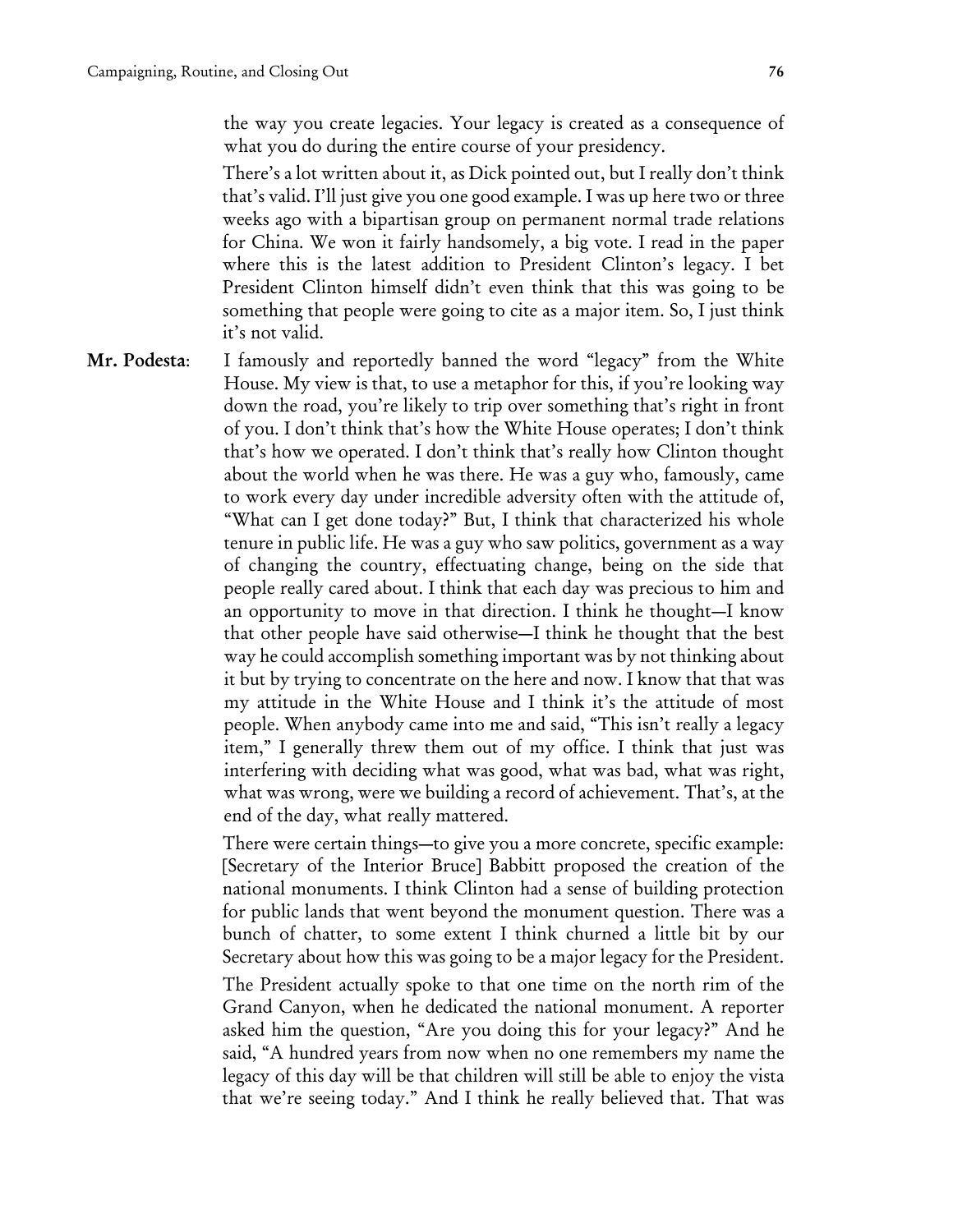what his motivation. He believed in the protection of these beautiful places, these grand places. I don't know that anybody was touting up whether our Director of the Forest Service is a great guy, how he was going to stack up against Gordon Pinchot or how Clinton was going to stack up against Teddy Roosevelt. He just knew that he wanted to get this done and he got it done.

- Mr. Kalb: Ken Duberstein, when President Reagan said "Mr. Gorbachev, tear down this wall" that would certainly would be part of his legacy but it is not necessarily something crafted at the end, but is built into the policy right through the administration?
- Mr. Duberstein: You remind me of a story that goes to something that Jim said this morning about "Oh, by the way…" decisions. On the speech draft for the Berlin wall, the State Department prior to Jim Baker objected to that line as too inflammatory to the then Soviet Union and asked us to delete it. Through the White House staffing process, it came to my desk courtesy of the NSC, which did run things past us. I went to President Reagan and said that the State Department objected to that line but "you're the President and you get to decide." Reagan with a big smile said, "Mr. Gorbachev, tear down this wall!"
- Mr. Kalb: He liked the line.
- Mr. Duberstein: But it also occurs to me that I recall Reagan saying, "If Mike Dukakis wins the election, the press and the historians will write that my eight years have been repudiated, that the country is going to go in a different direction. I am going to do everything in my power to help George Bush become President. I will campaign for him wherever Jim and Vice-President Bush want." But he thought that the sweep of history would be very negative about his national security buildup, the tax cuts, his agreements with Gorbachev if, in fact, the country had voted down his incumbent Vice-President.
- Mr. Podesta: Given the debate about Gore's embracing Clinton and should he or shouldn't he have *et cetera*, this may not jibe with what conventional wisdom. My view was that from a policy perspective it was important to see Gore reelected to continue the policy direction of the country. I was certainly mindful of that. Where the rubber hits the road on this issue is that it becomes less about your stewardship of the economy or how much you try to end up effectuating certain kinds of executive decisions, rule makings, executive orders, *et cetera* and instead it ends up being about providing a platform in which you can keep doing what you think is the right policy solution while at the same time providing the maximum space for him to get his message across, especially in that period between Labor Day and the election day. If that perspective meant having all of us walk around with paper bags on our heads, then I was for having everybody walk around with a paper bag on their head with the proviso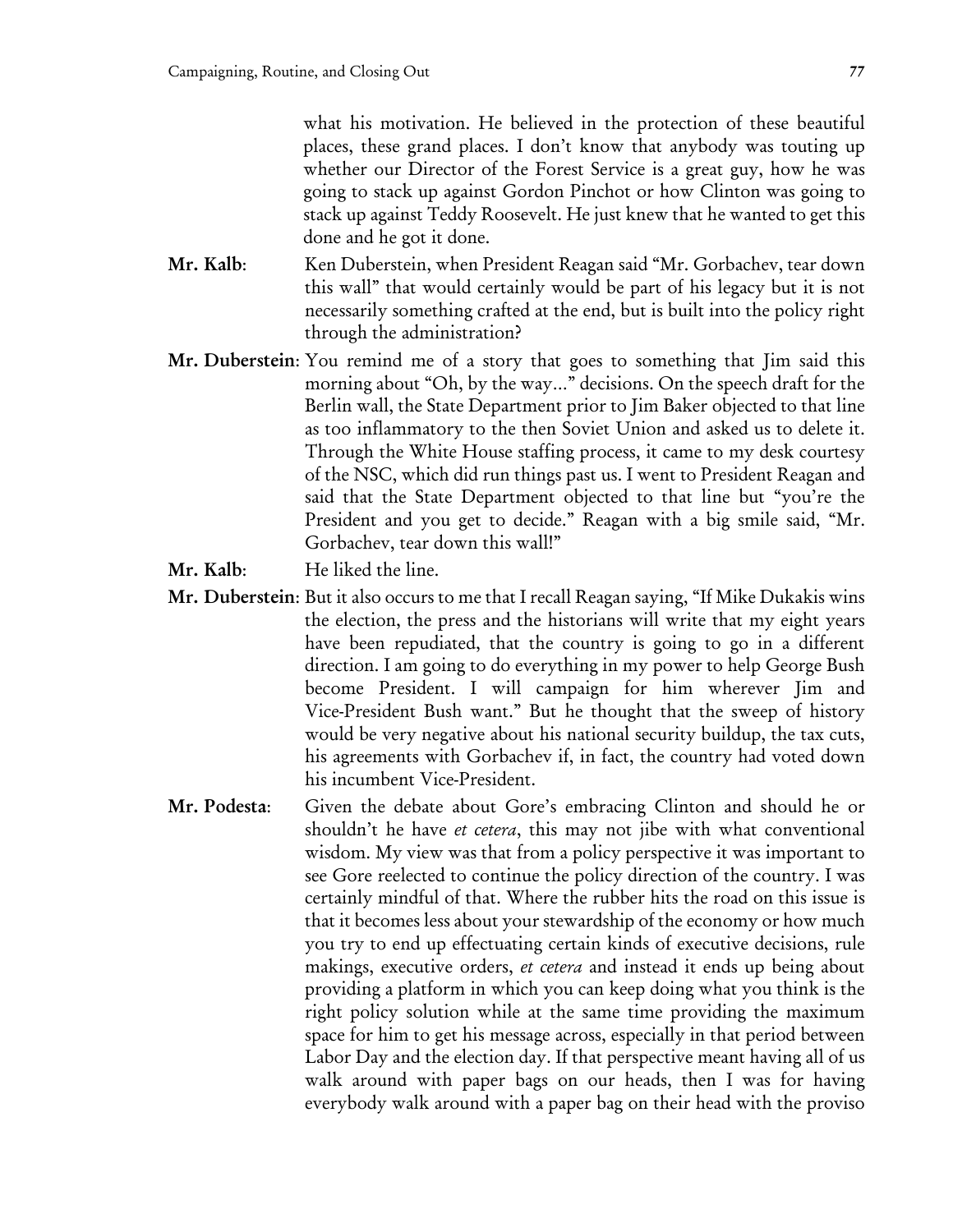that we continue to press the policy direction that we thought was apt and appropriate for the country.

#### Pressures in the Final Days

- Mr. Kalb: Switching just a bit now and getting very concrete. Dick Cheney, toward the end of any administration there are special kinds of requests or responsibilities that you have to honor and fulfill, favors perhaps asked of various politicians, from politicians to the White House, while you still have the power do this for—what are the issues that come before the Chief of Staff at the tail end of an administration? you know you're going to go, you still have power, what are you going to do? What are those issues?
- Mr. Cheney: Well, I remember a couple that came up in the Ford years. We had a Cabinet member who was particularly difficult to get along with and frequently mistreated the White House staff. He had lost his Camp David jacket and he spent the last three weeks of our presidency trying to get a new Camp David jacket, which I'm proud to say we denied him.

We had another situation. Of course, we had Nelson Rockefeller for Vice-President. He was an advocate of big government programs. President Ford had put him in charge of the Domestic Council. He kept churning out new policy initiatives but because of the budget situation, the legislative situation, we had a policy literally of no new starts during that last year of the administration.

They finally came forward with a big proposal on energy and it was to create something called the Energy Independence Authority. It was about a \$100 billion program to provide all kinds of loans and grants and guarantees to develop energy. On the very last day of the administration, President Ford submitted that program to the Congress with a request that they pass it. Things do happen at the end to pay off old debts.

It didn't pass, but it was submitted.

Mr. Kalb: Jack Watson, the Chief of Staff's special responsibilities toward the end?

<span id="page-81-2"></span><span id="page-81-1"></span><span id="page-81-0"></span>Mr. Watson: You know, it's the same set of responsibilities that the Chief of Staff has been exercising all along. The Chief of Staff is a little like a shortstop. You're cutting short the balls to keep them from getting in the outfield, that is to say all the way to the President. In the exercise of everything, you're making a lot of decisions that the President never knows about: what should flow through to him and what should not. I know that may cause some of you in the audience to pull back because there's not a one of us here, here this morning or yet to come, who believe that the Chief of Staff is an independent source of power. That's not what this is about. It's about performing the functions and the responsibilities of the office as a reflector of the President's power and as a monitor, a gauge of where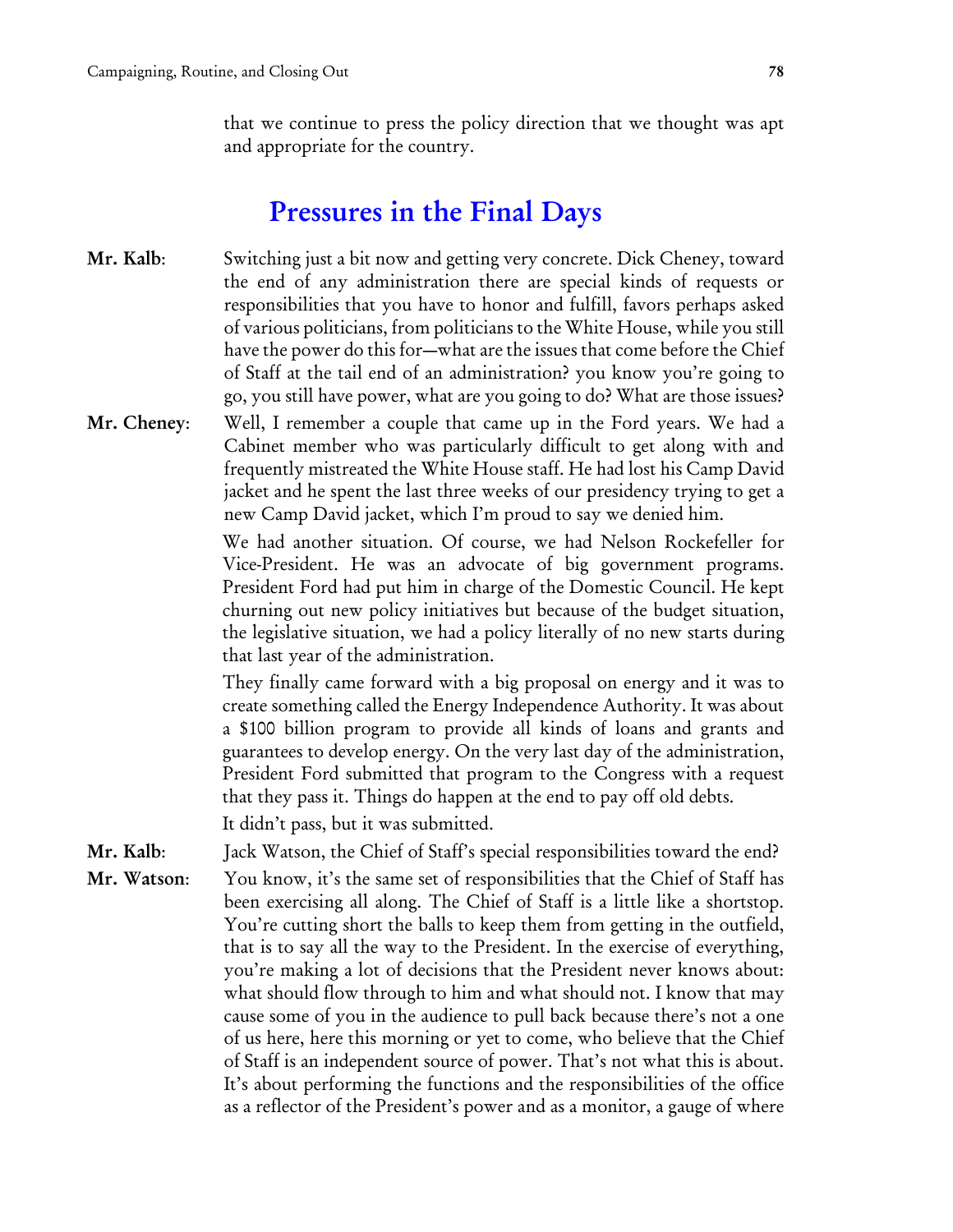his own personal time and own personal attention should be applied. That's the job.

So at the end of the administration you continue to do that and, yes, there are a lot of things that come in, requests for presidential pardons. I dealt with one of those in the final weeks of the administration.

Mr. Kalb: Do you see more of them crossing your desk?

- Mr. Watson: I did. And, yes, there are some appointments, some term appointments that will survive a new President's election that people are eager to get filled.
- Mr. Kalb: Jim Baker, give us an illustration on a day when there's only a month left on the calendar. You're at your desk, Chief of Staff. What are the sorts of issues that come before you that would not have come before you if you still had two more years to go?
- Mr. J. Baker: Well, you hope that you're not giving a deposition or giving testimony in some investigation but there's a chance that you might be. Transition issues, I think. I spent a lot of time at the end of the Bush Administration talking to some of the people coming in with the Clinton Administration. You're dealing with these term appointments that Jack mentioned. You want to make sure you fill all those because there are a lot of people who loyally served the President who are entitled to something, he wants to give them something, and you have to get that done. You have to deal with the question of the presidential medals whether it's the Presidential Medal of Freedom or the Citizen Medal. It's a time where the President looks at what people have done for his administration and rewards them. Then, as Jack mentioned, you get one heck of a lot of pleas for pardons or clemency during that period of interregnum.
- Mr. Cheney: The other thing that happens here, too, Marvin is you have to deal with what the President is going to do when he leaves office. All of a sudden, starting shortly after the election, he's beginning to think about where is he going to live, where's the library going to go, how is he going to spend his time, what's he going to do with his life now that he's no longer President, especially if you've lost the election. Now, if you're retiring at the end of eight years, that's different. But I'd say certainly the period of time for us, two items, the transition and, secondly, what's the President do as an ex-President, how is he going to spend his time.
- Mr. J. Baker: We spent a lot of time too on these new ethics in government laws that now determine what you can and can't do after you leave government. They've gotten extraordinarily complicated. I remember we had a number of conferences and seminars, particularly with presidential appointees, having the White House Counsel go through the list of the do's and don'ts because they are extraordinarily complicated.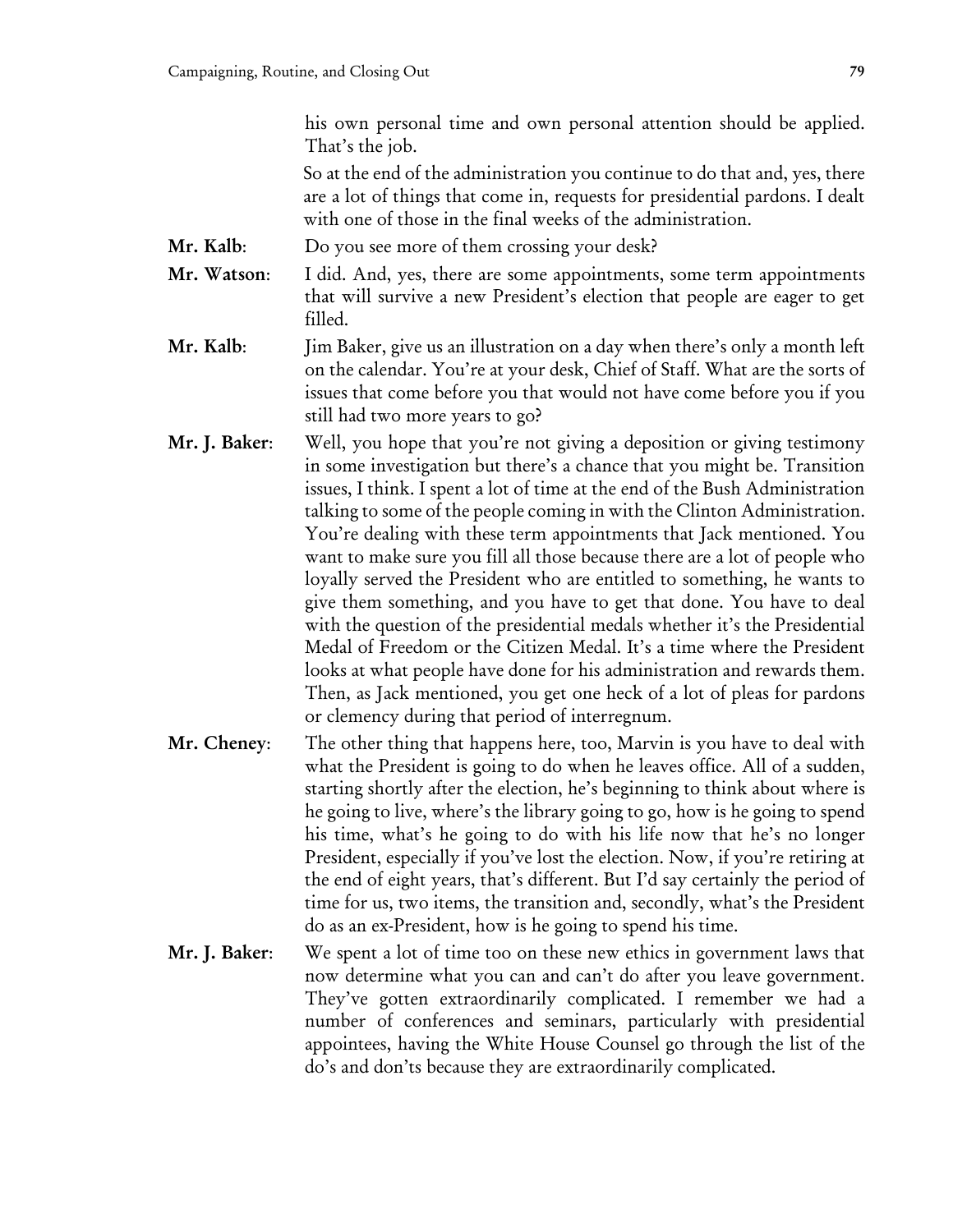Mr. Duberstein: In the last several months, I thought most of the agencies and departments were trying to clean the kitchen sink. All the things that had been said "no" to by Jim Baker and Howard Baker, "Oh my God, we only have three months to go. Let's get this executive order done. Let's get this administrative direction going."

> But my "fondest," in quotes, memory about all the pardons at the end. I'm the one who had to deal with the Ollie North situation. Howard will remember the pressure for Armand Hammer at age ninety-something. Having said "No" repeatedly on both and knowing that the President obviously was 100 per cent behind what I was saying, I convinced Reagan to come to the Oval Office for a final farewell the morning of January 20. Reagan thought he would just sleep in that morning and we asked him to come to the Oval Office. The problem we had was that Marlin Fitzwater released the fact that Reagan was coming to the Oval Office the morning of the twentieth. Not only the night of the nineteenth but as I drove in my White House car on the morning of the twentieth, I literally was on the phone virtually nonstop with senators and congressmen saying, "There is still time to pardon Ollie North. You have to go to Reagan and help Armand Hammer."

> I remember a still very prominent senator. The last phone call I got in my White House car as I entered the gates was, "Will you tell Ronald Reagan to pardon Ollie North. You have four hours to go."

- Mr. Cheney: Some of us thought that was a mess that should have been cleaned up in the Reagan Administration. We ended up in the Bush Administration having to take care of those pardons.
- Mr. Duberstein: You *did* pardon Armand Hammer!
- Mr. Podesta: I think you have to separate [these problems] into two different bundles. We obviously crashed and burned on the pardon side. But in terms of the executive authority, the executive action, the rules that we did, whether it was protecting medical privacy or extending new pollution controls in the area of clean diesel or protecting water systems by lowering the arsenic standard, *et cetera*, those were issues that we thought about not in the last two months but in the last two years.

We had a very specific game plan for doing it. We knew when the President's term was over. We had priorities about what we wanted to accomplish. We knew that the President was a person who wanted to exercise the full scope of his authority, that things like those rule makings I'm describing or the designation under the Antiquities Act of park lands were actions that could be done notwithstanding a hostile Congress. We only needed to convince one third plus one of the Congress not to reverse what we were doing but we had authority. It was based in the Constitution. It was based in the statutes of the United States. He was elected to do what I think he thought was right for all the people in the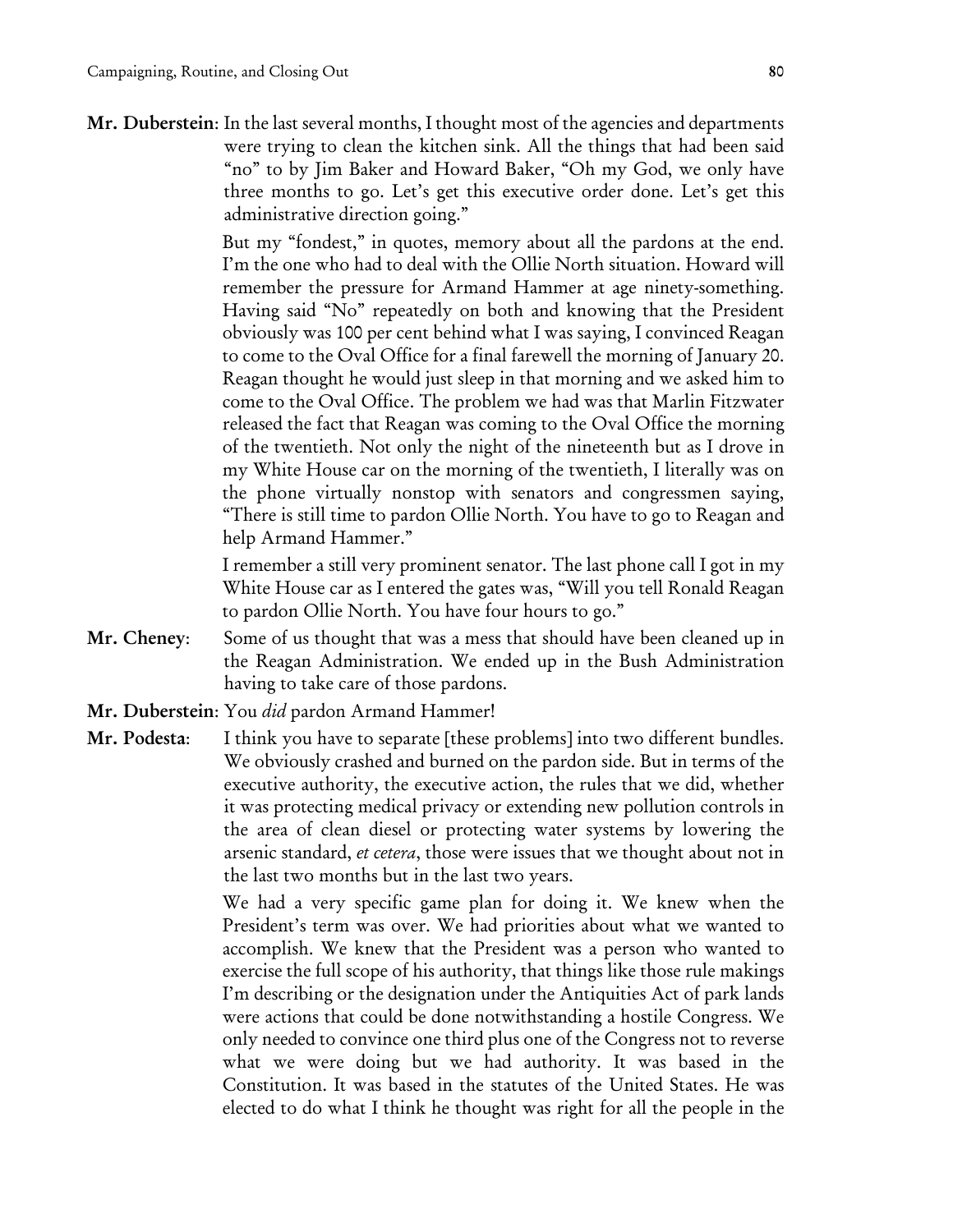country. And I think that he was fully comfortable with using that power and the authority. So I think most of the regulatory stuff that went through at the end was well planned, certainly subject to massive public comment. We had over a couple of million comments on arsenic, for example, to cite an example. Medical privacy rule was one that was well debated, well planned, put through but we were operating on a time frame where we knew we were out of there on January 20, 2001 and we operated accordingly.[\\*](#page-91-0)

I think there might have been a few decisions in the environmental arena where we would have felt comfortable leaving them for the Vice-President. There may have been some things that the Vice-President would have liked to have gotten started with. But, I think for the most part almost everything was in train and would have been done before the end of the Clinton Administration.

On pardons, I think the system broke down. It was sort of my feeling that we could control the system and I think it proved wrong. In that sense, I regret that. I feel like the staff in some instances didn't serve the President well. It was in the context in which I think the President was so frustrated by the system which had caused pardons and commutations to essentially dwindle to very few recommendations from a Justice Department that was very constrained, wasn't offering up many opportunities. This isn't like the last couple weeks. This goes back a year or more in which I think he reflected on the fact that he had not exercised the commutation power as much as previous Presidents had. He thought that was odd. He began to say how he thought people who had done their time and had led good lives ought to be able to receive executive clemency.

At the end of the day, the classic example is Mark Rich which I think we've established was a mistake. I can explain the decision that the President made and the pressure he was under to make it but I think permitting a system which caused so much data to try to be processed in such a short period of time was in error and I think probably the President will agree to that at this point. I think that we let him down in not seeing that at a somewhat earlier time.

Mr. Kalb: Did you all feel that you could make a lot of these final favor-type decisions without reference to the President? Did you have enough of his trust and access to be able to move forward without checking with him?

A series of Executive Orders and regulations set in the last few weeks of the Clinton administration fell to the incoming George W. Bush administration. These actions, some suggested, seemed planned to embarrass the Bush administration by forcing them to take action on issues they would prefer to avoid initially. Here, Mr. Podesta suggests these decisions simply resulted from the administration trying to reserve decisions for whom they hoped would be the new President Al Gore (their Vice-President), whose subsequent defeat in December of 2000 left little time for the Clinton administration to carry out decisions it had already committed itself to make.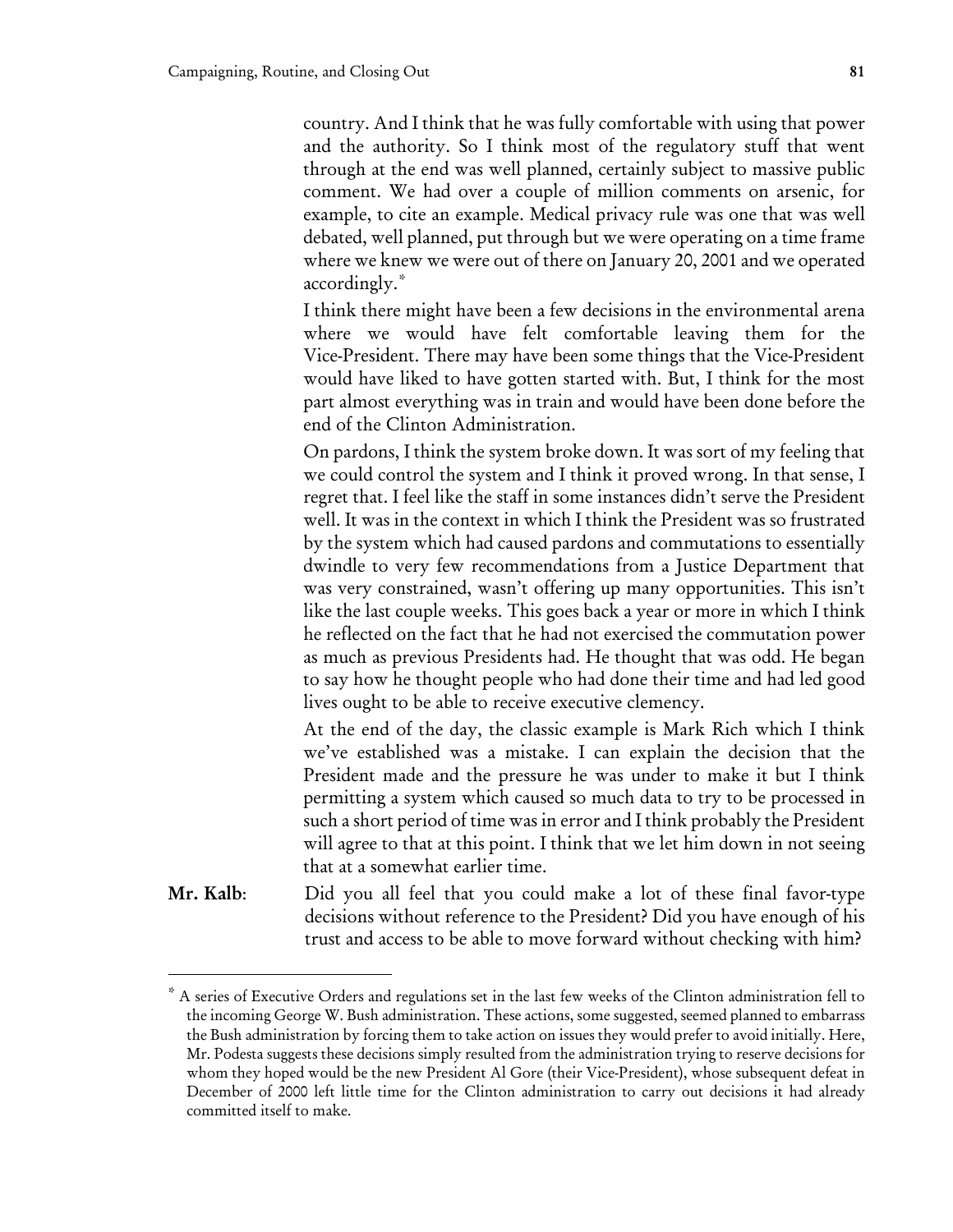- Mr. Duberstein: On the executive orders, by and large, the President designated us to make those because he knew that so many people were trying end runs in that last month or two.
- Mr. Cheney: President Ford insisted that they be staffed out and that he know what was coming up but he wanted to be personally involved in those decisions. He didn't delegate that to anyone else.
- Mr. Kalb: President Carter?
- Mr. Watson: Same.
- Mr. J. Baker: Same for President Bush.
- Mr. Duberstein: Same.

#### Organizing the Transition Out

- Mr. Kalb: If we were to spend a little time now on the transition of power. What becomes the responsibility of the Chief of Staff in arranging a sensible, "as little politics as possible" transition?
- Mr. Watson: To answer the question, let me go back to 1976 because they are contextual events. I'll be quick about this. In the late spring, very early summer of 1976 after it became clear to those of us who had been working with Governor Carter in the Democratic primary campaign that this man, glory behold, was actually going to be President. About that time in early June I had written a series of memoranda to the Governor suggesting that we do some transition planning very quietly, very low profile, but that it wouldn't be responsible for us not to do so. And I outlined how we might go about it. That's something for another time. And he said, "Yes." So, I started in the summer of 1976 to put together and direct what came to be called Carter-[Walter] Mondale Policy Planning Effort which then moved into the transition after the election. Just a few days after the election I was designated by President Carter as the director of the transition on his behalf and I went to the White House for the first time in my life. I was received in the Chief of Staff's office by Dick Cheney and by John Marsh and others. Ron Nessen. I was received, I'm happy and proud to testify here, with incredible grace, *incredible grace*, and genuine, *genuine* determination to help us any way they could. In fact, they did. At every turn, in every way that was possible, they did. Four years later, I am the Chief of Staff to the President. I was absolutely determined that the same attitude would be expressed by us to the folks for President-Elect Reagan who were coming in, Jim Baker among them. I had asked the President to write a letter to all the department heads, all the Secretaries and other agency heads and so forth setting out in a very

clear and simple way that he wanted them to pull together things that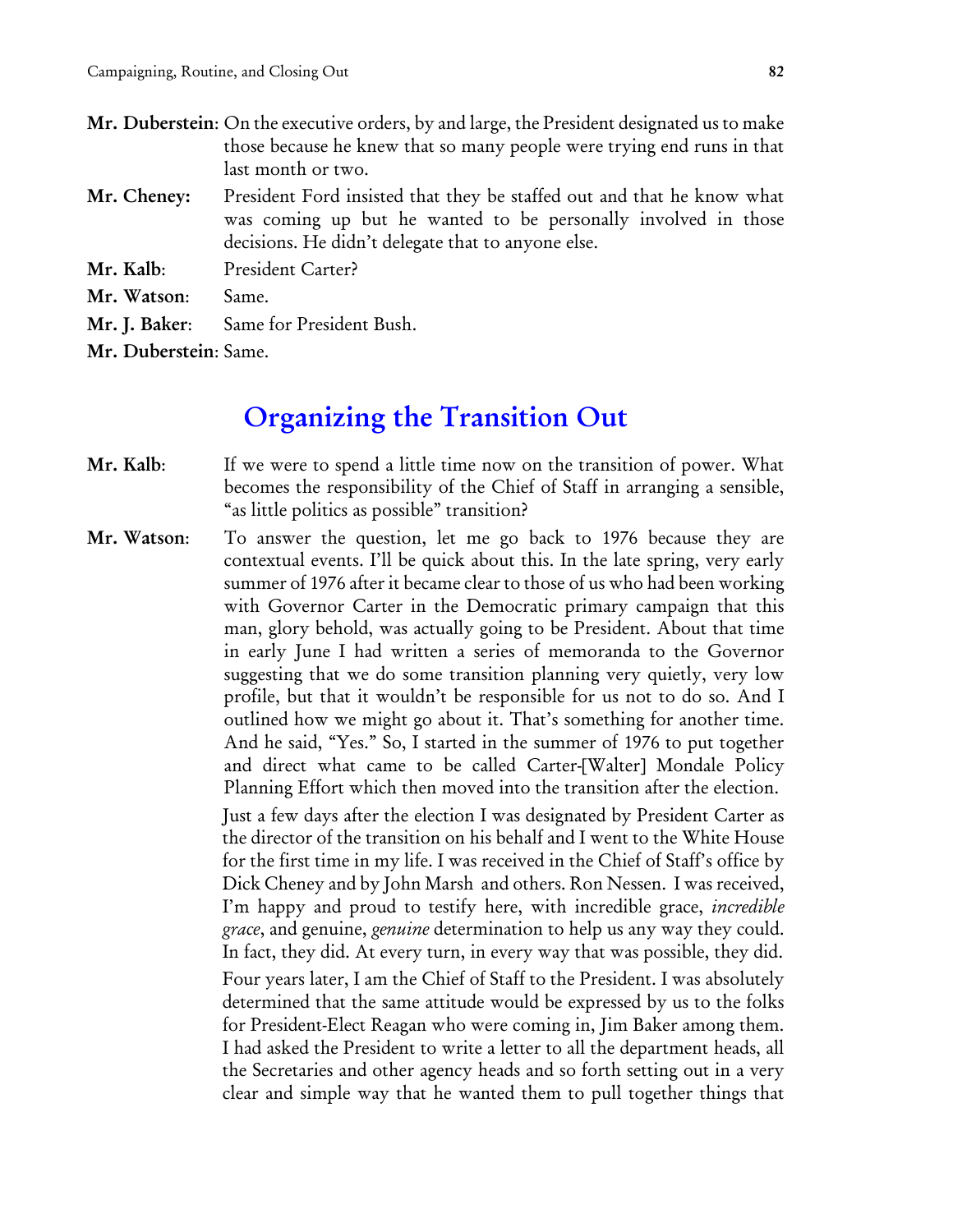would be instructive and informative and helpful to the people who were coming into take their places. And that was done and such information was delivered.

To conclude, this ten-week period, this seventy-seven-day period is a truly extraordinary event in American political life. It's the transfer of power quietly and peacefully, not always happily, from one President to another. That's the way I think it should go.

- Mr. Kalb: Dick Cheney, pick up the first part of that story. What do you recall from that 1976 transition?
- Mr. Cheney: Well, President Ford called me into the Oval Office. He had lost his voice, you may remember, during the campaign and the last day he could barely speak. The election wasn't really resolved until the morning after. So, we were in the Oval Office. He had me get Governor Carter on the telephone for him and then he introduced me in a whisper because that's all he could say and I had to actually read the concession statement that Jerry Ford made to Jimmy Carter the morning after the election. When the call was over with, he said to me he wanted to make sure we did absolutely everything we could to ease the transition, to help the new team, to get them ready and make certain it was smooth. So what I was reflecting when Jack came into the West Wing there a few days later were the instructions I had received from the President.

It's also I think fair to say that when you get to that point, even though they beat you, there really is a very sincere desire on the part of most of the people on their way out not to bear grudges or anything but rather to do absolutely everything you can to help them get ready for what you know they're about to have to do.

- Mr. Kalb: Weren't there any little secrets you wanted to keep for yourself so you didn't help a Democrat?
- Mr. Cheney: Well…, no. There really is an honest-to-goodness, sincere feeling you really do want to help. You've learned a lot during your time there and you want to do your level best to get them off to a good start. I would say, at least my experience has been, that the outgoing team is at least as supportive of a smooth transition as the incoming team, sometimes even more so. I think occasionally there are people on the incoming team who say, "If you're so smart, how come we beat you? Why do we need your advice?" From our standpoint, it was a very smooth handoff from the Ford Administration to the Carter Administration.

Mr. Kalb: Jim Baker, was it smooth?

Mr. J. Baker: Very, very smooth handoff thanks to Jack and people like Alonzo McDonald and others who made our job very easy. We could not have asked for better treatment or anything more than we received when we came in there in November or early December of 1980. We tried to give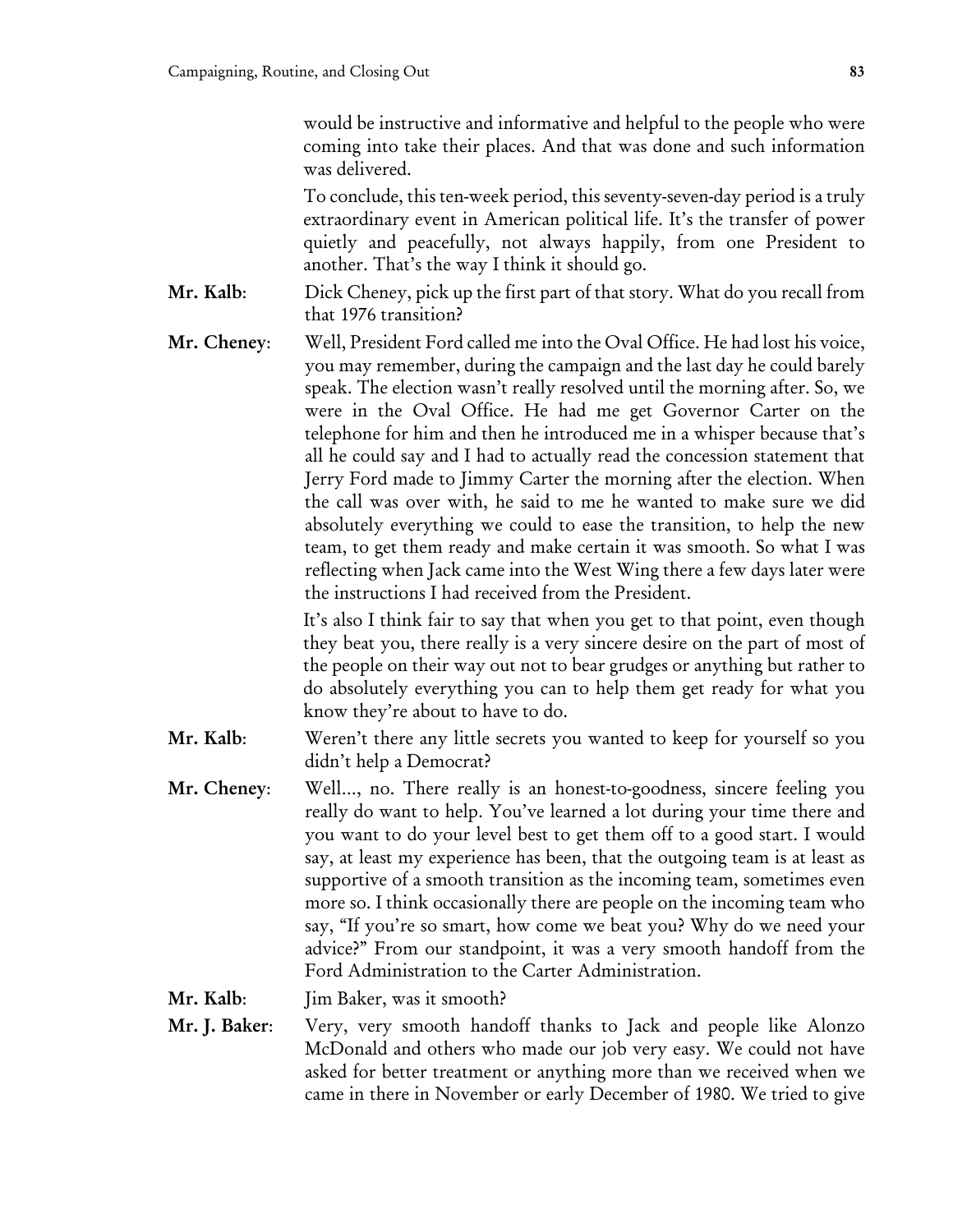the same thing back on the other side in 1992 and 1993 to the Clinton appointees when they were coming in. And it worked pretty well.

- Mr. Kalb: Explain that to me for a moment. Why should I not believe that there is a residue of political anger and disappointment and why, if it's a different administration, should I help these people succeed?
- Mr. J. Baker: Well, if you believe in good governance and you believe in what's good for the American people, then you want to see them get off to as good a start as they can.

Mr. Kalb: But they've beaten you!

Mr. J. Baker: Maybe it goes back to the old idea that you can disagree agreeably. We used to be able to do that in our politics. I think that's what you see reflected here in the way this power is handed off from administration to administration.

> Somebody made the comment this morning, too, that sometimes it's more difficult to take over from an administration of the same party. Take 1988, for instance. We had been there for eight years in the Reagan Administrations and there were an awful lot of really good public servants and really qualified people who had every right to believe that they would stay, if not in their current jobs in promoted jobs. But that's not the way it works. Some of them thought they might go from Treasury to State. Those who left government for a six-month interregnum had every reason to expect that.

> But a lot of people really did feel that way and that's really not the way it works because, as everybody on this panel will tell you, it's really important that each President put his own stamp on his own policies, whether they're treasury policies, economic policies or foreign politics or whatever. Therefore, he needs some new blood and some new players. So, sometimes it's a little harder to transition into an administration of the same party.

Mr. Duberstein: We approached 1988-1989 as a friendly takeover rather than a hostile [takeover]. Jim is absolutely right, the problems are enormous because there are so many expectations among so many good people that they will just stay on in new or improved jobs. What we did was write to every Reagan appointee suggesting that if they were going to resign, they should resign to President Reagan so that we would get the letters from the President rather than President Bush.

> One of the other very difficult moments or many moments is the recognition that until January 20, even if there is a President-Elect, there is only one President and only one can make that decision. I remember that moment again on that morning of January 20 when Reagan came to the Oval Office for his final briefings, which did take place at nine and nine-thirty. I remember in that early morning of January 20 Reagan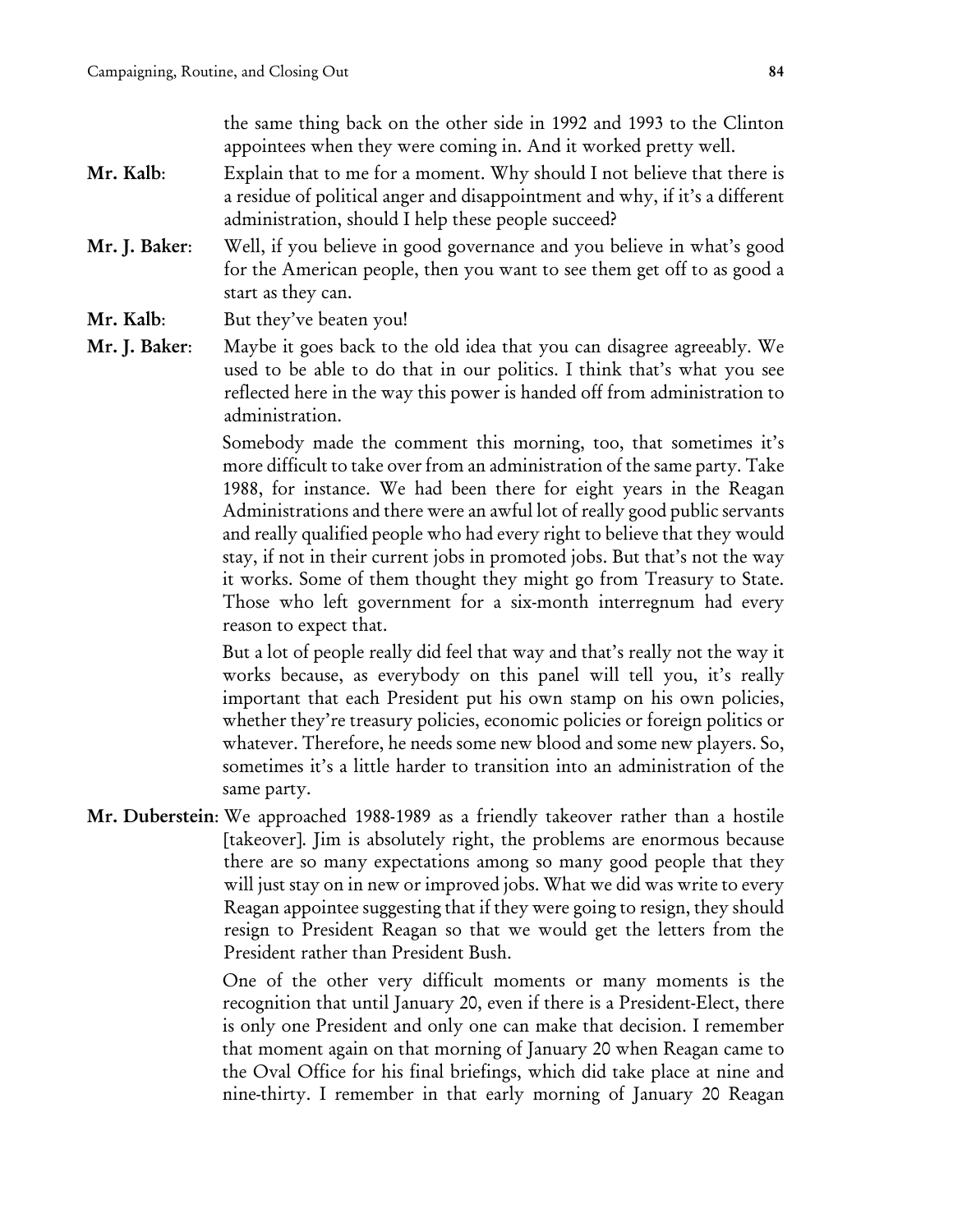reaching into his wallet and offering me and Colin Powell his nuclear code card. We said, "Mr. President, you're President until twelve noon. Only one President of the United States at a time." That causes a lot of difficulties in running the government because people are trying to curry favor with those coming in, especially with a friendly takeover.

Mr. Podesta: I can only answer that question from my personal experience, which is based on the experience that I received coming in but I think it's true for most people  $-$  this is incredibly corny  $-$  it's a special privilege to be able to represent the people and work in the White House and I think people take that very seriously. We're all partisans. We're all political. I have come up with new favorite line. I saw recently "Thirteen Days" and in the movie Bobby Kennedy says to Kenny O'Donnell, "Why did we ever do this?" And Kenny O'Donnell replies in great movie crispness, "Because we thought we could do these jobs better than the other guys." I think there's a feeling about that. There is a sense that we probably felt we could do it better than they could. But, having said that, we had a responsibility to the country to be as open as possible, to give them as much information as possible, to try to be as helpful as possible and to really hold nothing back. I received that kind of service when I went into the White House in 1993 from Jim Cicconi particularly and Phil Brady who had been Bush's staff secretaries. I always respected and admired and was thankful for that and I tried to reciprocate.

#### Key Past Experiences

Mr. Kalb: In a couple of minutes we're going to go to questions from the audience but I want to take advantage of the last couple of minutes here as part of this session to get a few questions in of my own that I've been thinking about as I've listened to you. Is there a particular kind of academic preparation that is better in preparing a Chief of Staff?

Mr. Duberstein: Javelin catching.

- Mr. Cheney: History.
- Mr. Kalb: History?
- Mr. Cheney: I was a political scientist, had done everything but my dissertation for Ph.D. I thought of myself of a student of politics and I quickly discovered I would have been much better off as a historian than as a political scientist in terms of actually operating in that system.
- Mr. Kalb: Why?
- Mr. Cheney: Just because so much of what you do in a White House is shaped and affected by what's gone before. There are valuable lessons to be learned in the experiences of earlier administrations that you may want to apply,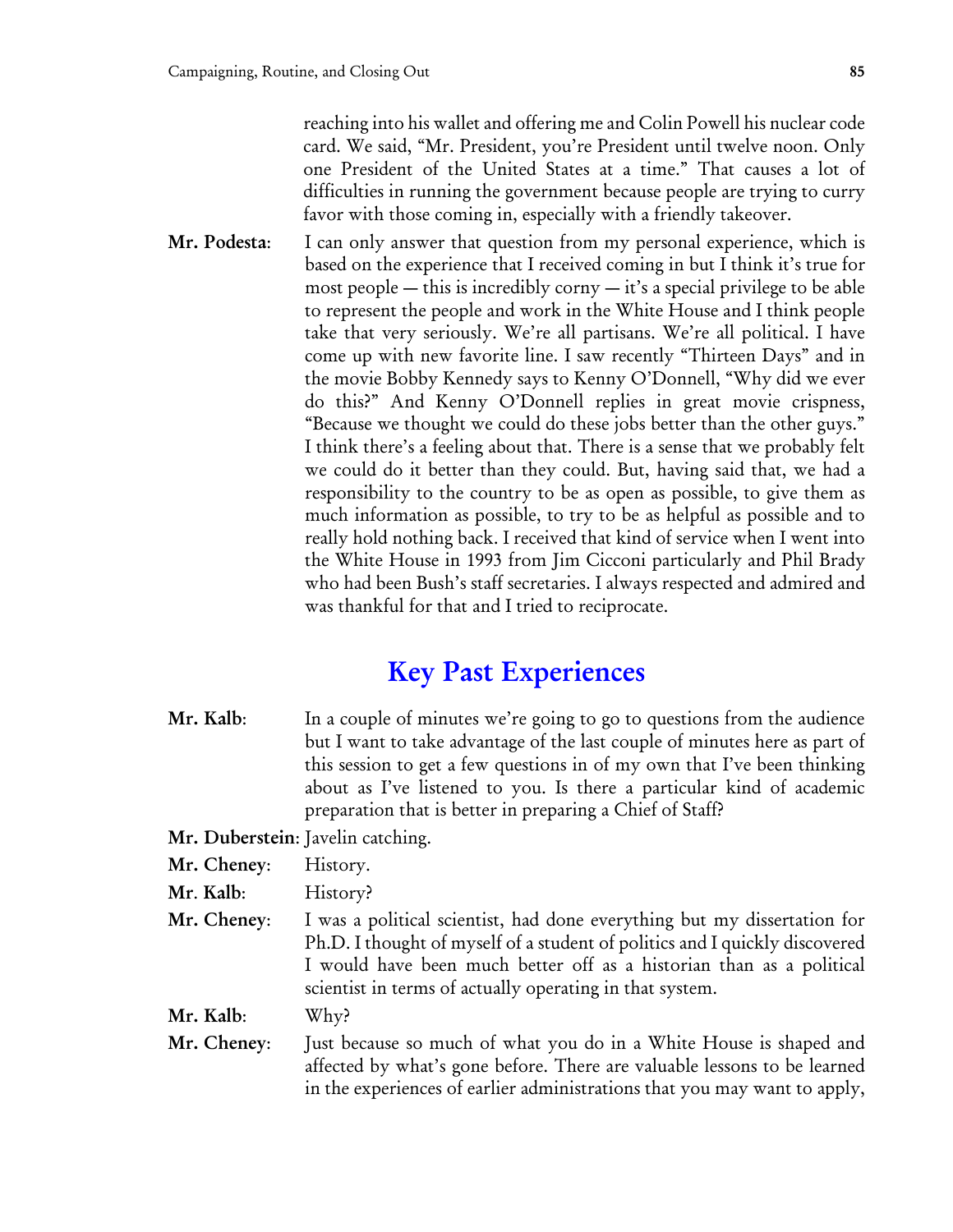when faced with similar sets of circumstances. So, I would strongly advocate that you have a good strong grounding in history.

- Mr. Kalb: Jack Watson.
- Mr. Watson: Who was the man who wrote the wonderful book about everything you need to know you learn in kindergarten? I mean no disrespect but most everything you need to know about being a good Chief of Staff, your mother taught you.
- Mr. Kalb: But what particular skills? Is it to be a very good negotiator? Is it to have this sense of history? Is it to have a legal grounding that allows you to balance interests more judiciously?
- Mr. Watson: It can be all of those things. None of us will encompass all of those things. For example, in my own particular background. I was in the Marine Corps. I was a young Marine officer. I did not do that as a career but, at the risk of bringing smiles to some of your faces, I learned a lot of things in the Marine Corps that I carried with me into government. The balancing of team-building, the crucial importance of being an enabler of men and women, a real team leader, a team builder sort of counterbalanced with command decision-making, the buck does stop here.

Mr. Kalb: Jim Baker? Lawyer?

Mr. J. Baker: I *was* a lawyer, I *was* a history major, and I *was* a Marine. So, I've got to agree with Jack, for sure, but I don't think my history helped me a whole hell of a lot. I spent most of my history on Greece and Rome and I never took a politics course. If you really want to get scared about this government of ours, I'll tell you another secret. I never took an economics course in my life and served four years as Secretary of the Treasury.

> But I think people skills are important, Marvin. I really do. And I believe campaign experience helps prepare you for this job, not just from the standpoint that you get close to your President that way but I think the experience of running campaigns and the fact that you can't separate politics and policy, that campaign experience is very helpful.

Mr. Podesta: I think the most important set of skills is that intersection of policy and politics and press that is uniquely about working kind of in Washington, in government. People come at it different ways. I know that Erskine Bowles believes that had he not been the SBA [Small Business Administration] chair, he couldn't have done this job as Chief of Staff. You can't go from a desktop in business into this job without some troubles. It is tough to come straight out of the business community into this environment. You need to have more interaction with the Hill and interaction in general politics. Now you can get that in a variety of ways.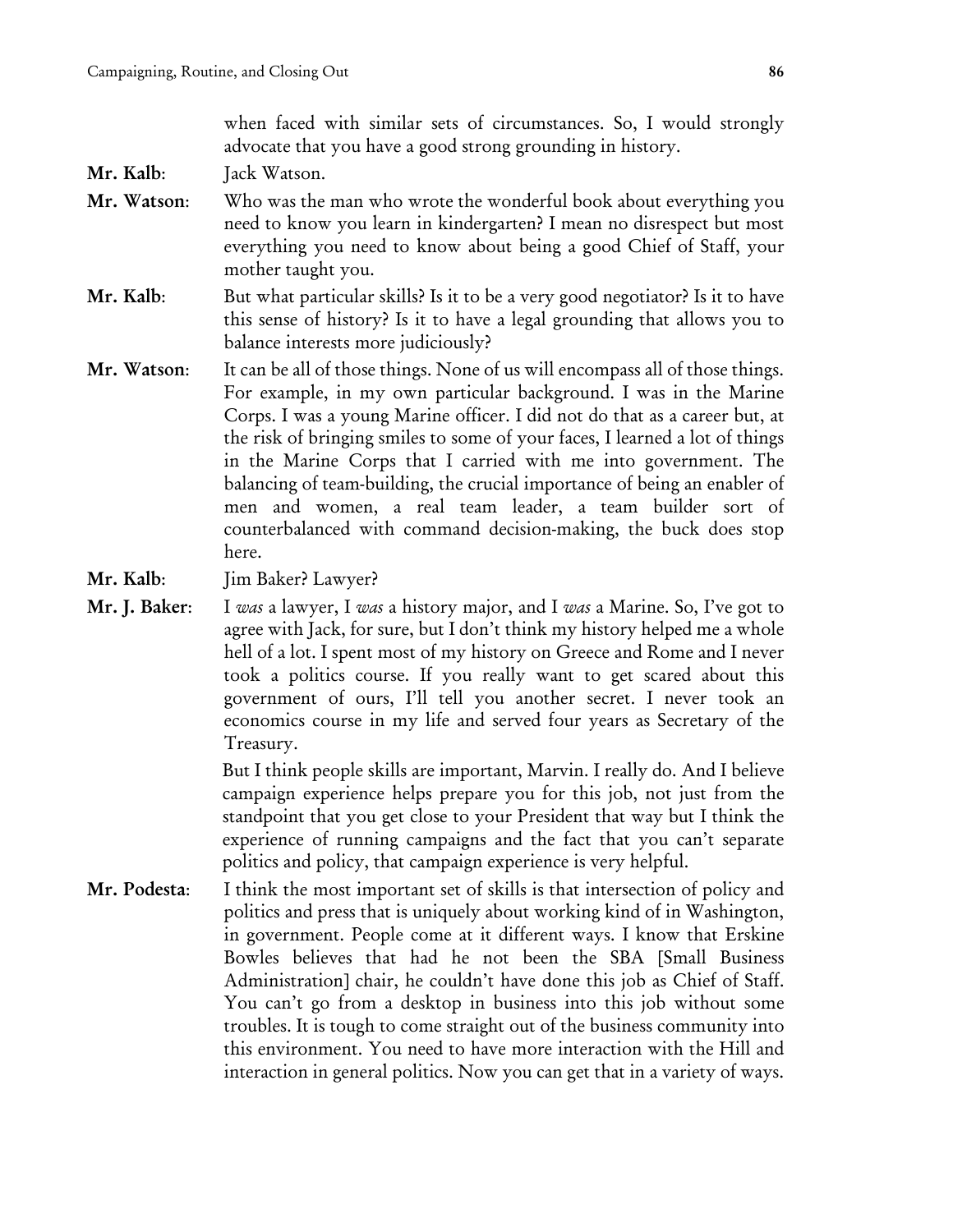I've found it helpful to be a lawyer actually. I didn't take as much bullshit from people as I might have if I wasn't.

Mr. Duberstein: I want to go back to something that was said repeatedly this morning. Understand you're staff not chief. I think that is a critical ingredient. Not having a large ego in a town of large egos, having a very good nose because things are always smelling fishy, having a belly-button that twitches when something doesn't sound right, recognizing that the first decision may be an easy decision, but the next five forks in the decision road that flow from that first decision may all be unacceptable options; be willing to be a reality therapist. So many people come into an Oval Office, whether it's congressmen or senators, CEOs, union heads, heads of state, and in the majesty of the Oval Office get cotton in their mouths. You need to be able to tell the President that something just doesn't add up or doesn't make sense or you need to talk to X, Y, and Z.

> I want to go back finally to Dick Cheney because, even though I wasn't a history major, I think an appreciation of history is something that is critical to understanding the limitations and the prerogatives of the derivative power of being a Chief of Staff.

Mr. J. Baker: Marvin, before we go to questions from the audience, there's one thing that I don't think has been mentioned today and that is the idea, I think at least, that you ought to be very conscious of not staying too long in this job. When President Reagan asked me to take the job after the 1980 election, it came as quite a surprise because I had after all run two campaigns against him, one for President Ford in 1976 and then one for Ambassador Bush in 1979 and 1980. But I knew this city having worked in 1976 with Dick Cheney and others here in the Ford campaign and I said to President-Elect Reagan that I would be happy to take the job and I was honored but that I really thought the job was handled in two-year increments. I felt that way then. President Reagan agreed with me. He said, "Yes, two years is absolutely the right amount of time." And four years and two weeks later, I was still there! That's longer than anybody in history, I think, save two people and they both had significant legal problems. So when people ask me why in the world did you and Don Regan switch jobs, I tell them that going out to the Treasury Department is a lot better than going out to jail.

> I really do think you ought not to stay too long in this job because you use your political chits up very, very quickly.

- Mr. Kalb: And why is that?
- Mr. J. Baker: Because you don't have that many political chits and there's so much coming at you with such ferocity. I think you're limited really in the job you can do for the President as you begin to expend that political capital.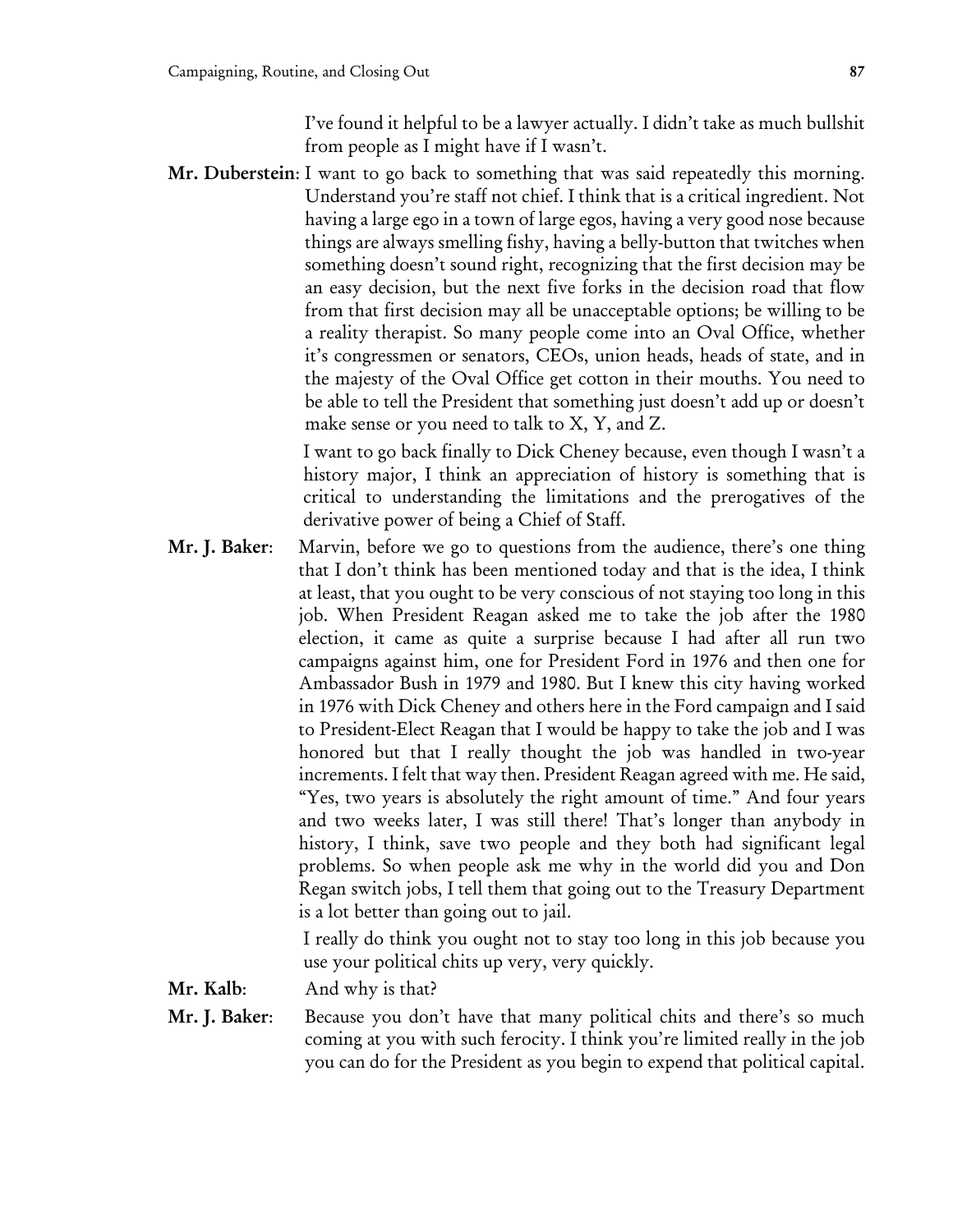- Mr. Kalb: I just wrote a note to myself here about "ego." Can a very good, effective Chief of Staff have an ego?
- Mr. Podesta: Well, it almost always would get you into trouble. You have to be able to have some humility in there and you have to know that you're working for somebody else and you didn't get elected. I never confused my role with the President's role. I have a healthy regard for myself but I felt like what I was bringing to the table was a person who could organize staff to support and help. I never thought that it was more important to really support my own public stature. In fact, I'm rather shy in that regard. Maybe that's helpful..
- Mr. Duberstein: You have to keep your ego in check.
- Mr. Watson: No one has actually quoted Clark Clifford's remark about a passion for anonymity is the first prerequisite of a good presidential aide. It was much easier in those days to do that than it is now but, nevertheless, keeping your ego in check, understanding that you are a reflector of power, that you are a derivative of the President not the President, all of those things are crucially important to the good conduct of your office.

#### Audience Questions

- Mr. Weiss: Mark Weiss from the Wilson Center. It was already raised but I wanted to ask the panel to explore further this issue of the differences in the transition to an incumbent Vice-President from your own administration to the President-Elect from the opposite party.
- Mr. Cheney: I think going within the same party, that's the toughest, especially when the predecessor resigned under threat of impeachment. We had the problem in the Ford Administration — we had to do two conflicting things simultaneously. On the one hand, we had to convince the American people that we'd gotten rid of the old crowd that had brought us Watergate and, on the other hand, we had to reassure the world that Richard Nixon's resignation did not mean we were changing foreign policy, that our commitments were good. We had to pursue continuity and change simultaneous. That's a very difficult thing to do, to get that just right.
- <span id="page-91-0"></span>Mr. Hathaway: Bob Hathaway with the Wilson Center. We've heard a great deal today about the demands and the difficulties of being President, the expectations on the President. Are we approaching a time when the job is currently defined as simply too much for one individual? Is it time for us to rethink the nature of the presidency or are we pretty much stuck with what we have and that's okay?
- Mr. Watson: I have a strong personal opinion to the answer to that question. It is, "Absolutely not!" It is not something we should do by committee. It is a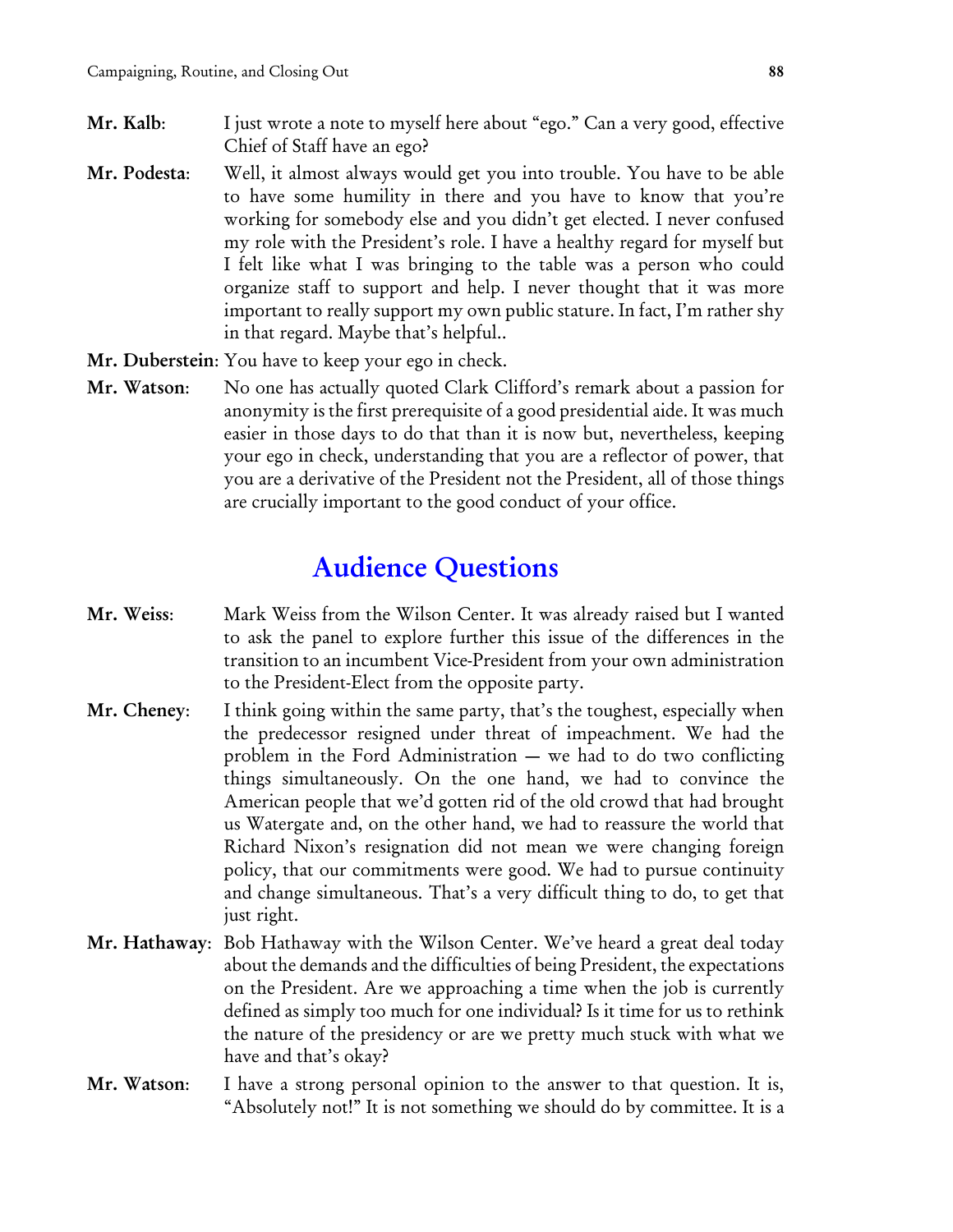big job, of incomprehensible complexity and power. It is ultimately a job for the person, man or woman, that the people elect to be their President. Then, it becomes the duty of that man or woman to gather around some of the very best and brightest and most decent and most competent people to help with the administration of the government. But, do I believe that it's too big a job for one person? Absolutely not.

Mr. J. Baker: I'm not sure I understand how you would cure it if you thought it was too big a job. I certainly don't think it is. I mean, you can't have a committee or you get a Politburo. The only thing I think you might be able to  $do - I don't$  advocate this, I think it would be a mistake  $-$  would be to split off the ceremonial aspects from the governmental. You could have a head of state and a chief of government. But I don't think we ought to do that. That's one of the beauties, I think, of our system versus some of the other systems.

#### Mr. Kalb: Ken?

- Mr. Duberstein: I agree. One person as President of the United States. The job is not too big for any one person but I do think we need to fundamentally address the lack of civility in this town, which was discussed earlier today. This "gotcha" psychology, this tear-down, negative ads, *et cetera*, not just for campaigns but also in the day-to-day governing I think has destroyed the fabric of how we govern. Even in the dark days of 1981, 1982 when we had so few Republicans in the House, Reagan's answer was, "I'm going to reach out and work with the Democrats because that's the only way I can win on Capitol Hill." The idea of putting bipartisan consensus together, bipartisan coalitions should be more than simply on NAFTA or China. Reaching out across party lines on both sides I think is desperately needed even in this culture of twenty-four-hour-news cycles and instant cable. Partisanship is destructive of the process. Howard remembers the days when the Senate wasn't on camera and I think you were able to work out a lot better legislation.
- Mr. Podesta: No. I think President Bush has proven that. The Clinton White House dealt with military planning in Kosovo. We dealt with chasing Osama bin Laden, especially after the embassy bombings in the fight against terrorism. We dealt with the consequent management of hurricanes and earthquakes, *et cetera*. We dealt with national tragedy in Oklahoma City and Columbine.[\\*](#page-101-0) The President has to deal with that all at the same time. I think President Bush clearly demonstrated that one man can do it and I think he's an example of somebody who on paper you would have said,

 <sup>\*</sup> For Oklahoma City, see footnote on page [Error! Bookmark not defined.](#page-61-0). "Columbine" refers to a shooting incident involving two male students at a high school in Columbine, Colorado. The students entered the high school and began shooting students and teachers. Eventually, they killed themselves to end the incident.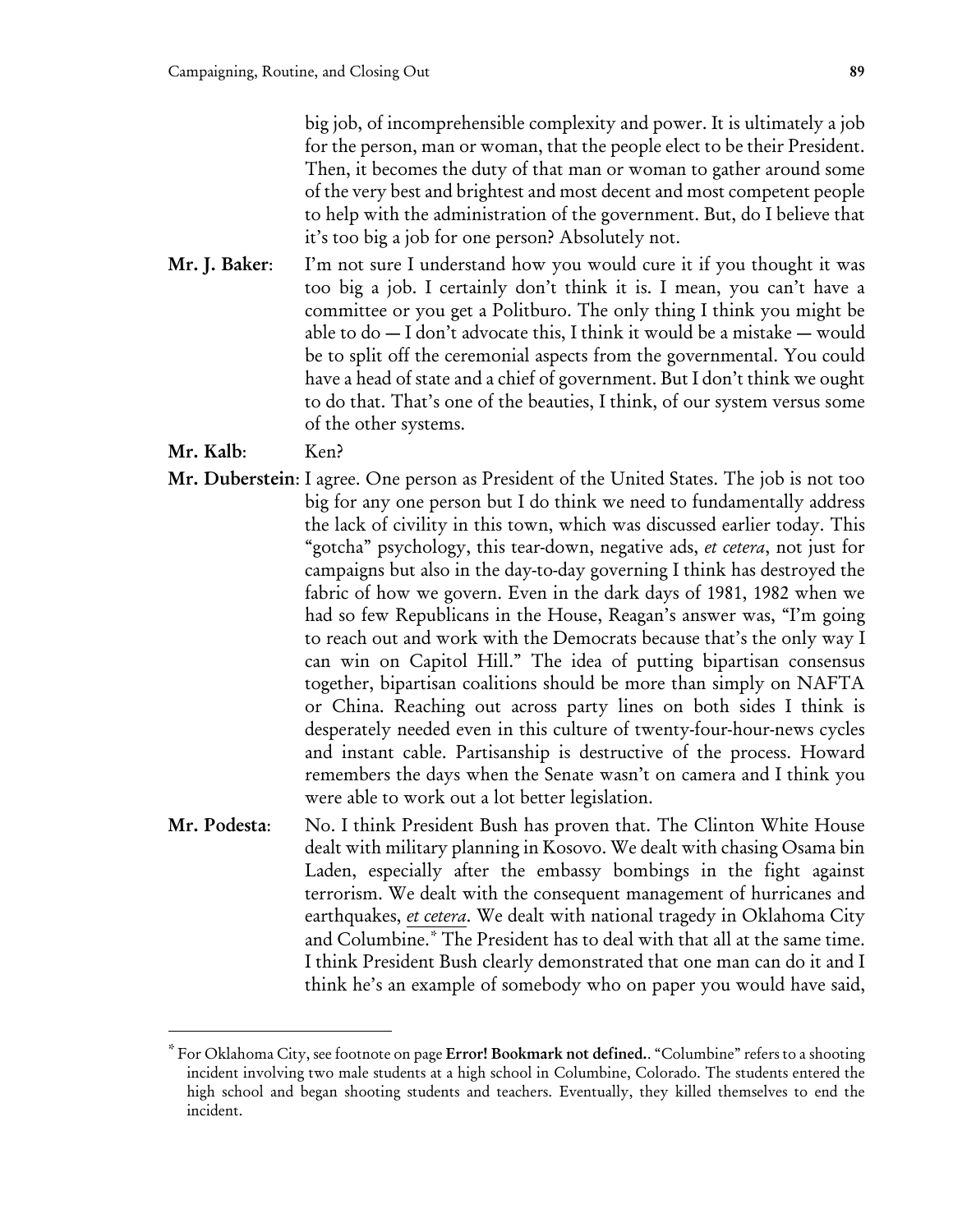"Does this guy have the capacity to do that?" He's certainly demonstrated that one person can do it and he's doing a hell of a job.

- Mr. Kalb: Just a variation of the question. Wasn't there deliberation at the Republican National Convention in 1980 to conceive of the presidency as the President dealing with foreign policy or domestic policy and the Vice-President dealing with the other and then it was shot down?
- Mr. Cheney: This was the effort to negotiate Jerry Ford going on the ticket as Ronald Reagan's running mate in 1980. I participated in some of those sessions and clearly President Ford did not want to be Vice-President again. He hated the job when he had had it. So, when the Reagan people had approached him, he had made a number of requests in terms of his influence over budget, personnel, foreign policy, *et cetera.* I can remember sitting in a session with Bill Casey who later became CIA director. Bill had a list of items that in fact the Reagan people were prepared to discuss. They went a long way toward trying to accommodate President Ford and then cooler heads prevailed and they sort of backed off and President Reagan went with George Bush.
- Mr. Walker: Martin Walker from the Wilson Center here. Most of you have met foreign heads of state and perhaps one or two of you have met your equivalents in foreign governments. Do you think that the job of Chief of Staff in the White House remains unique or does it have something in common with the kinds of jobs done in any chief executive government around the world? If so, have you ever found yourselves able to learn something, to reach out from colleagues overseas or can you really only cry on one another's shoulders in this unique job you've been sharing?
- Mr. Watson: There are similarities, of course. I've had the opportunity on a couple of occasions to go into other countries to advise recently elected Presidents, usually the first democratically-elected President of the country, how to form a presidential staff and how it should function and how you allocate responsibilities and authorities and so forth. There's no question, sir, that there are clear and significant similarities of function and role between our Chief of Staff here and similar roles in other governments. But in the final analysis, I think in terms of understanding how ours works and the do's and don'ts and the watch outs of it all, it's something that is almost uniquely American.
- Mr. J. Baker: As a consequence, I think, of our constitutional system which differs so much from what you see over in Europe—you take, for instance, the *Chief d'Cabinet* of some of the European leaders or the chief of staff to a British prime minister. They perform very much the same functions that a White House Chief of Staff would perform but they don't have a Congress. They have a Parliament and they control the Parliament. So, the functions are extraordinarily different from that standpoint.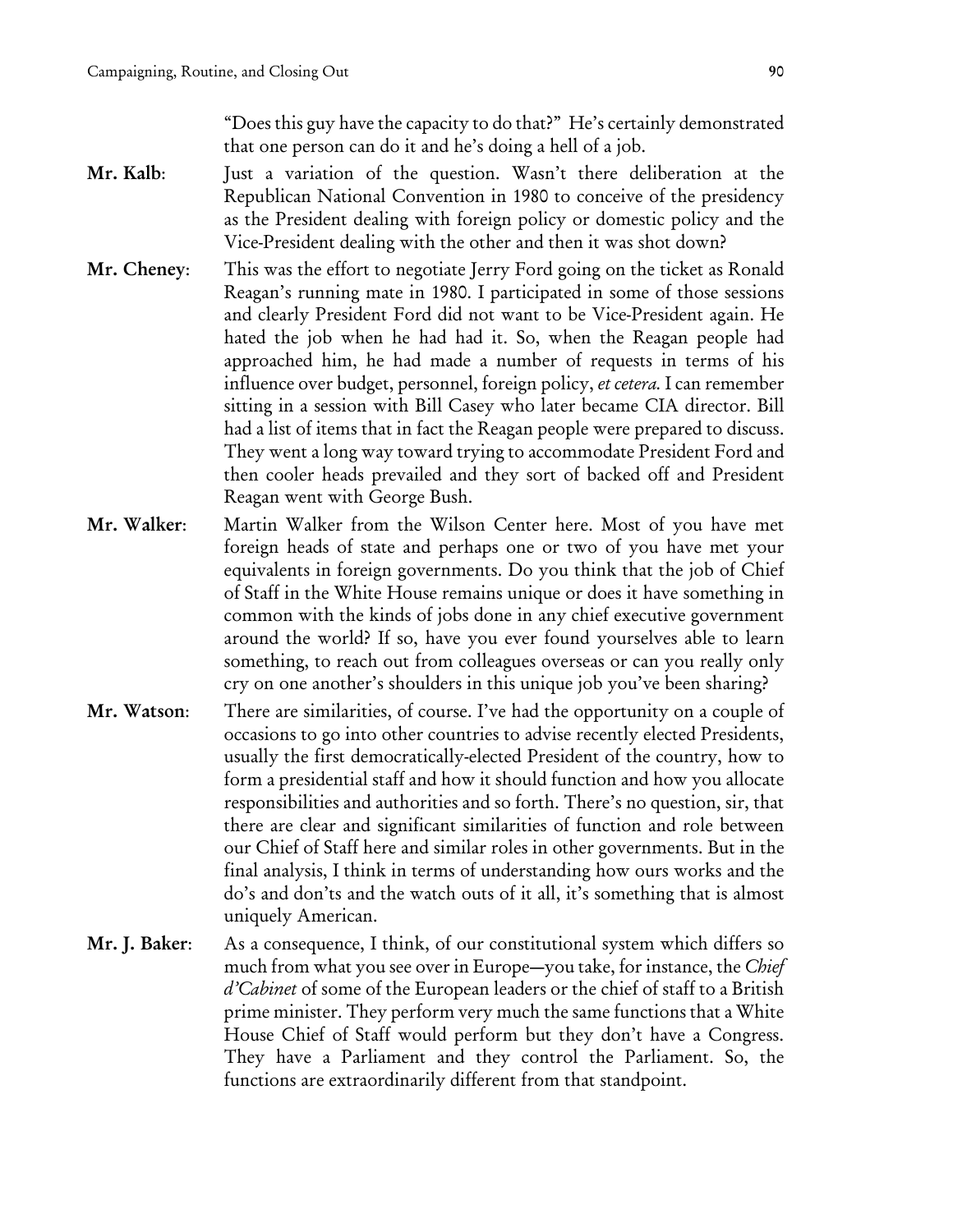- Mr. Kalb: I would like to conclude with a question that grows in part out of two phrases that Jack Watson threw in, in the course of a number of answers that he provided. He was speaking about men and then he threw in the phrase "and women." I noticed that all of the Chiefs of Staff are men and I'm wondering what circumstances would have to be satisfied before a President would appoint a woman?
- Mr. Cheney: Well, I think, first of all, there haven't been very many of us. It's not as though this is a job that's existed for two hundred years. There's not a large universe to choose from here. Secondly, most of us got there because under some set of circumstances we developed a relationship with the guy in the Oval Office and it's that relationship, personal and professional, that dictates who gets selected for the job more than it is any consideration obviously of gender or anything else. I can conceive of a situation in which we'll have some future senator or governor elected President whose Chief of Staff happened to be a woman in his prior job and he would bring her with him. I would not be at all surprised to see a woman in that job before we see a woman elected President.
- Mr. Watson: I agree. I have the pleasure and privilege of knowing several women that would be fine White House Chiefs of Staff but whether or not a woman will become one is dependent on those circumstances that Dick describes. As we sit here and speak with each other, there is out there in the country someone who will be President some time whose name we do not now know and whose chief political advisor is a woman.
- Mr. J. Baker: Agreed. It's going to happen. It happened at the State Department. It's going to happen in the White House.
- Mr. Podesta: I could easily conceive of that happening in this (George W. Bush) administration. I don't know whether, for example, Conde Rice would want to move over and switch or whether Karen Hughes would want the job but both of them probably have the skills to do it. I think that we had very senior women in our administration operating in virtually every arena including as deputy Chief of Staff. A person who didn't really have that title but sort of functioned that way [was] Karen Traumantano who is now the President's chief of staff in New York. On the road, she functioned as Clinton's Chief of Staff.
- Mr. Duberstein: I think it's going to happen. I agree with Cheney, it's going to happen before there is a female President.
- Mr. Watson: I don't know the facts here but I would ask our colleagues in the Wilson Center. I'll bet that there is a very significant percentage of Chiefs of Staff to members of Congress.
- Mr. Duberstein: In the House of Representatives, it is becoming increasingly common. In the Senate, less so, but there are many women Chiefs of Staff. And there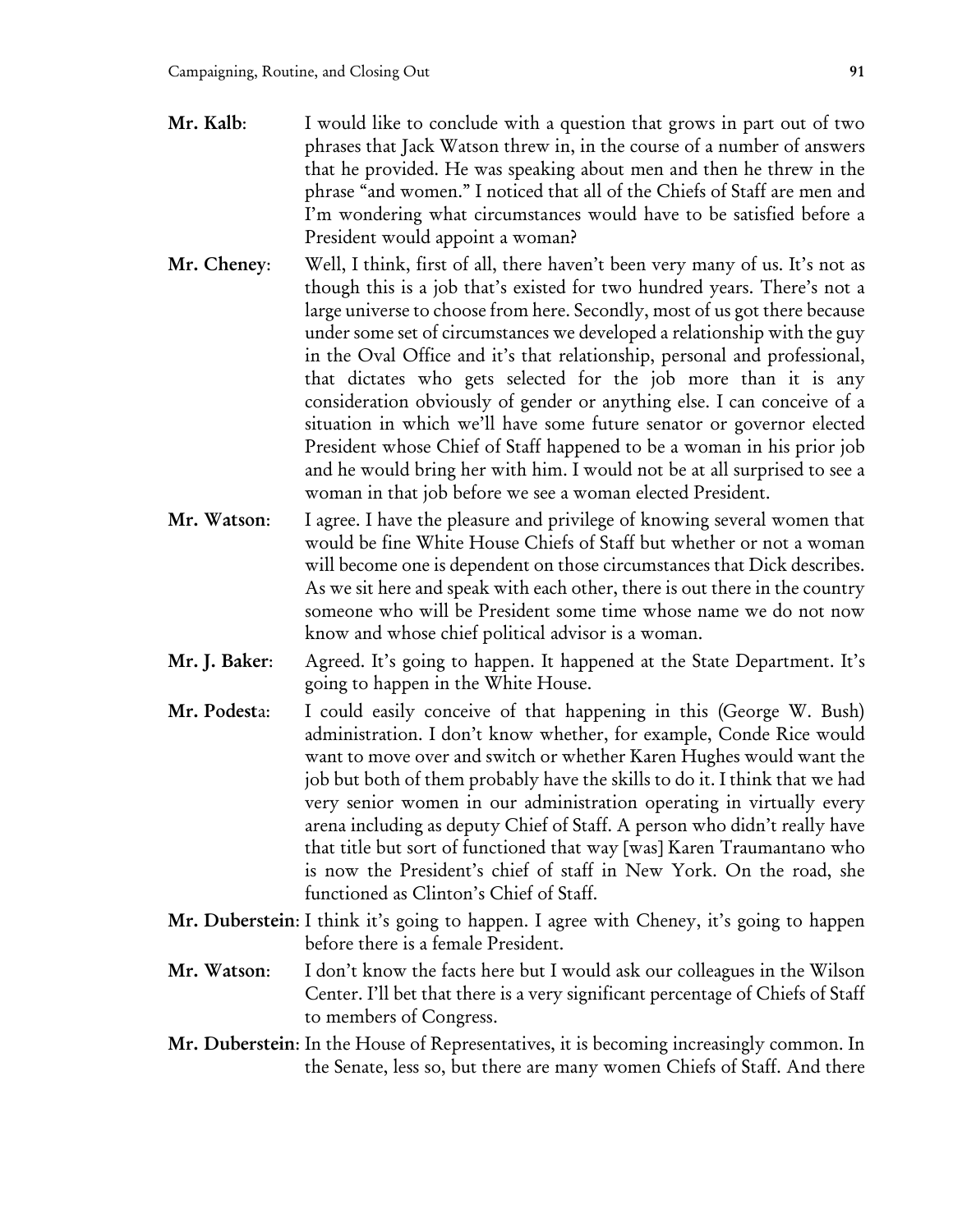have been several at Cabinet agencies, so the logical next step is Chief of Staff at the White House.

- Mr. Kalb: I know as a final statement that you would not ever like to acknowledge that there was a major mistake that you made as Chief of Staff but just for fun, it's only going out on C-Span and a few other networks, can you look back upon your time and acknowledge for us now a blunder? It didn't bring down the republic, clearly, but a blunder.
- Mr. Cheney: Well, the "Oh, by the way" decision we've talked about previously. The one where I wished I had performed better in the Ford Administration involved an issue at the Labor Department, a piece of labor legislation coming through, a Labor Secretary who got into see the President and got an 'Oh, by the way' decision. The meeting was for one purpose and on the side he got what he thought was approval to support the legislation. The legislation passed and the President was then faced with a situation where he ended up having to veto the bill. It cost us. Not only was it an embarrassment because we got organized labor mad at us but the Labor Secretary resigned, an honorable thing for him to do. But it was a big mess at the time it happened and I always felt partly responsible for it because I didn't have effective enough control in that particular case to avoid the 'Oh, by the way' decision.
- Mr. Watson: The truth is I think  $-$  a more generic answer, Marvin. There were times when I was in the White House before I became Chief of Staff, as an assistant to the President and as Chief of Staff when I didn't speak out either because I didn't sufficiently trust my instinct or because I let another point of view on this or that subject carry the day although I sort of instinctively thought it was not the right way to go and I held my tongue. The longer I stayed, the less I did that. But one of the things you have to do in this job is trust your instinct and don't be afraid of losing your job.
- Mr. Podesta: Again, I would point to our pardons review system at the end of the administration. I thought we could control it and I was wrong. I think there were close calls. They're never popular. When people put bright lights on pardons and commutations, they're rarely popular. I can go back and cite some that President Bush made at the end of his administration that would probably not stand up to scrutiny if subjected to the same scrutiny that Clinton's pardons were given, at least they certainly would be controversial. And yet, I think having said that I could defend 98 per cent of them. We set a system up, we put too much steam in the pipe and the pipe burst.

I'll take my fair share of responsibility for that. I thought I could manage it. For example, I thought the most controversial of all these, Mark Rich, given the fact that the staff thought it was a bad idea, was not likely to come up and bite us on the last day. I went off and did an interview on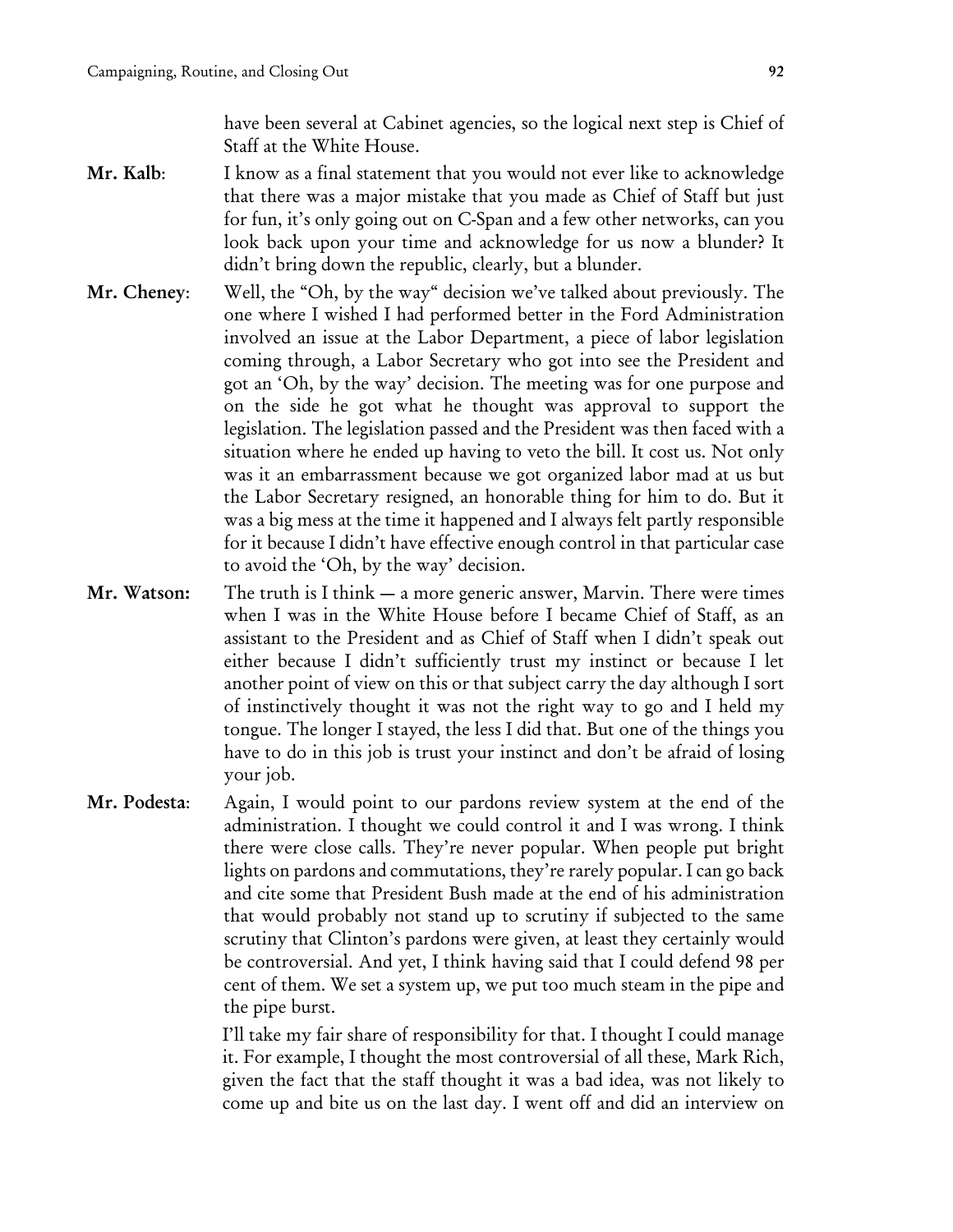"Nightline" and the rest is history. I think the President managed to take the bulk of the criticism on that. I'll take my share. I'm sure Beth Noland, the White House counsel, will take her share of criticism for essentially permitting decision-making to go on in a way in which the President really just didn't have the information to make an intelligent decision. It was just too jammed and we shouldn't have let that happen.

Mr. J. Baker: Well, I can think of a bunch of blunders but I'm just wondering whether or not I ought to lay them out here.

> I'll give you two quick ones. I was able to convince President Reagan that he should not fire Ed Rollins when Ed Rollins said Maureen Reagan was the worst candidate he had ever seen. President Reagan didn't think that was particularly funny but I wasn't sure that we ought to can somebody who was as outspoken as Rollins was for just that remark.

> One other: The only time President Reagan was ever overridden by the Congress was in connection with his South Africa policy. We had a policy of "constructive engagement" toward South Africa and a lot of people were advocating sanctions as the best way to get rid of apartheid. Finally, the Congress passed a sanctions bill, which President Reagan vetoed, and the Congress overrode the veto. The President was really upset, the first time he had lost. Maybe the only time in the first term. After about ten days or two weeks a couple of us went in and said, "Mr. President, you've lost control of South Africa policy. We think it's probably time for you to see some of the more moderate Black leaders in South Africa."

> Well, he was still sore for having lost the override and didn't want to do it. Whenever he wasn't happy, as Ken and Howard Baker will tell you, he'd take his glasses off and sort of throw them down on the desk. We leaned on him and leaned on him and finally he said, "Okay. Who should I see?"

> We said, "We think it would be great if you got Bishop Tutu<sup>[3](#page-105-0)\*</sup> to come in." He said he didn't want to do it because the Bishop had taken a few shots at him but he finally said, "Okay, we'll do that."

> We get Bishop Tutu in. He comes in and he sits down in a wing chair in the Oval Office, the two of them. The press comes in and President Reagan says, "Sorry. No questions. This is a photo opportunity and I'm not going to take questions." Perfect. And they ask Bishop Tutu some questions and he starts expounding at length about how terrible President Reagan and his policies are. He goes on at quite some length and, of

 <sup>\*</sup> A South African clergyman, Bishop Desmund Tutu was awarded the Nobel Peace Prize in 1984 for his efforts at ending the South African government's system of apartheid (legalized segregation). In 1986, Tutu assumed responsibilities as archbishop of Cape Town and thereby titular head of the Anglican Church of South Africa. He later resigned that post to commit himself full-time to the work of the South African Reconciliation Board, a government commission to smooth the end of apartheid.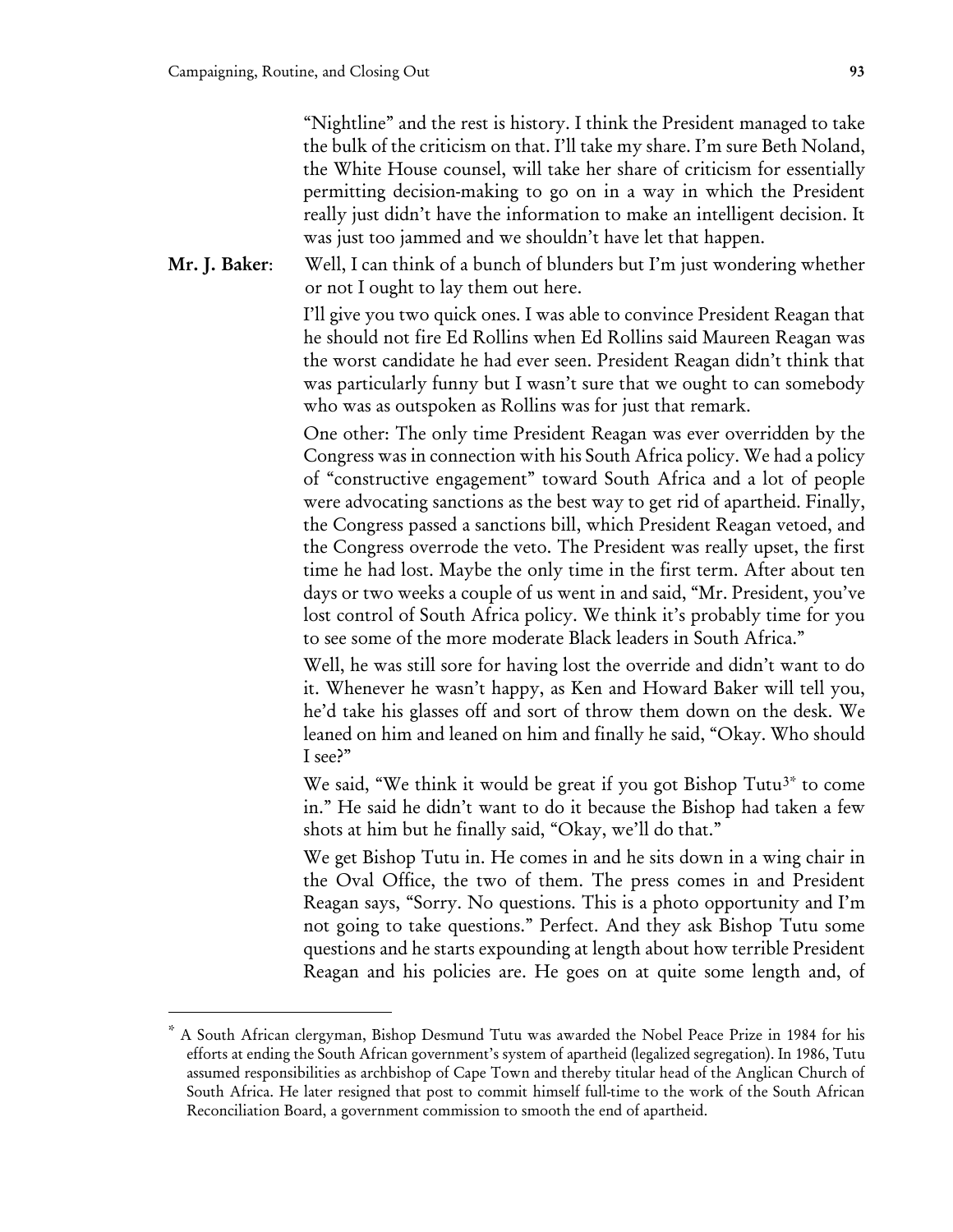course, it made for a less than successful meeting. And I, for one, got chewed out pretty good afterwards. But that wasn't enough for the Bishop. He went out on the West Wing driveway and proceeded to trash the President even further.

So, the next day the press can't wait to get to President Reagan. They come rushing in at the first event. He's sitting there. They can't wait. They're shouting questions at him: "Mr. President, Mr. President. What about your meeting with Tutu? What about Bishop Tutu? Bishop Tutu." And Reagan, in his inimitable way, looked down at his lap and said, "Tutu?" He said, "So-so."

*[Laughter]*

|            | Mr. J. Baker: And it totally diffused the whole thing- |
|------------|--------------------------------------------------------|
| [Laughter] |                                                        |
|            |                                                        |

Mr. J. Baker: —but I don't think he ever forgave us.

Mr. Duberstein: I want to conclude this session on President's leaving center stage with an admission on a meeting that I should have stopped. As you all know, I am not a very shy person and certainly with the President, but some of his strongest, far right conservative supporters demanded, near the end of the administration, that they have an opportunity to talk to the President because he had let them down with the Contras even though it had almost cost him his presidency.

> And, into the Roosevelt Room, in spite of my soft protestations, walked Ronald Reagan. It was the only time in all my years at the White House that there was a meeting where the people when he walked in didn't stand up in deference to the Presidency of the United States. And for forty-five minutes they castigated Ronald Reagan, their alleged hero, on how he had failed in fully supporting the Contras and he had given the Sandinistas the upper edge.

> We left the meeting after forty-five minutes and left poor George Schultz, the Secretary of State, to continue to take their barbs. We crossed to the Oval Office and President Reagan, after the Secret Service had closed the door, said very simply, "They won't be satisfied until I send 25,000 Marines to Managua and I will never do that. We never should have had that meeting." I only wish that I had been stronger in insisting that we didn't have that meeting.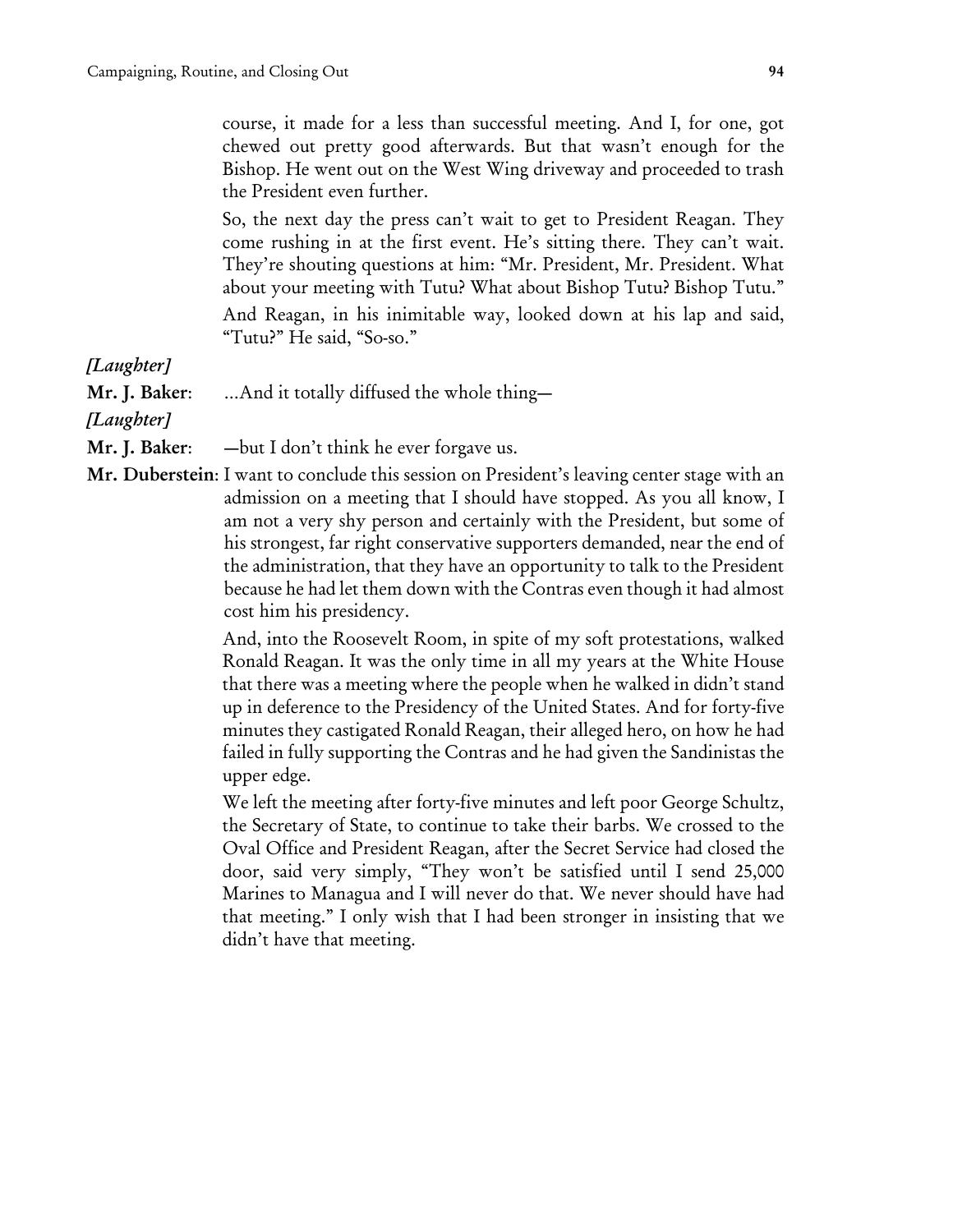# <span id="page-98-0"></span>IN THE GOVERNING COMMUNITY

#### Introduction

Many of the former Chiefs of Staff came to the White House with previous experience in Washington. Some of those participating in this final discussion have played a number of roles inside each of the Constitution's governing institutions. Some, like Secretary Cheney and Congressman Panetta, have held positions on the President's Cabinet and among the congressional leadership. Their discussion focuses on appreciating the White House Chief of Staff in the larger scheme of governing. Their discussion reflects the central fact that Washington, D. C. constitutes a specialized community; one in which the common meaning of relationships carries a particular and not entirely well-understood meaning. And where the measure of presidential power rises or falls with the special judgments of these watchful and savvy observers.

The discussion begins with this topic, of the Washington vision of itself, but quickly switches to an "external" setting: how the White House projects its sense of leadership to a general public, outside of Washington. And how that projection itself become the message the public receives. In effect, the discussion returns to the second operational dilemma, crisis management and projection, and from that topic it extrapolates to the effect of process on decisions and "style." From a discussion of crisis, the former Chiefs of Staffs take up again the issue of access and the special case of the national security apparatus, which White Houses often consider outside the purview of the Chief of Staff.

Their discussion returns to the Chief of Staff's central role in the daily rhythms of governing, especially how the Chief represents the President's views as negotiator with the host of others in Washington. Representing the President and advising at the same time strains the Chief of Staff, the discussants note, by placing so many meetings and responsibilities on the Chief's agenda. How can the Chief of Staff participate in the White House and run it simultaneously? What trade-offs must the Chief make to keep advice flowing to the President? How can the Chief of staff get the President's message to the media without becoming the story itself? And finally, how can a White House function properly in governing when the nature of politics itself drifts towards a cacophony of voices?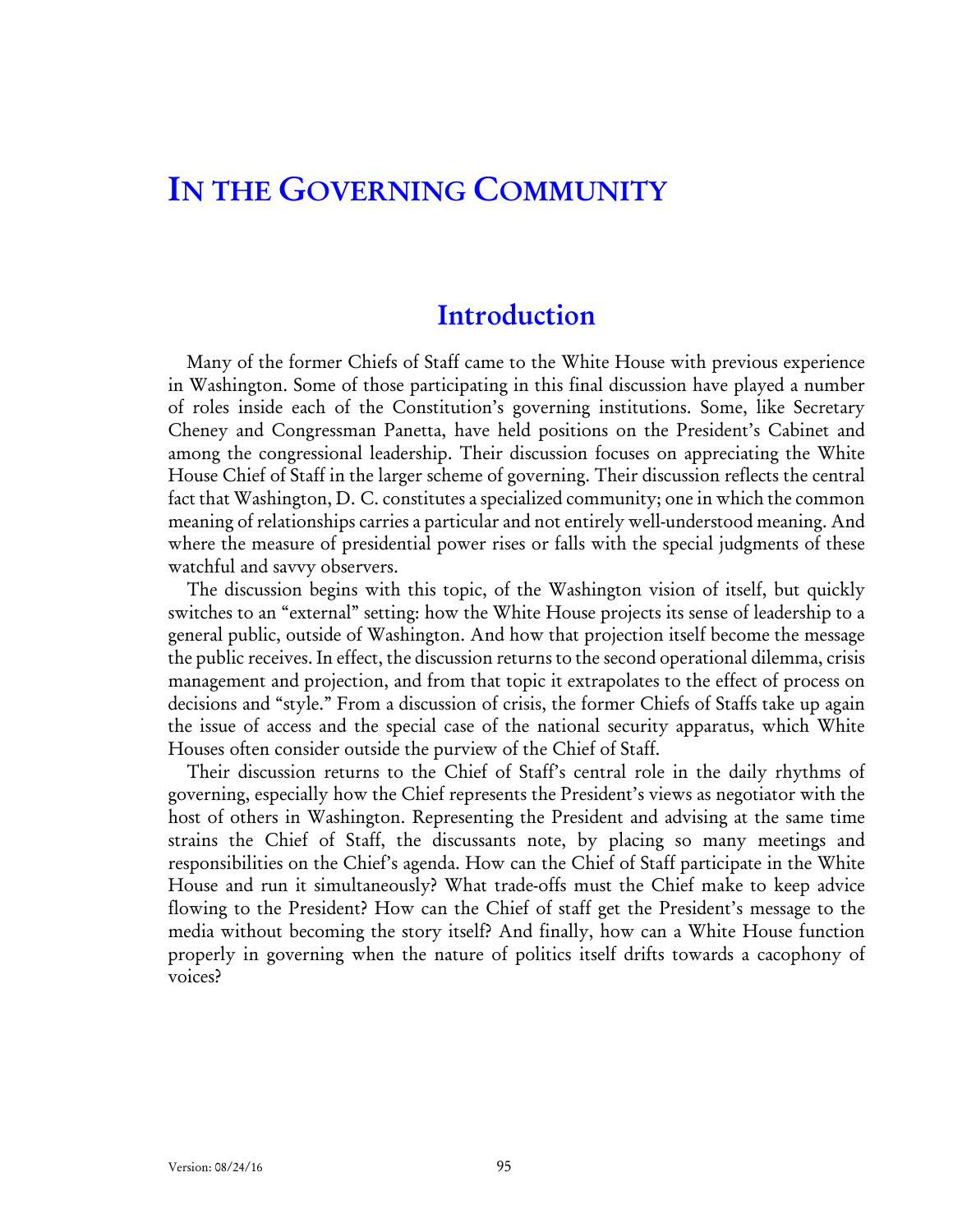# Participants

*Richard Neustadt (Harvard University) Richard Cheney (Ford)*

*Leon Panetta (Clinton) Donald Rumsfeld (Ford) Jack Watson (Carter)*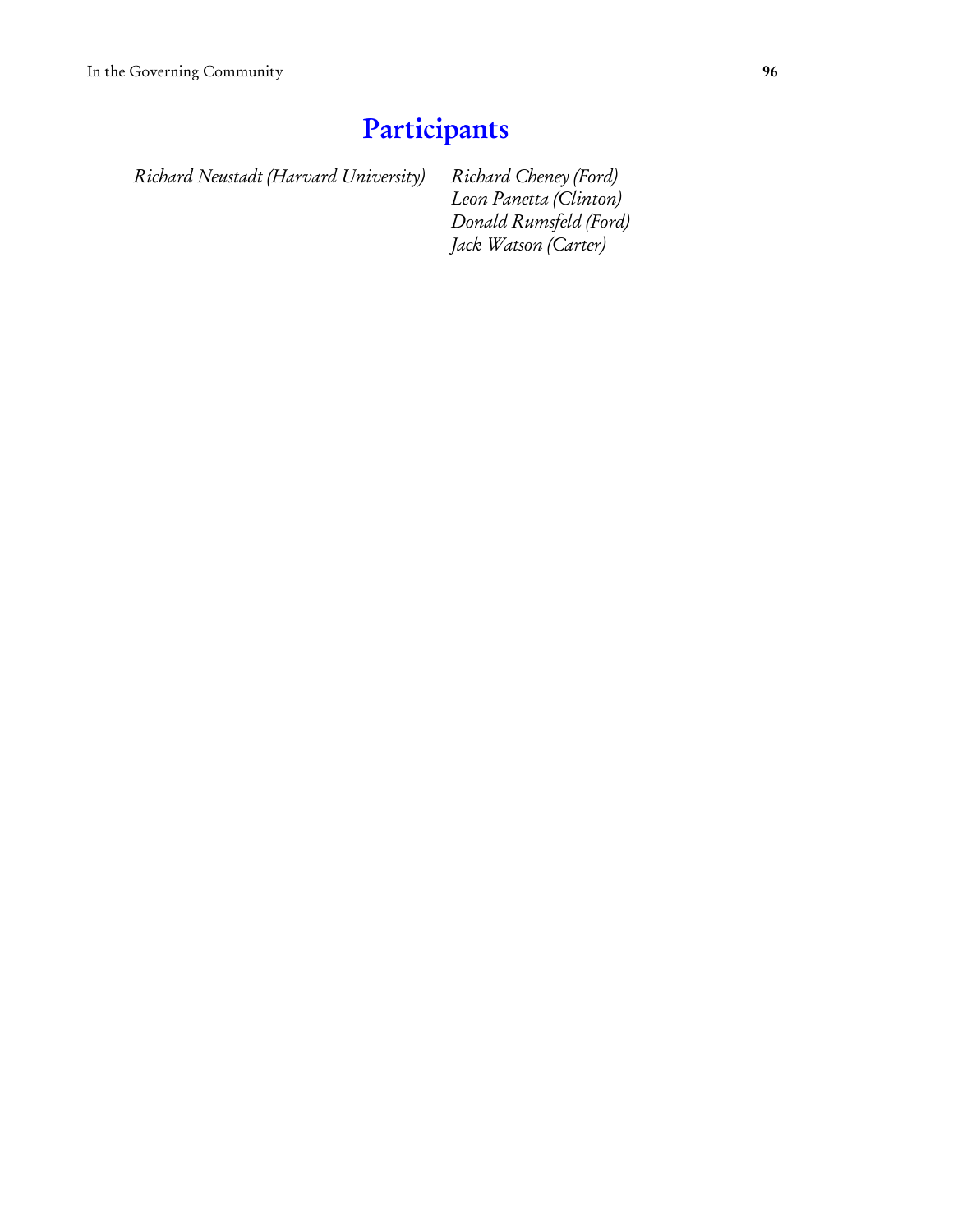### The View from Elsewhere

- Mr. Neustadt: Let me ask Leon [Panetta], you were in the House of Representatives and had some seniority of significance, and then you became OMB Director. From either or both of those positions, you have had a view of the Chief of Staff's position which you may have changed after you got into the job. Would you mind telling us what view you had from those rather elevated distances and what changes you experienced after you got into the job?
- Mr. Panetta: The view of a Chief of Staff really varied a great deal depending on the particular Chief of Staff and the role that that individual assumed with the President. For example, Jim Baker, when he was Chief of Staff, we were negotiating budgets. It was obvious that at the time we were sitting down to negotiate a budget he carried the full trust of the President in trying to negotiate an agreement. When we sat down we had Tom Foley in the office along with all of the leadership on both sides, including Bob Michael. We had both leaders from the Senate. You're sitting in a room and you're negotiating. As a member of the budget committee, I was in the room negotiating. You clearly had the sense that whatever deal you were able to cut that Jim Baker was carrying full credentials from the President.[\\*](#page-110-0)

Other Chiefs of Staff, if you're not simply sitting down and dealing in a room with them, you may get a periodic call but your relationship is more with legislative liaison than it was with a particular Chief of Staff so that the assistant to the President who is covering congressional affairs was generally the first person you ran into. I rarely had a Chief of Staff give me a call. I usually had either a Vice-President or a President give me a call if they were really looking for my vote on a particular issue.

Now, I have to contrast that. When I became Chief of Staff, obviously, having my congressional experience was invaluable in terms of knowing the members and having worked with the members. Therefore, I played a larger role in dealing with the members and they spent a lot of time calling my office and dealing with them. So, it was different from that point of view.

But I think the relationship with the Chief of Staff very much varies with the relationship between the Chief of Staff and the President. If it's a relationship that's close and you know that the Chief of Staff carries a lot of power then you're going to spend a little more time talking to the Chief of Staff. If it is clear that the Chief of Staff is basically trying to handle a lot of the administrative functions in the White House and is not carrying

 <sup>\*</sup> Thomas Foley (D-Wa), then Speaker of the US House, and Robert Michael (R-Il), then House Minority Leader.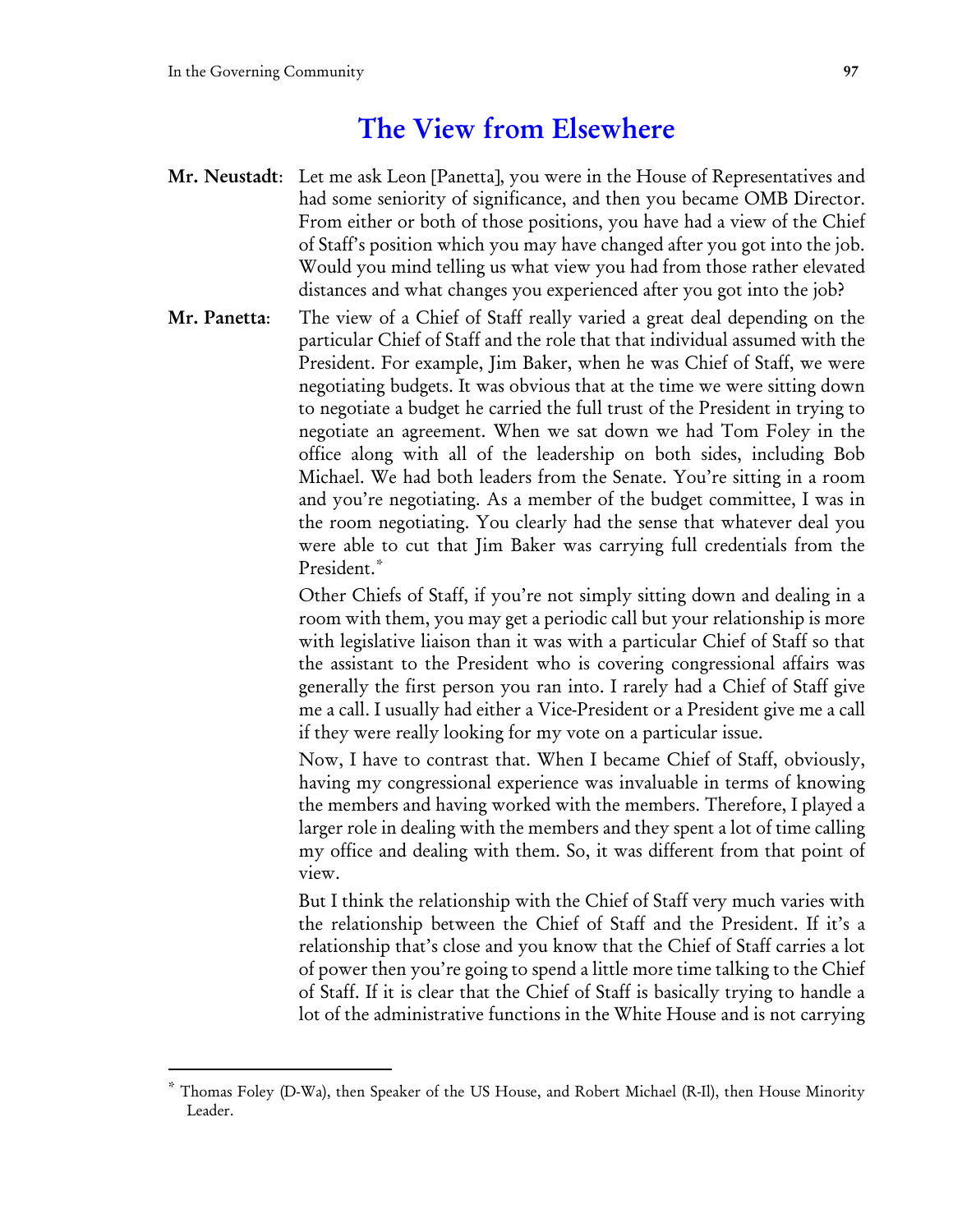the full weight in terms of lobbying in other areas with the Hill then generally you're going to be dealing with congressional liaison and others.

- Mr. Neustadt: Now, Dick Cheney, you had almost the reverse experience. You'd been in the White House, first as deputy and then as what was called staff coordinator but it was Chief of Staff in all but name. Then you went off to the Hill and the Defense Department. Did you change your view of the Chief of Staff's role as you got more important and farther away?
- Mr. Cheney: I got more important and farther away. To some extent, sure. The perspective is different. When I was Chief of Staff during the Ford years, with respect to the Congress, we had a situation in which the President had come from the Hill as the Republican leader in the House. If anything, we had too intimate a relationship between the man in the Oval Office everybody on the Hill thought of the President as their buddy Jerry that they used to go schmooze with on the Hill and he campaigned for them in their districts. But, they all knew him within that congressional context as a congressional leader. One of the things we had to do was reestablish some distance, if you will, between the President as President and the Oval Office and his buddies on Capitol Hill.

I must say my time in the Executive Branch colored my view of the relationship between the Executive and Legislative. When I became a congressman, I found that I was still very much taken with the notion, the preeminence, if you will, of the President and the conduct of foreign policy. I was a strong believer in executive prerogatives even as a member of Congress because of my time and experience in the Executive Branch.

When I got to the Defense Department, I wasn't interested in having the Chief of Staff very deeply involved in my activities, if I can state it in those terms.

I didn't actually have that much contact, for example, with John Sununu. The way it worked in the Bush Administration, my relationships at the staff level of the White House were with Brent [Scowcroft]. Brent and I were old friends because he'd had that NSC job when I'd been the head of the staff during the Ford years. When I went back as Secretary of Defense thanks to Mr. Baker and Mr. Scowcroft who I think ganged up on the President and convinced him to give me the job, my relationship was with the President or directly with Brent so I rarely dealt directly with the Chief of Staff.

# Access *&* the NSC

<span id="page-101-0"></span>Mr. Neustadt: That leads directly to a question that came up earlier this morning but I think is worth returning to and considering a little more than we did this morning. That's what might be called the "NSC problem."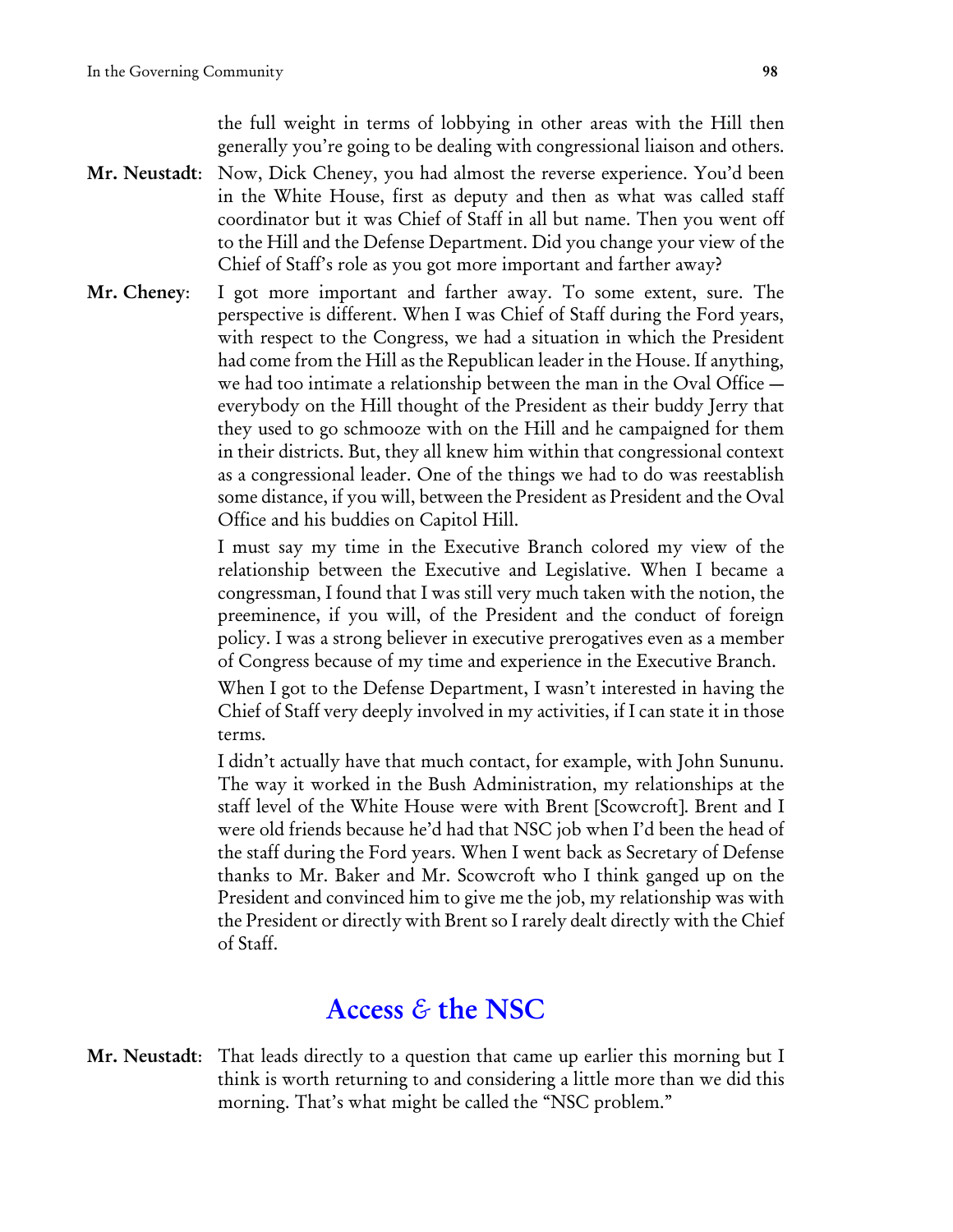- Mr. Cheney: We had the unique circumstance that President Ford felt correctly and very strongly at the outset that he wanted to emphasize the continuity of U.S. foreign policy. Even as the world didn't understand what had happened in the Nixon Administration, the continuity was very important. Henry [Kissinger] was a brilliant Secretary of State, had a great worldwide reputation at that point. So the direction, the guidance to the transition team, for example, the day President Ford was sworn in was "go look at the domestic operations at OMB, at the relations between the White House and the Cabinet, but stay out of the NSC apparatus for now," which we did. Then about a year later, of course, he changed it, moved Henry over to State and put Brent [Scowcroft] in as the NSC advisor and so forth. But it was a unique kind of arrangement. What worked when I became Chief of Staff was a very close relationship with General Scowcroft. We relied upon each other to keep all the lines straight. He kept me informed of everything that was going on in the international arena and we worked very closely together. That was really the key point of coordination between the two of us.
- Mr. Watson: My experience is so different and so much less distinguished. Honest answer, and I say what I'm about to say not meaning disrespect to folks who have gone before and who face their own devils, but the Chiefs of Staff that I was aware of from the outside, not from the Congress but from practicing law in Atlanta, Georgia, [were] Bob Haldeman and John Ehrlichman. I was an interested albeit modest student of government and the presidency and so forth before Carter so I was paying attention to their styles, to what they were doing, to the images that they were projecting. Much of what I formed in my own mind about how a Chief of Staff should operate was a counterpoint. It was in very large measure a counterpoint to the approach that was taken by those gentlemen, both of whom I subsequently knew and liked.

Sitting where I was sitting out in the country, there was a kind of arrogance projected. The projection to the everyman who was sitting as an interested observer was, "What an arrogant bunch that is." I must also say that even from that distance it seemed to me that there was an "us-andthem" mentality that had developed in that White House. A kind of barricade mentality. This is before the Watergate  $-$  it was in evidence before that time.

Then, of course, Watergate. What had been signs seen through a glass darkly of arrogance and the potential for abuse of power became manifest. It's a very slippery slope between condoning a burglary at the Watergate and egregious abuse of presidential power with the IRS [Internal Revenue Service] and the FBI and so forth.

Please understand that I say none of this as a partisan. None of it. I think that the President sets the tone. I think President Reagan set the tone for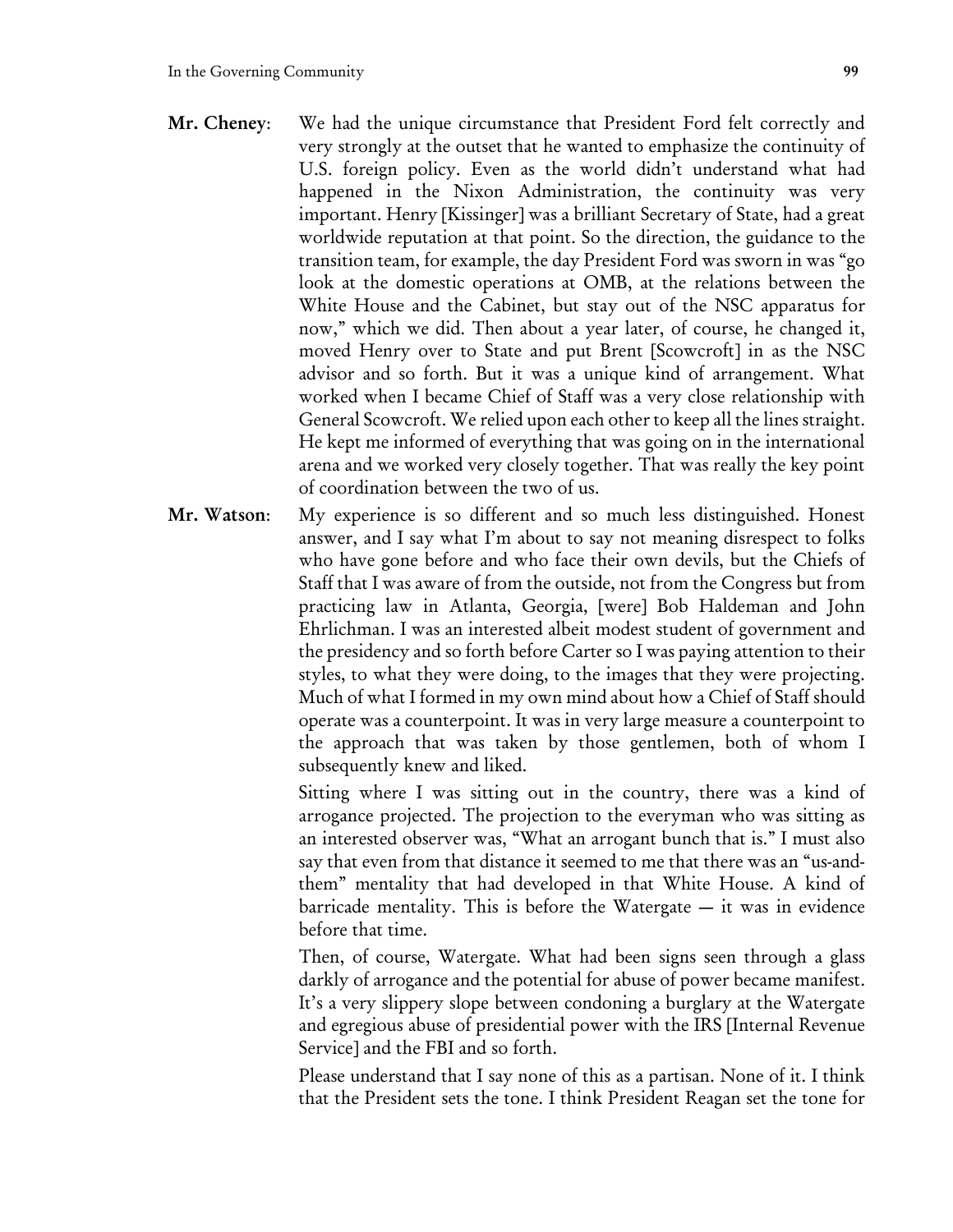his administration. President Ford set the tone for his administration. It's been said earlier today that the role and the responsibilities of a Chief of Staff are very much the reflections of the President, what does a President want the Chief of Staff to do, what does he want him or her to be? Therefore, we must assume that the kind of Chief of Staff that Bob Haldeman was the kind of Chief of Staff Richard Nixon wanted him to be.

#### Controlling Access

- Mr. Neustadt: I think that Mr. Nixon wanted people kept away from him as much as he could manage.
- Mr. Watson: Right. A lot of Presidents do that.
- Mr. Neustadt: And he wanted his own impulses checked. I think Haldeman had both duties.
- Mr. Cheney: But one of the things I felt President Nixon did well was to carve out chunks of time when he could think. There were blocks of half days on the schedule. I worked in the first term in the Nixon White House at a low level. But he'd given a lot of thought to the way he wanted to function in terms of how he used his time. I always thought too — and I don't disagree with the criticism that was leveled at the staff system, but I really think Bob Haldeman deserves a lot of the credit for thinking about and designing the system that most of us ultimately used.
- Mr. Watson: It would protect the President's time.
- Mr. Cheney: Right. And a strong system of accountability. I don't think you can run the modern White House without the Chief of Staff concept much as Bob Haldeman used it and devised it.
- Mr. Watson: One additional point. We've talked a lot today, all of us have talked and thought a lot today about power, about the power of the presidency and the reflected power of the Chief of Staff as a derivative of the President. That also immediately calls into issue the potential for abuse of that power. I would suggest respectfully that a politics of revenge and retribution is a dangerous, dangerous game that can only lead to tragedy. Coming back to the subject of this seminar, I think that the tone for the presidency is set by the person we elect and I think it's the duty of those around that President who is the source of the power and the source of the leadership to reflect in every positive way possible the proper use and application of power.
- Mr. Neustadt: I once heard Bob Haldeman say that had that burglary and its consequences been put through the staff system as designed—
- Mr. Cheney: It wouldn't have happened.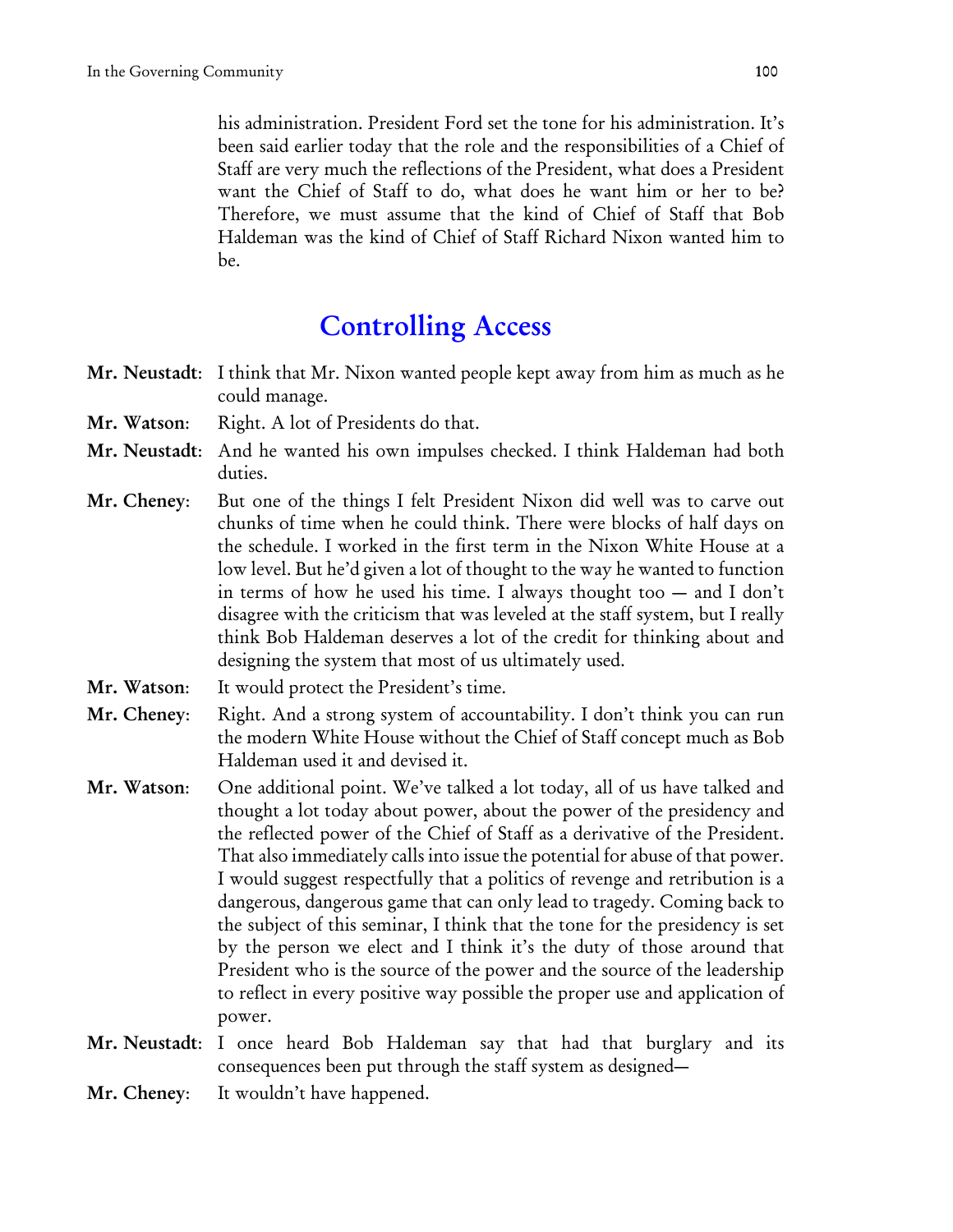- Mr. Neustadt: I think that's probably right. That was his big regret, that with the President they tried to short-circuit their own system. What Jack is suggesting is the system looked worse than it probably was in terms of what that President wanted and needed by way of time, shielding and checking.
- Mr. Cheney: I guess what I would argue that it wasn't the system so much in the Haldeman years that created Watergate. It was President Nixon's flawed personality and perhaps a series of decisions. I think some of it you can trace back to concern over the Pentagon papers, that that started a mindset and a series of decisions, the creation of the plumbers, the effort to "protect" national security that led to a series of bad events. The best system in the world is not going to do you any good if you have flawed leadership at the top. But my point simply is that I think oftentimes Haldeman, because he was associated with that period in American history, we ignore the fact that he did give a lot of thought to how the place ought to be organized and how it ought to function.

I was once at a conference many years ago, it's the only one I ever saw Bob Haldeman attend after he left office, but he was eloquent about the problems of how you make presidential decisions, manage presidential time, and so forth.

Mr. Panetta: You asked whether we thought differently of the job once we got into it. What really amazed me was the total consuming time of the position as opposed to other jobs I had held. When you're a congressman, you're obviously working on issues but you kind of set your time and Congress adjourns on Thursday night or Friday. So, even if you're going back to your district, you're leading a little different life and you're getting the hell out of this town. When I was director of OMB, although that was more consuming than I thought the job was going to be, the reality was that you kind of could set some lines.

> When you're Chief of Staff it is totally consuming because you're there. The President's job never stops, so your job never stops. At least for us, it was usually getting there about six-thirty even though we started staff meetings at seven-thirty for the senior staff, eight-fifteen staff meeting, met with the President at nine o'clock, nine-thirty to go over what we had found out through the staff meetings and what was coming up that day so that he was briefed. [We] went through the foreign policy briefings, went through the events that were scheduled late in the day. We tried to set up an office time based on the Haldeman model. The worst thing for a President is if you don't give him the time to both review papers and have a little time to think and make the phone calls that he wants to make, to talk to the people that he wants to talk to, to just block out some time so he can spend some time in the Oval Office just going through that process. So we always tried to block out as best we could a block of time usually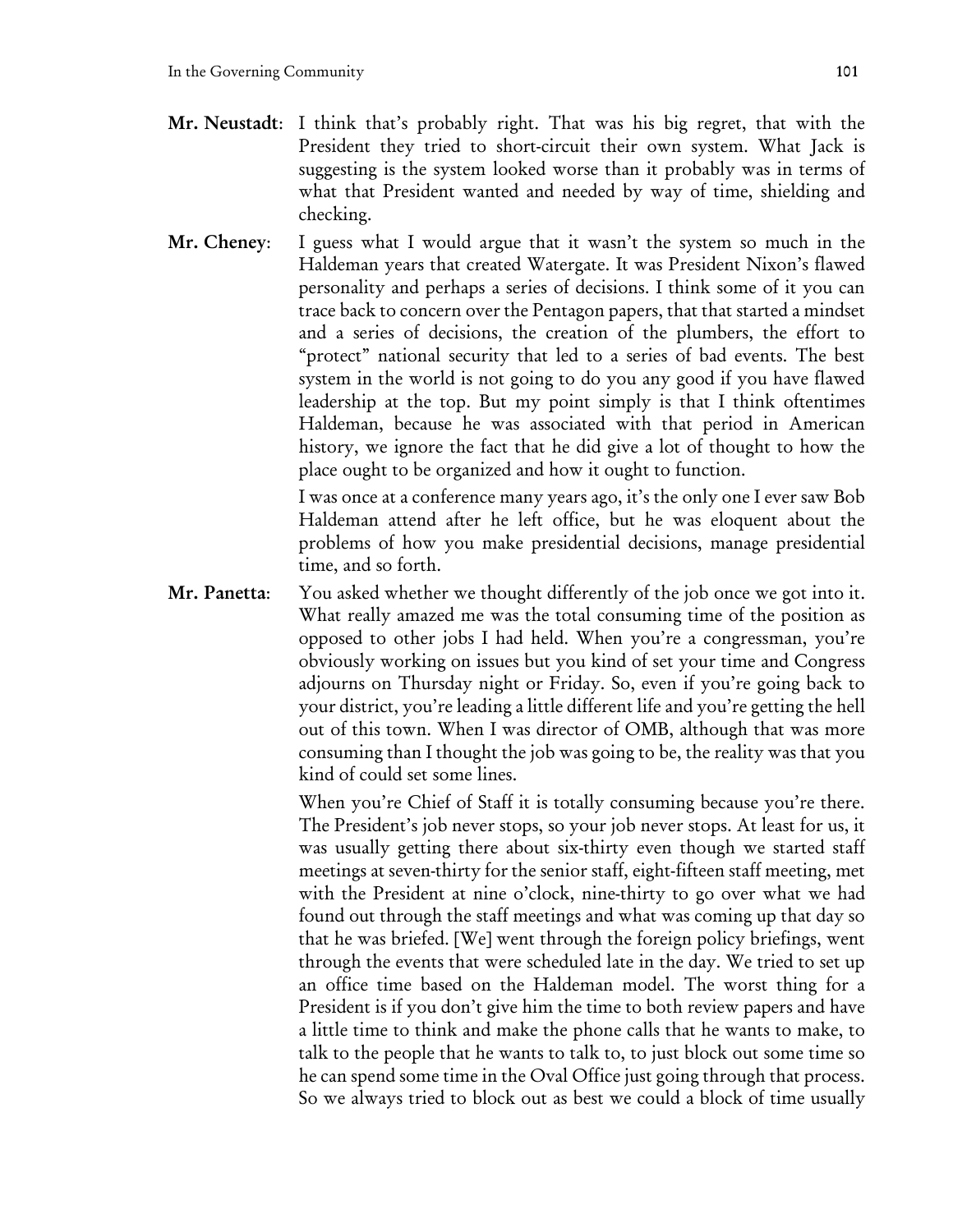from twelve to three in which he could have lunch and then do some of that.

Then at three we started briefings again on all kinds of issues. There were exceptions in the evening and when the campaign was going, we had meetings in the White House that sometimes went on until one o'clock that night. That was throughout the whole week. Saturday was really no different. Sundays there are always morning shows to do plus other things that we had to prepare for. So, it was a totally consuming job. I think Jim Baker is right in saying that because that job is so consuming I really do think that it ought to be limited in terms of how long a person stays there. I had the good sense to say to the President when he asked me to become Chief of Staff, knowing full well at least the parameters of what would be involved, I said at the time, "I'll take this job but I'll take you through the election and then I want to go back to California." In retrospect, there was a guardian angel watching over me at the time I made that statement.

Mr. Cheney: Part of the problem, Dick, is you don't have any time while you're there to store up any capital. Once you walk in and sit down at that desk it's all spend. Leon talks about their days. I remember I had one day off in the six months before the 1976 election, seven days a week, fourteen, sixteen hours a day. Even if you can save the President some time so he has time to sit down and pause and reflect and maybe contemplate — *you don't get it*. You're in there in the trenches every day and you do burn out fairly fast. I absolutely agree that you shouldn't stay too long. With the election cycle, most of us didn't have the opportunity to stay that long.

# Reconsidering the NSC

- Mr. Neustadt: Let me go back to the NSC problem which I raised but I didn't raise it loud enough to hold your attention. Here's the President who has to think foreign and domestic all at once and he has to think political and administrative all at once. You fellows are saying that the Chief of Staff has to match him and the way to match him is to sit in the NSC meetings, get the papers which you probably don't have time to read, and be told what the NSC Director or assistant is telling the President. Do you really think that's adequate?
- <span id="page-105-0"></span>Mr. Cheney: From my perspective, I wasn't there as an economic expert or a foreign policy expert. I had views on a lot of issues. Lots of times I'd go in privately to the President and express those views. I always made sure he understood those were my personal views.

But my job was process. If I controlled the process then I could do my job for the President. I had to make sure he heard from all the right policy people before he made a decision. He wasn't going to sit down with me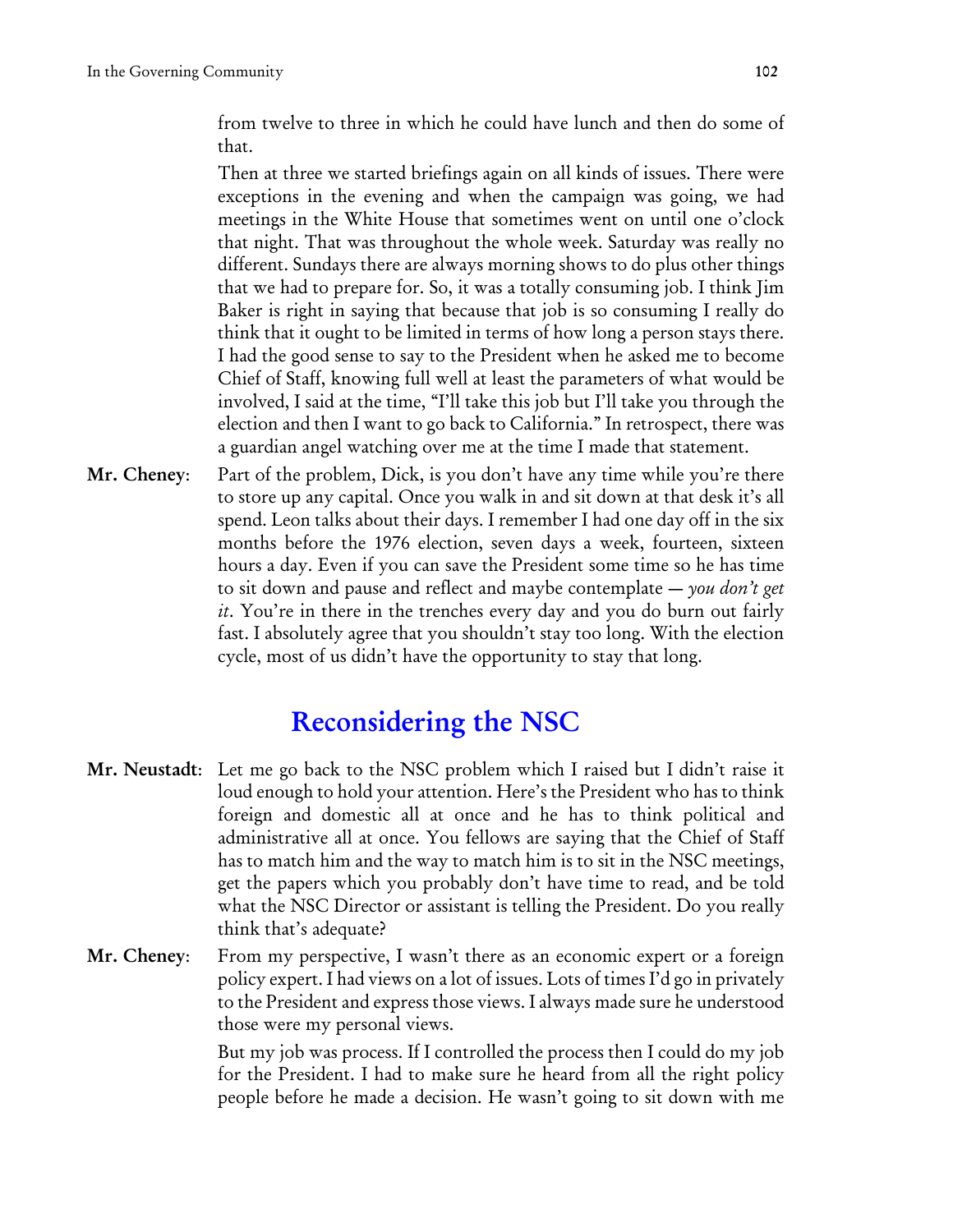and decide necessarily what our arms control negotiating position was going to be on SALT. He'd do that with Henry. He'd do that with Don Rumsfeld over at Defense. But to go to Vladivostock for the summit, to issue the press releases, to write the speeches, to deal with the Hill, all of that process stuff was what I was responsible for. So you had to know what was going on, you had to be aware of it. You had to allocate time and resources to dealing with what his priorities were and the NSC was a very important part of that process. In the final analysis, that was your job. It wasn't to decide what foreign policy ought to be. It was to see that foreign policy got made and articulated in an effective way.

- Mr. Panetta: My view is you can't really be an effective Chief of Staff unless you're playing the role of being a broker on both domestic and foreign policy. Then you really ought to have two Chiefs of Staff, one for foreign policy and one for domestic policy.
- Mr. Neustadt: But that would mean nobody had a perspective like the President's.
- Mr. Watson: Correct.
- Mr. Cheney: If you had two, yes.
- Mr. Panetta: That's right. And that's the reason I think that you have to keep a handle on what's going on so that you can insure that the President is getting all points of view. The most helpful thing for me and it's helpful to the President is to be able to say to the President after going through some staff meetings or for that matter even in going through some NSC meetings, "Look. This is what's going on. This is what's happening. Just understand that these are the forces that are at play here." When you walk into the meeting, you're going to get a full display of different points of view and you're going to have to then make a decision here."

To guide that process and insure that the President then gets all of the options presented to him — have the Chairman of the Joint Chiefs of Staff, have the Secretary of Defense, have the Secretary of State, have them all there — but you're also there so you're aware of the dynamic that's going on. If you're not there, if you make the decision, "I can't attend this foreign policy stuff because I've got to go up on Capitol Hill or deal with other issues," then there will be a point in time when the President will basically call somebody else on a particular issue and you'll be out of the loop. You cannot afford, as Chief of Staff, to be out of that loop.

Mr. Cheney: But there's a tradeoff here. You can spend all day long in the Oval Office in meetings. Literally, you can go down there for every single thing, sit there, hear every word that's said to the President of the United States. But, if you're doing that, you're not doing your job.

> You may want *somebody* in there. You may want your deputy in there. You want to make sure you have somebody in there if they're talking foreign policy or when the NSC advisor comes out, he stops in your office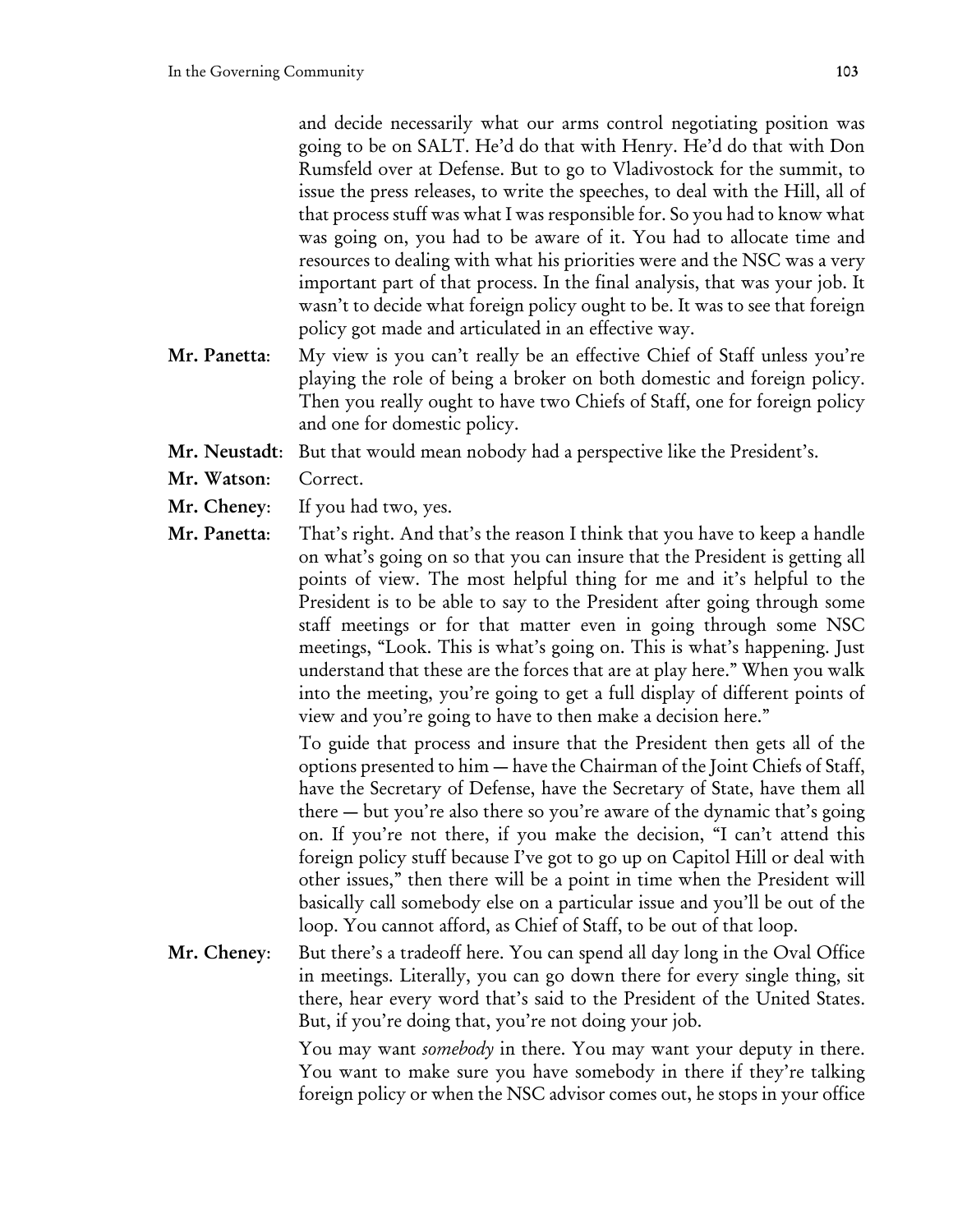and says here's what we decided or here's what we're going to do, so you stay plugged in. But, you have to preside over that enterprise down there and, if you're glued to the President's side, you're not doing your job.

Jim's got a piece of paper he didn't share with us this morning. I remember when he was considering the job, coming around looking for advice, he showed up in my office on the Hill. I was a junior congressman then. He had a piece of paper that had been negotiated between himself and Ed Meese. Now Meese, a great guy, had had a long-term relationship with then Governor, soon to be President, Reagan. Everybody expected Meese to come into the White House as the central figure. Jim said he's the new kid on the block, the outsider just coming in. So, Jim had laid down on one side of the piece of paper things like personnel, process, schedule, speech writing, legislative relations. That was his side of the chart. On the other side of the chart were all the policy areas that Ed Meese was responsible for.

I wanted Jim's side of that ledger! He knew exactly what he was doing when he went in and he was an effective Chief of Staff, because those were the items that he had that let him control and preside over the White House. You could have all the policy debates you wanted but, if you didn't control the speech writing process, you weren't going to be effective. Everybody thinks you make policy decisions and then you write a speech to announce a policy. It doesn't work that way. You schedule the speech and that's what forces the policy decisions to get made, the speech drives policy instead of the other way around.

Mr. Watson: I absolutely agree.

# The White House Work Day

- Mr. Neustadt: Now, I sense a difference between you two, Leon and Dick. On this foreign policy politics side, Leon was saying you have to be in the room to hear the NSC assistant's advice to the President and you have to sit through some NSC meetings to get the background so you understand the subtleties. And, Dick, you were saying is you haven't got time to sit through all of the things the President sits through. You have to do it by shorthand. You have to be sure the NSC assistant will brief you before or after.
- Mr. Panetta: Obviously there are lots of meetings and there are lots of policy sessions. You can't be at all of them and you need somebody to cover for you at a lot of those. But when it comes to the decision-making process and when it involves the President or the presentation to the President, then you need to be in that room.
- Mr. Cheney: It's not an "either/or" proposition, though, Dick.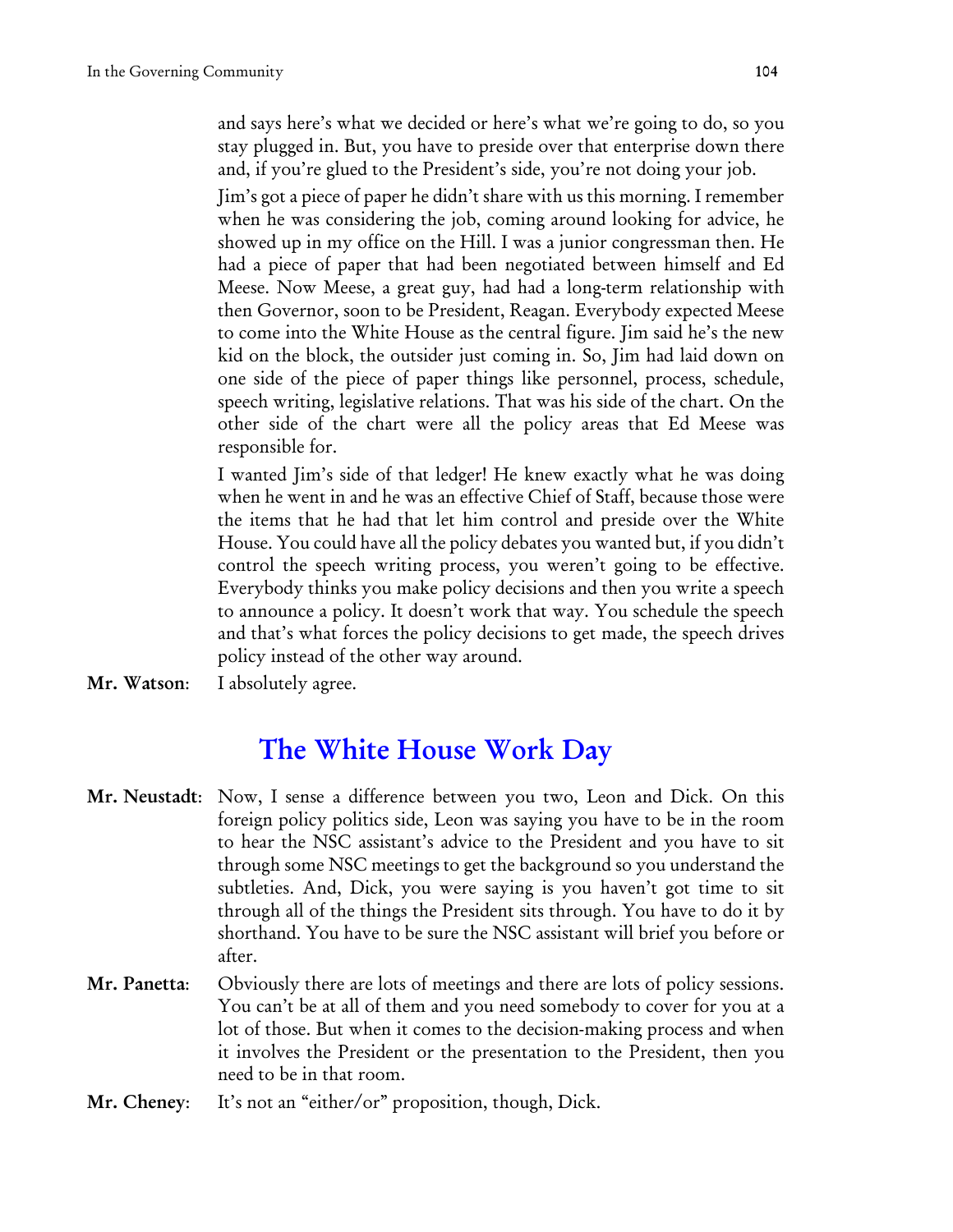You don't attend all the meetings or not attend any of the meetings. An NSC meeting where you're getting ready for a summit, you're probably going to spend some time in that meeting. You're managing a crisis, you have to evacuate the embassy in Beirut, you're in that meeting! But there are regular, routine sessions where you don't. I found I didn't have the time to go to all those meetings and I had to trust others like Brent Scowcroft, frankly, who was a genius at it and has done the job twice. That was the key relationship for me.

Then I'd go in at the end of the day and go over everything we'd done that day with the President and lots of times if he had things he was working in the international arena he'd want to make sure I was aware of, we'd share back and forth. So, I always felt that I stayed adequately involved without having to attend every single meeting.

# Connecting with the Press

- Mr. Neustadt: Let me turn to something quite different. Dick Cheney, in your time as I understand it, the three national networks were said in polls to be the primary news source for 80 per cent of the American public. In 1996 that same figure was down to 50 per cent and sliding. In 1996 and thereafter, there were a hundred and some odd television channels. According to polls again, the public was getting their news from the wide range across them. Two questions that I'd like your views on: Short of the crisis that gets on all hundred channels somehow, is there still a national public or has it been chopped up among these news sources? And if there is a national public any more, or if it can be created, how does the President get his hands on it?
- Mr. Cheney: When I took over the corner office there in the West Wing, there were four TV sets in there, a bank of three small ones and then a bigger one. This was 1975. I could literally sit there—this was a rig that had been put in place by Bob Haldeman when he had the office. I think it was still there when Jack moved in.
- Mr. Watson: It was.
- Mr. Cheney: I could sit there with my remote control and watch all three network news shows at one time and see nearly all of the electronic, certainly the video, political news that was going out worldwide out of the United States. You couldn't do that today. Can you imagine a hundred TV sets up there so you could watch CNN and CNN*fn* and CNBC and all of them simultaneously?

So we were governed very much by the dynamic of trying to manage our image, the message we were trying to put out but the networks carried a very big stick. They were crucial in terms of whether or not you could get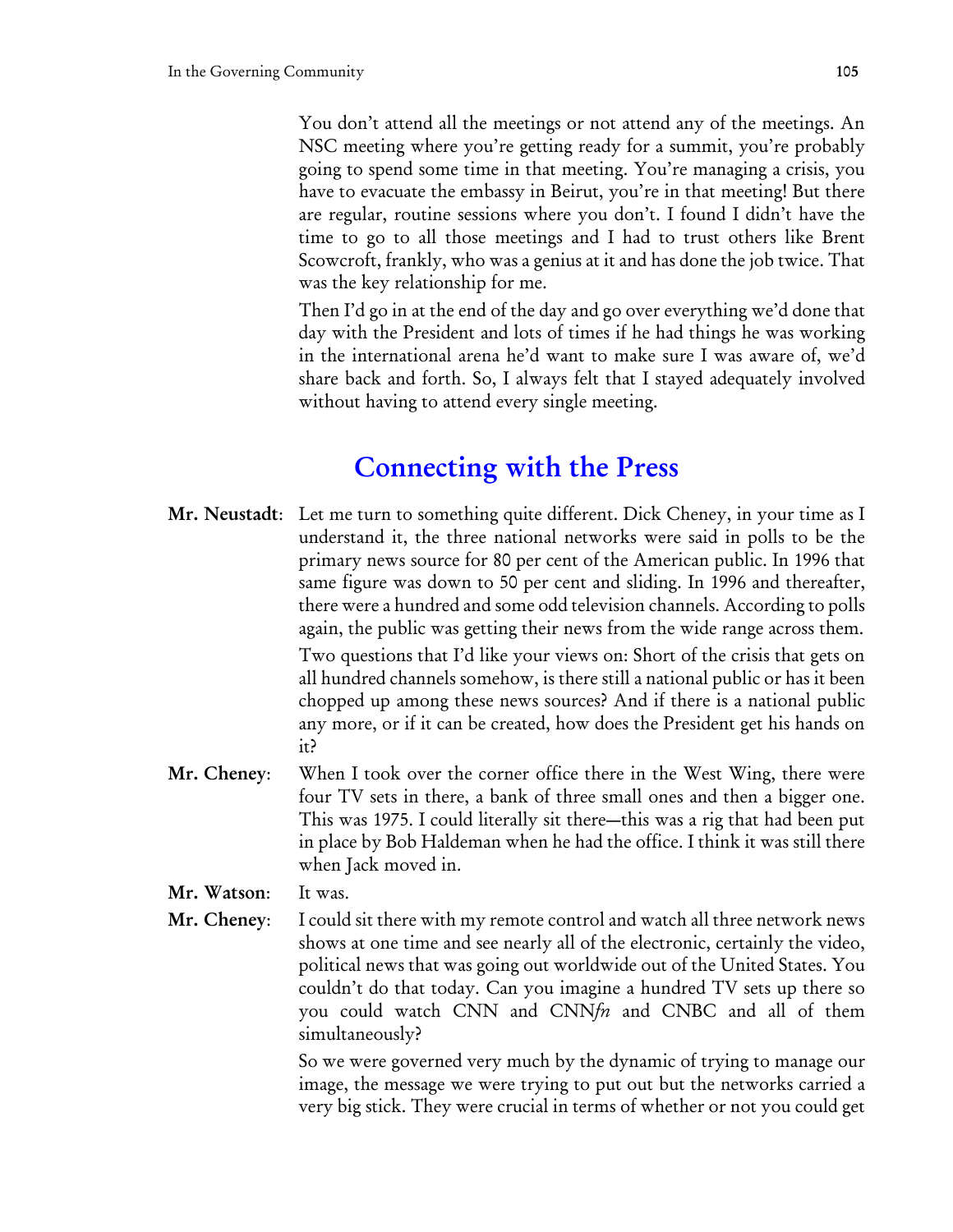on the air with a presidential address to the nation. They were key in terms of campaign. They were going to be front and center in any presidential debate. I think they played a more prominent role than they do today. Today, we do have a multiplicity of sources and I think from Leon's standpoint it was probably tougher to manage those hundred channels than it was for us to do the three, although we didn't always get as good a result as we hoped.

- Mr. Panetta: When I became Chief of Staff, I wanted to go down to the Situation Room to see what it was like, to see if it looked like that scene from *Dr. Strangelove*. It's obviously a much smaller room but I also thought it was the center of all information that came in from the world, our agencies and satellites all of that, that it flowed into the Situation Room. I asked where the center of information was and they said, "It's over here in the corner." They brought me over there and there were two guys in uniform watching CNN news at the time. I said, "Holy cow, this is our communications to the world!" During the Persian Gulf, obviously, CNN played a large role.
- Mr. Cheney: Right.
- Mr. Panetta: I think what's happened now is because of this tremendous diversification of information going out on so many different levels with different news shows, different cable networks, the Internet, constant news that's going out and the competition and the money that's involved in that competition, that it's very difficult for a President to grab hold of all of that and say, "Wait a minute, I want to give an address to the country on an issue." It was interesting to me when they were thinking about talking to the country on the China trade issue that some of the networks said, "No, no, you can't disrupt our primetime programs." The President would have to do a cameo on *West Wing* in order to talk to the public. It had gotten down to that.

So the question then becomes, how does the President get the message across unless you're trying to get on every one of those operations? Whether it's China trade or what have you, what the White House tries to do now is to make sure that the message goes out on each of these various levels. You have Cabinet secretaries who are out there talking to cable operations, different news networks, same message. The President is appearing on different shows, the "Today" show, *et cetera*, get his message out. Then he appears with Tom Brokaw or any of the nightly anchors to try to get the message out that way. So you're trying then to hit all of these operations because the press itself will not allow the President in one moment to say to the nation, "Excuse me, we've got a big issue and this is what I'd like to do about it."

If there were a major crisis, I'm sure they would allow that time. But if the President is going to use the bully pulpit then the President is going to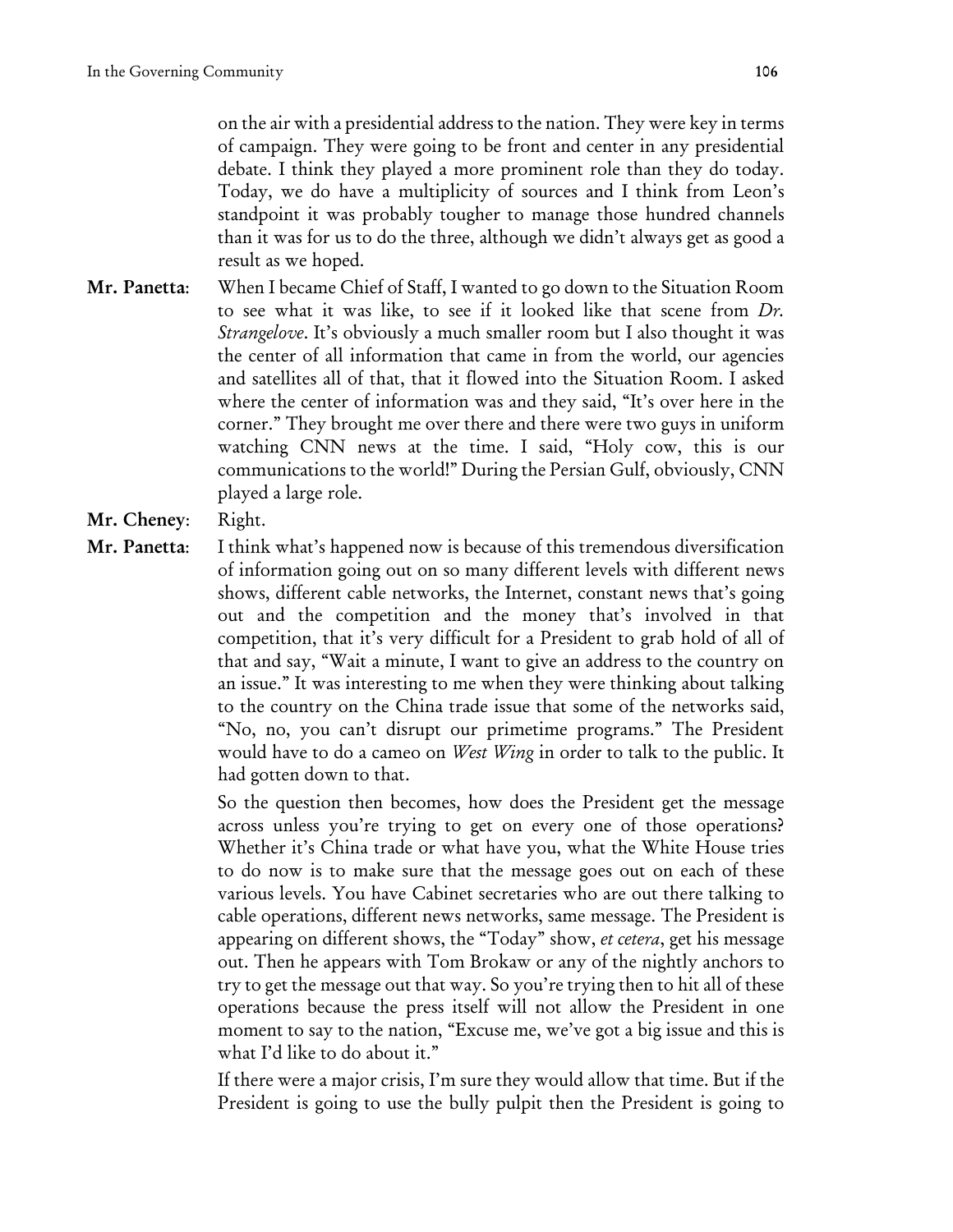have to learn to work with this tremendous revolution that's going on in information and to compete with that. The most competitive news of all for a President will be not substantive news but scandalous news of any kind. That's why if the Congress decides to investigate this member or that member or this Cabinet official or that official then that becomes major news on MSNBC, CNBC. So you're always competing, then, in terms of substance versus this kind of news. I think it's going to be a big challenge for future Presidents. I don't know how they get a handle on that without kind of standing on their head then and becoming entertainment. If politics becomes total entertainment, then you're really going to lose the President's ability to be a statesmen in the job. They're going to be showmen, not statesmen.

Mr. Watson: Only two quick additional points. One is that historically and now more than ever before Presidents and their people have to target their audiences. You don't want to go out on the national stage all the time.

> Let me give you an example. When President Carter decided that he was going to do a Panama Canal Treaty[\\*](#page-118-0) — every President since Eisenhower had talked about the imperative of negotiating a treaty with the Republic of Panama, in effect, transferring power over the Canal back to them. It required so much political capital that nobody had ever done it. President Carter decided to do it. [He had] a 19 per cent approval rating. There were very significant voices of opposition to that within our own party and from the Republican Party leaders. So what we started to do was we knew where we needed votes, we knew what senators were in what districts, we knew [who] were the chief opinion-makers in those places and we started a whole series of briefings bringing in the editors of the Charlotte newspaper and so forth. Mississippi. Louisiana. Texas. We were targeting our message both by personal briefings of those who would then in turn be briefing others, hundreds and thousands of people.

> Now, Dick, interestingly, although there are many disadvantages to the current situation, the advantage is when you didn't have something that rose to the level of a national big one-time issue, scandal or otherwise, the bar to get on was set so high. Now you have hundreds of choices of how you can use all these other channels, these other mediums of communication, cable and otherwise, to get out there.

> Second point. We haven't mentioned the Internet but let me just say without any explanation necessary for this audience I'm sure, that perhaps the greatest information revolution in terms dissemination is the Internet. The effective political and governance use of that incredibly powerful and

 <sup>\*</sup> President Carter successfully shepherded a Senate confirmation of a treaty ending American control of the Panama Canal, which the Nixon-Ford administrations had negotiated.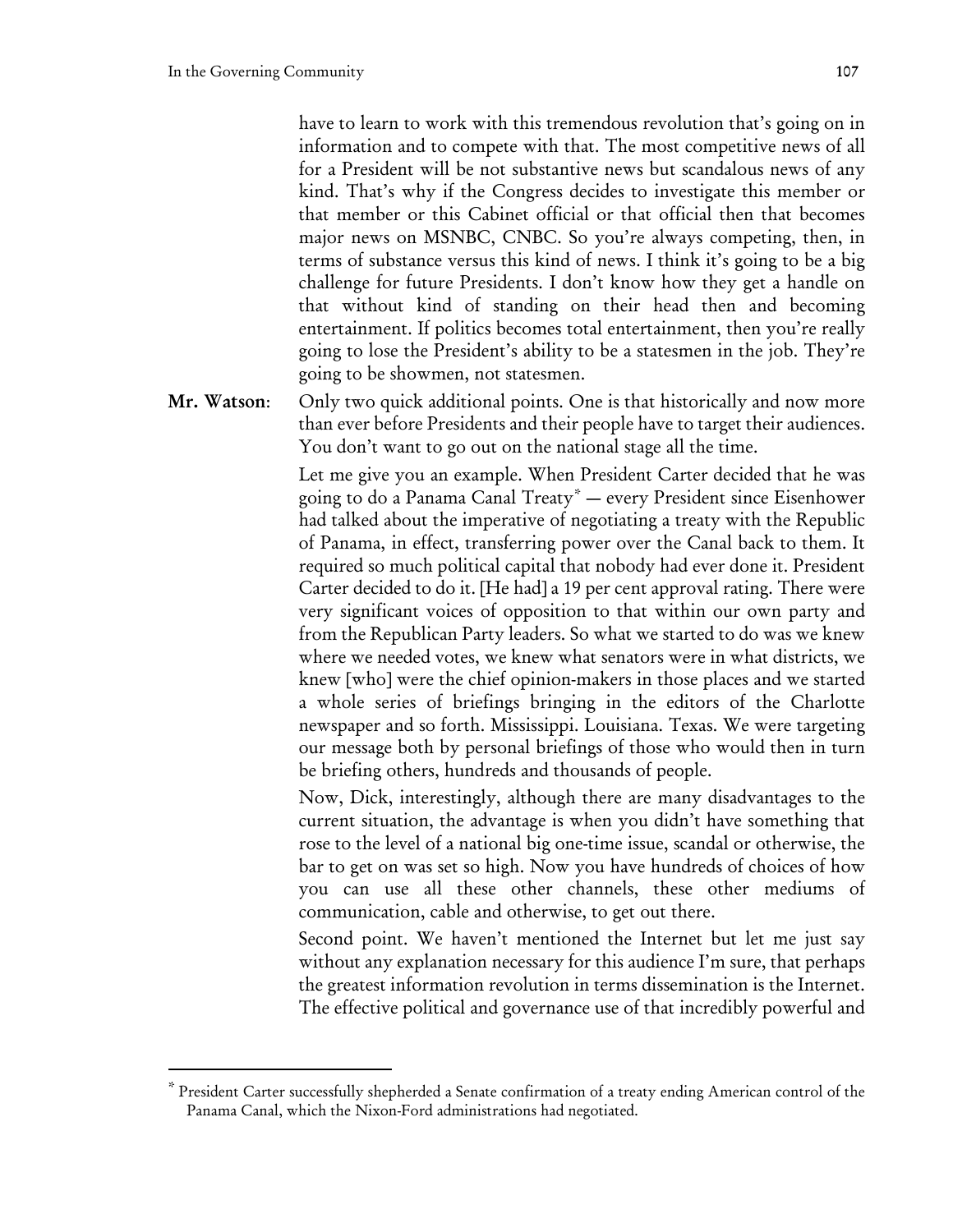incredibly dangerous medium of information transfer is one of the great challenges we've got.

- Mr. Cheney: I'd mention just one other point too on this, Dick, and Leon probably would be a better one to address it than I am. We tend to look at the effect of these hundred channels now within the context of scandal because, of course, of what we've been through with the Clinton Administration. I'm not sure that's a fair way to judge what the long-term consequences are. I'm not sure how they're going to function when you have an administration that didn't have that kind of controversy. It may be that the overall level of attention goes down but the amount of information that goes to those few people as a society that are actively, politically engaged is of a higher quality than before.
- Mr. Neustadt: And inside the Beltway becomes the chief source of politics?
- Mr. Watson: One little known fact is that members of Congress in both the House and the Senate regularly produce video and television programs that are going only back to their districts or their states. One very effective way both to build friends and alliances and to get information out that you want to get out is to agree to cooperate with those members of Congress by sending somebody in the know on a subject that is of interest and relevance to them and their district or their constituency up to the Hill to sit down for their half-hour show. It's modest, it's small but, over time, it's effective.
- Mr. Neustadt: Well, let me ask you one more thing. I read a couple of memoirs which made me aware as I hadn't been that in the fall of 1995 the Clinton Administration had raised the funds to buy time for television ads all across the country but not where the floor plugs are, not in New York, Washington or L.A. They weren't anxious for the print media to notice. Now these ads were supposed to improve the atmosphere for the President in case Newt Gingrich forced the closure of the government.[\\*](#page-118-1) Is that a harbinger of the future?
- Mr. Panetta: If the Congress will not face campaign reform, you're going to have a situation in which what Presidents will do is they will establish soft money funds even if they decide to use the party funds or use other elements. Candidates right now have both a soft money fund as well as the regular hard money fund and they're running ads with both of those to compete

 <sup>\*</sup> In what became a masterstroke of political strategy, President Clinton (at the time suffering mightily in the public polls) maneuvered the then Republican majority in Congress to hold out for their own budget priorities even though to do so caused the national government to shut down operations twice during a short period of time. As suggested by Professor Neustadt, the public placed the entire blame for the shutdown on the Republican congressional leadership and President Clinton's popular approval soared. Later, Speaker Gingrich summed up his frustrations with Clinton's maneuvering by saying that during the budget struggle he felt like "a Triple-A ball player who can't hit major league pitching." See Richard Fenno, Jr's. 1997 book entitled *Learning to Govern: an institutional view of the 104th Congress,* Washington: Brookings Institution.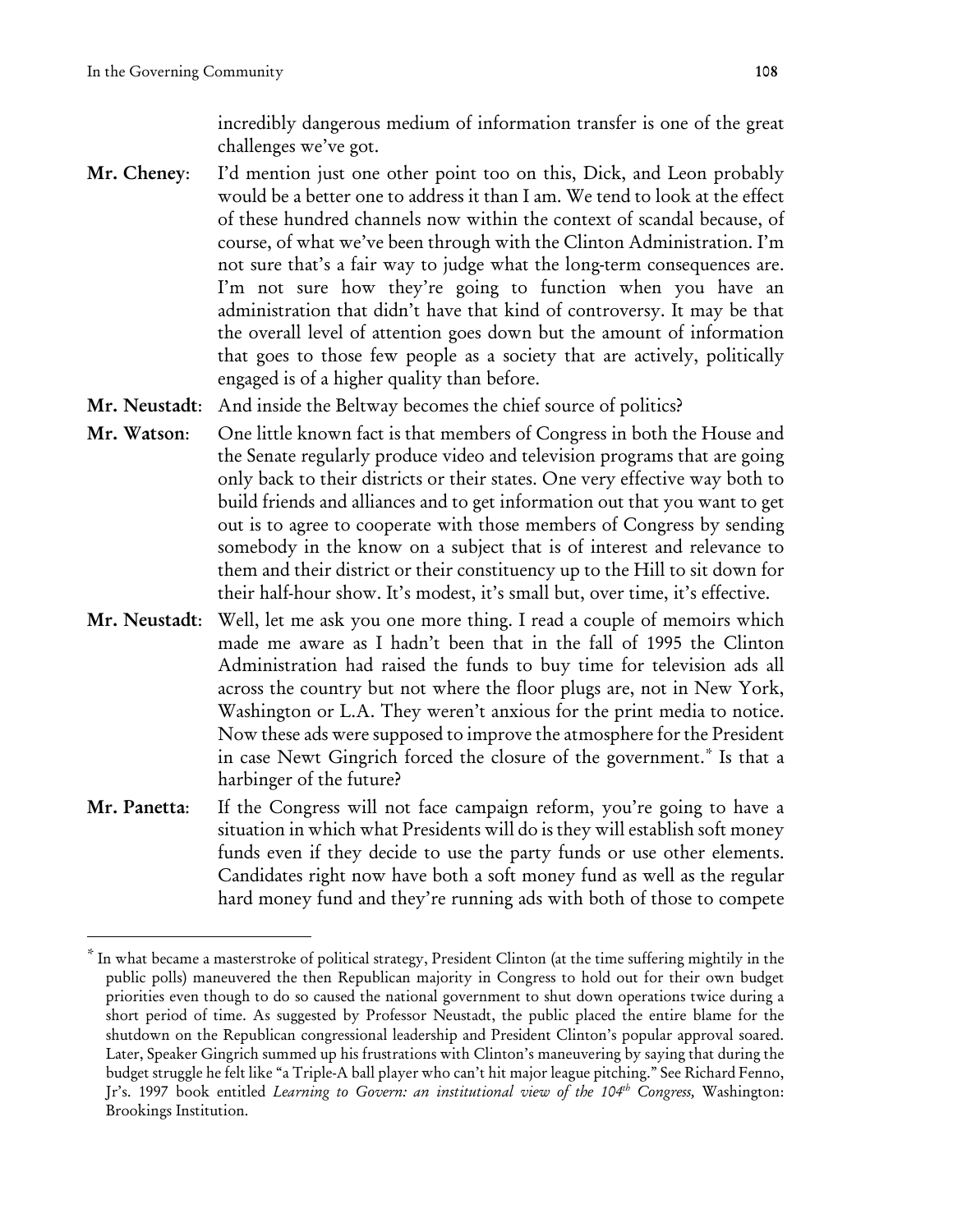against their opponents. So you have a situation now where both sides feel that the most important thing is to raise both a great deal of hard money and a great deal of soft money to be able to do that.

Now, to your question, President Clinton came into office feeling that one of the things he was successful in doing was the town hall meeting format. The President got that down and was very successful at it and, obviously, President Bush was not as effective at using that kind of vehicle. President Clinton felt a combination of that plus getting on various news sources that were developing that he was on the cutting edge of getting ahead in the message game.

What happened then were two things that I think impacted on his judgment. Number one was healthcare reform.[\\*](#page-118-2) In healthcare reform he saw a tremendous amount of money that was raised in opposition to healthcare reform with a number of very effective ads that literally cut the legs out from under reform. Now there were other problems, obviously, with the issue. But he always felt that the problem with healthcare reform was that a tremendous amount of money had been raised by the opponents to undercut it through the use of those ads.

The second thing was the election in 1994 where the Republicans took over the Congress and he felt that they had been very effective at being able to use attack ads on various issues to go after the Democrats in the Congress. Soon after that he decided, "That is not going to happen to me again!" As a result of that decision, he felt that to reestablish his leverage and be able to move issues and be able to negotiate that he would have to do the kinds of things that he did. It's a question of how do you impact on people's judgments.

## Audience Questions

Mr. Kessel: John Kessel, Ohio State University. This morning as well as this afternoon, you and your colleagues have said that you have to spend a lot of your personal time on the Hill, you have to spend time with the press. In this hour you've talked about National Security Council, foreign policy

A major campaign pledge of Bill Clinton was that his administration would champion reform of the American system of healthcare provision and funding. Through a presidential commission chaired by his wife, Hilary Clinton, the president amassed a sizable reform package in mid-1993. The President conveyed his plan to the Congress in a nationally televised address before a joint session of Congress in which he dramatically promised to veto any legislation that did not contain principle elements of his plan. Opponents mounted a massive television campaign against the proposal and it stalled in Congress and eventually was abandoned by the Administration. See Bob Woodward's 1994 book *The Agenda: inside the Clinton White House,* New York: Simon and Shuster or Barbara Sinclair's assessment of reform in her 1996 article "Trying to Govern Positively in a Negative Era: Clinton and the 103rd Congress," in Colin Campbell and Bert A. Rockman, editors, *The Clinton Presidency: first appraisals,* New York: Chatam House: 88-125.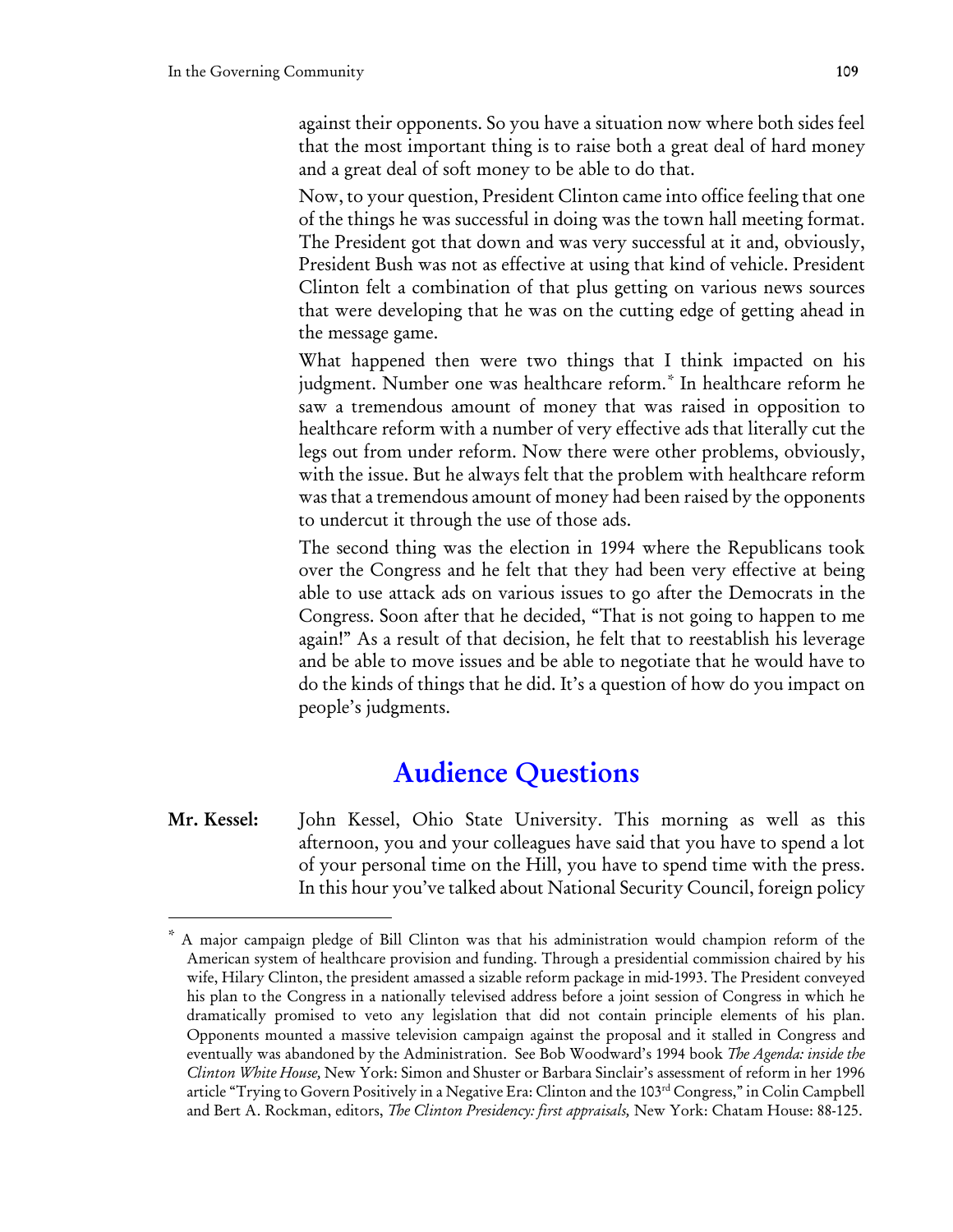on top of which you also have to spend time staying on top of economics. There's also domestic policy. My question is, how do you strike a balance between intervention in particular substantive areas and still maintaining your overall responsibility?

Mr. Panetta: That's why you should only stay in the job a short period of time. You obviously have to use good judgment. You were probably brought into the job because of your judgment to begin with but you better damn well use good judgment with regards to how you then disperse your time within the job itself. You have to organize it so that you aren't spread all over the place. Frankly, if you're running frantically around covering all of these bases, you're not much good to the President of the United States. You have to make sure that you're prioritizing your time to cover the most important issues with the President's blessing.

> I had the advantage of having been in the Congress before I came there. That was an advantage in terms of dealing with the Congress so that when I would go up and deal with the leadership and cover legislation up there that was the time I was prioritizing with the President's blessing because what happened is leadership knew that if they dealt with me they were dealing with the President in trying to get things done. Secondly, my budget experience was also extremely helpful in obviously negotiating on budget issues. So I focused on those things where I could be helpful to the President.

> But you have to prioritize your time. You can't be at all meetings. You can't cover all bases. You can't be at all events. What you have to do is to be able to delegate those responsibilities within the operation to your deputies and to the policy people that are part of the White House. Trust is important between the President and the Chief of Staff. Let me tell you, trust is equally important between the Chief of Staff and those who are staff members under that person's authority. He's got to be able to trust people that they can go up and cover some of these bases and then report back to him so that he knows what's going on. So delegation of authority is the way in part you prioritize your responsibilities.

Mr. Cheney: One other thing I'd add: it helps a lot to have a principal, a President, with a well-defined philosophy, a sense of who he is and what he believes. Then it's relatively easy if you're a Cabinet member or the Chief of Staff to go out and represent him and to make decisions within the context of an intellectual framework and be fairly confident you're going to get it right. If, on the other hand, you have somebody who doesn't have deep convictions or doesn't have a deep philosophy or his views change all the time, you're not certain what you're looking at over your shoulder and you can find yourself getting out on an issue and having the rug pulled out from under you because he changed his mind at the last minute. So it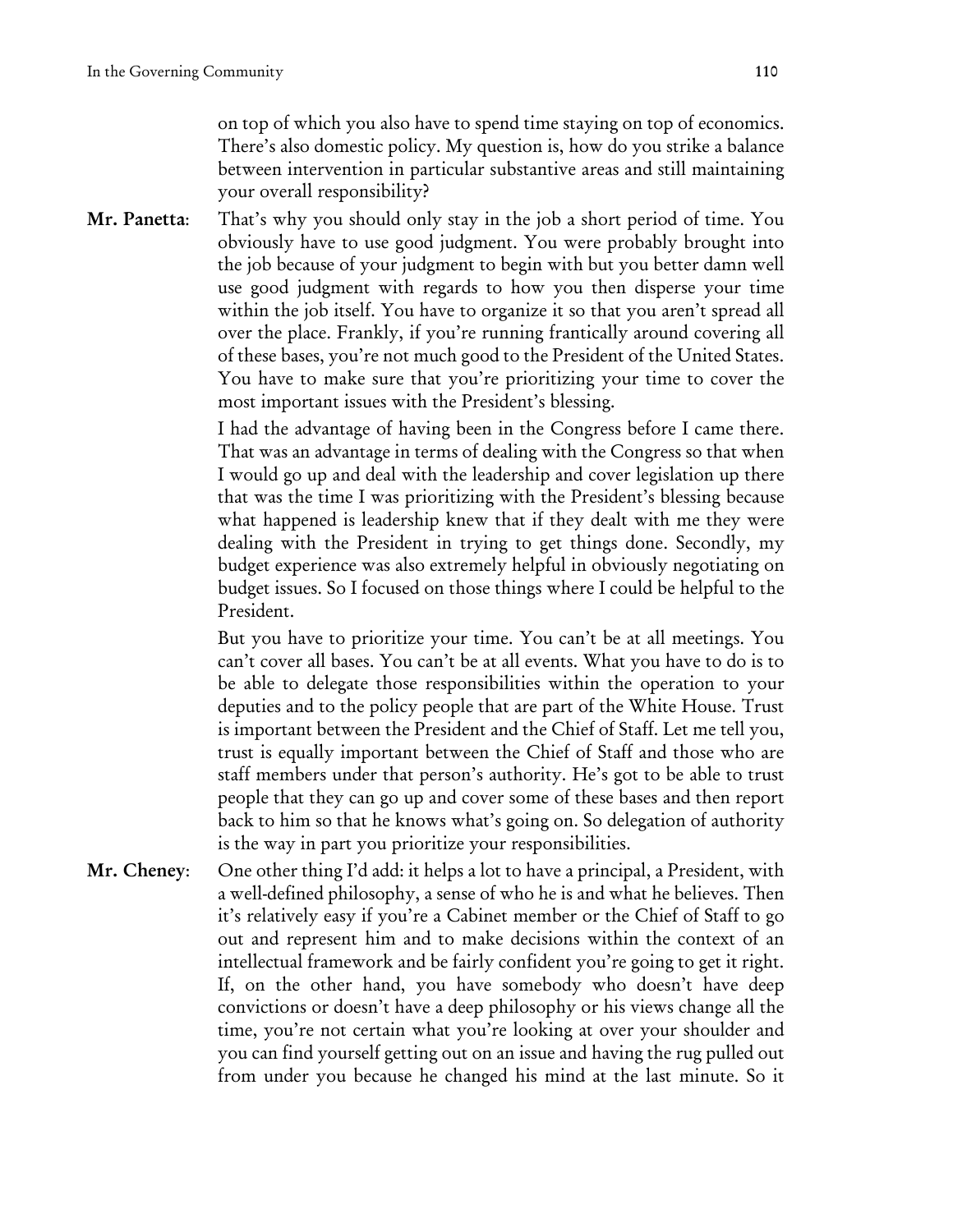makes a lot of difference, I think, who the boss is and what kind of overall guidance you have from him.

Mr. Watson: I'll just add one point. One of the things in addition to the delegation which is necessary for the very reasons embodied in your question, the White House Chief of Staff cannot do everybody's job. In addition to the delegation, you have to be careful not to devalue the coin of the realm of all of your key staff people. People really need to understand on the Hill, in our case, that when Stu Eisenstat is up there speaking, negotiating, conferring with members of Congress and the committees and so forth, that he's up there on a policy matter representing the President. The White House Chief of Staff doesn't need to be there. One of the reasons that Leon did more of that I think than most of us did was because of his longstanding and respected congressional experience. A very different situation.

> It's very important for the Chief of Staff to enable the President's people to do their jobs and not get in the way. Ultimately, the White House Chief of Staff is there when problems develop, when breakdowns start occurring, making sure that the process itself is working properly and that the information flows in and among all the people who need to be representing the President's policy view. That's the White House Chief of Staff's role.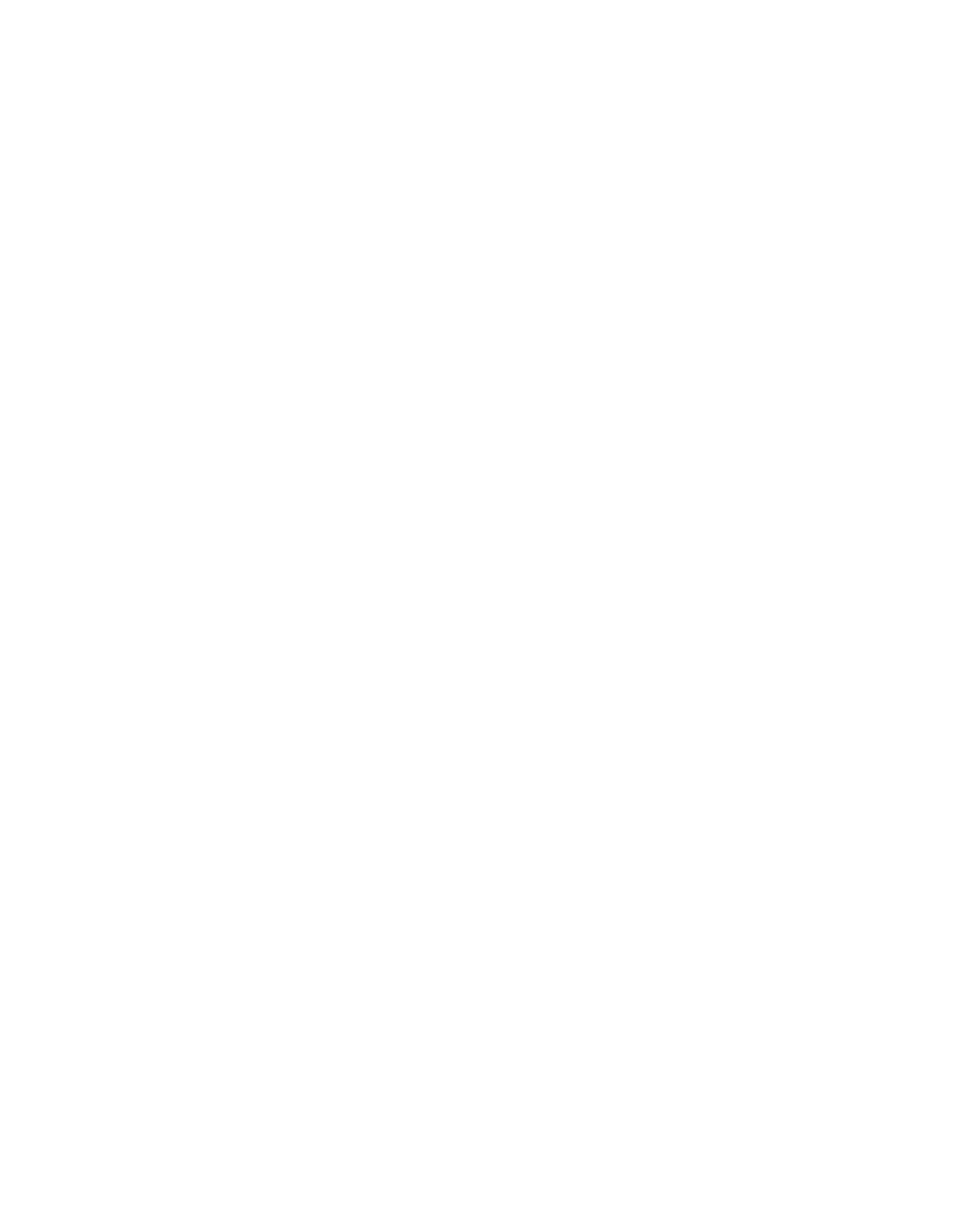# INDEX OF TOPICS

Academic preparation see Chief of Staff, 85 Agencies, Federal and White House, 52, 55, 63, 80 Agenda, President's, 21, 22, 30 coming into functioning White House, 37, 49, 58 starting the White House, 14, 20, 21, 27 Agnew, Spiro, 17 Appointments, (see presidential appointments), 17 Armey, Richard, 73 Babbit, Bruce, 76 Bailey, Douglas, 67 Bentsen, Lloyd, 24 Brady, Phil, 85 Bush, George H. W., 19, 28, 30, 39, 43, 69, 77, 82, 109 pursuit of Presidency, 17, 69, 74, 90 reelection, 39, 69, 73 Bush, George W., 89, 91 Cabinet, relations with Campaign, strategy, 74 Calvahouse, A. B., 39 Campaign finance reform, 61, 67, 108 Campaigns and reelections changes in laws, 67, 69 effect on policy, 20, 21, 67 governing during, 68, 72, 73, 74 Carlucci, Frank, 43 Carter, Jimmy E., 82, 83 reelection, 68, 72, 74 Casey, William, 90 Central Intelligence Agency [CIA], 55 Chief of Staff academic preparation, 85, 86, 87 and the Cabinet, 16, 19, 42, 52, 54, 63 authority of, 17, 18, 33, 34, 41, 46, 110 functions, 13, 18, 26, 27, 33, 39, 41, 42, 47, 49, 52, 59, 75, 87, 103, 104, 111 Gatekeeper, 43, 52, 53, 55 history, 91, 100 length of service, 87, 88, 102 lessons learned, 30, 55 operations, 41 organization, 14, 18, 38, 42, 48, 55, 56 responsibilities, 13, 15, 17, 20, 23, 26, 27, 30, 34, 47, 49, 50, 78, 82, 102, 110, 111

role of anonymity, 88 routines, 43, 68, 101 women as, 91 Cicconi, James, 85 Civility/political climate, 57, 58, 60, 61, 89 effect on historical record, 31, 32 Clifford, Clark, 88 Clinton, William J., 51, 56, 70, 76 and Grand Canyon, 76 and presidential pardons, 92 legacy, 76 puruit of Presidency, 109 Communication within White House, 19, 46 Communications strategies, 45, 61, 62, 68, 73, 74, 106, 107, 108, 109 Congressional relations importance of personal relationships, 23, 24 negotiating with, 22, 24, 109, 110 role, 60 veto strategy, 23, 93 with White House, 24, 30, 57, 108 Constituency, 27, 108 Counsel to the President, 8, 48 Crisis management, 18, 30, 51, 57, 58, 59, 105, 106 Columbine, Co, 89 Gulf War, 24, 50 Iran Hostages, 71 Iran-Contra, 38, 43, 69, 94 Tower Commission, 43 Mariel Boat lift, 72 Oklahoma City, 58, 59, 89 TWA #800, 59 Watergate, 99 Criticism, 19, 27, 28, 100 Culvahouse, A. B., 37 Daschle, Thomas, 73 Deardourff, John, 67 Deaver, Michael, 14 DeLay, Thomas, 73 Dirksen, Everett, 61 Discipline, 44, 45 Domestic Policy Council, 56, 78 Domestic Policy Staff, 16 Dukakis, Michael, 70, 77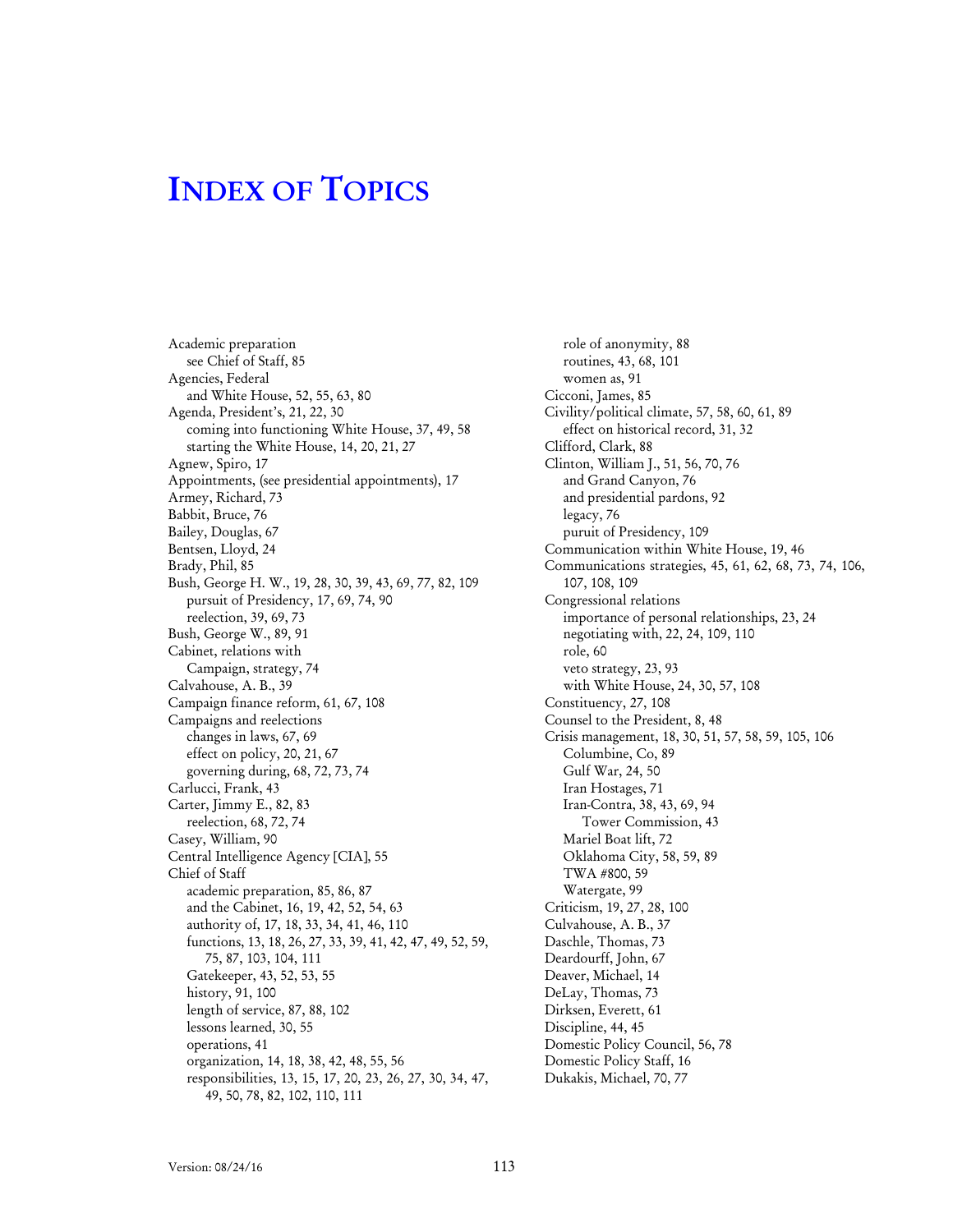### Index 114

Economic issues, 13, 16, 20, 21, 23, 25, 33, 40, 50, 53, 72, 84, 110 Economic Policy Staff, 16, 48 Ehrlichman, John, 99 Election and White House, 39, 67, 68, 73, 74 Executive Orders, 21, 27, 80, 81, 82 Experience in public and private sectors benefits of prior White House and federal agency experience, 42, 86, 97, 110 perception of Chief of Staff's role, 37 FBI files, 99 First Lady, 29, 30, 40 Foley, Thomas, 97 Ford, Gerald R., 67, 82, 83, 98, 99, 100 pursuit of Presidency, 90 reelection, 75 Ford, Gerald, R., 17, 29 reelection, 68 reelection campaign, 67 George, Alexander, 14 Gephardt, Richard, 73 Gergen, David, 20 Gingrich, Newt, 46, 73 Gore, Albert, 13, 70 campaign for Presidency, 70, 71, 73 campaign for the Presidency, 77 Griscom, Thomas., 37 Haldeman, H. R. 'Bob', 99, 100, 101 Hammer, Armand, 80 pardon of, 80 Hastert, Dennis, 73 honest broker, 50, 103 Hughes, Karen, 91 Interest groups, 22, 26 Investigations, 60, 79 Johnson, Lyndon B., 22, 61 Jordan, Hamilton, 31, 68 Kennedy, Edward, 72 Kissinger, Henry, 29, 99 Laden, Osama bin, 89 Legacy, presidential, 67, 75 Lott, Trent, 46 Marsh, John, 82 McDonald, Alonzo, 83 Media, 108 Meese, Edmund III, 14, 31 Michael, Robert, 97 Morris, Dick, 42 Moynihan, Patrick, 70 National Economic Council, 16, 56 National Security Council, 14, 49, 51, 98, 102, 109 National Security Advisor, 14, 43, 49 NSC staff, 16, 50 Nessen, Ronald, 82 Nixon, Richard M., 55, 67, 100 personality, 101 time management, 100 Noland, Beth, 93

North American Free Trade Agreement (NAFTA), 21, 25, 70, 89 North, Oliver, 80 pardon of, 80 Office of Management and Budget (OMB), 24, 40, 53, 99, 101 Director of, 7, 40, 53, 54, 97, 101 Oh, by the way decisions, 19, 29, 42, 77, 92 during the final days, 80 Oval Office, 14, 18, 28, 44, 45, 53, 55, 80, 83, 84, 87, 91, 93, 94, 98, 101, 103 Paper flow, 101 Partisan differences, 22, 27, 57, 60 People/personnel, 14, 15, 30, 39, 41, 44, 46, 47, 49, 53, 54, 56, 60, 62, 74, 79, 83, 84, 102, 104, 110, 111 Pinchot, Gordon, 77 Policy-making process, 14, 15, 20, 23, 25, 27, 46, 50, 52, 54, 58, 62, 74, 103, 104 Politics, 14, 15, 17, 32, 61, 67, 68, 69, 70, 74, 84, 86, 100, 107 political capital, 15, 87, 107 Polls, 39, 67, 74, 105 Powell, Colin, 43, 85 Presidency, 22, 25, 62, 74, 76, 88, 90, 100 Presidency- too much for one person?, 89 President, and the Cabinet, 19, 21, 42, 54, 106 Presidential appointments nomination process, 31 strategies for, 79 vetting in, 31, 79 Presidential legacy, 76 Presidential libraries, 79 Presidential messages, 45, 62, 68, 74, 105, 107 Presidential pardons, 79, 80, 92 Armand Hammer, 80 Clinton experience, 81 Mark Rich, 81 Presidential personnel functions, 44, 74, 102 handling resignations, 84 history, 29, 99, 100, 101 lessons learned, 47 organization, 15, 39, 46, 54 planning, 49, 62, 83 resignations of, 82 responsibilities, 14, 39, 56 routines, 53 Presidential prerogatives, 98 Presidential term, 73 rhythms of, 42 Presidential tone, 99, 100 Press Office lessons learned, 25 Press relations, 13, 22, 25, 30, 109 influence of press, 25, 61, 106 Private sector resources, 55 Problems/solutions, 14, 19, 28, 29, 32, 44, 45, 47, 59, 60, 62, 72, 84, 88, 98, 102, 109, 111 Public opinion, 107